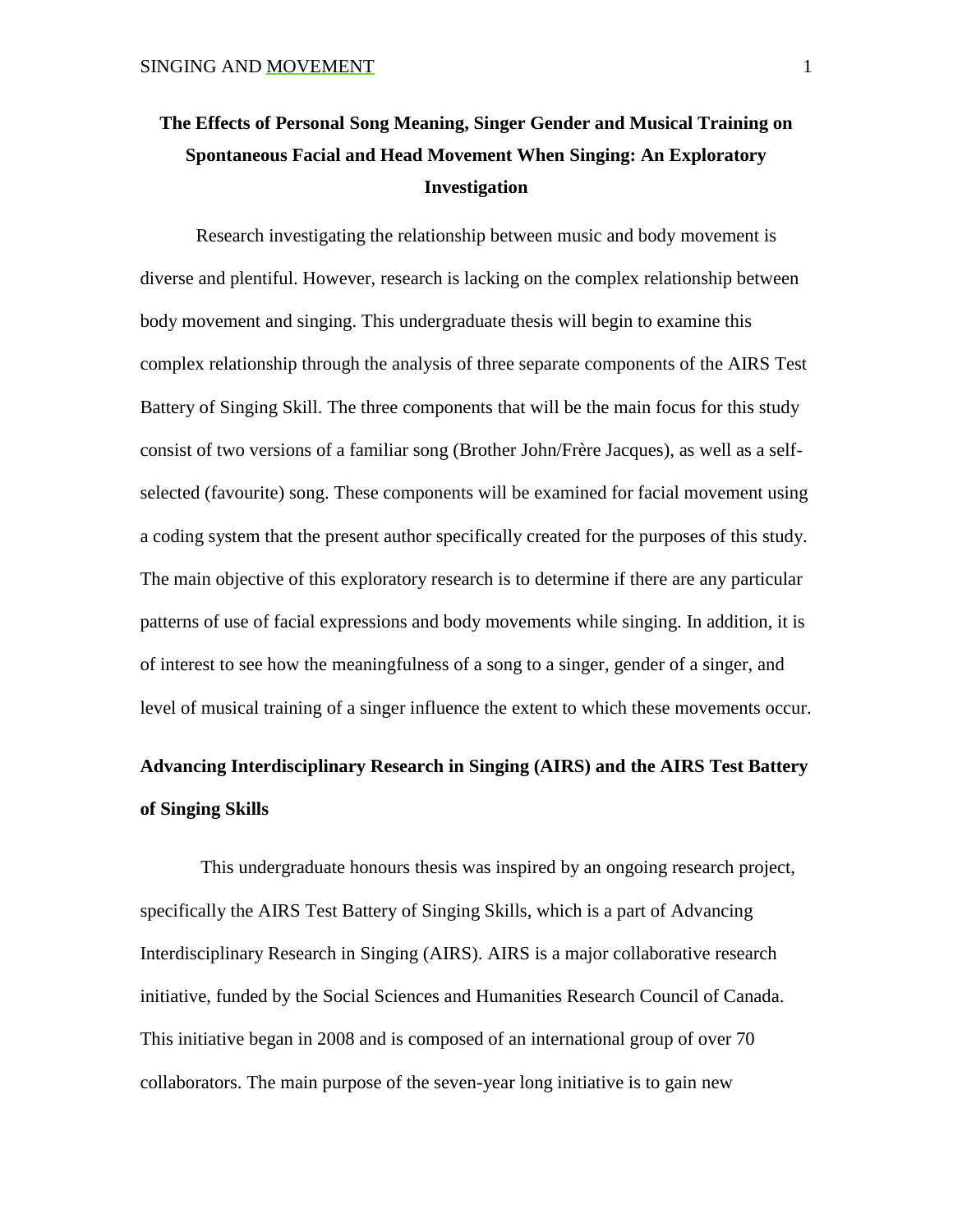#### SINGING AND MOVEMENT 2

theoretical perspectives and practical knowledge about singing so as to ultimately benefit society. The research is divided into three themes, which are as follows: Theme 1 - Singing and development: Perception, production and multimodal considerations and the AIRS Test Battery of Singing Skills; Theme 2 - Singing and education: Learning to sing naturally, formal training, and using singing to teach; and Theme 3- Singing and wellbeing: Cultural understanding and physical and mental health (Cohen, 2012). The present study falls primarily within Theme 1, but also touches on both remaining themes.

This study will employ the AIRS Test Battery of Singing Skills, created to measure the singing skills in the general population. It provides researchers with a large body of data that is intended to help understand the individual, culturally determined, and universal factors that influence the development of singing across the lifespan (Cohen, Armstrong, Lannan, & Coady, 2009). Recently an online version of the test was developed (Pan & Cohen, 2012). At UPEI alone, the AIRS Test Battery has a solid foundation as a result of several honours projects (Coady, 2009; Gallant, 2009; Lannan, 2009; McIver, 2010; Stevenson, 2011; Pan, 2012; Ross, 2012) having been conducted using this testing instrument. Their studies have all focused on analysis of acoustic information, while the present investigation is the first to focus on the facial expressions and body movements that accompany singing. Research specifically like this has yet to be undertaken; and finding relations between singing and facial expression and body movement can have implications for all three themes of AIRS.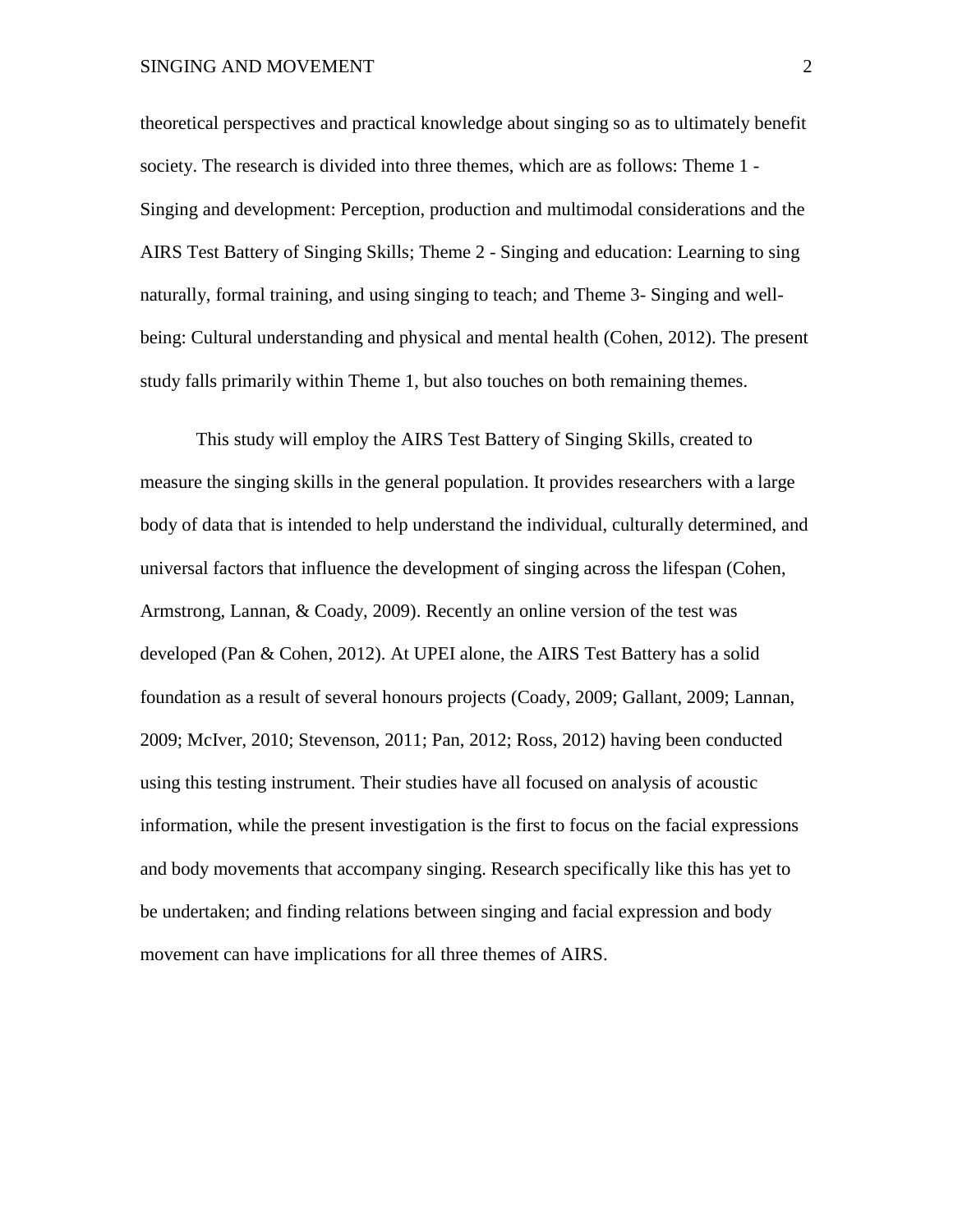#### **What is Music?**

A standard language dictionary defines music as "the art or science of combining vocal or instrumental sounds (or both) to produce beauty of form, harmony, and expression of emotion" (Stevenson & Lindberg, 2010). *Grove's Online Dictionary of Music* however simply defines music as the "art of sound"; this is one of many complex and specific definitions. *Grove's Online Dictionary of Music* states that definitions of music vary greatly, depending on culture, era, and musical background. It is pointed out that there is little agreement amongst musicians, and musicologists, on a single definition; some go as far as to say that music cannot be defined (Macy, Sadie, Tyrrell, & Kernfeld, 2000). Thus, as a result of its ever-changing nature, the concept of music can be described in many different ways, but for the purpose of this thesis it will be regarded as the art of sound arising from an appreciation of the patterning of sounds.

**Is music innate?** It has been argued that music is a biological and innate phenomenon, based on the evidence indicating that there are universal aspects to musical structure that emerge very early in development (Hannon & Trainor, 2007). Although there are universal aspects, culture does have a significant influence on how individuals experience and interpret musical knowledge. *Musical enculturation* has been defined as the "process by which individuals acquire culture-specific knowledge about the structure of the music they are exposed to through everyday experience, such as listening to the radio, singing and dancing" (Hannon & Trainor, 2007, p. 466)*.* To further emphasize this point, Peretz (2006) states that a common set of principles underlie the diversity in music across cultures. She goes further and interprets this as an indicator that music may be a part of human nature, "guided by innate mechanisms" (Peretz, 2006, para. 1). Based on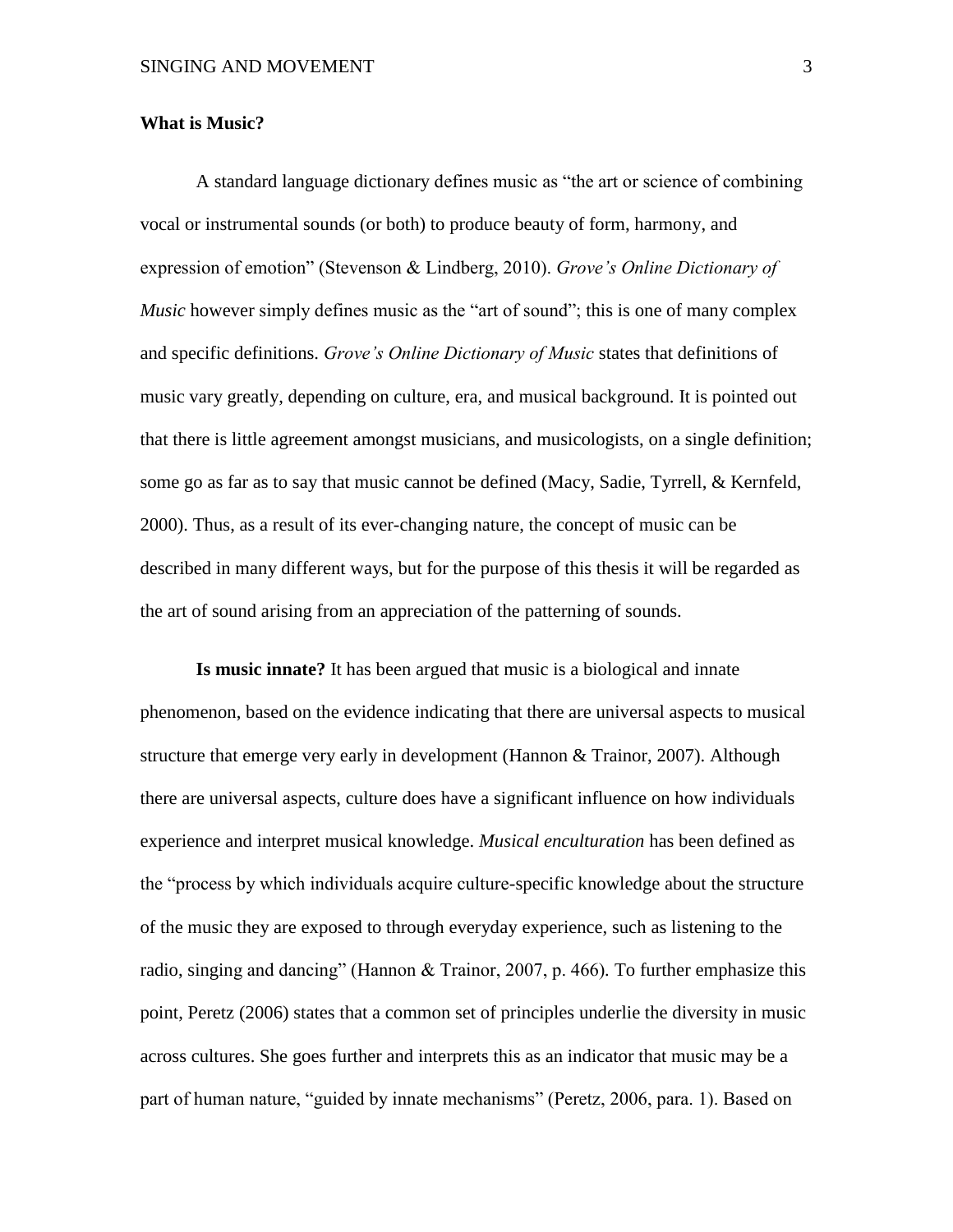this idea that various biological components, such as genes, are responsible for our musical abilities, everyone should have the capability of engaging in musical activities (Peretz, 2006). Just as humans develop a particular language through everyday exposure, the development of culturally specific musical constructs occurs similarly (Hannon & Trainor, 2007). As was stated by Peretz (2006), "music appears as natural as language" (para. 1).

#### **What is Singing?**

A standard language dictionary defines singing as the act of making "musical sounds with the voice" (Stevenson & Lindberg, 2010). *Grove's Online Dictionary of Music* states that singing is a "fundamental mode of communication"; going further to say that it is "the most subtle and flexible of musical instruments" (Macy et al., 2000). According to Dalla Bella, Giguere, and Peretz (2007), "singing appears to be a universal human trait" (p. 1182). Research indicates that first songs begin to appear at one year of age and first recognizable songs at approximately 18 months. Dalla Bella et al., compared non-trained and trained singers' vocal abilities through acoustical analysis, as well as by judgments of peers. Non-trained singers tended to sing fast, and consequently had slightly less control over their pitch, in comparison to trained singers. Regardless of these small differences, the majority of non-trained singer participants' singing was reasonably intune and in-time. This study provides evidence to further support the idea that everyone has the ability to sing.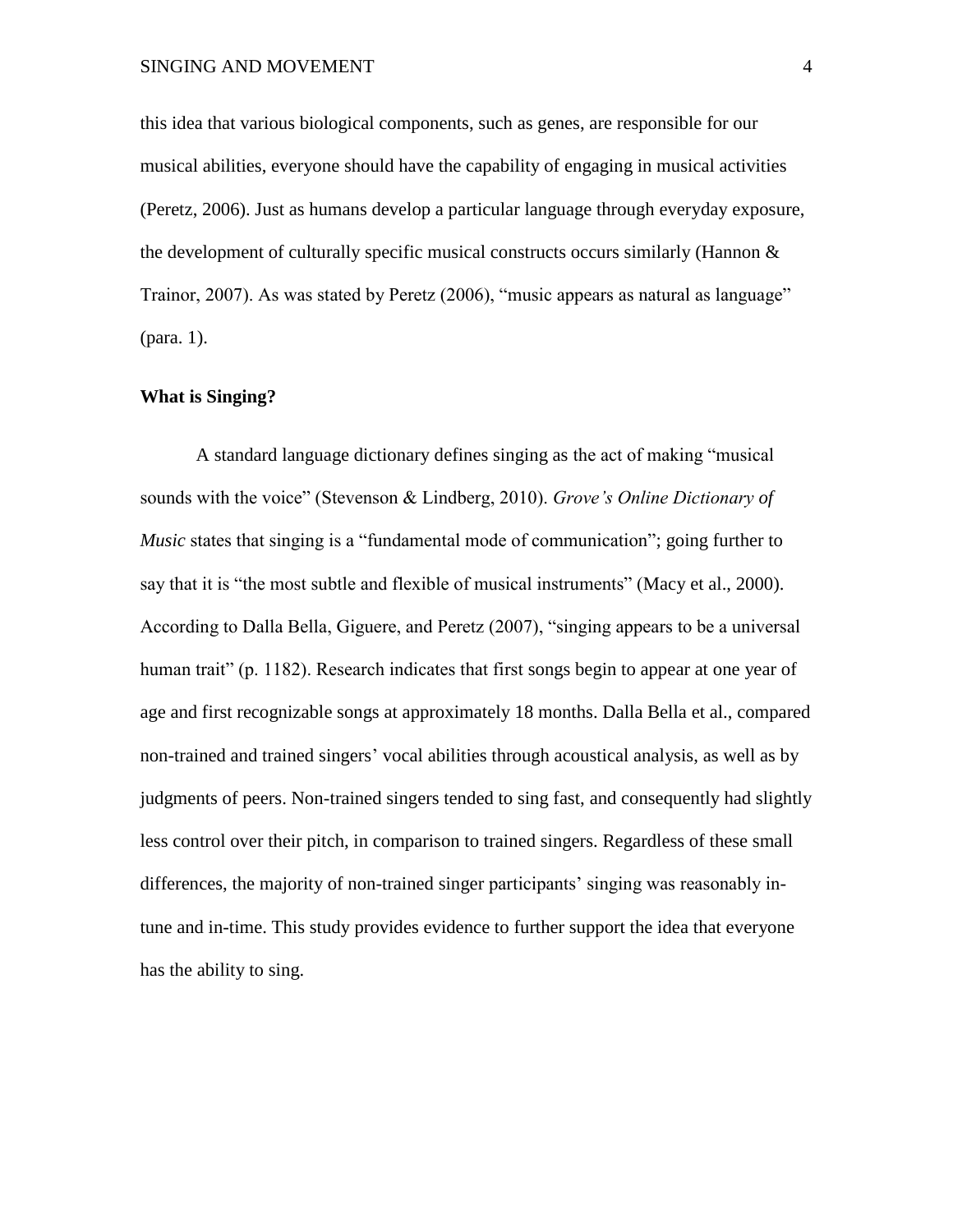#### **What is Musical Movement and Gesture?**

According to Godøy and Leman (2010), as a result of their typicality, and the enthusiasm and joy people have while using them, musical gestures are seen as an expression of extreme engagement in music. Gestures also function to reinforce or even replace verbal or musical communication in some cases. One can even go as far as to say that they are a separate form of communicative code.

What is considered a gesture? A general definition of gesture is a movement of a part of the body, for example a hand or the head, with the goal of expressing an idea or emphasizing meaning. In the context of musical performance, a gesture can be defined as the movements made by performers to control the musical instrument, to coordinate gestures or to influence the audience. Gesture can also be thought of in the context of listening to music, in which case it is the movements, either spontaneous or planned, that accompany the activity of listening to music. These include, for instance, tapping one's foot or hand to the beat, swaying or dancing (Godøy & Leman, 2010).

Gestures are also frequently used as a form of communication among performers, as well as between performers and the audience. Four types of communicative gestures are identified by Dahl, Bevilacqua, Bresin, Clayton, Leante, Poggi, and Rasamimanana (2010). The first type of gesture is used for communication among performers, for instance head nods, smiles, and eyebrow movements. The second type of gesture is a result of the individual interpretation of the musical piece or a natural tendency to use movement to help portray the expressive element of the piece. The third type of gesture is a result of the performer's personal experience of the music. Finally, the fourth type of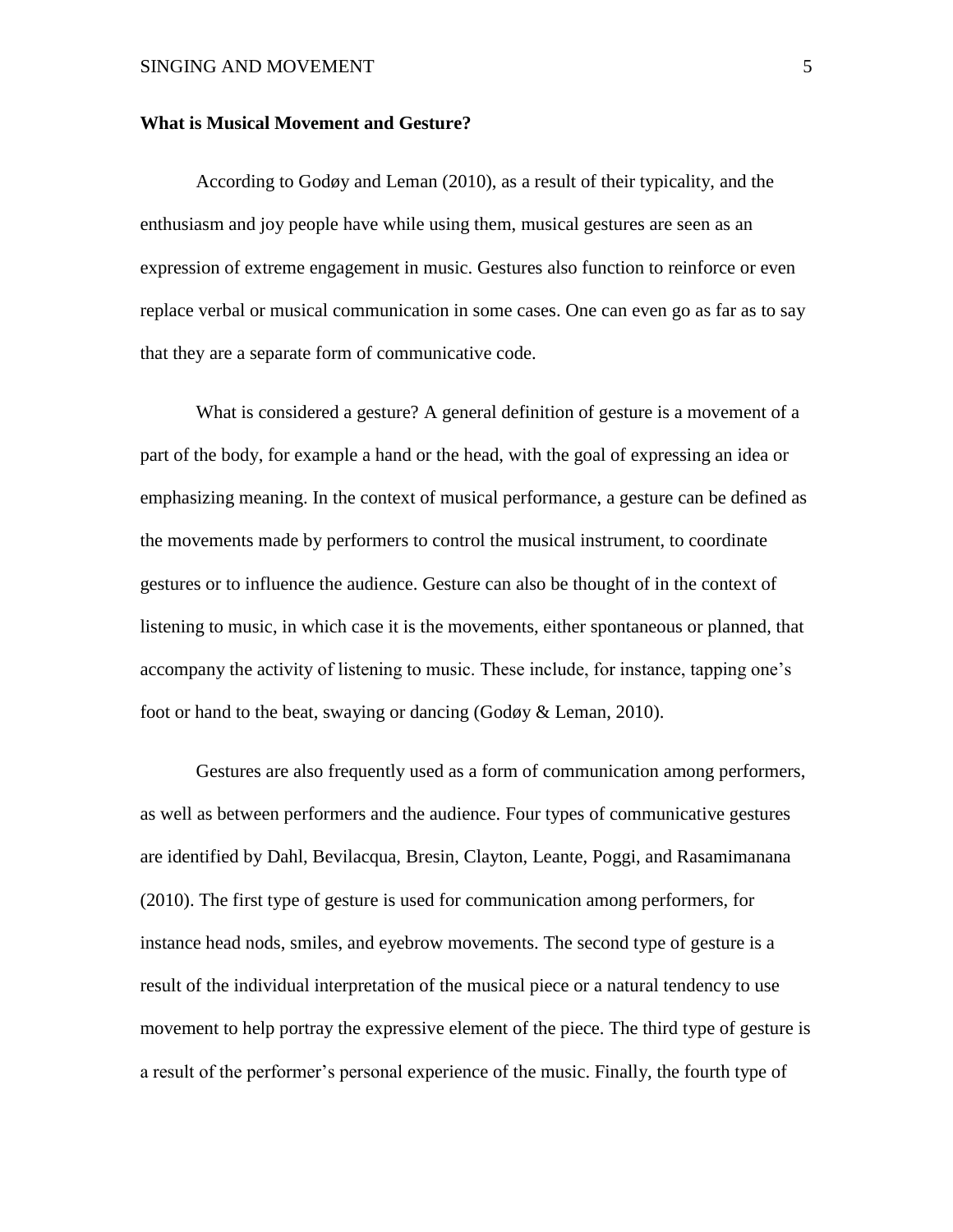gesture has the main purpose of aiding the performer's ability to interact with and entertain the audience (Dahl et al., 2010). For the purposes of the current study, the gesture of interest will be type three, gestures that result from the performer's personal experience of the music.

## **The Relationship between Music, Singing, and Movement**

Prior to the advent of certain technologies, such as the radio, movement was seen whenever music was heard, typically in live performance settings. This is what Thompson, Graham and Russo (2005) believe led to a neglect of the study of movement in music, simply because it was seen as irrelevant or unimportant. They argue to the contrary, stating that movement plays a very important role in the way in which people perceive music. The authors discuss the various levels at which movement influences musical perception. At the lowest or most basic level, visual information can function as a method for directing a listener's attention to specific moments in a piece. At a higher or more complex level, movement can signal important melodic, harmonic, and rhythmic events.

According to Thompson, Russo and Livingstone (2010), in terms of viewing or performing music, "it would make sense to think that visual information is irrelevant, but it is not, rather it is extremely important" (p. 321). Body movement plays a very important role in singing or musical performances in general. It can help the audience interpret the meaning and emotion that the performer is attempting to convey. Most often, the bigger the gesture is, the more intense the meaning. There are even some gestures that have particular musical meanings. Gesture is not just used to express a particular emotion,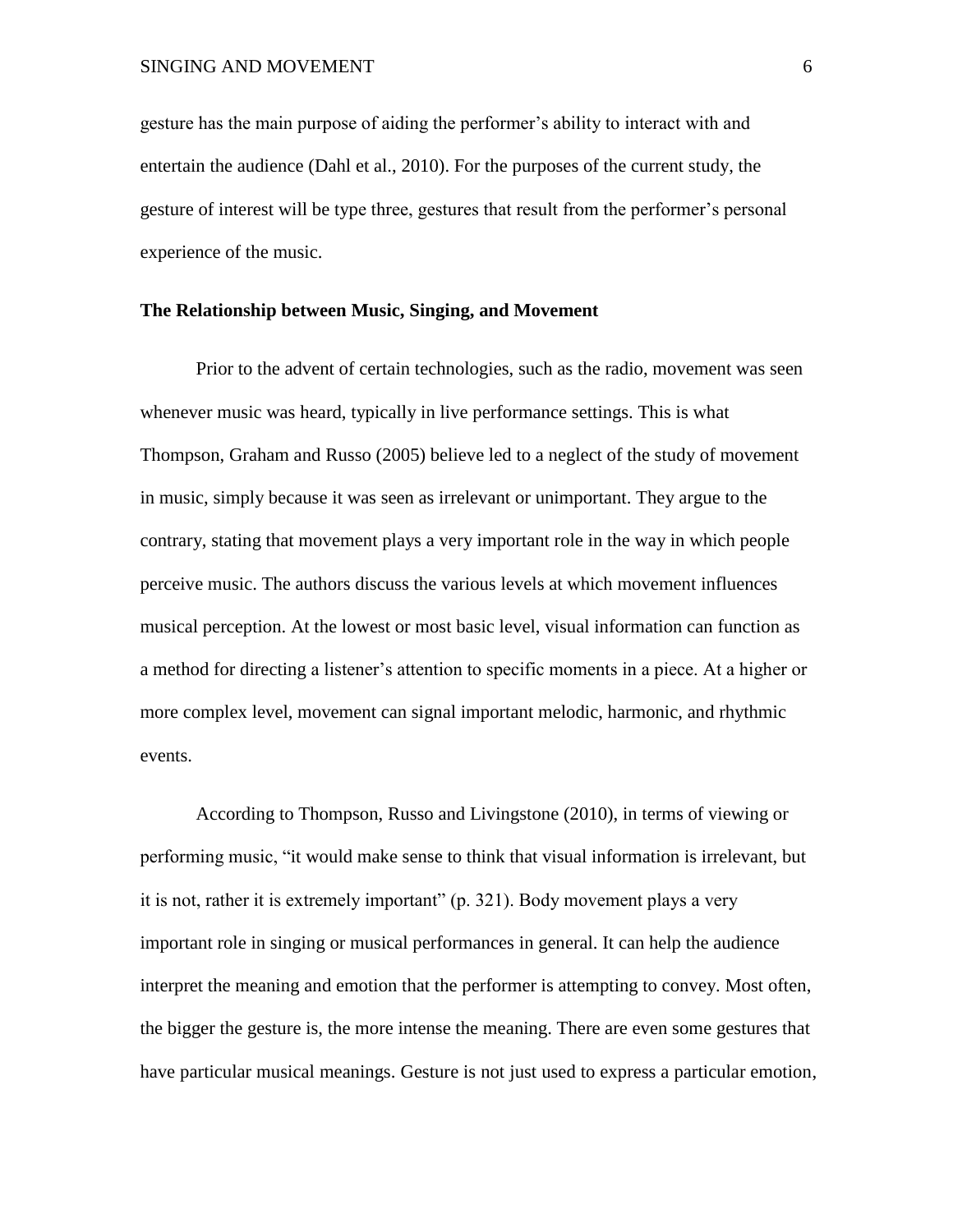### SINGING AND MOVEMENT 7

but also plays a role in supporting the singer's voice, for example, a louder voice is usually paired with a more exaggerated gesture and a softer voice is often paired with a gentler gesture. An additional example demonstrating the use of gestures that accompany singing could be when a performer gradually opens their arms while singing a crescendo or vice versa when singing a decrescendo (Liao & Davidson, 2007). To further emphasize this point, Thompson et al. (2005) have stated "in a music performance, emotions are conveyed not only in the sounded events but also in facial expressions and gestures" (p. 217).

Furthermore, movement allows the listener to observe how involved the musician is in the piece, as well as how the performer perceives the piece. For instance, does the musician perceive the piece as happy, sad, or neutral? Therefore, movement also has the function of conveying the affect or emotion of a piece; this can be completed through the use of full body movements or small changes in facial expression. One other interesting aspect that the authors noted was that movement is a way to connect with the audience at an interpersonal level, in one way, communicating to the audience that the performance is a "reciprocal human interaction" (Thompson et al., 2005, p. 204)

**Music and movement.** Janata, Tomic and Haberman (2012) conducted a study examining the relationship between music and "groove". "Groove" was defined as "that aspect of the music that induces a pleasant sense of wanting to move along with the music" (Janata et al., 2012, p. 56). They discovered that the genre and the tempo of music significantly influence perception of "groove" and that a high level of groove is related to a high pleasurable state. Of particular relevance to this study was that familiarity of song influenced perception of "groove" (Janata et al., 2012).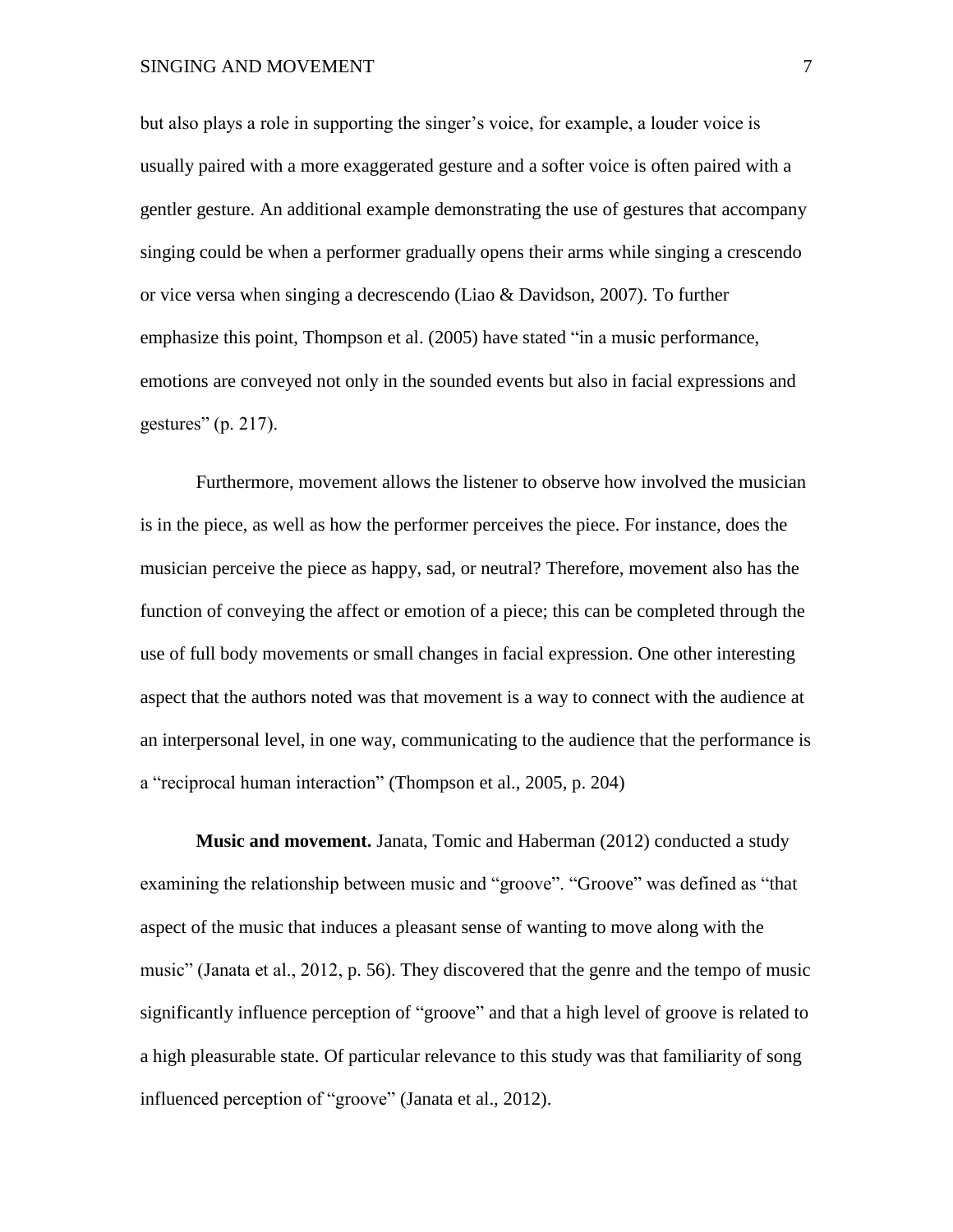Madison, Gouyon, Ullén and Hörnström (2011) examined the concept of "groove". They defined "groove" as "the sensation of wanting to move some part of the body" (Madison et al., 2011, p. 1580). A review of the accumulated research pointed towards the idea that the relationship between movement and the rhythmic component of music is of biological origin, having some type of adaptive functioning. Their first piece of evidence was based on the fact that music is universal. In addition, the idea of coordinated movement to the various rhythms of music can be seen, in some form, in all cultures (e.g. through dance). Secondly, listening to music has been found to activate specific areas of the brain involved with motor movement. Finally, the experience of listening to rhythmic music has been found to activate areas of the brain associated with reward and arousal, as well as areas involved with various physiological processes, such as respiration. In general, their results indicated that "groove" is a perceptually significant part of music and that this ability to experience groove is similarly controlled for across many genres of music (Madison et al., 2011).

**Music and facial expressions**. Facial expressions are used as a form of complementary or supplementary communication in people's everyday lives. For instance, an angry facial expression often accompanies someone's auditory expression of anger, such as yelling. Furthermore, a smile can most likely be observed on the face of an individual who is laughing. Not only are facial expressions observed in everyday speech, but they can also be observed in a musical setting, specifically in vocal or instrumental performance. If someone imagines watching their favourite musician performing a musical piece live in a theater, one would most likely envision the artist as displaying some sort of emotional expression on their face. Be it happy, sad, calm or powerful, the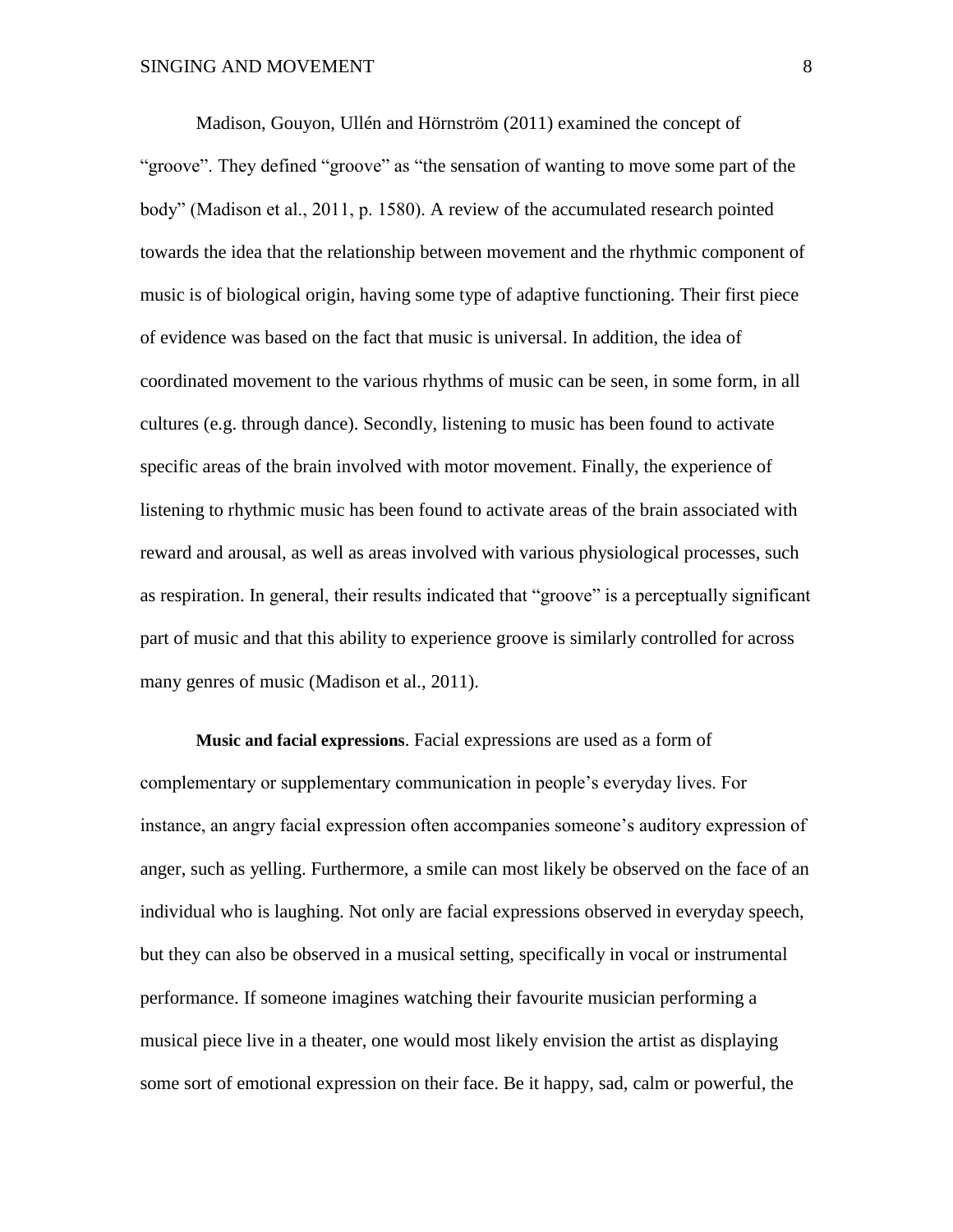face of the performer is, most likely, not neutral and lifeless. According to Thompson et al. (2010), "facial expressions are highly relevant to the perception of music" (p. 321). This is just one, of many, points supporting the idea that facial expressions have an influence on musical perception.

Facial expressions during performance can have powerful effects and can even lead to subtle changes in the facial expressions of audience members. Research has actually indicated that the ability to experience the emotions of the singer during a musical performance are very reliant on this mimicry affect. For instance, repressing emotional facial expressions, that is holding one's face motionless, during a very emotional situation can actually hinder the experience of empathy, making it more difficult to recognize what emotion is being emphasized (Hess & Blairy, 2000; Livingstone, Thompson, & Russo, 2009).

Thompson and Russo (2007) conducted a study to find out whether the facial expressions and head movements of singers communicate melodic information, specifically looking at the ability of viewers to judge the size of sung intervals in the absence of sound. Results indicated that, in the absence of auditory sound, participants who viewed videos of the singers were able to accurately differentiate the size of sung intervals using changes in facial expressions and head movements as their sole indicators. The researchers speculate that performers may have directly communicated pitch through their conscious or unconscious facial and head movements. In addition, they theorized that performers might have unintentionally moved their face and head to the pitch in response to their associated arousal state. Lastly, they surmised that changes in facial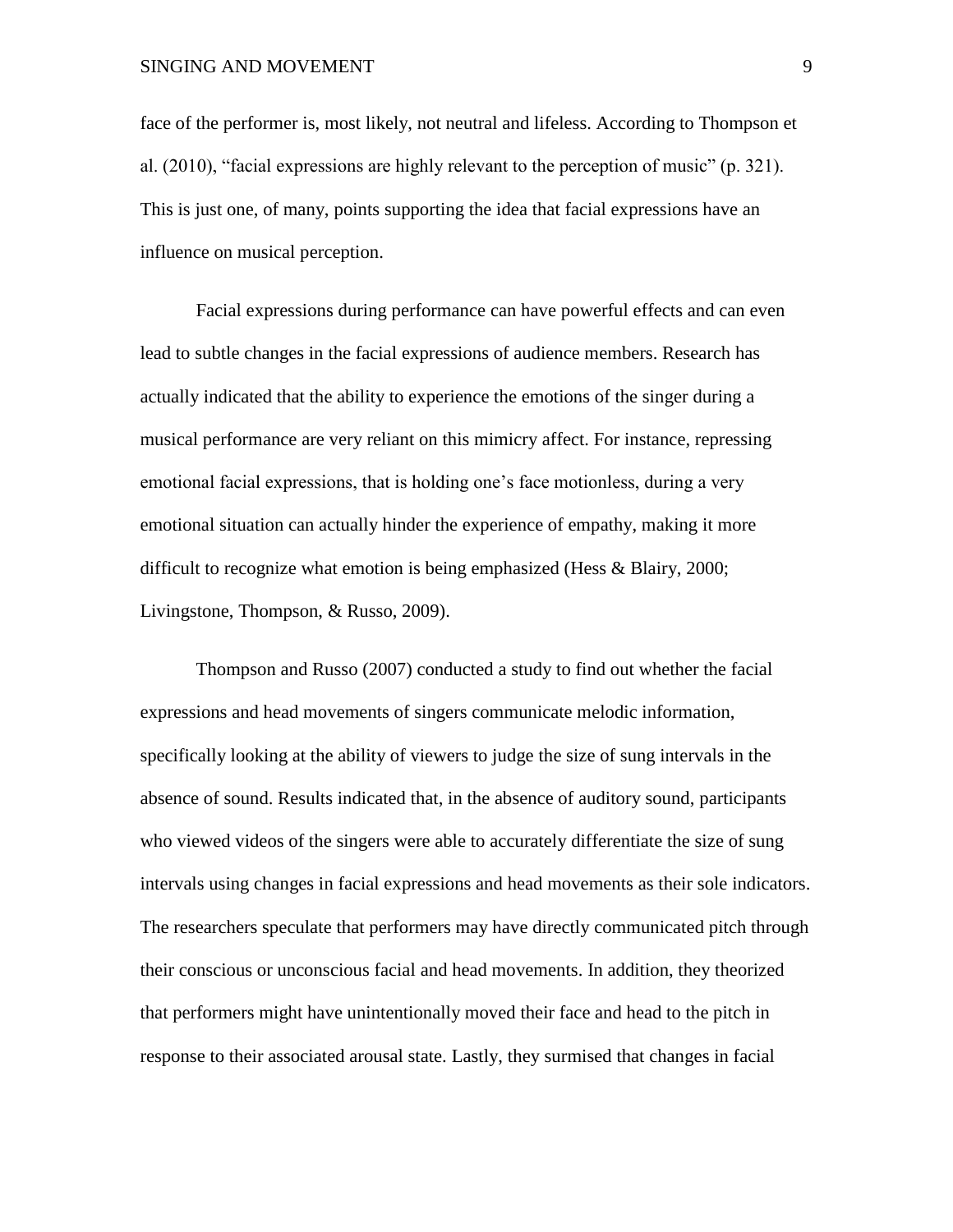expression and head position might have been a reflection of the movements vocalists used to optimize vocal production (Thompson & Russo, 2007).

Thompson, Russo and Livingstone (2010) conducted a series of experiments with the hopes of finding out which movements influenced the viewer's ability to perceive size of sung interval, in the previously discussed study. In addition, they were interested in investigating how head movements influence the perception of pitch relations. In sum, results indicated that both face and head play an important role in discriminating interval size and pitch relations, even when audio is present; thus, concluding that auditory and visual information work together to provide viewers with information on vocal pitch relations and interval size (Thompson et al., 2010).

Russo, Sandstrom, and Maksimowski (2011) looked at the influence visual information from the mouth and eyes has on the perception of sung intervals. Overall this study indicated that when there is a decrease in sound quality the mouth provides critical visual information in regards to the perception of sung interval size and that as sound quality improves, viewers turn their attention to the vocalists' eyes (Russo et al., 2011).

## **The Relationship between Music and Emotion**

According to Grewe, Nagel, Kopiez, and Altenmüller (2007) "one of the main reasons to listen to music is its effect on our subjective feelings" (p. 775). Research also suggests that musical training can influence the emotional reaction one experiences when listening to or performing music. Furthermore, several studies have proposed that people even use music to regulate their emotional state (Grewe, et al., 2007; Juslin, Liljeström, Laukka, Västfjäll, & Lundqvist, 2011).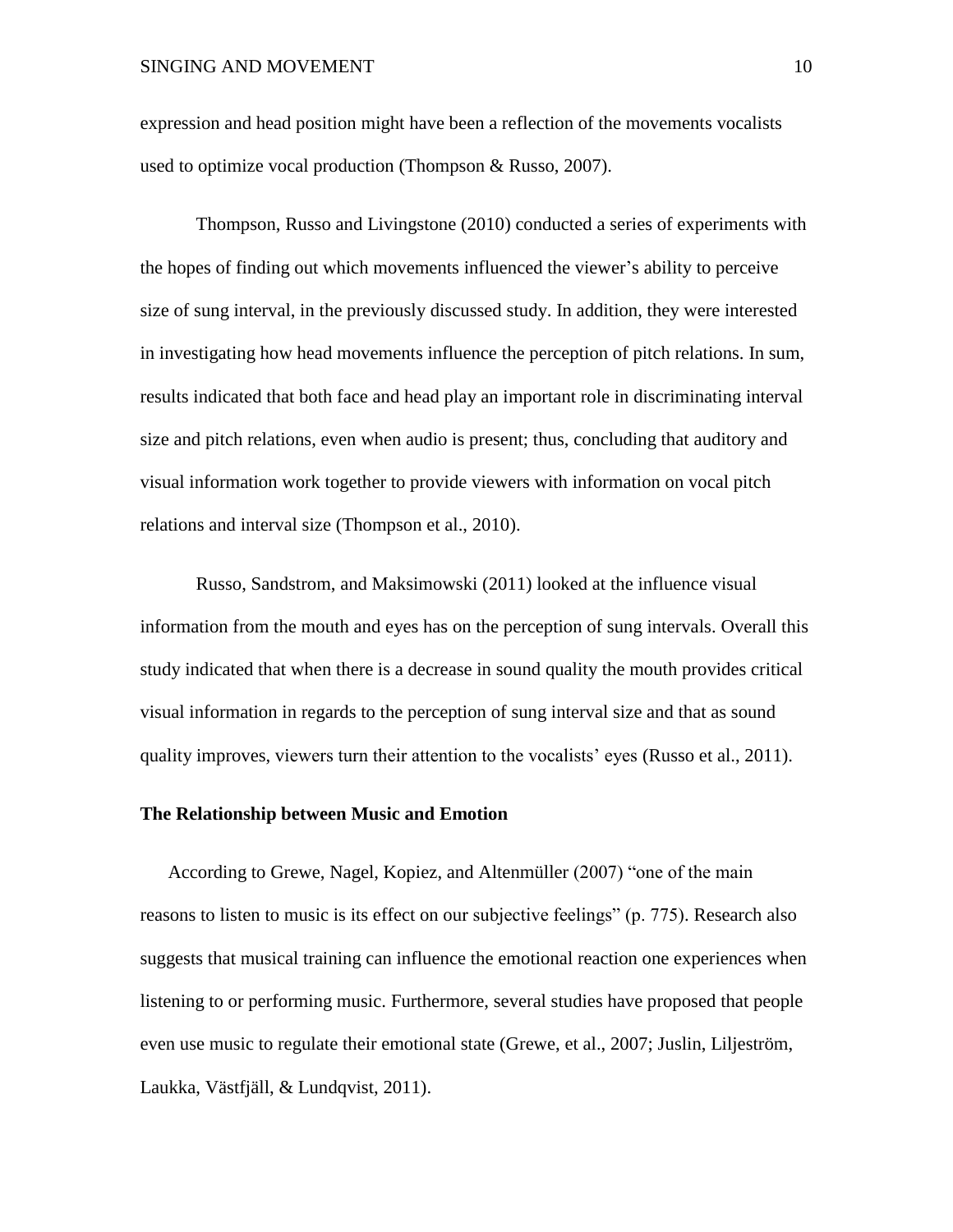Juslin et al. (2011) conducted a study with the intention of explaining individual differences in emotional responses to music, as well as to formulate a theoretical model that has the ability to explain and predict emotional reactions to music. Results indicated that the majority of people experience an emotional response while listening to music. Gender differences were observed, with females experiencing an emotional response to music more often than males. Differences were also observed in regards to level of musical training. Specifically, trained listeners tended to experience an emotional response to music more frequently than untrained listeners. Furthermore, music that was linked to a personal memory was more likely to induce an emotional response. Based on their findings, Juslin et al. concluded that the actual music only plays a partial role in determining emotional reactions to music, and that individual and situational factors also have an influence.

#### **Research Questions and Hypotheses**

The main question of interest for this study focuses on the degree and kind of facial expression and body movement produced while singing a familiar, requested song (Brother John) and a self-selected (favourite) song. It is hypothesized that singing a selfselected favourite song will produce more facial expressions and body movement than an assigned familiar song because the former is more meaningful and more connected to one's emotion; intuitively and with speculation, one would think that emotions and emotional singing should tend to produce a higher frequency of facial expressions and body movements, in general. The speculation that the self-selected song will have more emotional meaning, in comparison to the requested song is supported by the research conducted by Juslin et al. (2011) who found that when music was linked to a personal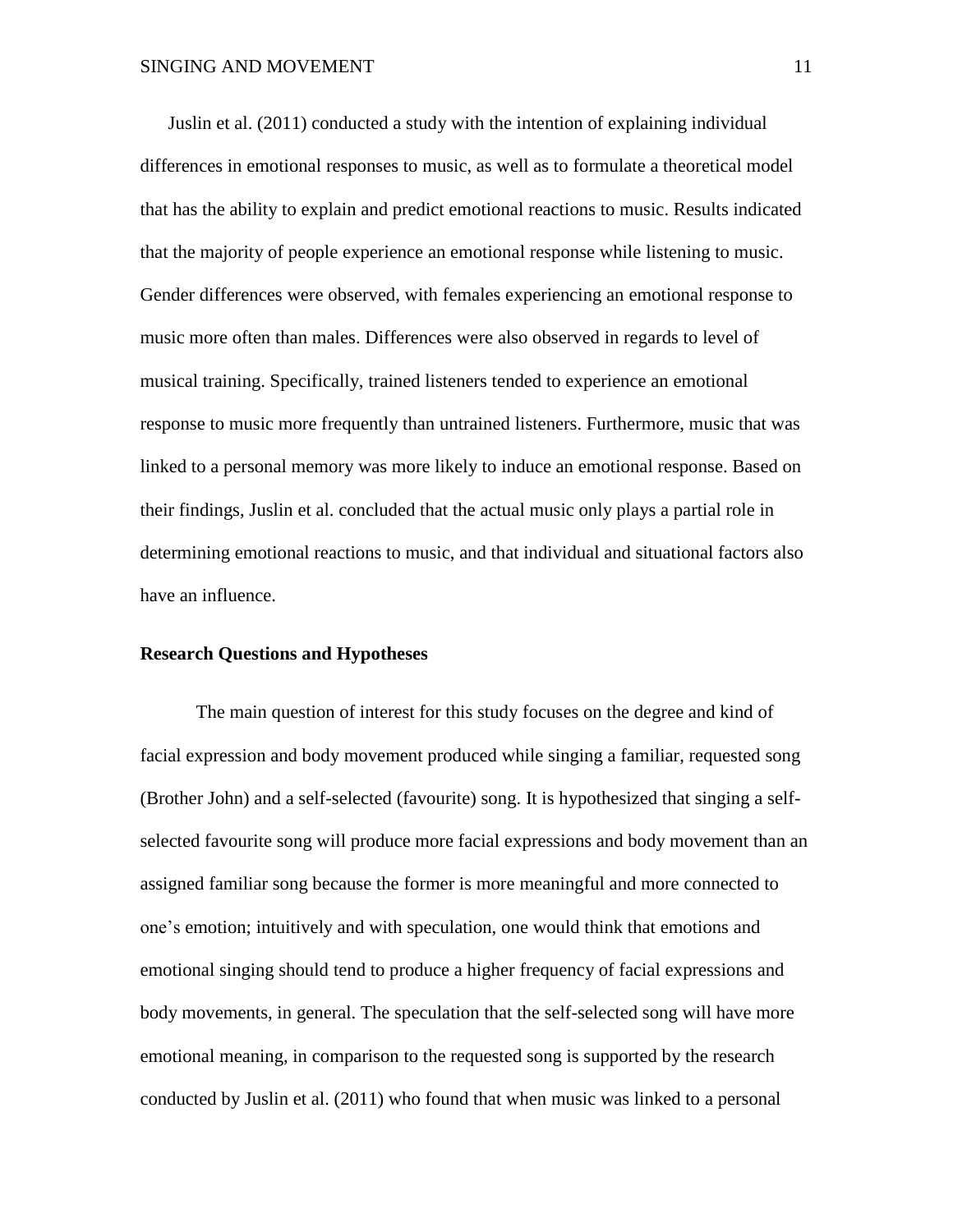memory, it was more likely to induce an emotional response. The assumption that singing a song with more emotional meaning leads to more movement, in comparison to singing a song that has little or no meaning, is supported by research conducted by Thompson, Graham, and Russo (2005) and Kurosawa and Davidson (2005). Both of who, through the analysis of the nonverbal behaviours of performing vocalists and musicians, discovered that facial expressions and body movements convey emotion in general, as well as the emotional intentions of the song. However, no prior evidence indicates that singing an emotional song will produce a higher frequency of facial expressions and body movements, in comparison to singing a song that has little emotional meaning; it is the purpose of the present study to test this assumption.

Two sub-questions also arise in regards to whether gender or level of musical training will influence the amount of facial expressions and body movements of a singer. In regards to gender differences, it is hypothesized that females will produce more facial expressions and body movements, in general, in comparison to males. This is supported by research on differences in gender, which indicates that women tend to be more emotionally expressive, (Barrett, Lane, Sechrest, & Schwartz, 2000; Kring & Gordon, 1998), as well as tend to produce a greater degree of facial expressions (Bradley, Codispoti, Sabatinelli, & Lang, 2001; Dimberg & Lundquist, 1990; Sonnby-Borgtröm, Jönsson, & Svensson, 2008; Thunberg & Dimberg, 2000). Further support, that is more relevant to music research, comes from Juslin et al.'s (2011) finding that females tend to experience an emotional response to music more often than males.

In regards to the influence of musical training background, it is hypothesized that musicians will demonstrate more movement, in comparison to non-musicians. Research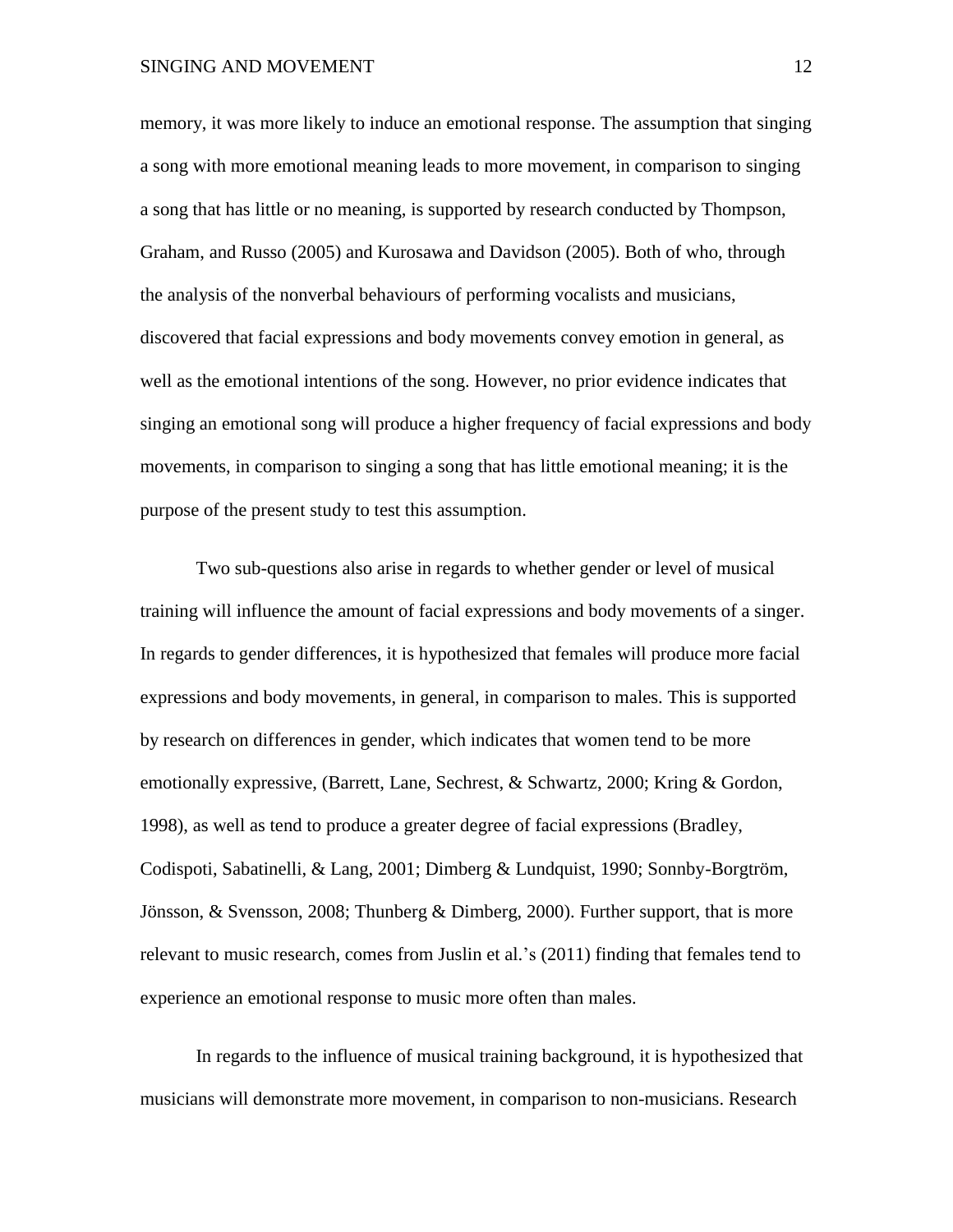conducted by Juslin et al. (2011) found that individuals with a higher level of musical training tend to experience an emotional response to music more often, in comparison to those with less musical training, which supports this assumption. Further support comes from the idea that people with a higher level of musical training may feel more confident, and thus will feel more comfortable expressing themselves. Furthermore, musicians will, most likely, have had more experience performing in front of an audience; which research, by Thompson et al. (2005) and Kurosawa and Davidson (2005), indicates that public performance is typically filled with nonverbal behaviours that are linked to emotional expression.

### **Measuring Facial Expressions and Body Movement**

**Facial Action Coding System (FACS).** A number of observer-based systems have been created for the purpose of measuring facial expressions. Out of all of these systems, The Facial Action Coding System (FACS) (Ekman, Friesen, & Hager, 2002) has been designated as one of the most comprehensive and widely used. The standard coding process consists of video-recorded facial behaviour at a slowed down pace. These facial behaviours are reduced into what are called Action Units (AU), each of which is associated with at least one facial muscle. An action unit is defined as the "smallest visually discriminable facial movements" (Cohn, Ambadar, & Ekman, 2007, p. 203). The 2002 Revision of the FACS specifies 9 AUs in the upper face, 18 AUs in the lower face, and 5 miscellaneous AUs. There are also 14 head and 9 eye positions. In addition, there are 9 action descriptors, 9 gross body behaviours, and 5 visibility codes. There are 78 AUs in total. The FACS makes no direct connections between coded facial expressions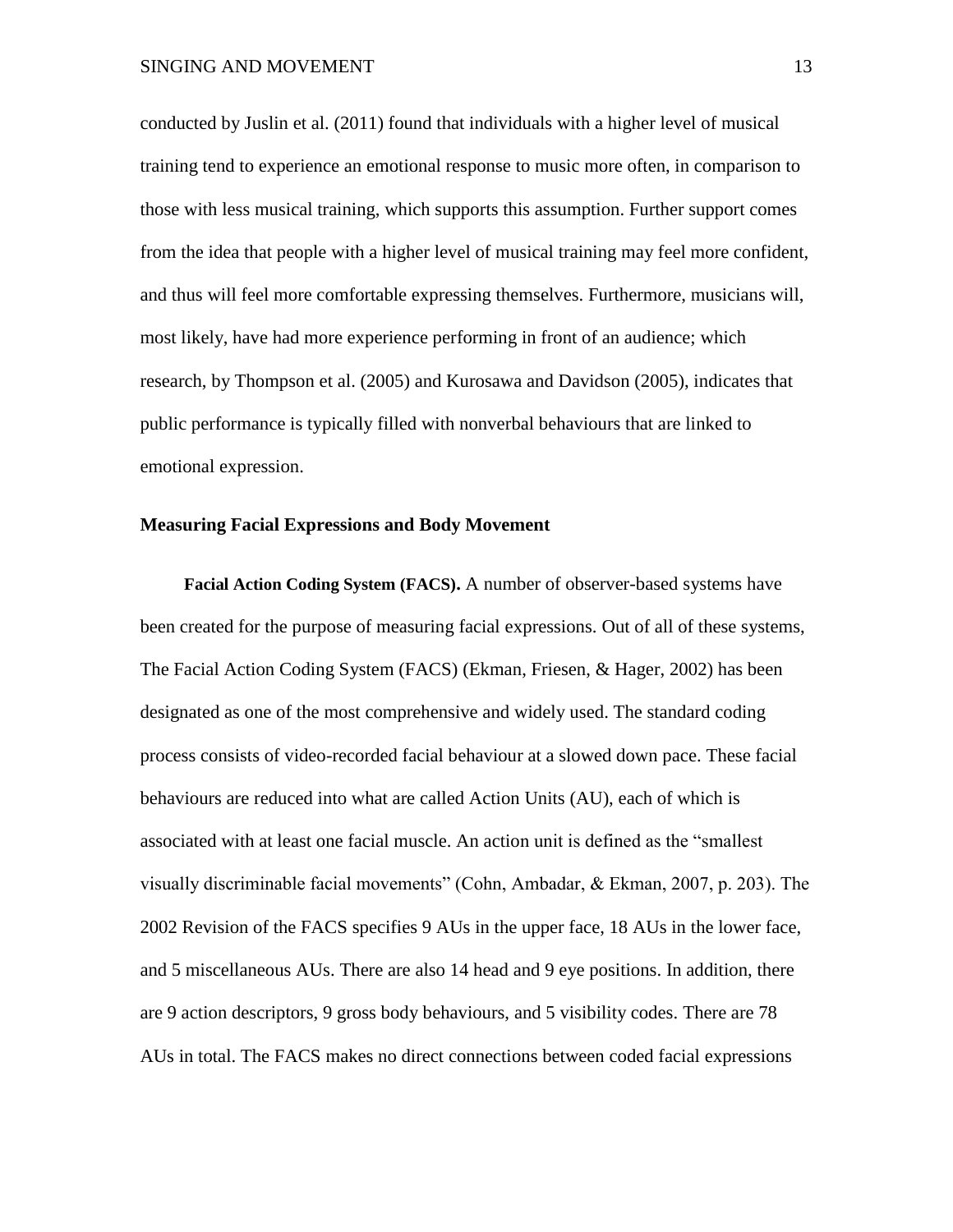and their emotional meaning, but materials have been created to aid in this interpretation, such as the *FACS Investigator's Guide* (Ekman et al., 2002).

Extensively trained coders are employed to code visual material using the FACS. This system provides coders with options in regards to the level of detail they choose to use while coding. Such options include *comprehensive coding* where every AU presented is to be coded or *selective coding* where only AUs that have been predetermined are coded. Further options include coding based on presence or absence of AUs versus coding based on the intensity of AU. Furthermore, AUs can be coded on an individual basis or as a group.

The FACS is a valid and reliable system for coding facial expressions (Cohn et al., 2007). It has been demonstrated to be an appropriate tool of measurement for both infant and adult populations in North America, Europe, as well as Asia. In addition, research has demonstrated that the FACS is a valid and useful system for coding emotion in facial expressions (Cohn et al., 2007). Furthermore, the FACS has been used by multiple researchers to study emotional facial expressions (Ekman, Friesen, & Ancoli, 2001; Ekman & Rosenberg, 2005).

In consideration of the above evidence, a facial expression and movement coding system based on the FACS was created for this study. More specifically, items, such as *head tilt left*, illustrated with a photo have been taken from the FACS. The photos have also been taken from the FACS. A detailed version of the movement scale can be found in Appendix D. Out of the 78 items in the FACS, 18 were carefully selected based on their potential relevance to data collected via the AIRS Test Battery of Singing Skills.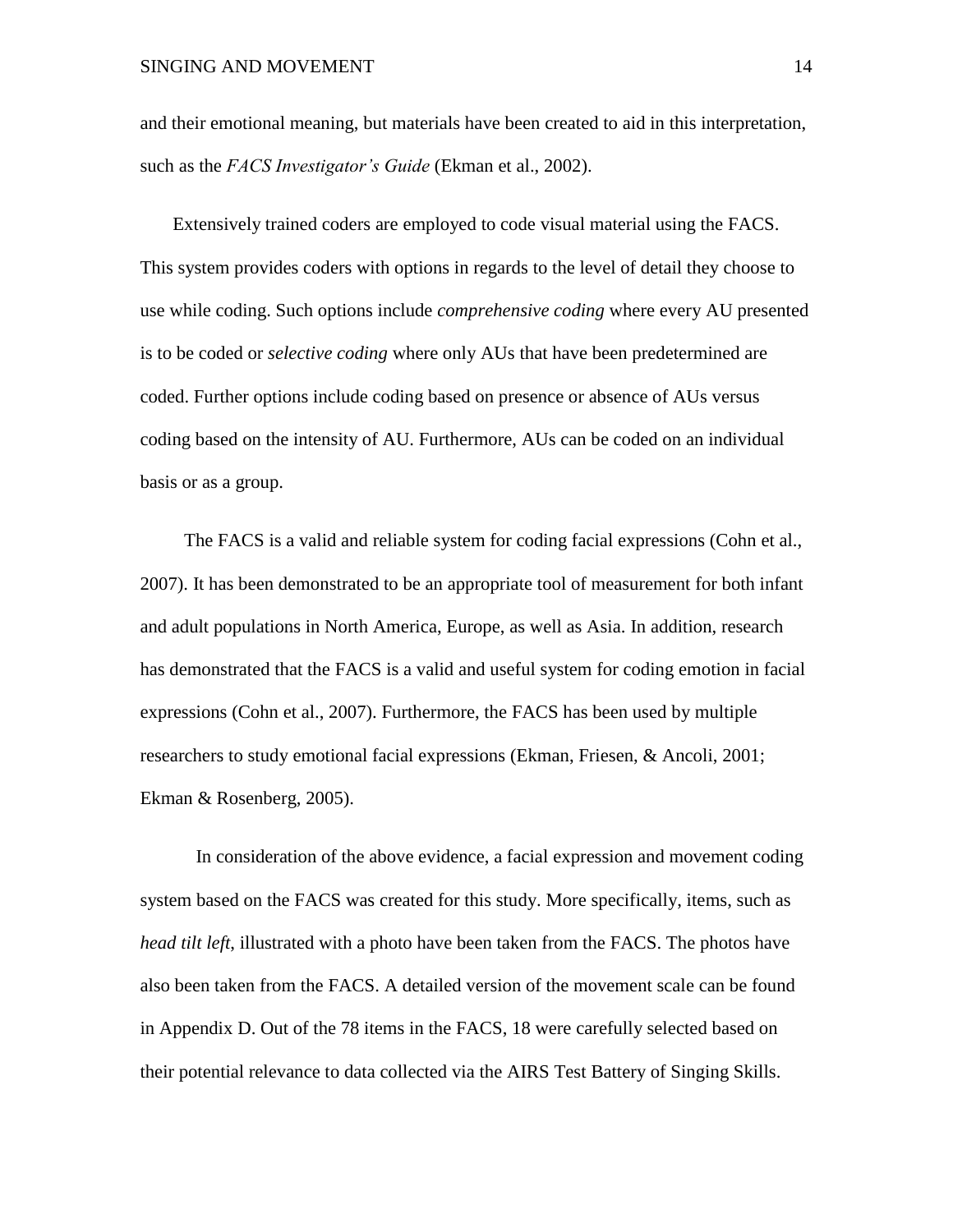Certain elements were not included (e.g. *nose wrinkle*) because in preliminary viewing of participant data from the AIRS Test Battery, there was no evidence for their application, while other movements (e.g. *lower lip depressor*) were not used because they were too subtle and much training would be required to use those codes systematically. In addition, a variation of one of the rating methods employed by the FACS is being used. The FACS uses a variety of coding methods, such as coding movement based on presence or absence, as well as based on intensity (Cohen & Ekman, 2005). After careful consideration it was decided that a variation of the intensity rating scale would be used for the purposes of coding movement. Specifically, item names were directly selected from this rating system; a detailed outline of the rating scale used can found in the methods section.

This honours thesis implements the use of the 18-item movement scale created based on the FACS as described above. The scale is applied to the video data from three components of the AIRS Test Battery of Singing Skills. The coders consist of the author of this thesis, as well as three other senior students. As the main purpose of this study is to see if singing a self-selected song will produce more movement than a familiar, requested song, and to see if gender or musical training will also have an influence, the thesis will report on the movement analysis of data collected from 12 singers, differing in gender and musical training, while singing two familiar, requested songs and a selfselected song. It is hypothesized that for certain movement scales, more movement will be observed for the favourite (meaningful) song as compared to both times singing the assigned Brother John song. It was also predicted that more movement would be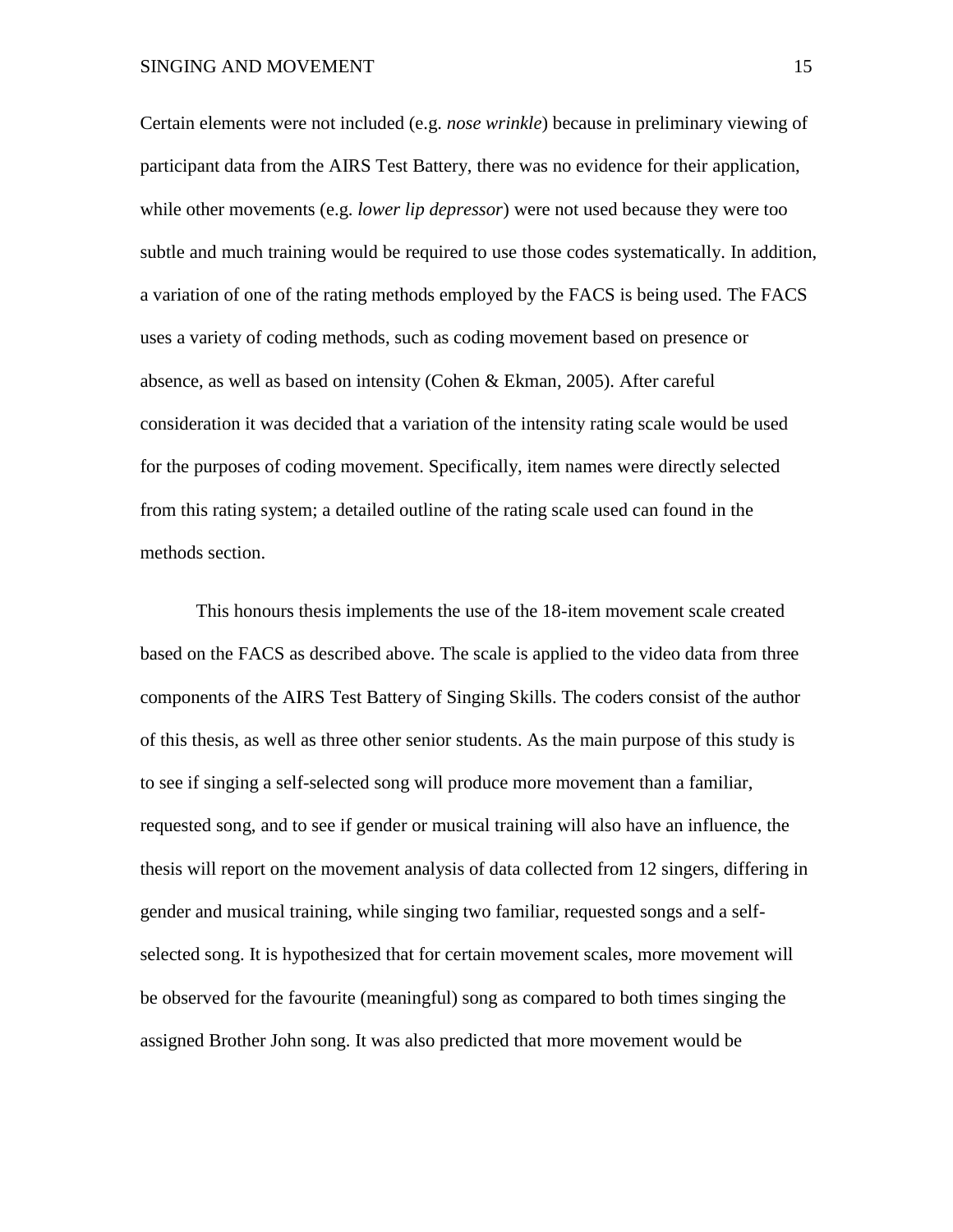observed for females and for musically trained participants for reasons outlined earlier in this introduction.

#### **Method**

# **Participants**

All participant data in the current study was obtained from a digital database that held video records of participants who had been tested with the online version of the AIRS Test Battery of Singing Skills. Testing had been carried out by previous UPEI Psychology Honours students, as well as by members of the AIRS research team, including the present author. All of these participants were recruited and tested in accordance with ethics proposals that were submitted to and approved by the UPEI Ethics Board of the Department of Psychology, as well as by the Research Ethics Board at the University of Prince Edward Island.

From the database of participants only those who had completed a Music and Language Background Survey for the AIRS Test Battery of Singing Skills were included for selection. This online survey was sent out via email following participation in the AIRS Test Battery of Singing Skills or was completed immediately following participation. Seventy - native language English - participants had completed this survey at the time of participant selection. From this group, only those who were born between 1988-1994 (36) were selected. Next, the participants were divided into two groups based on whether they were male (15) or female (21). Within each gender grouping, the participants were then divided into two groups on the basis of their answer to the question "Do you consider yourself a musician?". For the purpose of this study, those who answered "yes" were considered to be a musician (8 females; 10 males), those who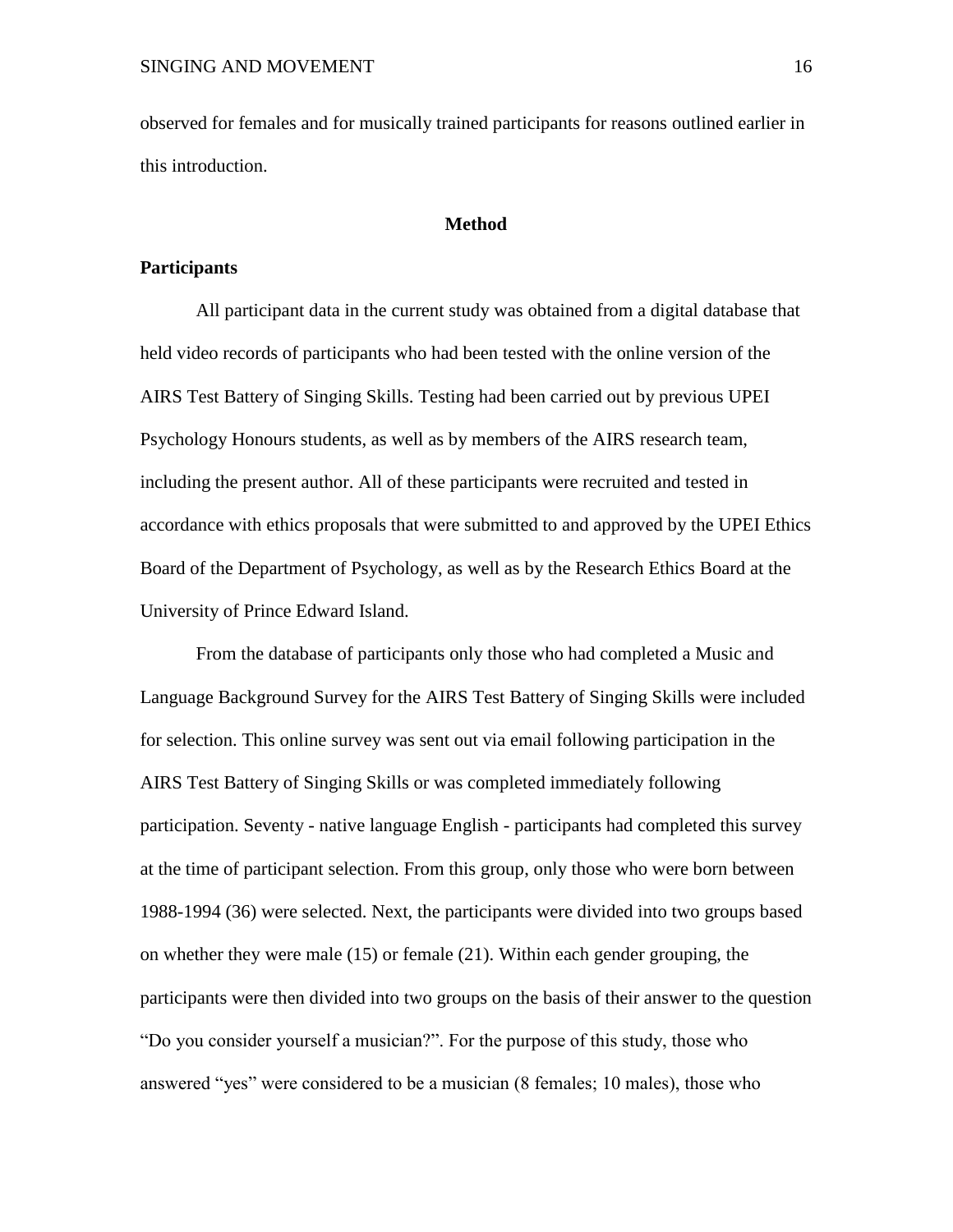#### SINGING AND MOVEMENT 17

answered "no" were considered to be a non-musician (11 females; 3 males). It is important to note that from the female non-musician group, two participants were disqualified due to their participation in this research project, leaving nine in that category. In addition, two participants from both the male-musician and female-musician group were disqualified as a result of incomplete or damaged data.

For the purpose of this study, only 12 participants in total were needed (3 female musicians; 3 male musicians; 3 female non-musicians; 3 male non-musicians). As a result, a set of selection criteria was imposed on each grouping of participants in order to choose those who had the most and the least amount of musical training. Three male musician participants were selected based on answering "yes" to the question "Have you taken private singing lessons?" (3). Those who had not taken voice lessons were excluded from the group. As a result of four out of the six female-musician participants answering "no" to the question "Have you taken private voice lessons", absence of vocal training was not used as a primary exclusion criteria for this group. Of the remaining participants, one had answered "yes" to both questions "Have you taken private voice lessons" and "Do you play a musical instrument", so this individual was included in the group. From the remaining four participants, reasoning for indicating why they consider themselves a musician was assessed. Only two indicated their reasoning; specifically they stated that they are majoring in Music at UPEI. Two students were eliminated because they did not indicate why they consider themselves a musician. The two that indicated they were music students at the university and the one who indicated she studied an instrument and singing were retained. There were only three male non-musician participants – so none were eliminated. To select female non-musician participants four criteria were imposed.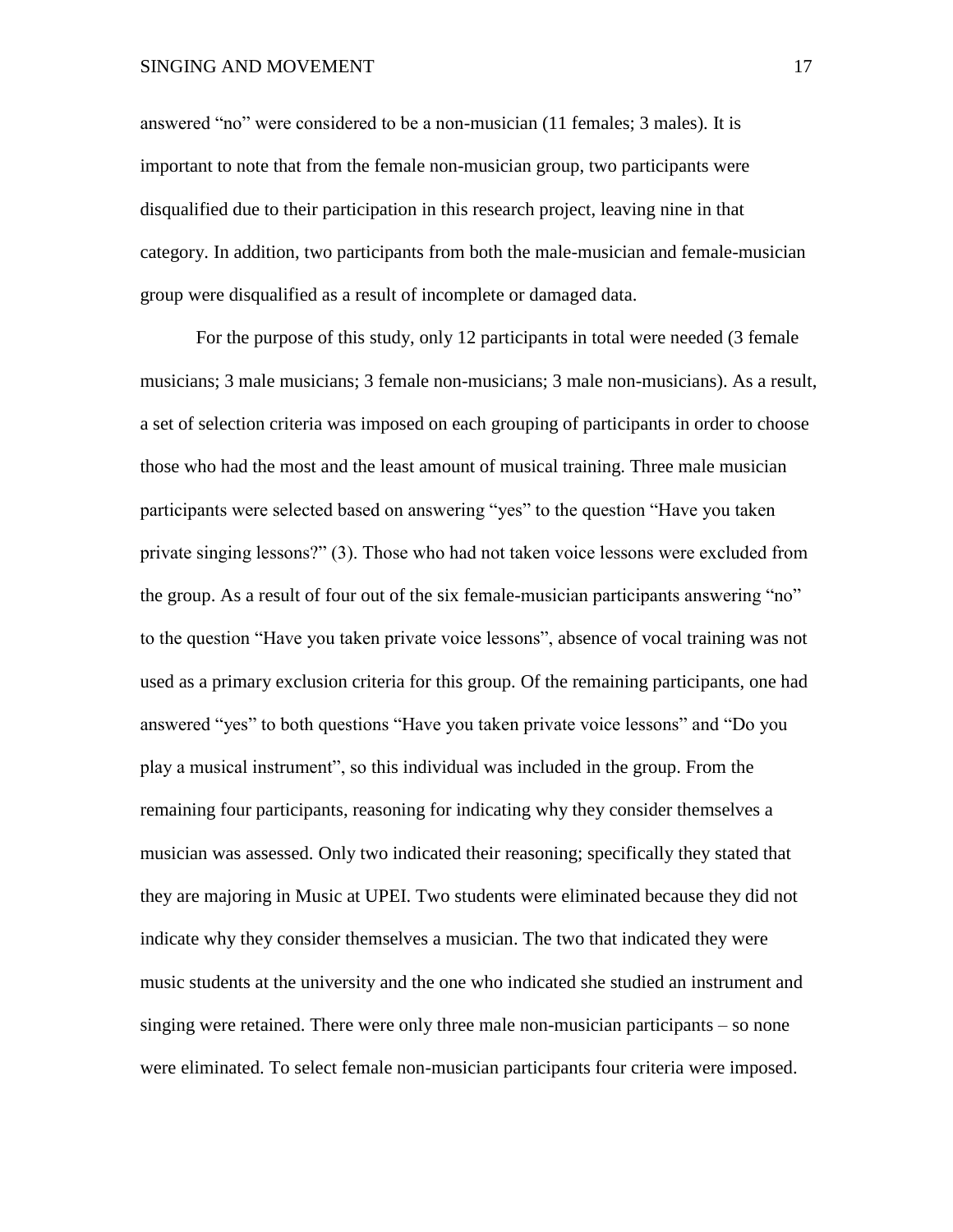The first criteria was answering "no" to the question "Have you taken private voice lessons?" (10). From these 10 participants, the second criteria was answering "no" to the question "Do you play a musical instrument?" (5). From these five participants, the third criteria was answering "no" to the question "Can you read music notation?" (3). The 12 participants had a mean age of  $20.75$  (SD = 1.71) years. Specific information regarding each participant can be found in Table 1; more detailed information can be found in Appendix F. Averages for the number of years having participated in private voice or instrumental lessons for each grouping can be found in Table 2.

#### **Apparatus**

**AIRS Test Battery of Singing Skills.** The automated version of the AIRS Test Battery of Singing Skills, which was created by Dr. Bing-Yi Pan, a post-doctoral fellow of the AIRS Project working under the supervision of Dr. Annabel Cohen, had been used for acquisition of the data to be analyzed. The present author assisted in running the test battery for some of the participants whose data was analyzed for this thesis. Each participant testing session was both audio and video recorded using a webcam, as well as a Sony EMC Ms908C external microphone and Sony 3 mega pixel network handy cam video recorder. Two separate versions of the AIRS Test Battery of Singing Skills were employed, specifically, one version for female participants and one version for male participants. The versions differed only in that for the female version a female vocal model was used and for the male version a male vocal model was used.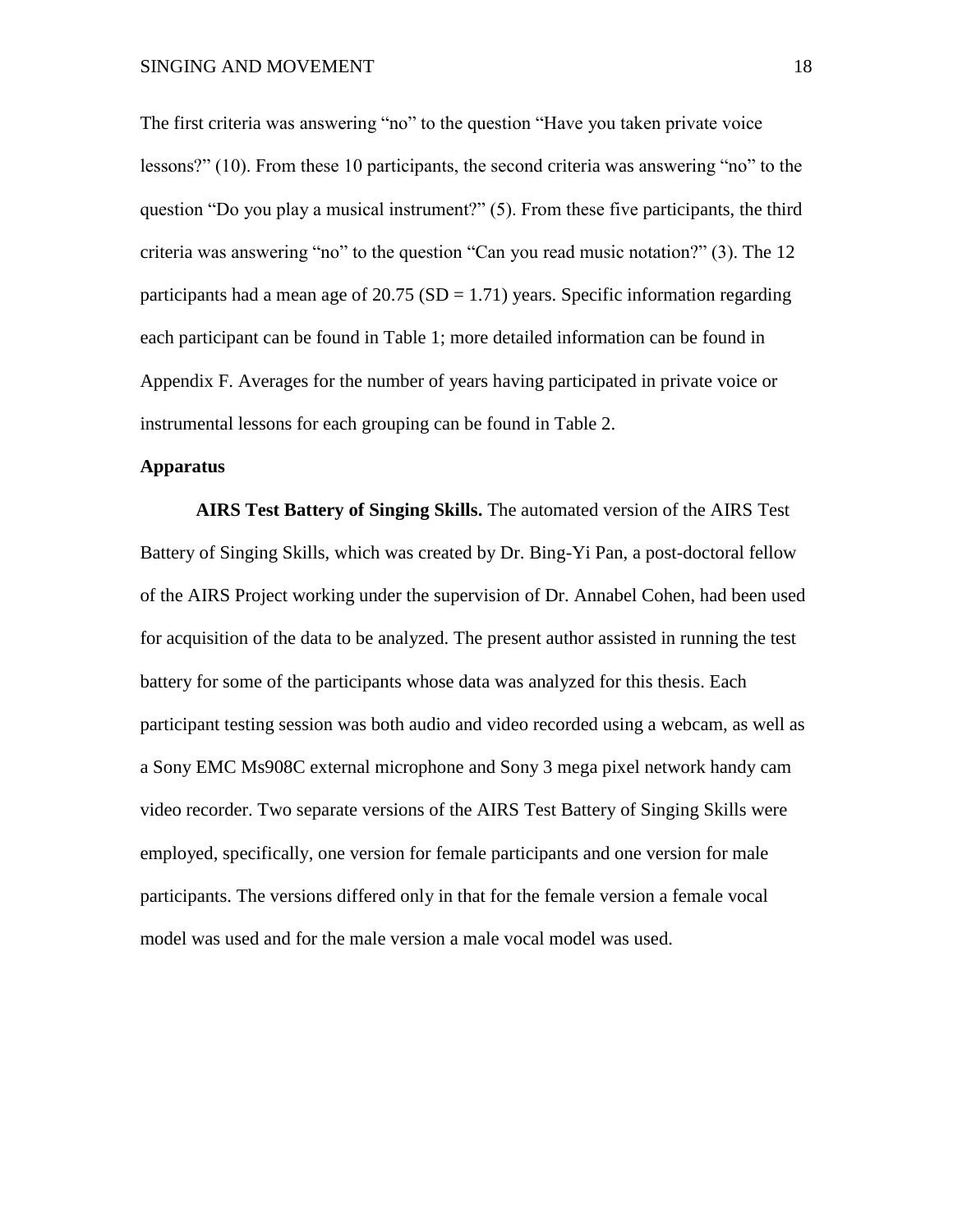# Table 1

*Specific Participant Information*

| Participant and | <b>Birth</b> | Gender | "Do you        | "Have you      | "Do you play   | "Can you       |
|-----------------|--------------|--------|----------------|----------------|----------------|----------------|
| Category        | Year         |        | consider       | taken          | a musical      | read music     |
|                 |              |        | yourself a     | private        | instrument?"   | notation?"     |
|                 |              |        | musician?"     | singing        |                |                |
|                 |              |        |                | lessons?"      |                |                |
| 1 Musician      | 1992         | Female | Yes            | Yes            | Yes            | Yes            |
| 2 Musician      | 1989         | Female | Yes            | N <sub>o</sub> | Yes            | Yes            |
| 3 Musician      | 1988         | Female | Yes            | No             | Yes            | Yes            |
| 4 Musician      | 1992         | Male   | Yes            | Yes            | Yes            | Yes            |
| 5 Musician      | 1990         | Male   | Yes            | Yes            | Yes            | Yes            |
| 6 Musician      | 1990         | Male   | Yes            | Yes            | Yes            | Yes            |
| 7 Non-musician  | 1989         | Female | N <sub>o</sub> | N <sub>o</sub> | N <sub>o</sub> | N <sub>o</sub> |
| 8 Non-musician  | 1994         | Female | N <sub>o</sub> | N <sub>o</sub> | N <sub>o</sub> | N <sub>o</sub> |
| 9 Non-musician  | 1993         | Female | N <sub>o</sub> | N <sub>o</sub> | N <sub>o</sub> | N <sub>o</sub> |
| 10 Non-musician | 1990         | Male   | N <sub>o</sub> | N <sub>o</sub> | Yes            | N <sub>o</sub> |
| 11 Non-musician | 1992         | Male   | N <sub>o</sub> | N <sub>o</sub> | Yes            | N <sub>o</sub> |
| 12 Non-musician | 1992         | Male   | N <sub>o</sub> | N <sub>o</sub> | N <sub>o</sub> | Yes            |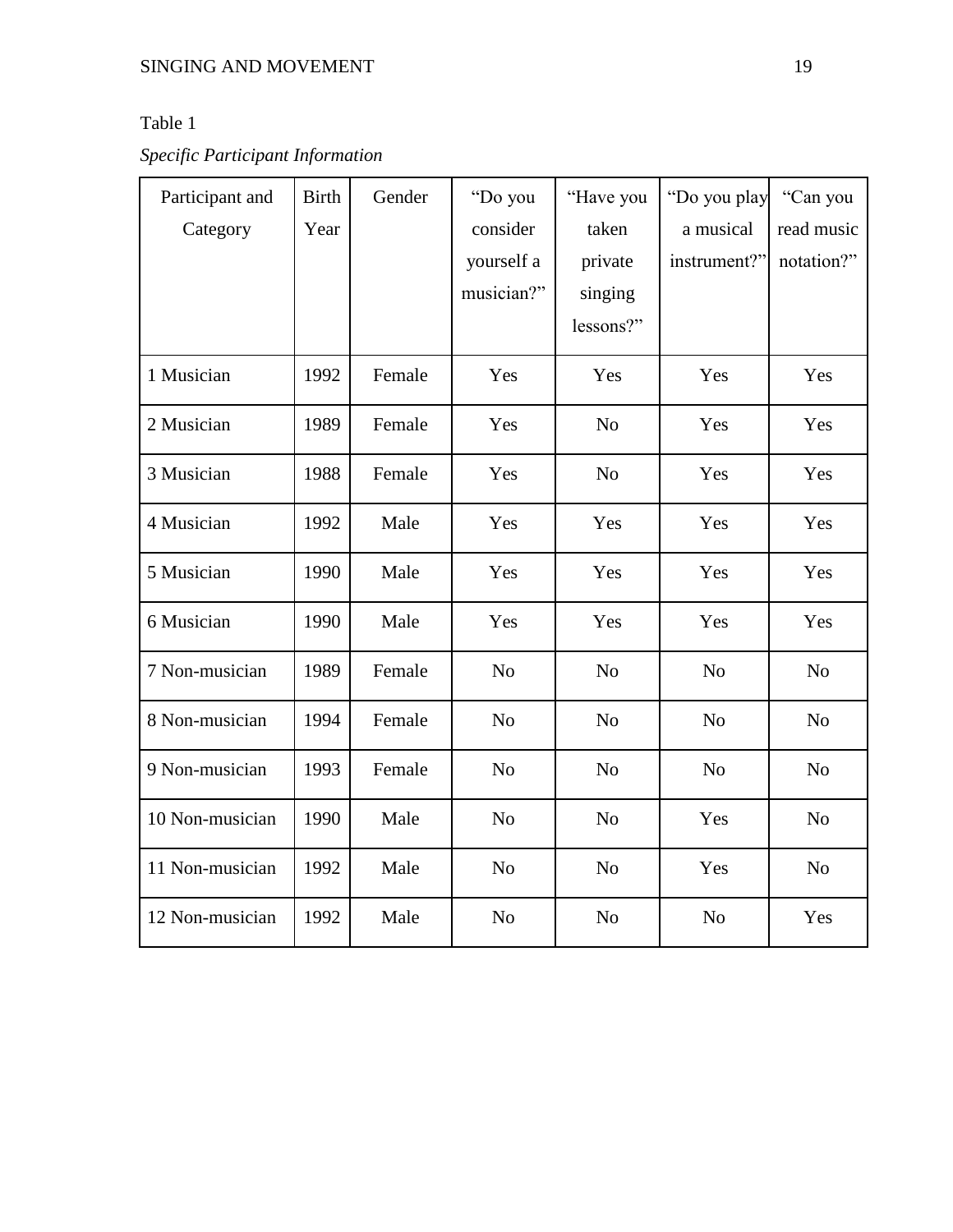# Table 2

| Group                    | Primary Instrument | Secondary          | Vocal (Years) |
|--------------------------|--------------------|--------------------|---------------|
|                          | (Years)            | Instrument (Years) |               |
| <b>Female Musicians</b>  | 10.00              | 15.33              | 4.33          |
| <b>Male Musicians</b>    | 6.00               | 7.67               | 1.25          |
| Female Non-<br>musicians | 0.00               | 0.00               | 0.00          |
| Male Non-<br>musicians   | 1.00               | 1.00               | 0.00          |
| Musicians                | 8.00               | 11.50              | 2.79          |
| Non-musicians            | 0.50               | 0.50               | ∩             |

*Average Years Private Instrumental and Vocal Training* 

Each participant testing session took between 30 and 40 minutes. For the purpose of the present study, only three specific components were selected for analysis, specifically, Component 9 (Brother John – sung after hearing a model sing the song in its entirety), Component 13 (Favourite Song – sung on the request to sing one's favourite song), and Component 25 (Brother John – sung following the request after having just been asked to learn a short unfamiliar melody). A detailed description of the AIRS Test Battery of Singing Skills can be found in Appendix B.

**Music and Language Background Survey for the AIRS Test Battery of Singing Skills**. The Music and Language Background Survey was created to compliment the data collected from participants who complete the AIRS Test Battery of Singing Skills. It is important to note that this survey was developed after the test battery had begun. Essentially, it is an online survey that asks participants questions regarding their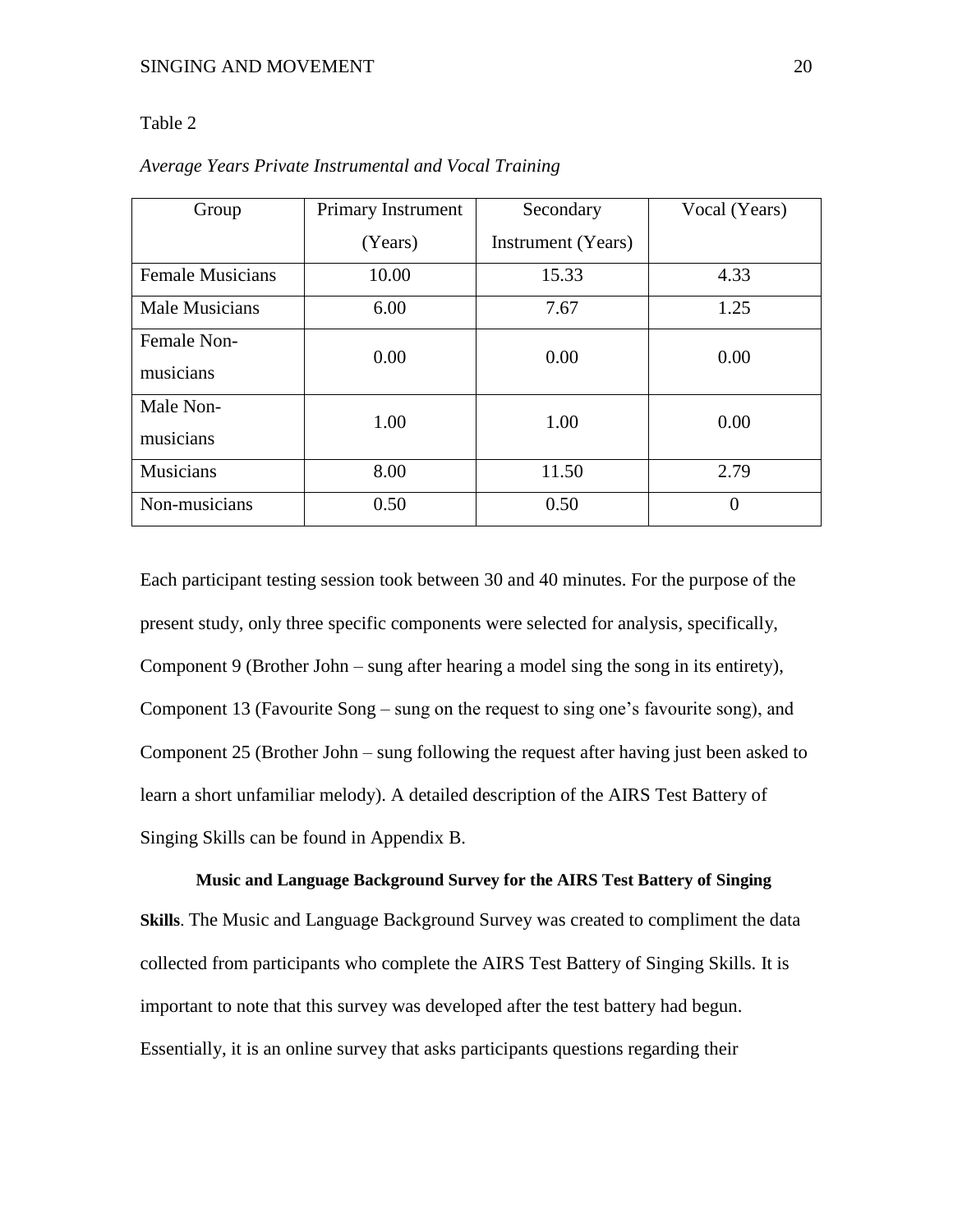background in language and music training and abilities. A full list of the questions can be found in Appendix C.

**Movement Scale Item***.* The present author created a movement scale based on Ekman's (2002) Facial Action Coding System. More specifically, item names and photos were taken directly from the FACS. The movement scale consists of 18 components. Six measuring head movements, two measuring finer facial movements, five measuring mouth movements, and five measuring eye movements. Each of these movements were measured based on intensity on a scale of 1 to 4, with 1 being absent, 2 being slight, 3 being pronounced, and 4 being extreme. The scale also included 3 sections where notes could be recorded, specifically, an area that allowed for comments on intensity ratings for each movement, notes (text) on body movements, as well as an additional notes section. A copy of the Movement Scale Item can be found in Appendix D.

#### **Testing Environment**

All participants were tested alone in an Eckel double wall sound attenuated testing room (8 x 8 feet) in the CMTC/AIRS Research Facility. All participants were seated at a desk in a rotating office chair. Each participant faced a computer monitor over which they had control by means of a mouse, as they were prompted through the AIRS Test Battery Singing Skills. The room also contained audio and video recording equipment, which was located to the right of and was visible to the participants.

#### **Testing Procedure**

The testing procedure began after each participant had read and signed an information letter and consent form. Following this, any questions participants had were answered and the participants were invited to sit down in the testing room and looked at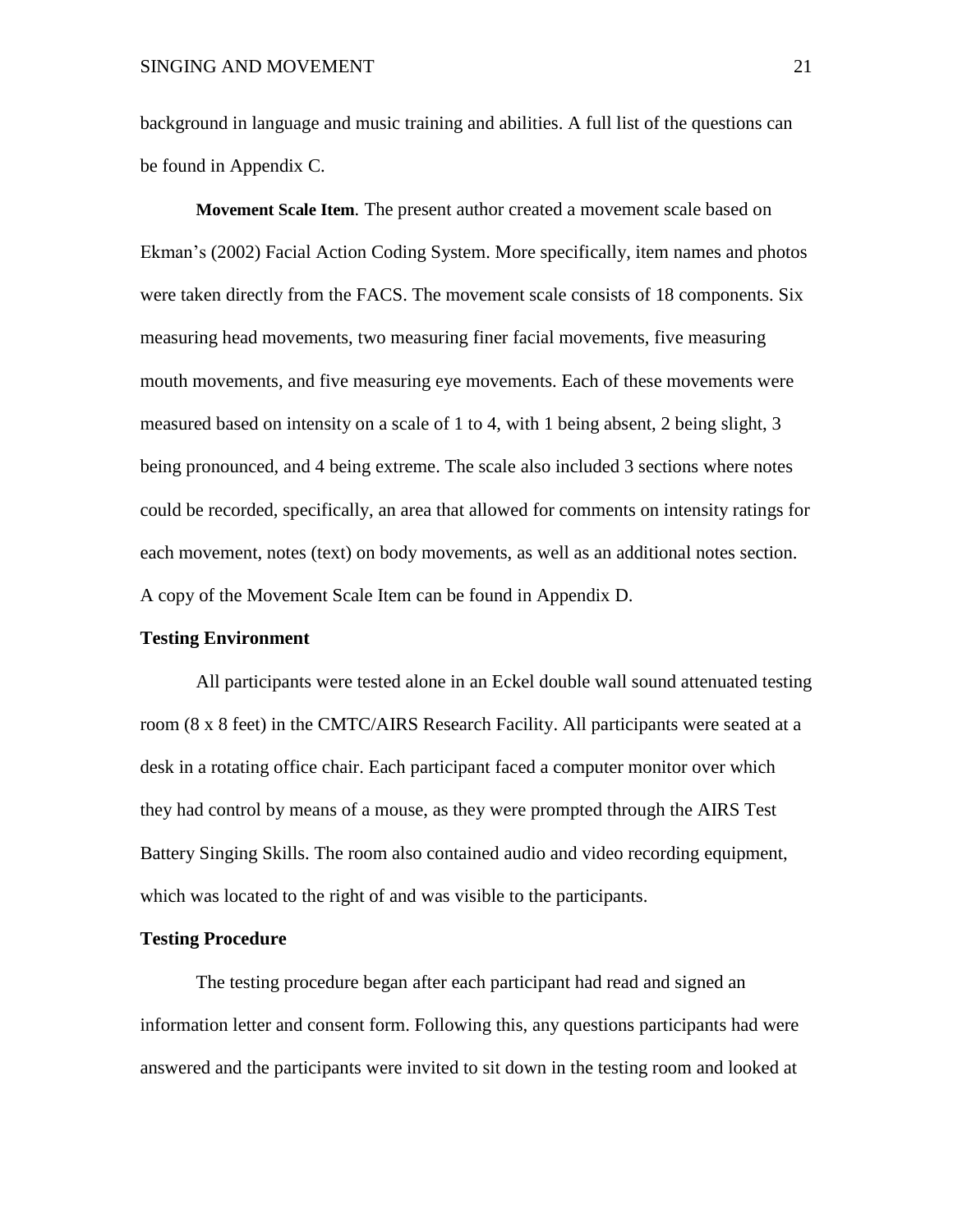the computer screen. Using a keyboard and mouse, the researcher opened the testing website and entered a code. This began the test battery and prompted participants to fill out demographic information (a detailed list of questions can be found in Appendix B). After filling out this information, participants were prompted to begin the test battery. Following the indication they were ready to start, an actress appeared on the screen and invited the participant to take part in the test, explaining that she would walk the participant through all components of the test battery. The participants then began the AIRS Test Battery of Singing Skills at their own pace. The researcher remained in an adjacent researcher control room throughout the entire test, where he/she took notes and made observations. The researcher also answered any questions via a microphone system that was set up between the testing room and the adjacent researcher control room. Once the participants had completed the final item of the AIRS Test Battery of Singing Skills, they hit an appropriate button on the screen that submitted their answers to the computer database. Depending on the time of year testing took place, some participants continued on to complete the *Music and Language Background Survey for the AIRS Test Battery of Singing Skills*; others received this online survey via email at a later date. Following participation, participants were sincerely thanked, asked if they had any further questions, and provided with a formal debriefing.

#### **Movement Analysis Procedure**

**Coders.** Four coders were employed to view and code for movement observed in the test battery video clips for the 12 selected participants. The coders were all fourth year University students, two were female Psychology honours students, one was a male Psychology Major, and one was a female in the Business program; all were employed as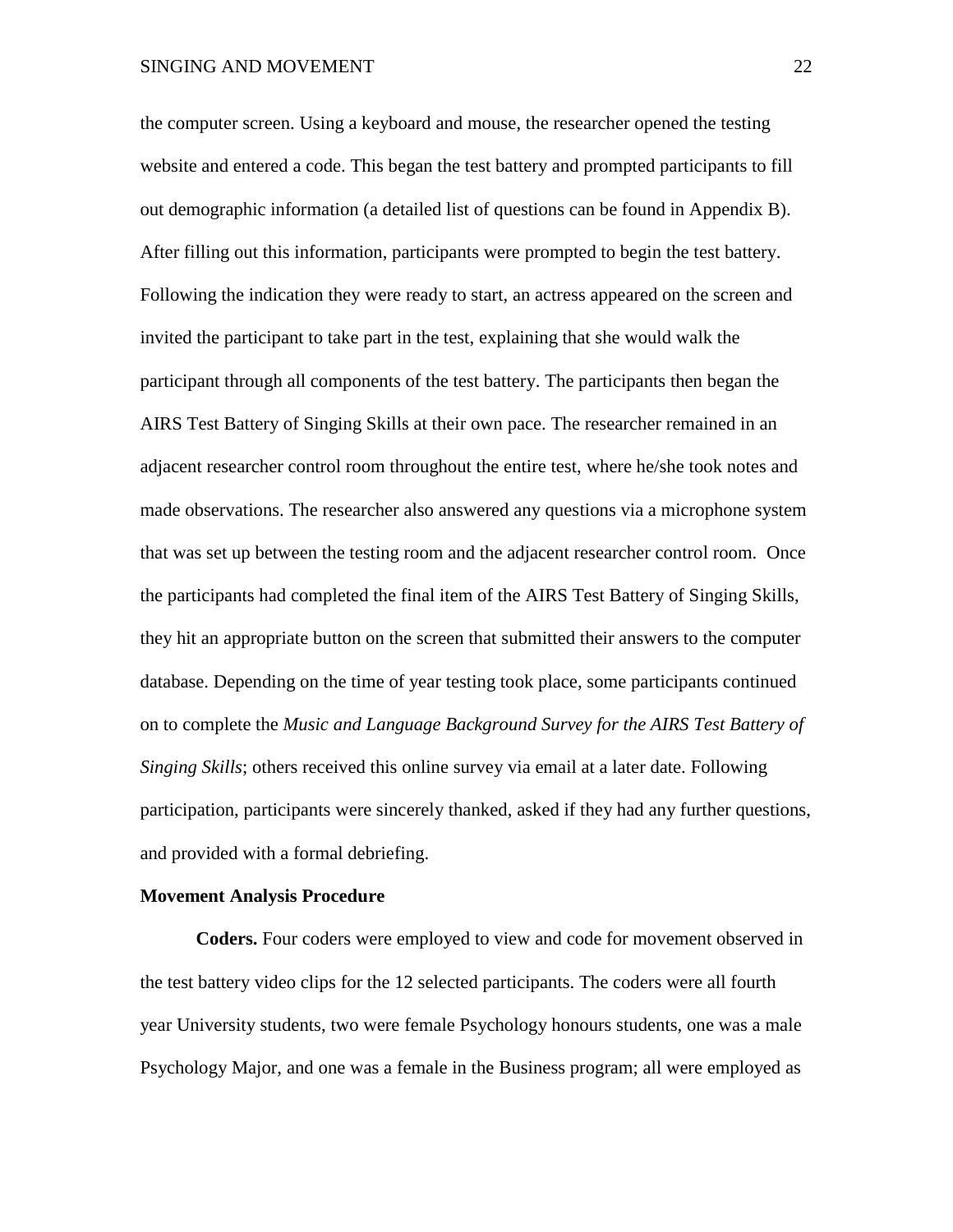part-time student research assistants for AIRS. One of the female Psychology honours students was the author of this thesis. Unlike the author of this thesis, these other coders were unaware of the purpose of the study, which component was being viewed, as well as the musical background of the participant. These coders were first presented with a statement of confidentiality, which they read and signed. They were then presented with an instruction sheet, 36 copies of the Movement Scale Item, as well as 36 video clips; any remaining questions were answered. Coders were given one week to complete the analysis and it took them an average of 5.33 hours to complete, for which they were compensated, using their standard student employee rate. All coding was completed independently at a location that was convenient for the coder. All completed coded Movement Scale Item sheets were returned to the present author, and all shared video data was erased.

**Movement coding.** Video clips for the three items of the AIRS Test Battery of Singing Skills for 12 participants were downloaded from the AIRS server for viewing using two video viewing software programs, specifically VLC Media Player and Adobe Media Player. The three components selected were components 9, 13, and 25. Item 9 was the singing of Brother John. Item 13 was the singing of a favourite song. Item 25 was the singing of Brother John. Coders viewed each component (9, 13, & 25) without sound and coded each segment using the Movement Scale Item. More specifically, each coder measured each video clip in accordance with the 18 different movement scale items. Each scale was applied only once and in the order given. This procedure was repeated for all three song components in the order Brother John 1, Brother John 2, and Favourite song. All coders judged participants in the same order. The order ensured that no one category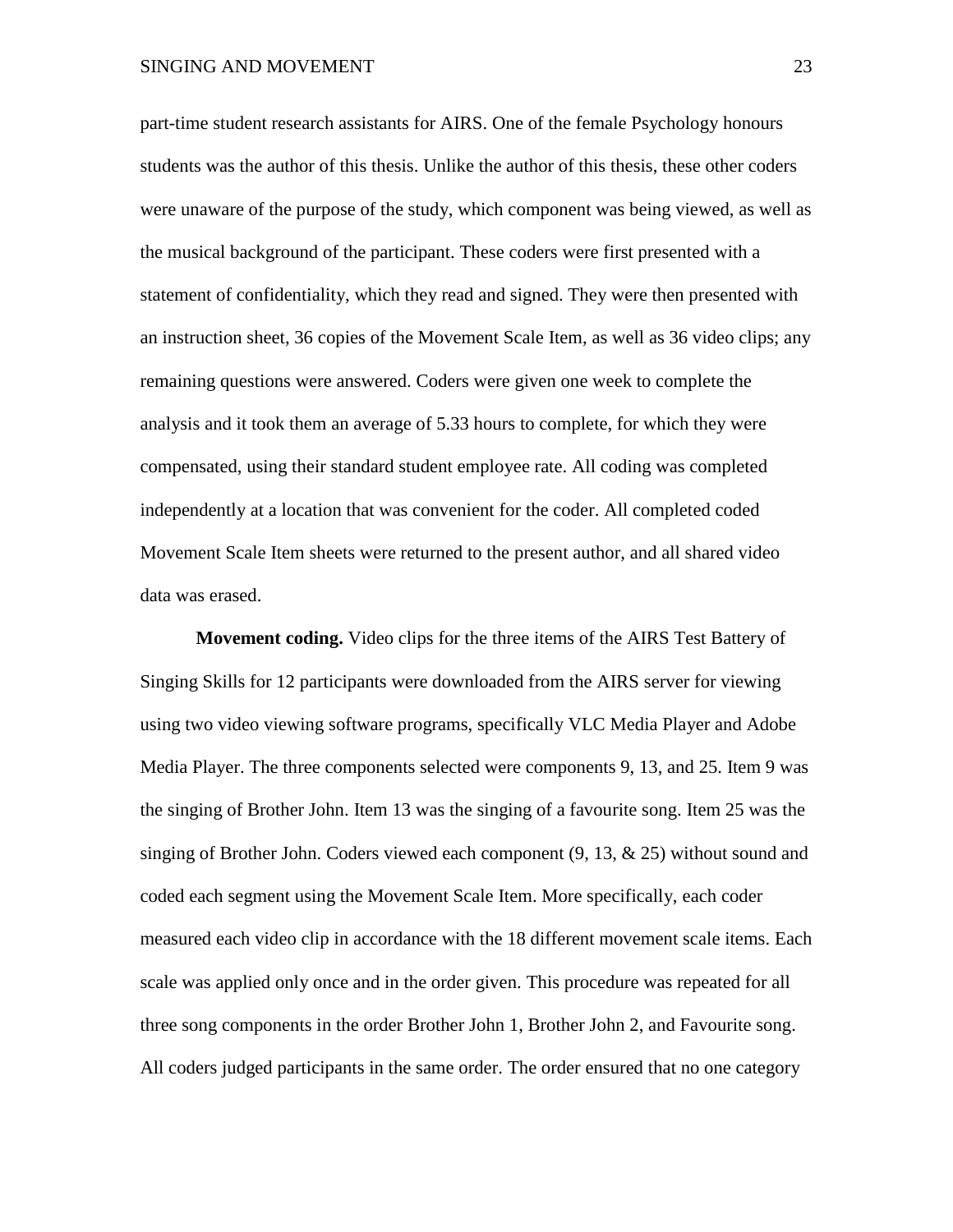of participants (i.e., male musician, female musician, male non-musician, female nonmusician) was judged more frequently at the beginning or ending of judging by first presenting four participants in the following order: female musician, male non-musician, female non-musician, male musician, then the next four participants representing the same categories in that order, followed by the final group of four participants.

#### **Data Transfer to Computer**

Audio-video data from the 3 components (9, 13, 25) were downloaded from the server supporting the AIRS Test Battery and were saved as a .flv movie file.

#### **General Data Analysis Procedure**

Both Microsoft Excel and the statistical analysis program SPSS were used to complete the data analysis. More specifically, the 648 ratings [54  $(3 \times 18)$  rating scales) x 12 (participants) = 648] from each of the four judges were entered into a Microsoft Excel spreadsheet. There was one line consisting of 4 judgments of the 54 ratings for each of the 12 participants. This process was repeated for each participant and component. Data was then transferred to and re-arranged in SPSS. First, concordance between the four coders' ratings for the 36 values was obtained using a cross-sectional correlation that produced Cronbach's alpha for each of the 18 measures. This analysis indicated which variables (of the 18 movement scale items) showed consistency in ratings across all four coders, and which did not. Next, averages across the four coders for each of the measures that had shown concordance was computed, a separate average for the three songs for each of the 12 participants was calculated. Following this, Analysis of Variance (ANOVA) was conducted on each averaged variable to analyze whether there were any significant differences in the ratings of movement between song conditions, and whether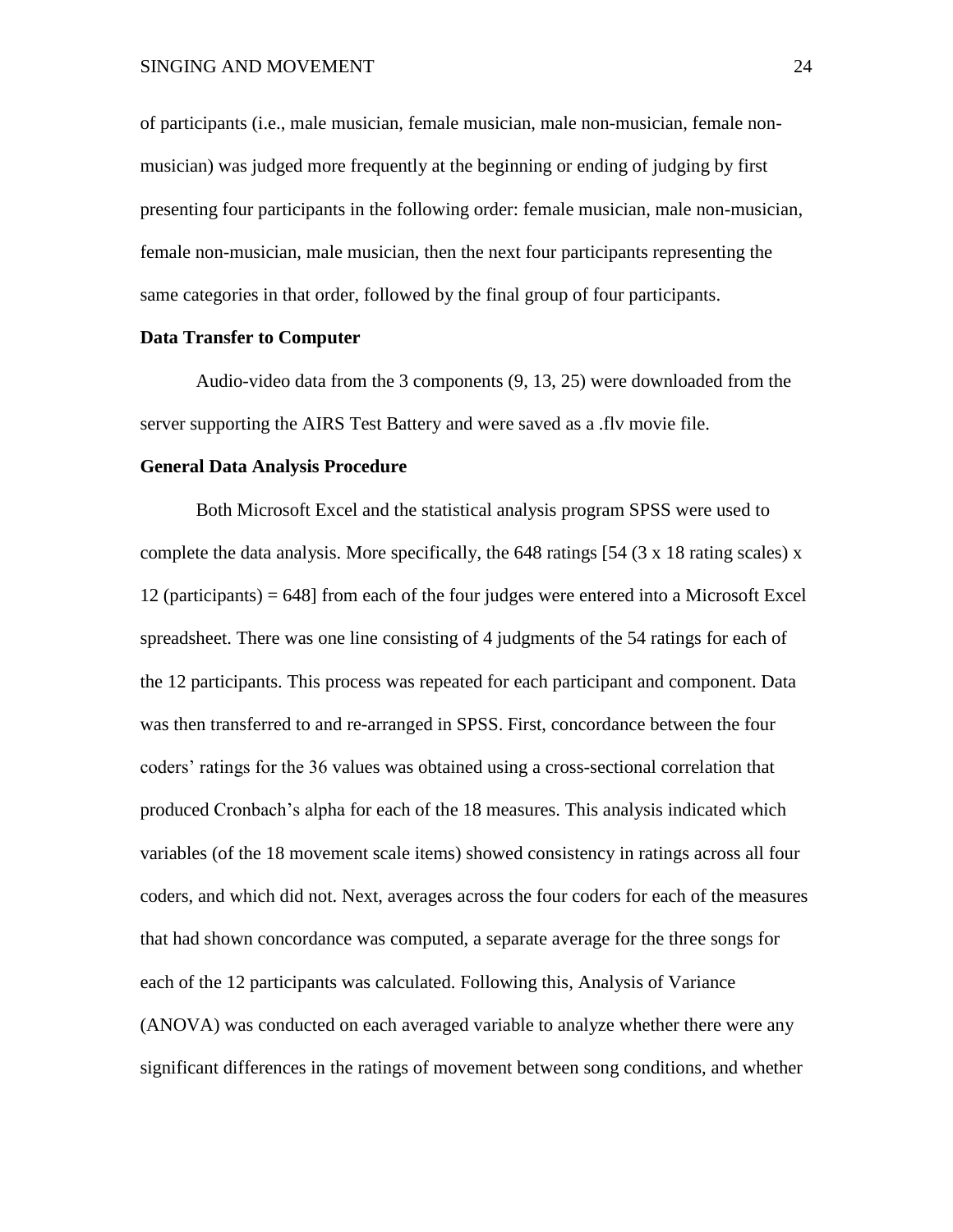or not this was observed significantly more in either gender (male/female) or level of musical training (musician/non-musician), as well as whether there was any significant interaction of these variables (gender and music training).

#### **Results**

#### **Analysis of Coder Reliability**

Inter-rater reliability between the four coders was calculated using the data from the three song conditions, which produced 36 values per judge. The resulting calculations were measured using Cronbach's alpha and can be found in Table 3. A Cronbach's alpha value of .7 or higher was acceptable, with anything lower indicating unreliability. Based on these results, *upper lip raiser, lip stretch*, and *lip corner depressor* were excluded from analysis due to exhibiting no reliability between judges' ratings of this movement. It was also noted that *head up* and *lip corner puller* were not as reliable as the other 13 measures; thus, they were included with caution. An average of the four coders' ratings for each of the remaining 15 movements was calculated and used for the ANOVA calculations, the results of which will now be discussed in detail.

#### **Analysis of Movement Scale Items**

The grand mean for each of the 15 movement scale items across all three song conditions, as well as the individual mean for each variable in Brother John 1, Favourite Song, and Brother John 2 separately, collapsing over the gender and musical experience variables can be found in Table 4. It can be observed that the grand means ranged from 1.25 (E1) to 2.89 (E5), as well as that for eight movements, the scale value was higher for the own song as compared to the singing of both Brother John songs. For these cases, the mean for the own song is bolded in Table 4.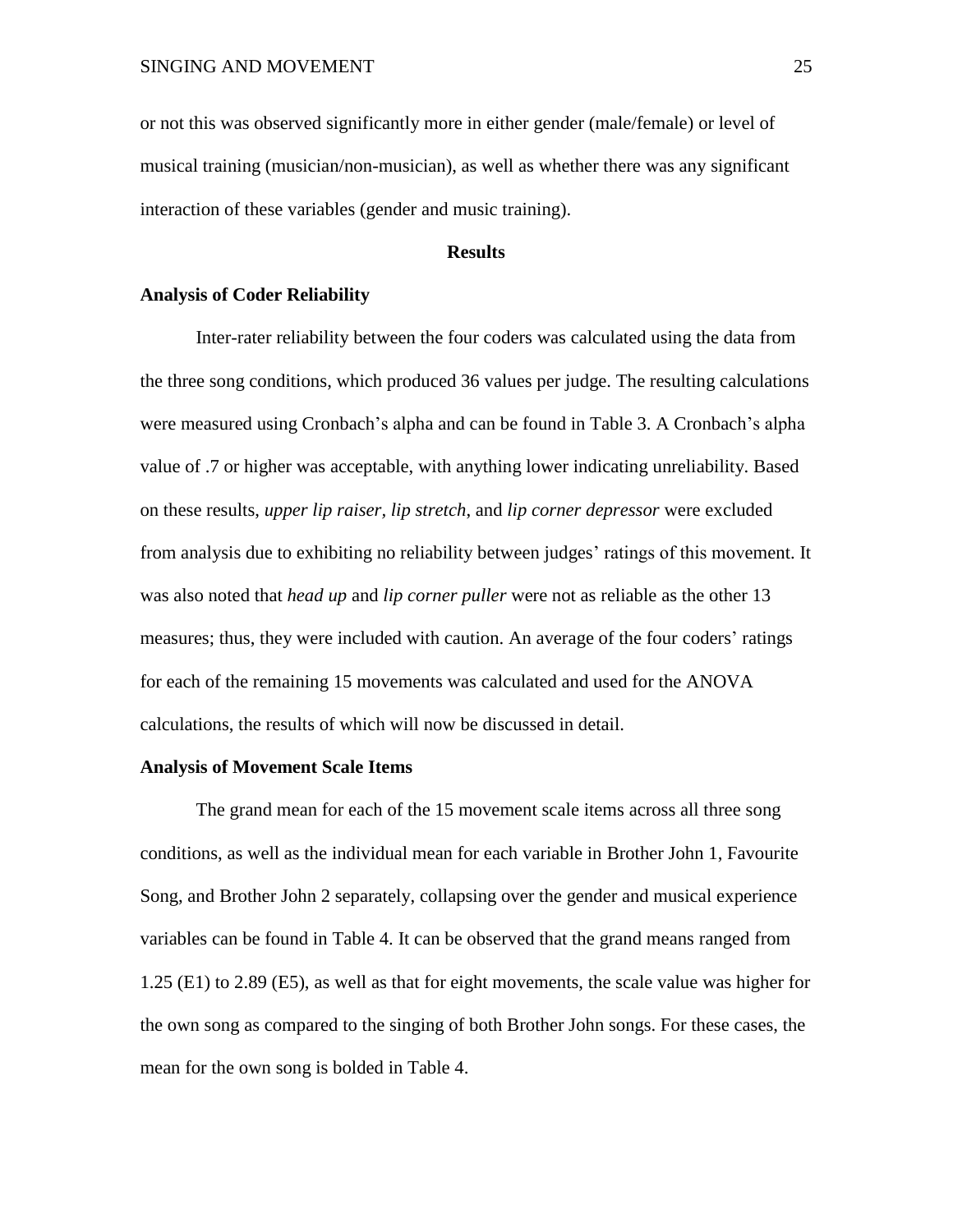# Table 3

*Analysis of Coder Reliability* 

| Variable                    | Cronbach's Alpha                      |  |  |
|-----------------------------|---------------------------------------|--|--|
| Head up $(H1)$              | .65                                   |  |  |
| Head down (H2)              | .90                                   |  |  |
| Head turn right (H3)        | .94                                   |  |  |
| Head turn left (H4)         | .79                                   |  |  |
| Head tilt right (H5)        | .97                                   |  |  |
| Head tilt left (H6)         | .95                                   |  |  |
| Brow raise (F1)             | .94                                   |  |  |
| Brow lower/gatherer (F2)    | .86                                   |  |  |
| Upper lip raiser $(M1)$     | .36                                   |  |  |
| Lip stretch (M2)            | .00                                   |  |  |
| Lip corner depressor $(M3)$ | Could not compute (because all values |  |  |
|                             | were the same)                        |  |  |
| Lip corner puller (M4)      | .59                                   |  |  |
| Mouth stretch (M5)          | .74                                   |  |  |
| Eyes closed (E1)            | .70                                   |  |  |
| Eyes turn left (E2)         | .85                                   |  |  |
| Eyes turn right (E3)        | .80                                   |  |  |
| Eyes up $(E4)$              | .92                                   |  |  |
| Eyes down (E5)              | .73                                   |  |  |

In order to determine if the differences between means for the songs were significant for each of the movement scale items, and to determine whether there were influences of gender and musical training, an ANOVA was conducted on each of the 15 movement scale items. The design of the ANOVA had one within subject factor of song with 3 levels (Brother John 1, Favourite Song, Brother John 2) and two between groups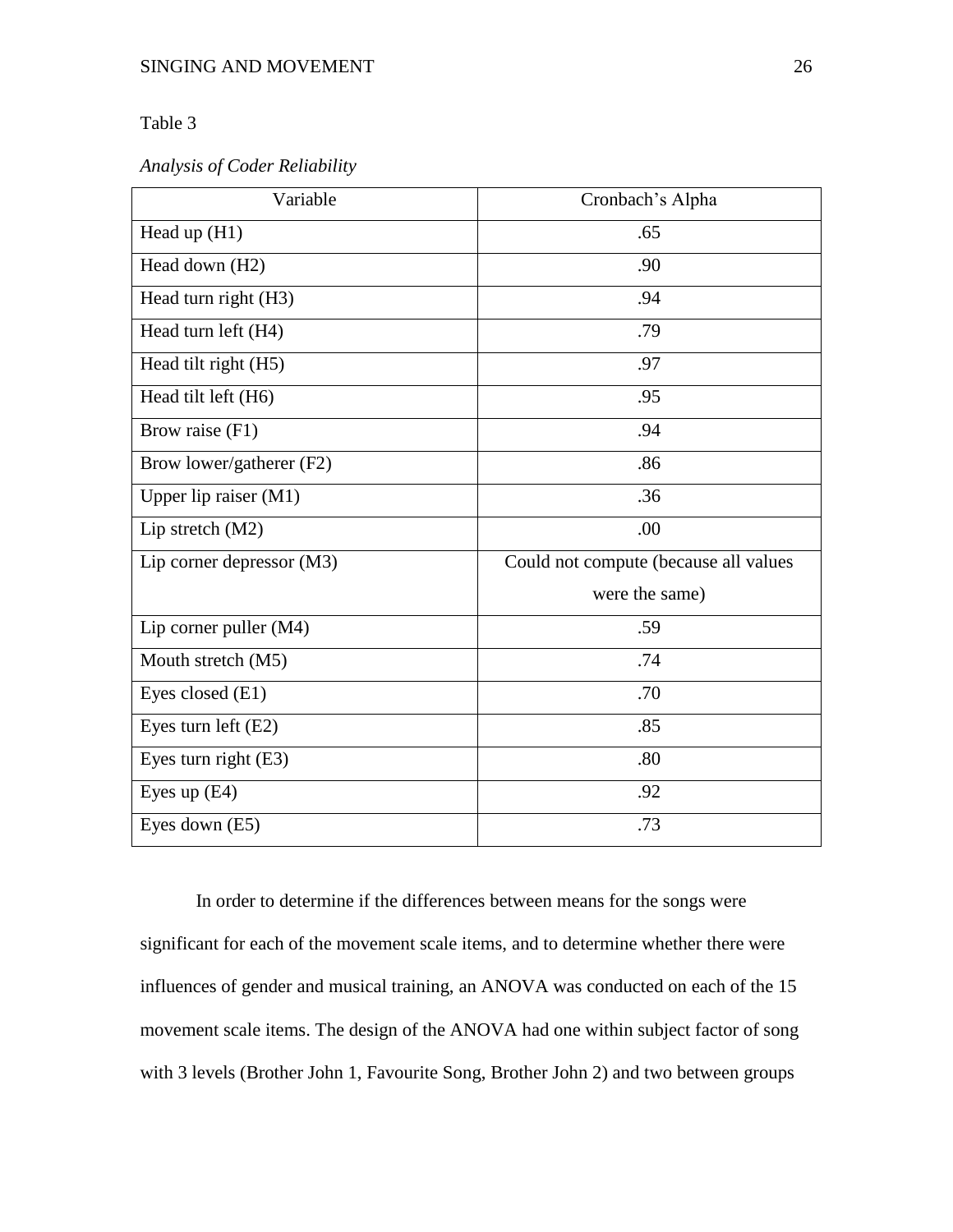#### SINGING AND MOVEMENT 27

factors of gender and musical training, each having two levels (male, female, and musician, non-musicians, respectively). Regarding the variable song type, a trend analysis was carried out that pitted the two Brother John songs against the Favourite song (a quadratic trend) and also tested the linear trend that reflects a pattern associated with the order of carrying out the components (Brother John, followed by the Favourite song, and Brother John again). This linear trend could be regarded as reflecting general effects of the procedure, such as fatigue, or effects associated with gaining overall comfort in the task. The significant quadratic effect on the other hand would indicate that the amount of movement for the particular scale was significantly different from the average amount of movement for that scale item for the familiar, Brother John, songs. The ANOVA's were conducted for all 15 scale items. Results for each scale item are included below.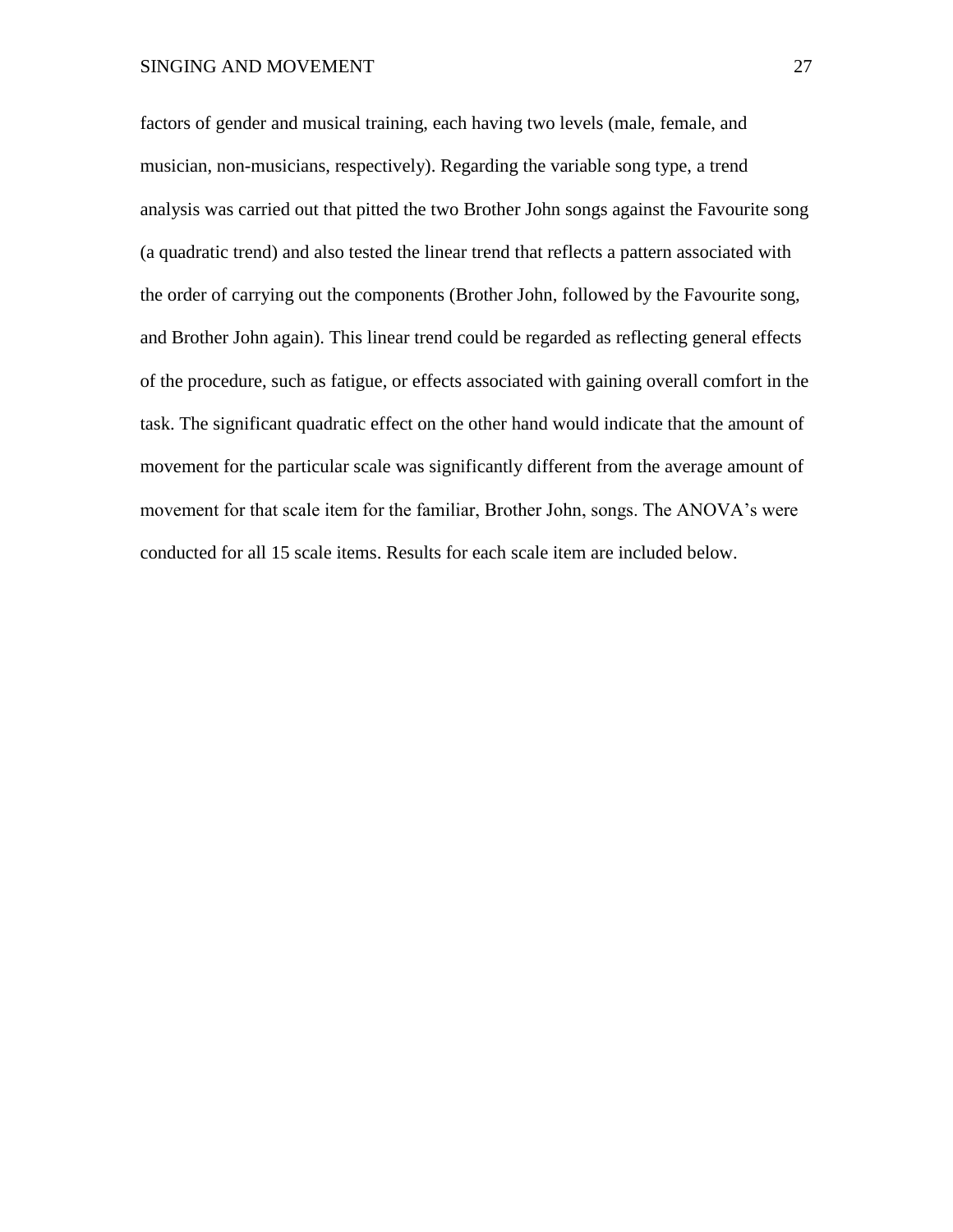# Table 4

# *Variable Means*

| Variable          | <b>Grand Mean</b> | Mean - Brother | $Mean -$              | Mean - Brother |  |
|-------------------|-------------------|----------------|-----------------------|----------------|--|
|                   | (Std. Error)      | John 1 (Std.   | <b>Favourite Song</b> | John 2 (Std.   |  |
|                   |                   | Error)         | (Std. Error)          | Error)         |  |
| Head up $(H1)$    | 1.30(0.10)        | 1.13(0.06)     | 1.48 $(0.20)$         | 1.29(0.11)     |  |
| Head down (H2)    | 2.04(0.20)        | 1.98(0.25)     | 2.19(0.33)            | 1.96(0.21)     |  |
| Head turn right   | 1.54(0.17)        | 1.71(0.28)     | 1.67(0.26)            | 1.23(0.13)     |  |
| (H3)              |                   |                |                       |                |  |
| Head turn left    | 1.48(0.11)        | 1.33(0.13)     | 1.67 $(0.22)$         | 1.44(0.08)     |  |
| (H4)              |                   |                |                       |                |  |
| Head tilt right   | 1.57(0.28)        | 1.52(0.28)     | 1.67 $(0.33)$         | 1.52(0.31)     |  |
| (H5)              |                   |                |                       |                |  |
| Head tilt left    | 2.02(0.16)        | 1.92(0.14)     | 2.04(0.27)            | 2.10(0.20)     |  |
| (H6)              |                   |                |                       |                |  |
| Brow raise (F1)   | 1.53(0.23)        | 1.44(0.26)     | 1.60 $(0.23)$         | 1.54(0.30)     |  |
| <b>Brow</b>       |                   |                |                       |                |  |
| lower/gatherer    | 1.28(0.19)        | 1.21(0.17)     | 1.31(0.21)            | 1.31(0.20)     |  |
| (F2)              |                   |                |                       |                |  |
| Lip corner puller | 1.27(0.09)        | 1.29(0.09)     | 1.46 $(0.22)$         | 1.06(0.03)     |  |
| (M4)              |                   |                |                       |                |  |
| Mouth stretch     | 1.78(0.13)        | 1.96(0.12)     | 1.85(0.20)            | 1.52(0.13)     |  |
| (M5)              |                   |                |                       |                |  |
| Eyes closed (E1)  | 1.25(0.10)        | 1.21(0.10)     | 1.44(0.23)            | 1.10(0.07)     |  |
| Eyes turn left    | 2.19(0.23)        | 2.35(0.21)     | 2.19(0.30)            | 2.02(0.29)     |  |
| (E2)              |                   |                |                       |                |  |
| Eyes turn right   | 2.81(0.14)        | 3.02(0.11)     | 2.94(0.23)            | 2.48 (1.88)    |  |
| (E3)              |                   |                |                       |                |  |
| Eyes up $(E4)$    | 1.64(0.21)        | 2.00(0.28)     | 1.58(0.28)            | 1.33(0.19)     |  |
| Eyes down (E5)    | 2.89(0.14)        | 2.67(0.18)     | 3.17(0.16)            | 2.83(0.20)     |  |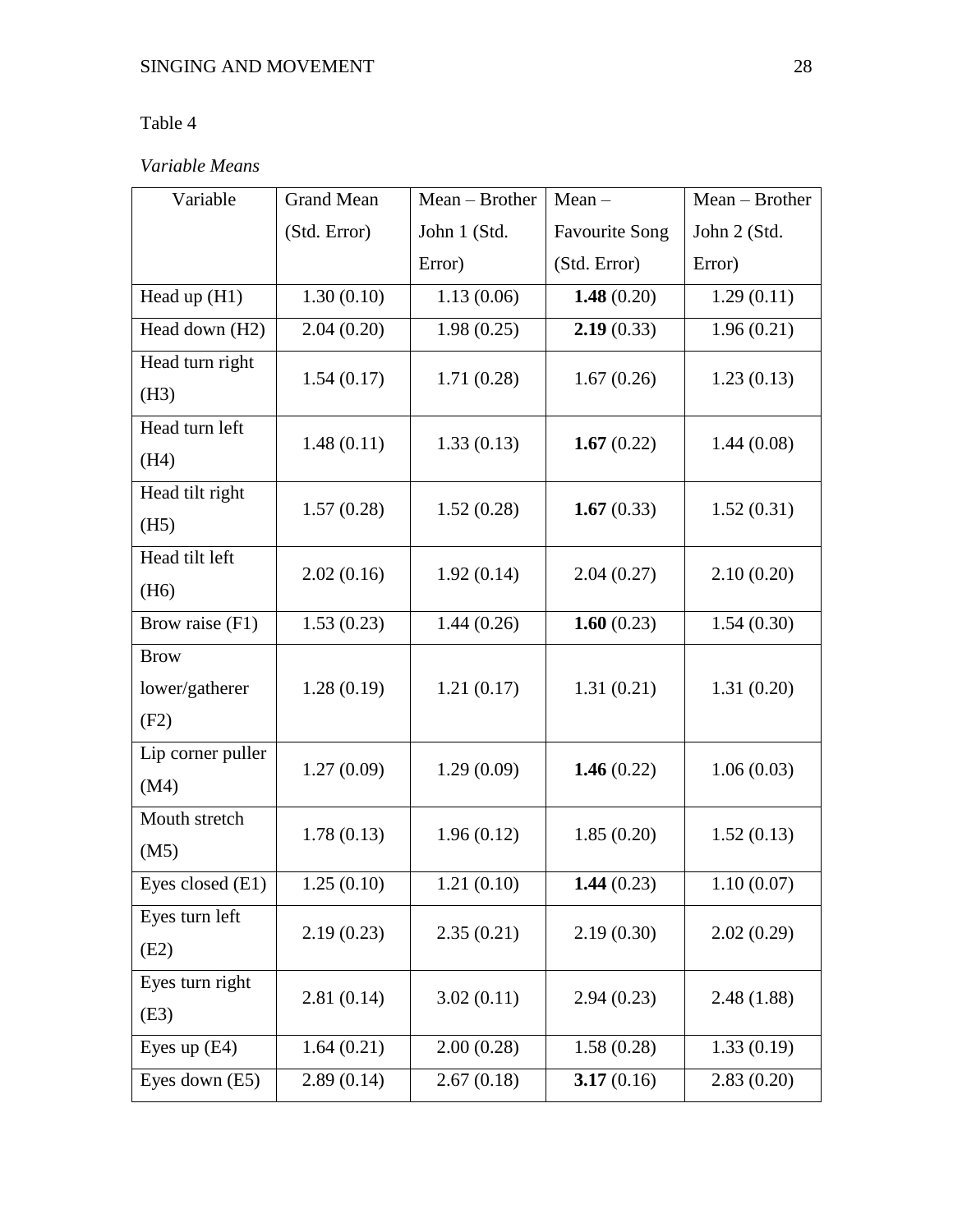# **Eye Movement**

**Eyes down.** The main effect of song type is plotted in Figure 1 demonstrating a higher rating for the *eyes down* movement for the Favourite song, in comparison to the two Brother John songs.



*Figure 1.* Mean ratings for the *Eyes down* scale item as a function of song.

The ANOVA revealed a marginally significant main effect of song,  $F(2,16) =$ 3.41,  $p = .06$ , with a marginally significant quadratic effect of song,  $F(1,8) = 5.06$ ,  $p = .06$ . Pairwise comparisons indicated a significant difference between songs 1 and 2,  $p = .05$ ,  $\sigma$  $= 0.16.$ 

Figure 2 shows the interaction between song and gender. Ratings for females and males moved, in general, in different directions as a function of song. A quadratic pattern is apparent for females and a linear pattern is evident for males.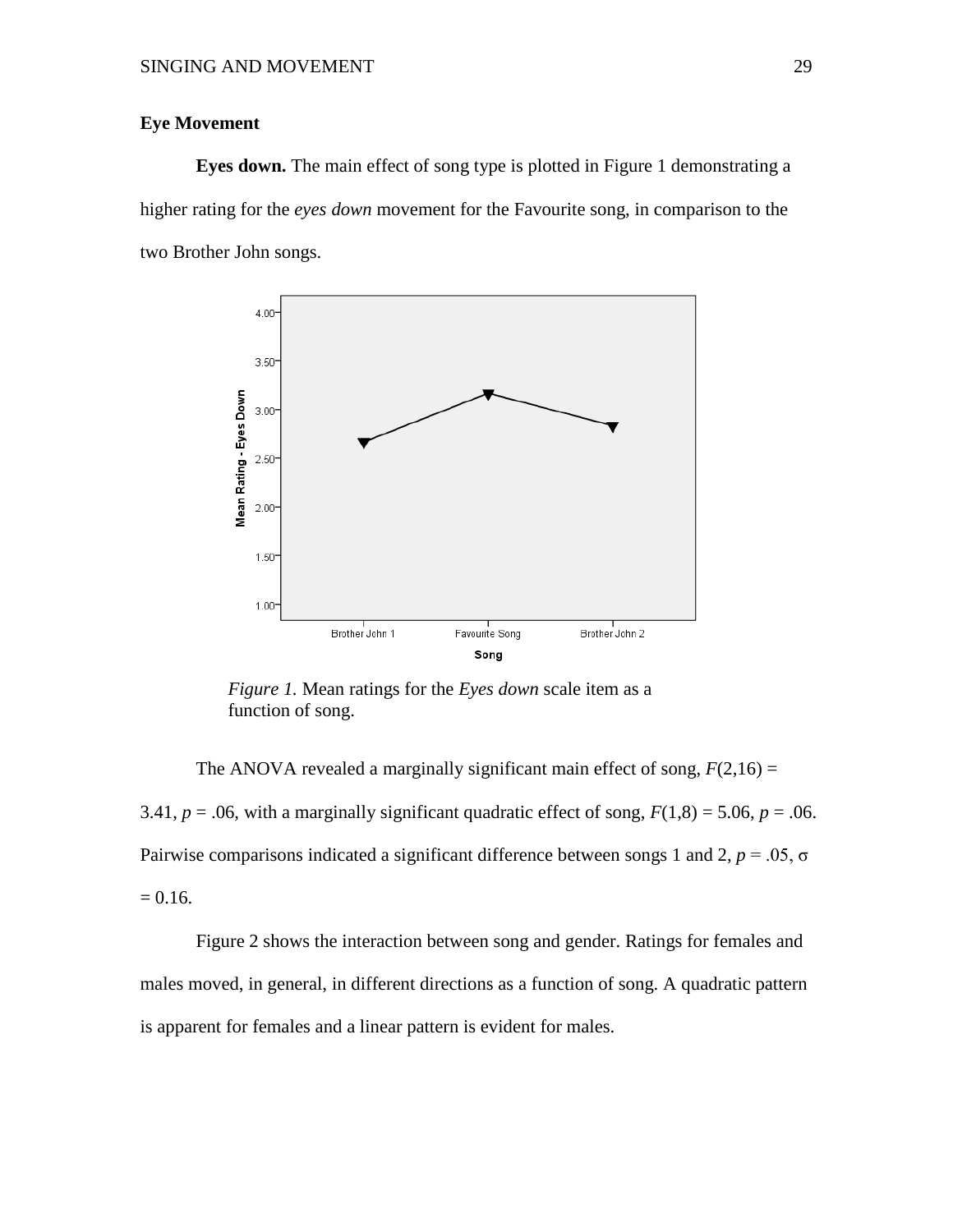

*Figure 2.* Mean ratings for the *Eyes down* scale item as a function of song and gender.

The effect of song significantly interacted with gender,  $F(2,16) = 4.23$ ,  $p = .03$ , with a significant linear effect,  $F(1,8) = 5.71$ ,  $p = .04$ .

Figures 3a and 3b demonstrate a triple interaction between song, gender, and experience. Female musicians and non-musicians, as well as male non-musicians shared a similar pattern, demonstrating higher ratings for the Favourite song, in comparison to both Brother John songs. Male musicians showed a completely opposite pattern, showing their lowest ratings for the Favourite song.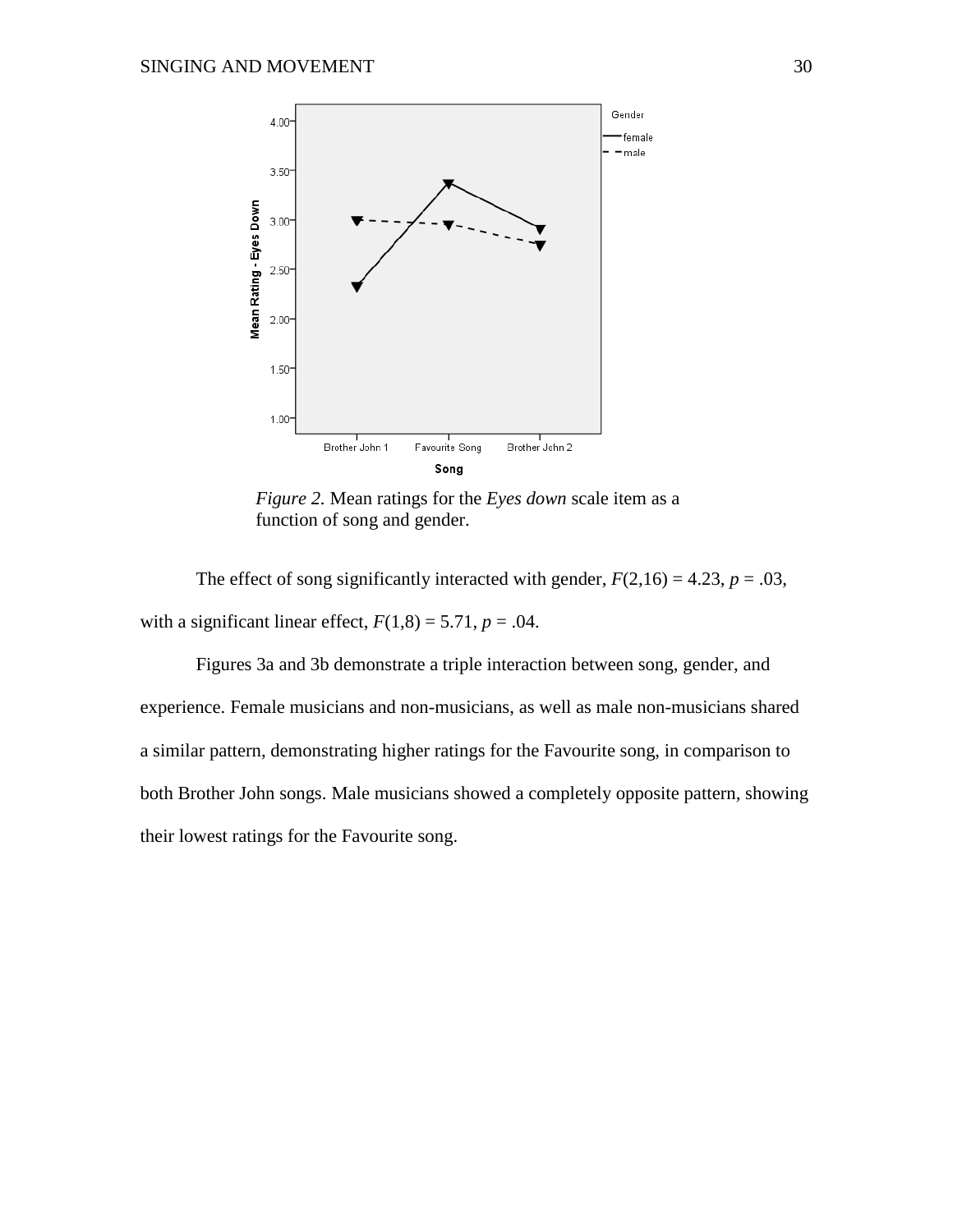

*Figure 3a.* Mean ratings for the *Eyes down* scale item as a function of song, gender, and experience.



*Figure 3b*. Mean ratings for the *Eyes down* scale item as a function of song, gender, and experience.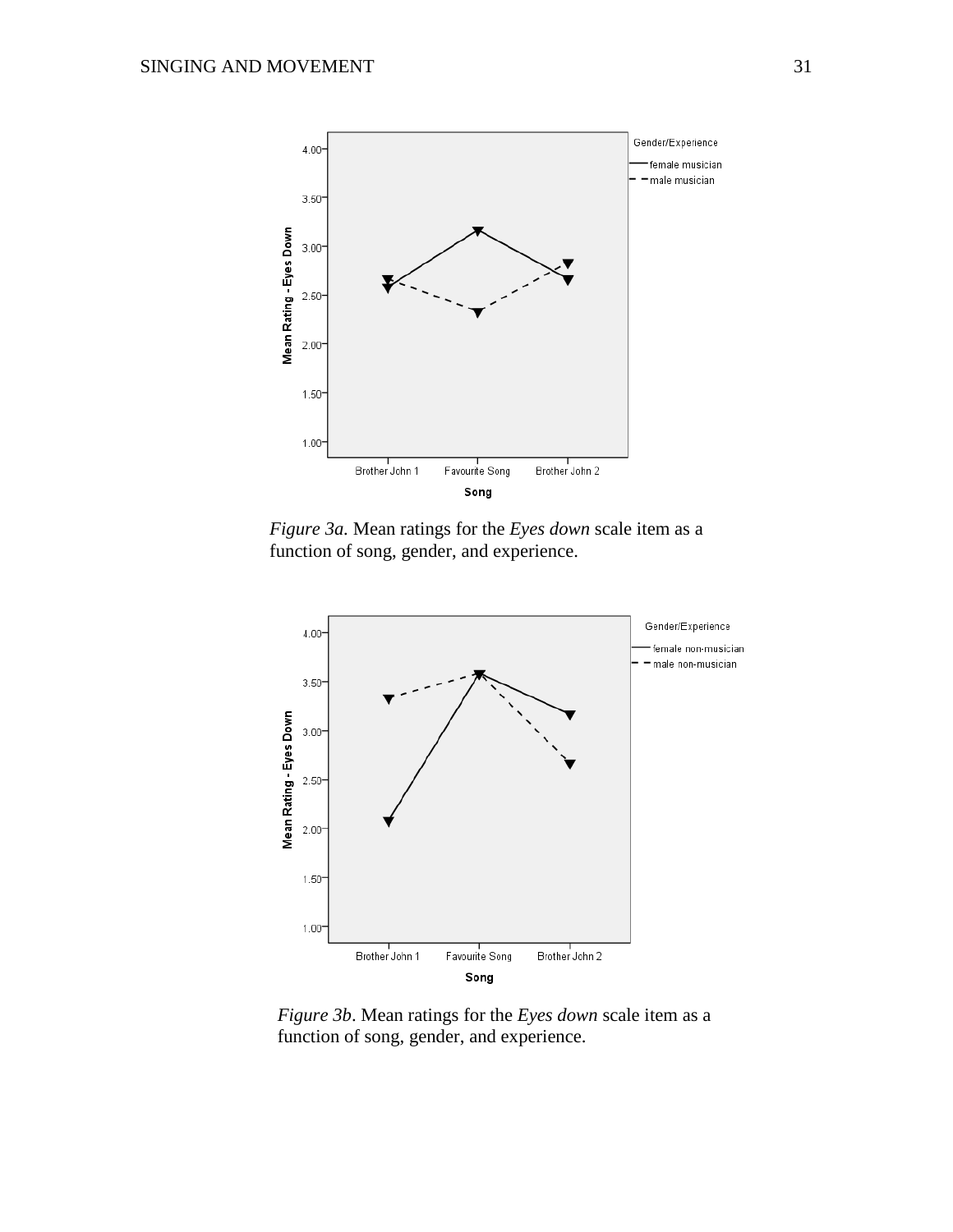Song, gender and experience interacted at a level approaching significance,

 $F(2,16) = 3.13, p = .07$ , showing a significant linear effect,  $F(1,8) = 6.91, p = .03$ .

**Eyes up.** The main effect of song type is plotted in Figure 4 demonstrating a higher rating for the *eyes up* movement for the first Brother John song, with a decreasing amount of this movement for the Favourite song and second Brother John song.



*Figure 4.* Mean ratings for the *Eyes up* scale item as a function of song.

The ANOVA revealed a significant main effect of song,  $F(2,16) = 3.96$ ,  $p = .04$ , showing a significant linear effect of song,  $F(1,8) = 5.75$ ,  $p = .04$ . In addition, across all song conditions, musicians ( $\bar{x} = 2.08$ ,  $\sigma = 0.30$ ) displayed a higher rating for the *eyes up* movement, in comparison to non-musicians ( $\bar{x}$  = 1.19,  $\sigma$  = 0.30) at a level approaching significance,  $F(1,8) = 5.75, p = .07$ .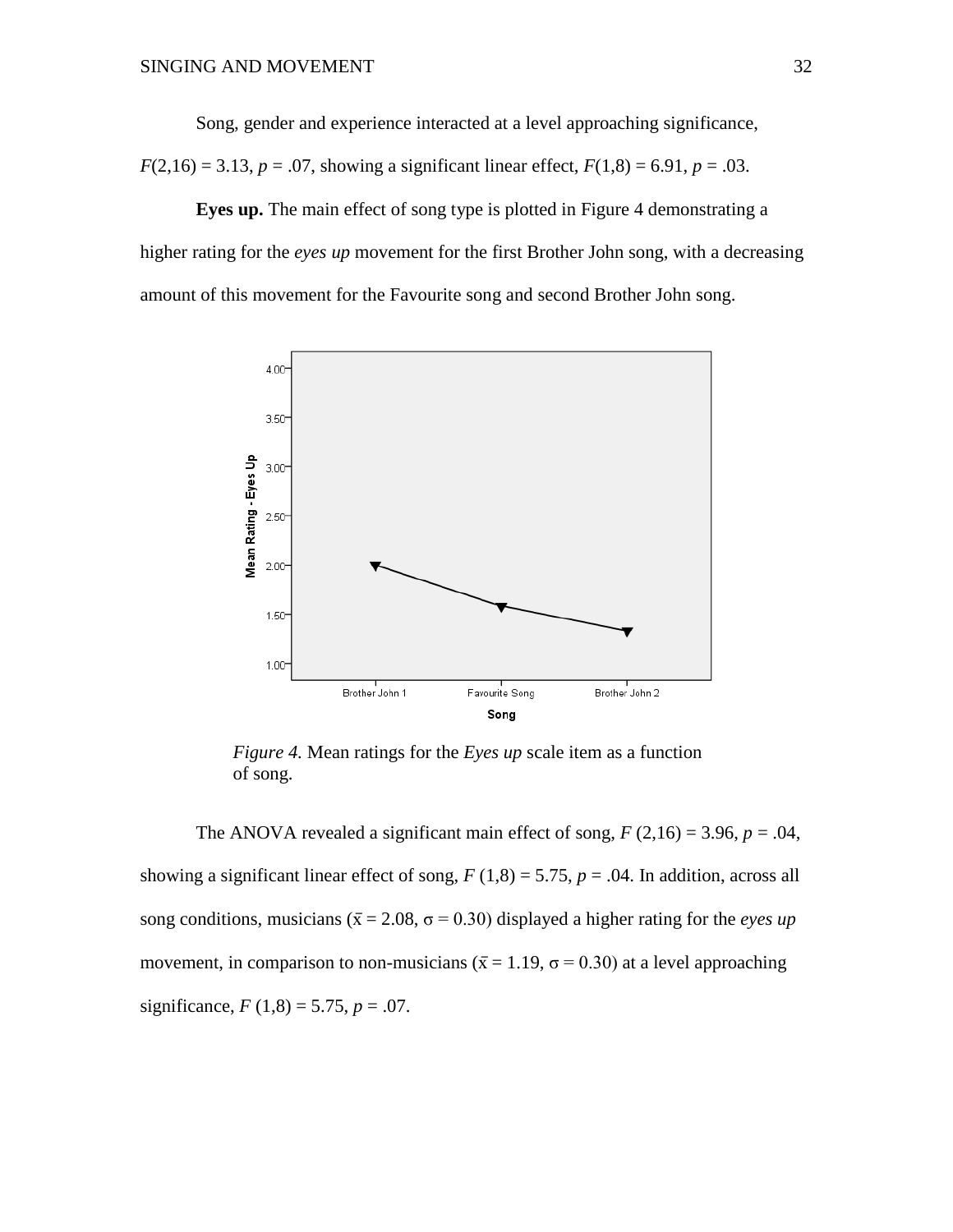**Eyes turn right**. The main effect of song type is plotted in Figure 5

demonstrating a higher rating for the *eyes turn right* movement for the first Brother John song, with decreasing ratings for the Favourite song and second Brother John song.



*Figure 5.* Mean ratings for the *Eyes turn right* scale item as a function of song.

The ANOVA revealed a significant linear effect of song,  $F(1,8) = 5.45$ ,  $p = .05$ . In addition, across all song conditions, musicians ( $\bar{x}$  = 3.18,  $\sigma$  = 0.20) displayed a significantly higher rating for the *eyes turn right* movement, in comparison to nonmusicians ( $\bar{x}$  = 2.44,  $\sigma$  = 0.20),  $F(1,8)$  = 6.75,  $p$  = .03.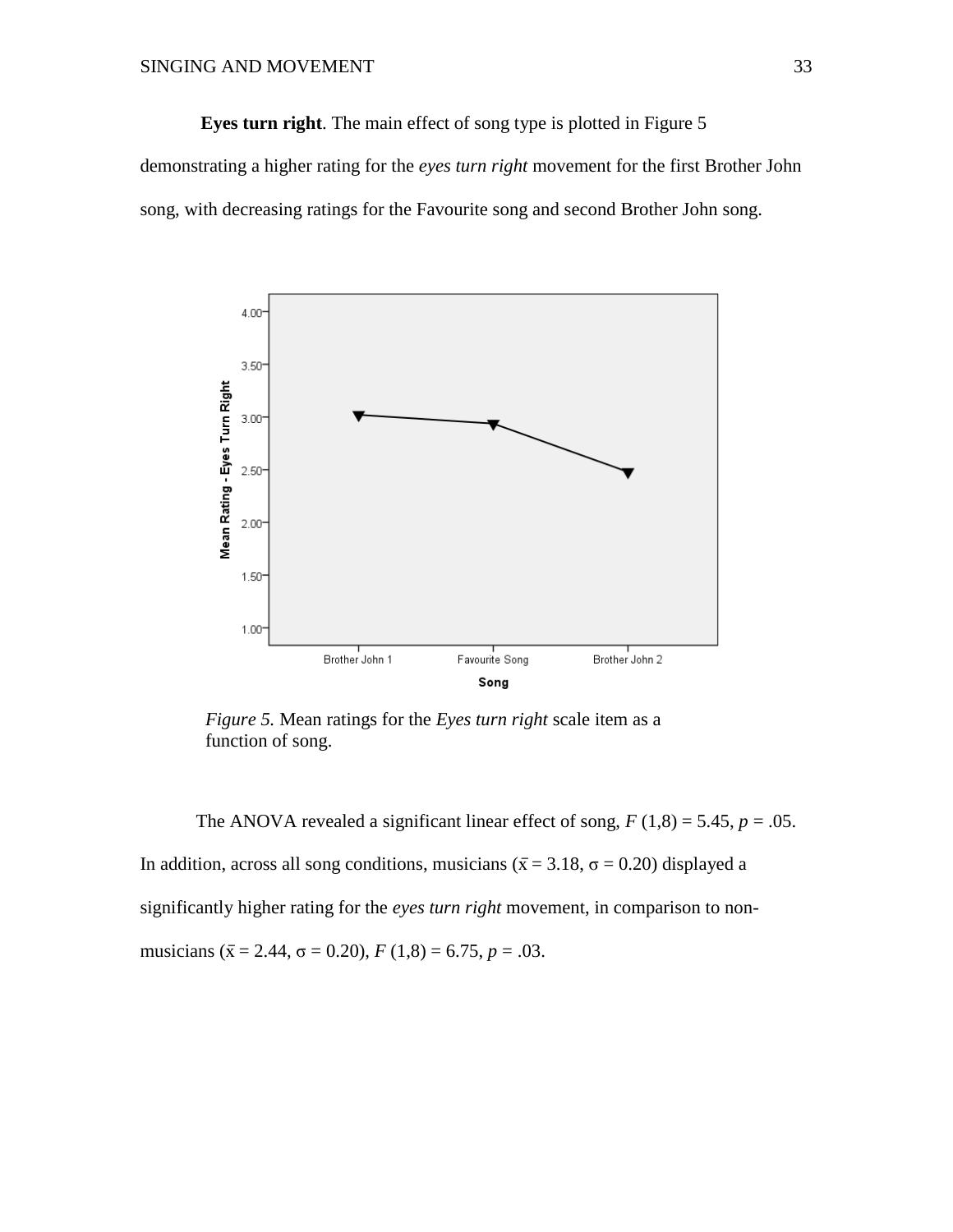**Eyes turn left**. Figure 6 shows an interaction between song and experience, with a linear pattern evident for both musicians and non-musicians. Musicians and nonmusicians had opposing rating patterns for the *eyes turn left* movement, with musicians showing a slight decrease in ratings and non-musicians showing a slight increase in ratings.



*Figure 6.* Mean ratings for the *Eyes turn left* scale item as a function of song and experience.

The effect of song significantly interacted with experience,  $F(2,16) = 4.21$ ,  $p$ 

 $= .03$ , with a significant linear effect,  $F(1,8) = 5.99$ ,  $p = .04$ .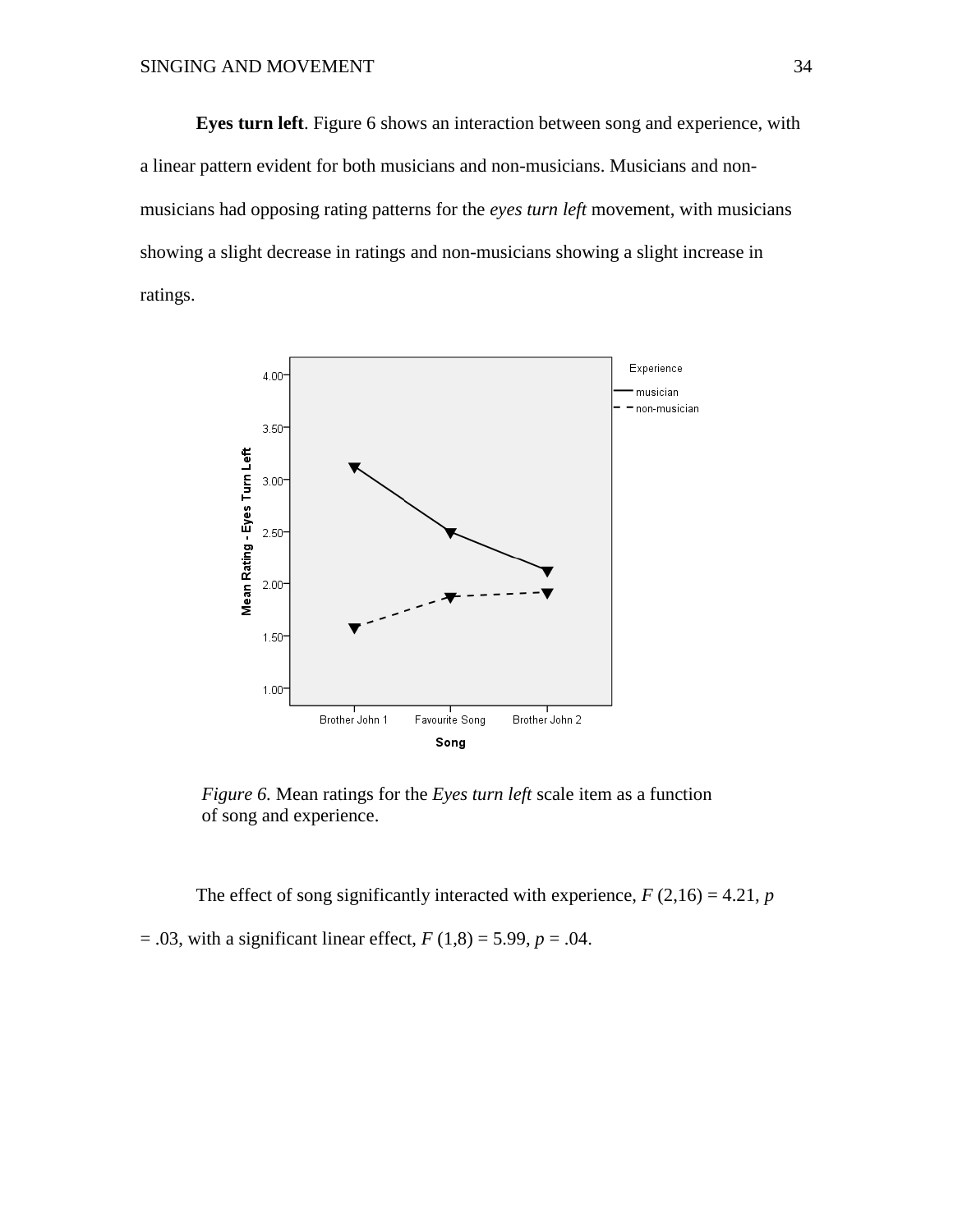Figure 7 shows an interaction between song and gender, with opposing quadratic patterns evident for both females and males. Females had their highest ratings for the Favourite song, whereas males had their lowest and similar ratings for the Favourite song and second Brother John.



*Figure 7.* Mean ratings for the *Eyes turn left* scale item as a function of song and gender.

The effect of song significantly interacted with gender,  $F(2,16) = 4.11$ ,  $p = .04$ , with a significant quadratic effect,  $F(1,8) = 7.71$ ,  $p = .02$ .

**Eyes closed**. Across all song conditions, male non-musicians ( $\bar{x} = 1.58$ ,  $\sigma = 0.20$ ) and female musicians ( $\bar{x}$  = 1.42,  $\sigma$  = 0.20) demonstrated significantly higher ratings for the eyes closed movement, in comparison to male musicians ( $\bar{x} = 1.00$ ,  $\sigma = 0.20$ ) and female non-musicians ( $\bar{x}$  = 1.00,  $\sigma$  = 0.20), F (1,8) = 6.17, p = .04.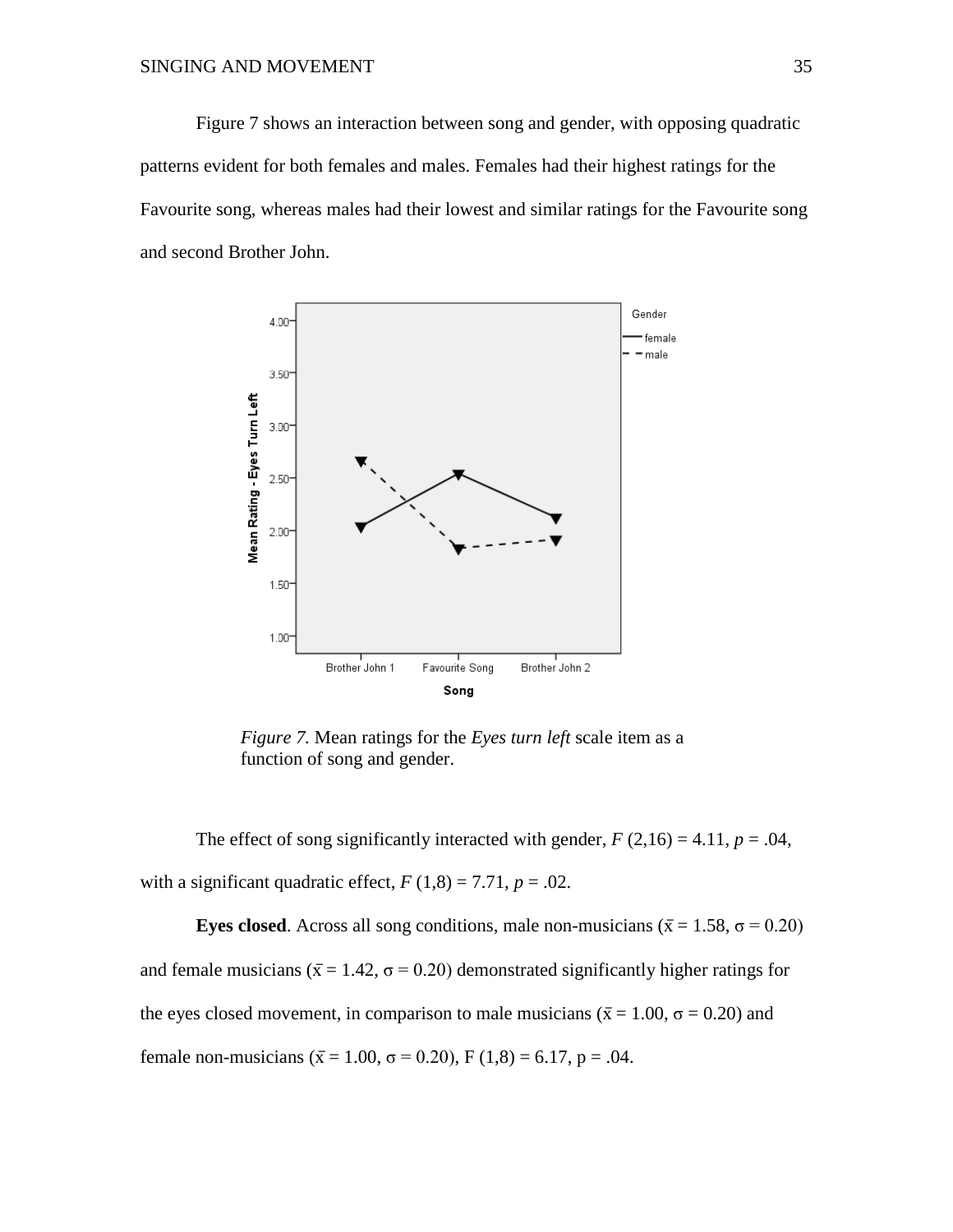# **Mouth Movement**

**Mouth stretch.** The main effect of song type is plotted in Figure 8 demonstrating a higher rating for the *mouth stretch* movement for the first Brother John, with ratings decreasing for the Favourite song and second Brother John.



*Figure 8.* Mean ratings for the *Mouth stretch* scale item as a function of song.

The ANOVA revealed a significant main effect of song,  $F(2,16) = 4.66$ ,  $p = .03$ , with a significant linear effect of song,  $F(1,8) = 13.36$ ,  $p = .006$ . Pairwise comparisons indicated a significant difference between songs 1 and 3,  $p = .19$ ,  $\sigma = 0.12$ .

An interaction between song and experience is plotted in Figure 9, with musicians showing their highest ratings for the *mouth stretch* movement for the first Brother John and non-musicians showing their highest ratings of this movement for the Favourite Song.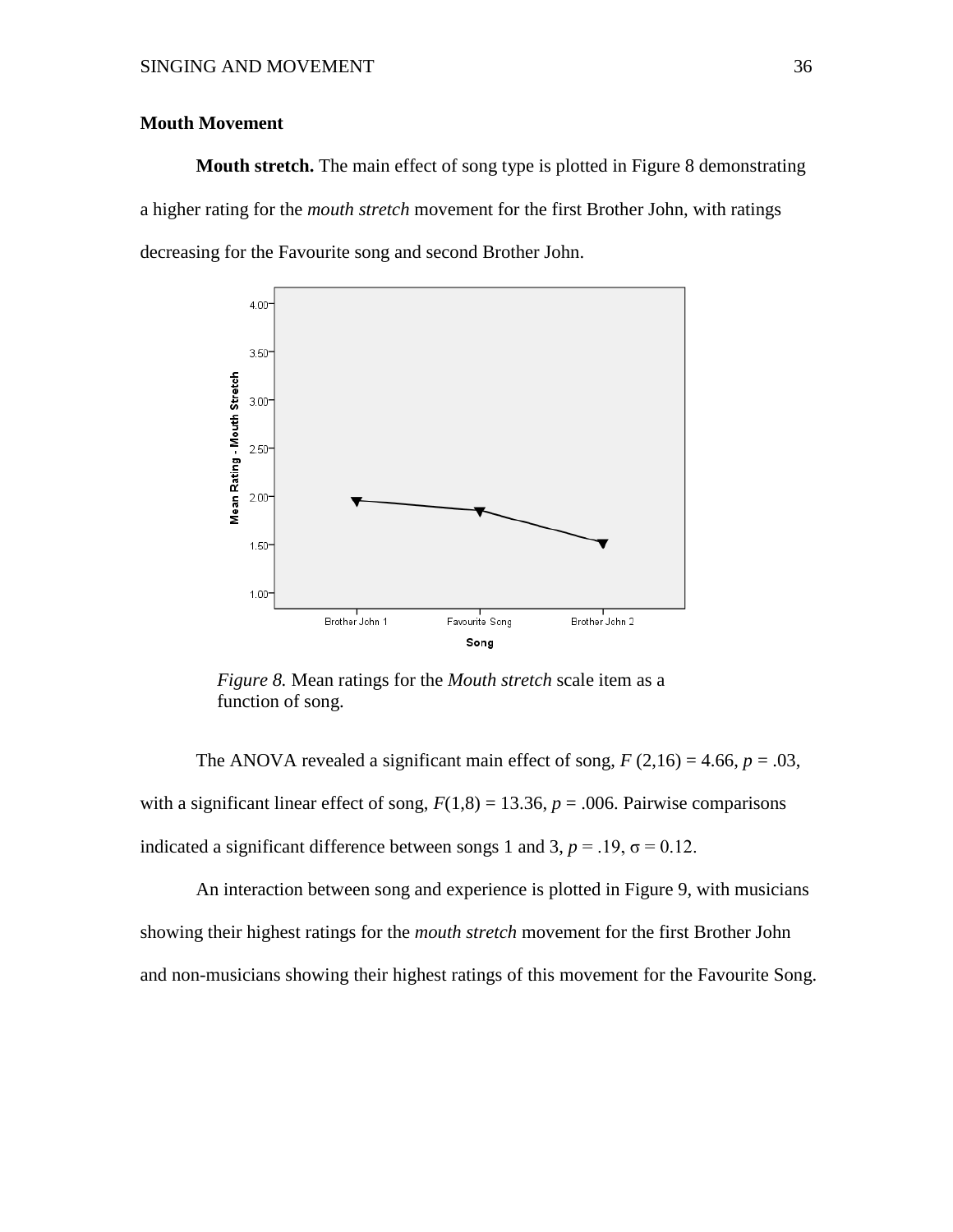

*Figure 9.* Mean ratings for the *Mouth stretch* scale item as a function of song and experience.

There was a significant linear interaction between song and experience,  $F = (1,8)$  $= 8.76, p = .02.$ 

Figures 10a and 10b demonstrate a triple interaction between song, gender, and experience. Male musicians and female non-musicians show their highest rating for the first Brother John, and similar ratings for the Favourite song and second Brother John. Female musicians show their highest ratings for the first Brother John and Favourite song and lowest rating for the second Brother John. Male musicians demonstrate a quadratic effect, with their highest rating for the Favourite song.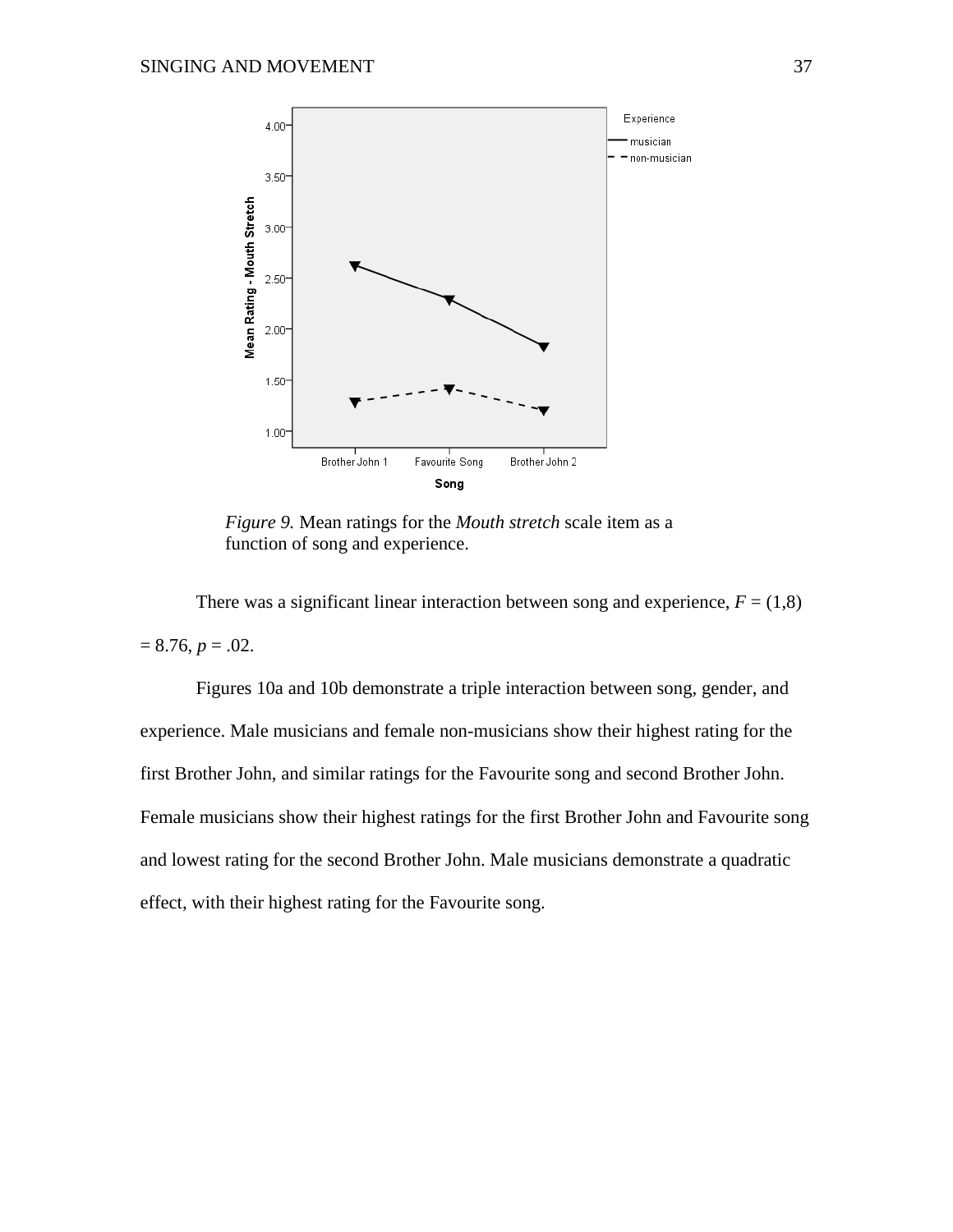

*Figure 10a.* Mean ratings for the *Mouth stretch* scale item as a function of song, gender and experience.



*Figure 10b.* Mean ratings for the *Mouth stretch* scale item as a function of song, gender and experience.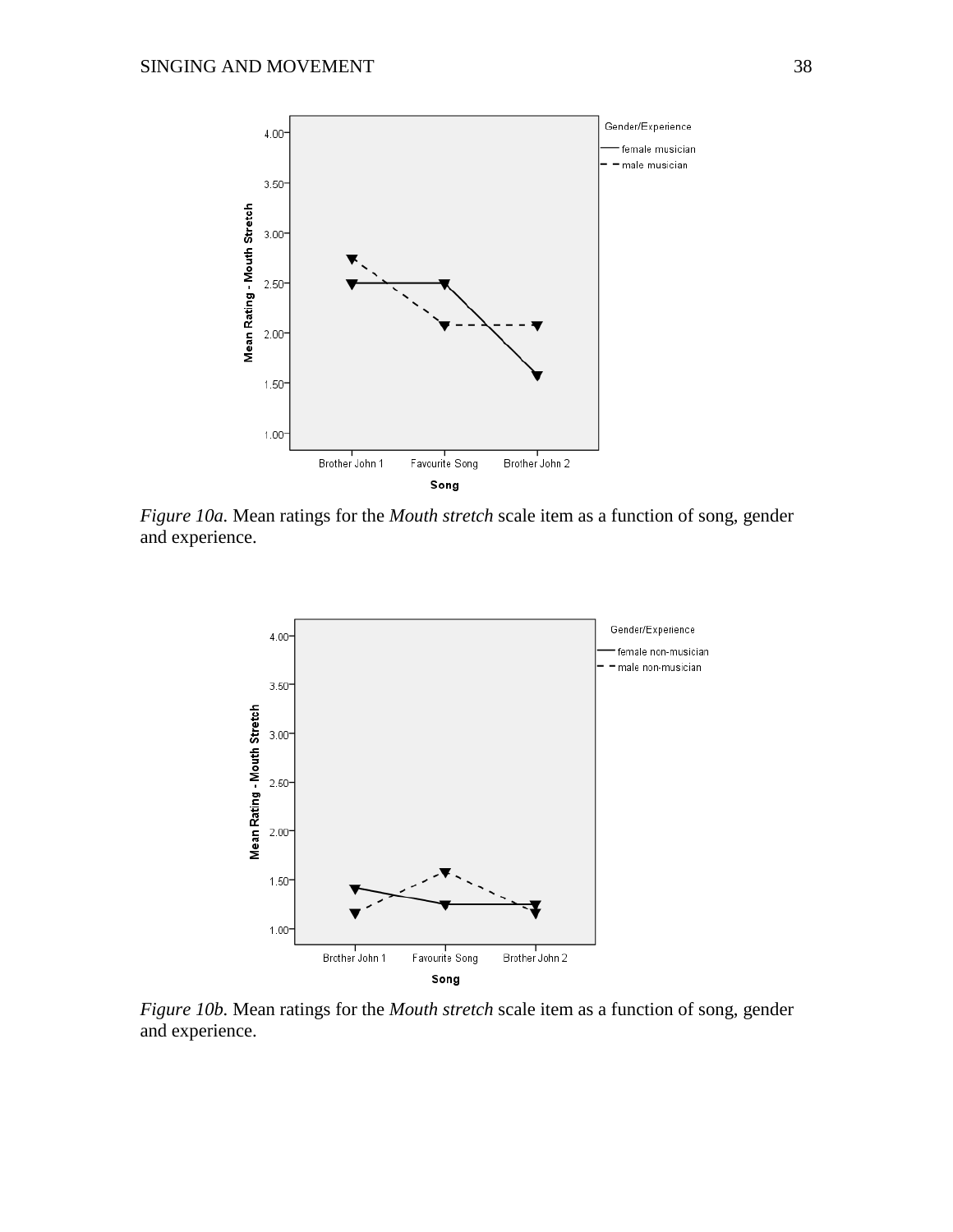Song, experience and gender interacted at a marginally significant level,  $F(2,16) =$ 3.11,  $p = .07$ , with quadratic effect that approached significance,  $F(1,8) = 4.56$ ,  $p = .065$ . In addition, across all song conditions, musicians ( $\bar{x} = 2.25$ ,  $\sigma = 0.18$ ) demonstrated significantly higher ratings for the *mouth stretch* movement, in comparison to nonmusicians ( $\bar{x}$  = 1.31,  $\sigma$  = 0.18),  $F(1,8)$  = 13.48,  $p$  = .01.

Lip corner puller. The main effect of song type is plotted in Figure 11 demonstrating a slightly higher rating for the *lip corner puller* movement for the Favourite song, in comparison to both Brother Johns.



*Figure 11.* Mean ratings for the *Lip corner puller* scale item as a function of song.

There was a marginally significant linear effect of song,  $F(1,8) = 5.26$ ,  $p = .05$ .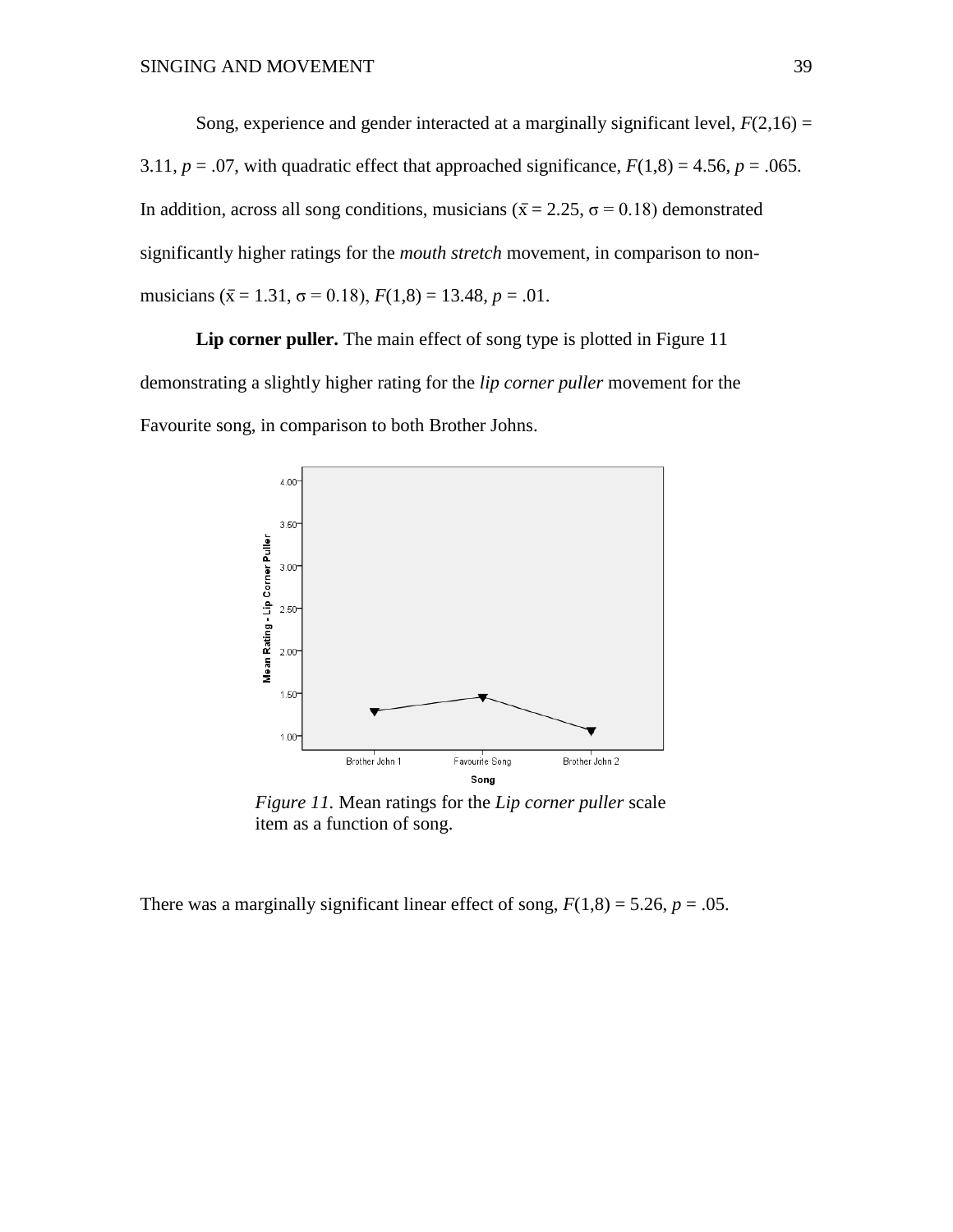# **Head Movement**

**Head tilt left.** Figure 12 shows an interaction between song and gender, with males and females demonstrating opposing rating patterns. Males show their lowest rating for the Favourite song, and females show their highest rating for the Favourite song.



*Figure 12.* Mean ratings for the *Head tilt left* scale item as a function of song and gender.

The interaction between song and gender was significant,  $F(2,16) = 7.59$ ,  $p = .01$ , with a significant quadratic effect,  $F(1,8) = 12.54$ ,  $p = .01$ .

Figures 13a and 13b demonstrate a triple interaction between song, gender, and experience. Male and female musicians show opposing rating patterns for the *head tilt left* movement, with males lowest rating for the Favourite song, and females highest rating for the Favourite song. Female non-musicians show a similar rating pattern to that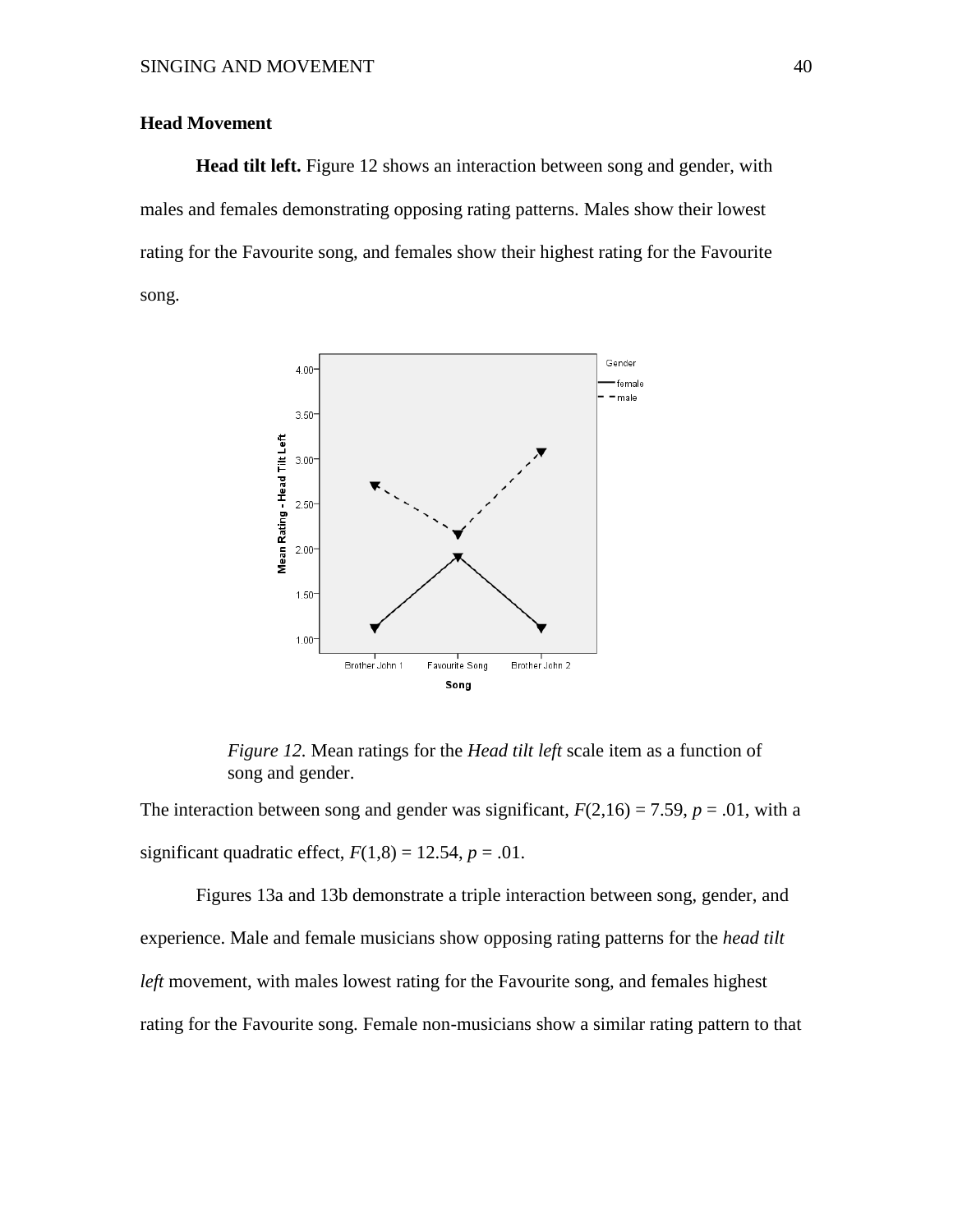of female musicians. Male non-musicians show a dissimilar pattern, with the second

Brother John being their highest rating.



*Figure 13a.* Mean ratings for the *Head tilt left* scale item as a function of song, gender, and experience.



*Figure 13b.* Mean ratings for the *Head tilt left* scale item as a function of song, gender, and experience.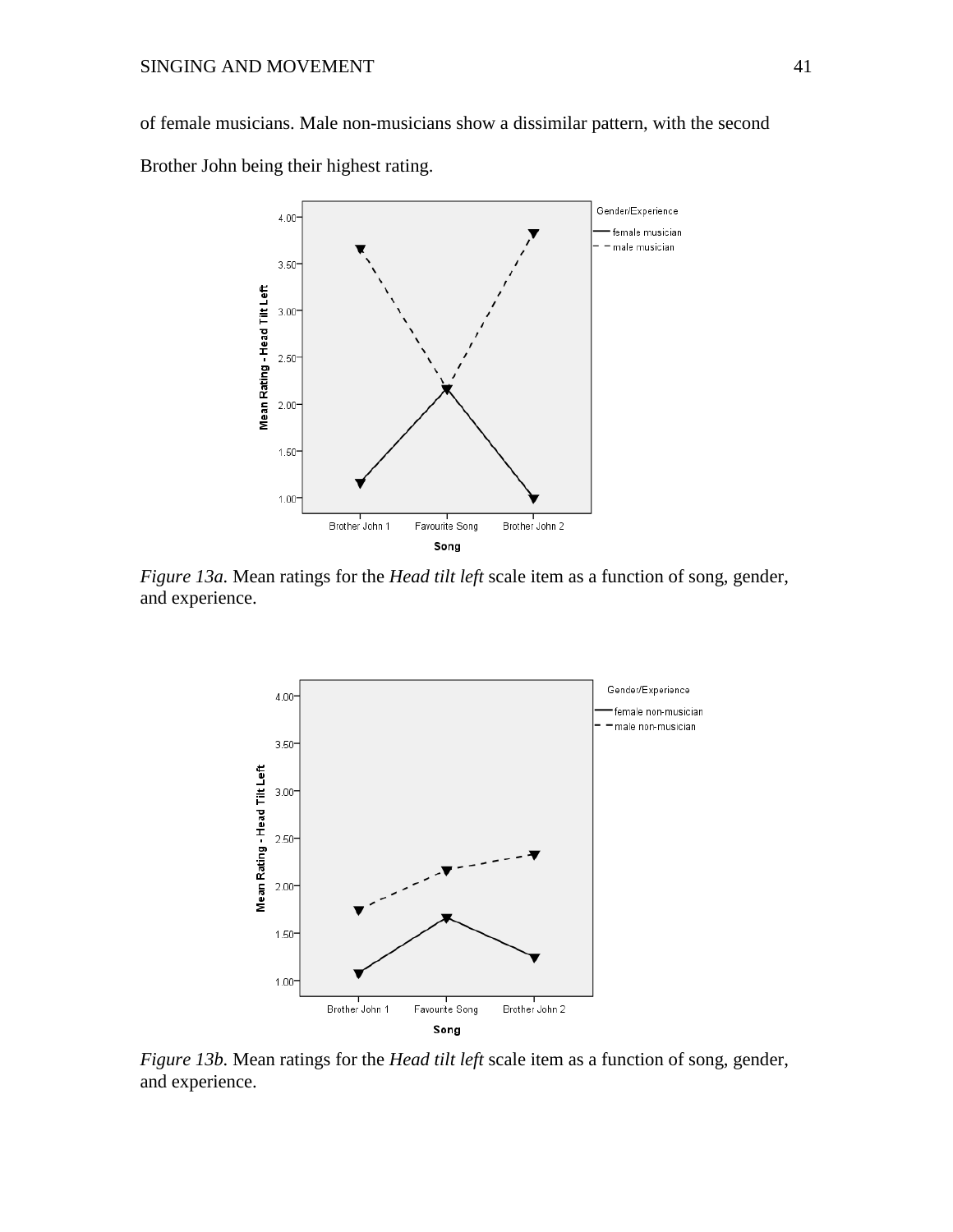Song, gender, and experience interacted at a significant level,  $F(2,16) = 4.13$ , *p*  $= .04$ , with a significant quadratic effect,  $F(1,8) = 7.12$ ,  $p = .03$ . In addition, across all song conditions, males ( $\bar{x} = 2.65$ ,  $\sigma = 0.23$ ) demonstrated significantly higher ratings for the *head tilt left* movement, in comparison to females ( $\bar{x} = 1.39$ ,  $\sigma = 0.23$ ),  $F(1.8) = 15.28$ ,  $p = .004$ .

**Head up.** A quadratic pattern as a function of song type was found for the *head up* movement; however, the effect was not significant,  $F(2,16) = 2.36$ ,  $p = .13$ . See Appendix E, Figure 14 for graph.

**Head down.** A quadratic pattern as a function of song type was found for the *head up* movement; however, the effect was not significant,  $F(2,16) = 0.36$ ,  $p = .70$ . See Appendix E, Figure 15 for graph.

**Head turn right**. A linear pattern as a function of song type was found for the *head up* movement; however, the effect was not significant,  $F(2,16) = 1.83$ ,  $p = .19$ .

**Head turn left**. A quadratic pattern as a function of song type was found for the head up movement; however, the effect was not significant,  $F(2,16) = 1.65$ ,  $p = .22$ . See Appendix E, Figure 16 for graph.

**Head tilt right**. A quadratic pattern as a function of song type was found for the head up movement; however, the effect was not significant,  $F(2,16) = 0.35$ ,  $p = .71$ . See Appendix E, Figure 17 for graph.

# **Finer Facial Movement**

**Brow raise**. A quadratic pattern as a function of song type was found for the *head up* movement; however, the effect was not significant,  $F(2,16) = 0.30$ ,  $p = .74$ . See Appendix E, Figure 18 for graph.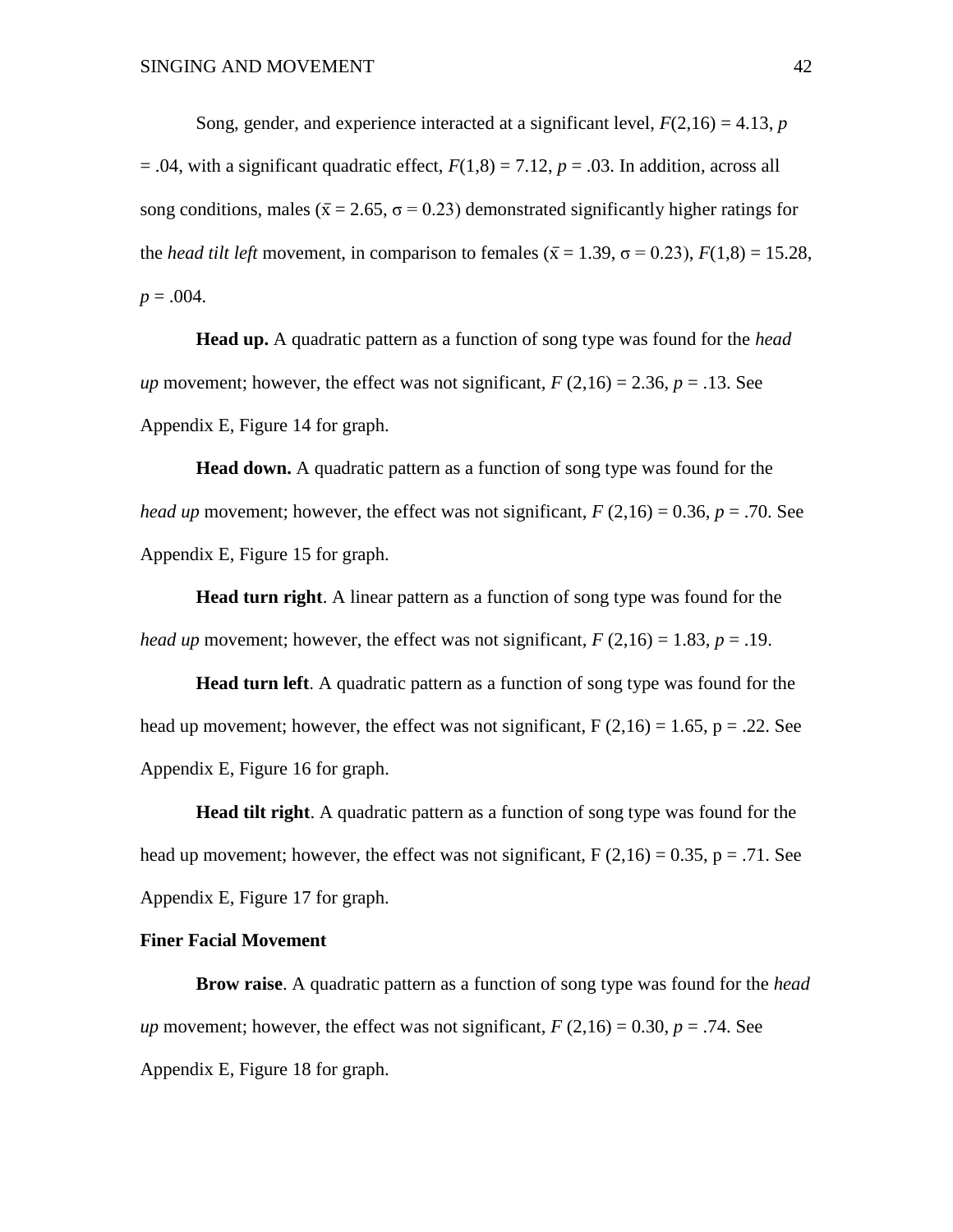**Brow lower/gatherer**. A linear pattern as a function of song type was found for the head up movement; however, the effect was not significant,  $F(2,16) = 0.76$ ,  $p = .49$ .

#### **Discussion**

The purpose of this thesis was to carry out an exploratory study that investigates the facial expressions and body movements that occur while people sing. More specifically, it was of interest to see how the meaning of a song would influence the use of facial expressions and body movements. Furthermore, it was expected that gender and level of musical training would have an influence on the use of facial expression and body movement while singing. The research findings both support and contradict the hypotheses.

#### **Inter-coder Reliability**

Inter-coder reliability was obtained for 15 of the 18 measures, with 13 of these 15 demonstrating strong reliability. Multiple coders were employed for the purposes of this study with the hopes of controlling for observer bias, as well as controlling for the fact that the main researcher was aware of the musical background of each participant, as well as the purposes of the study. Achievement of inter-coder reliability was an important component for this study and increased the reliability and validity of the results.

#### **Linking the Present Study with Previous Research**

Two studies outlined in the introduction section (Thompson & Russo, 2007; Thompson et al., 2008) discovered that facial expressions and head movements provide useful information about sung interval size and pitch relations. Furthermore, research conducted by Russo et al. (2011) investigated the usefulness of mouth size and eye movements in providing information about interval size. The present study provides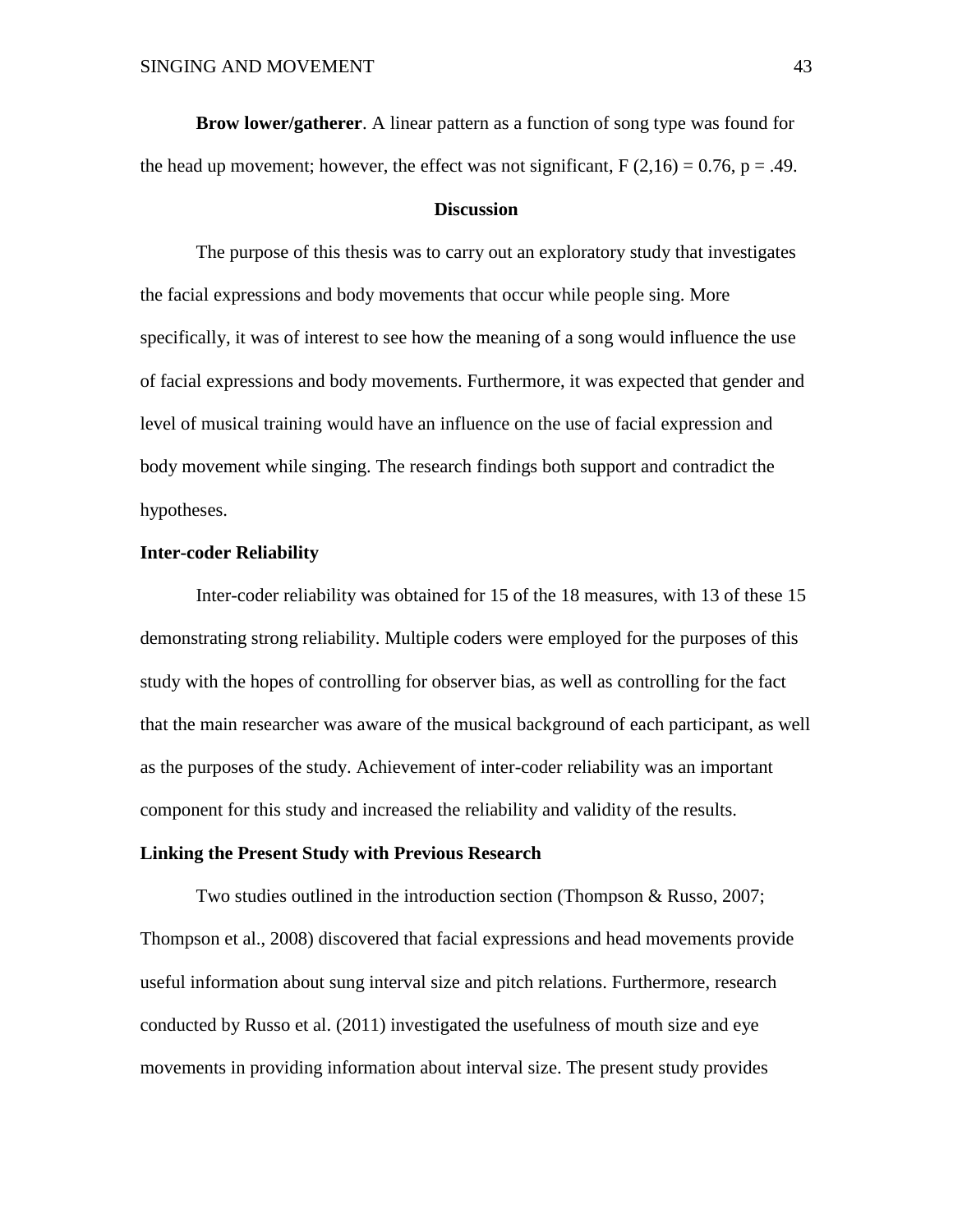evidence that head, mouth, and eye movement differ under certain conditions (i.e., song), thus adding complexity to the idea of what these movements might mean.

In addition, all prior research that employed the use of the AIRS Test Battery of Singing Skills has looked at the acoustical aspects of performance, as a function of age, native language, or mental capacity. While it is acknowledged that the act of singing engages much of the body, the present study is the first to examine evidence of particular spontaneous movements of the face and body that are associated with specific components of the AIRS Test Battery.

#### **General Findings**

**Influence of song**. The main question of interest was to find out whether or not song type had an influence on the amount of facial expressions and body movements exhibited by a vocalist. It was hypothesized that participants would exhibit more movement while singing a self-selected song, in comparison to singing a requested song. Results both supported and contradicted this assumption.

While singing their Favourite song, participants' demonstrated a significant increase in the use of the *eyes down* movement. The *eyes down* movement is equivalent to looking down..Participants may have looked down more while singing their Favourite Song because they felt embarrassed, in comparison to when they sung both versions of the Brother John song. This interpretation is supported by research indicating that shame and humiliation are related to looking down (Argyle & Cook, 1976). Participants also demonstrated a pattern of increased use of the lip corner puller movement, which is equivalent to smiling, while singing their Favourite song. However, this quadratic effect was not significant. This slight increase in smiling could be attributable to them having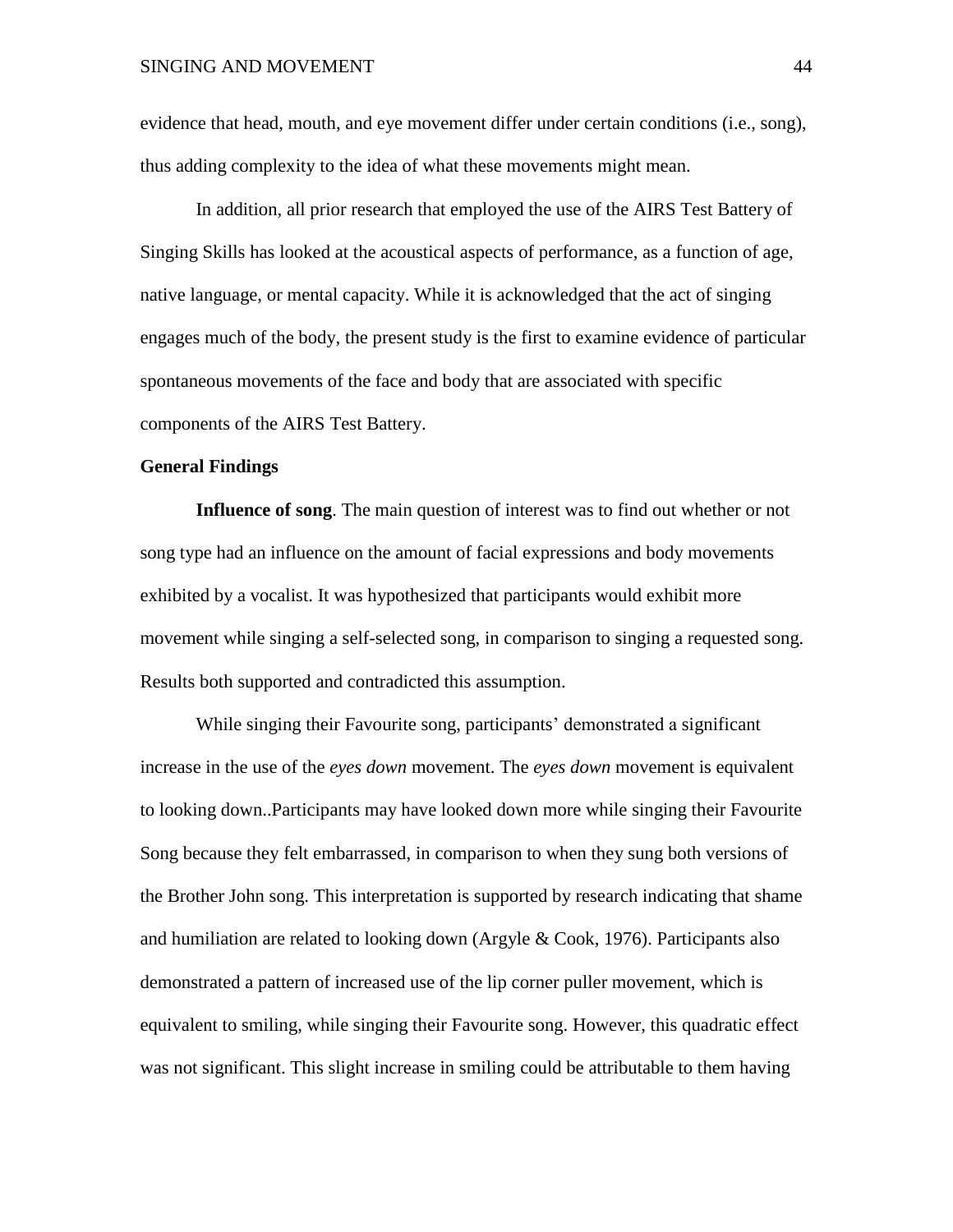an emotional reaction due to the personal meaning of the song they chose to sing. This interpretation is supported by Juslin et al.'s (2011) finding that music can hold personal and emotional value.

An unexpected significant pattern was observed for the *eyes up*, *eyes turn right*, and *mouth stretch* movements. Specifically, the highest ratings were observed when participants had sung the first Brother John. Subsequently, there was a decrease in this rating when participants had sung their Favourite song and the second Brother John. In general, it was surprising that participants were rated as exhibiting more movement while singing the first Brother John, rather than their Favourite song; this contradicted what had been hypothesized. A possible explanation for the increased use of eye movement during the first Brother John comes from research indicating that eye movement is related to cognitive processes, for instance, information recall tasks (Ehrlichman & Micic, 2012). Prior to the presentation of the first Brother John, participants were asked to listen to a recording of someone singing this song. As a result, they may have been making an extra effort to remember the version of the song they had just heard. This concentration may not have been required while singing their Favourite song, perhaps due to familiarity and previous practice singing it. Lastly, this concentration may not have applied to the second Brother John, because at this point the participants would have sung it at least 4-5 times, making it more familiar to them.

The *mouth stretch* movement is equivalent to opening the mouth wide. It was unexpected that participants would open their mouths less while singing their Favourite song, in comparison to the first Brother John, with a possible explanation being that participants were experiencing fatigue; although, participants were only about 10-15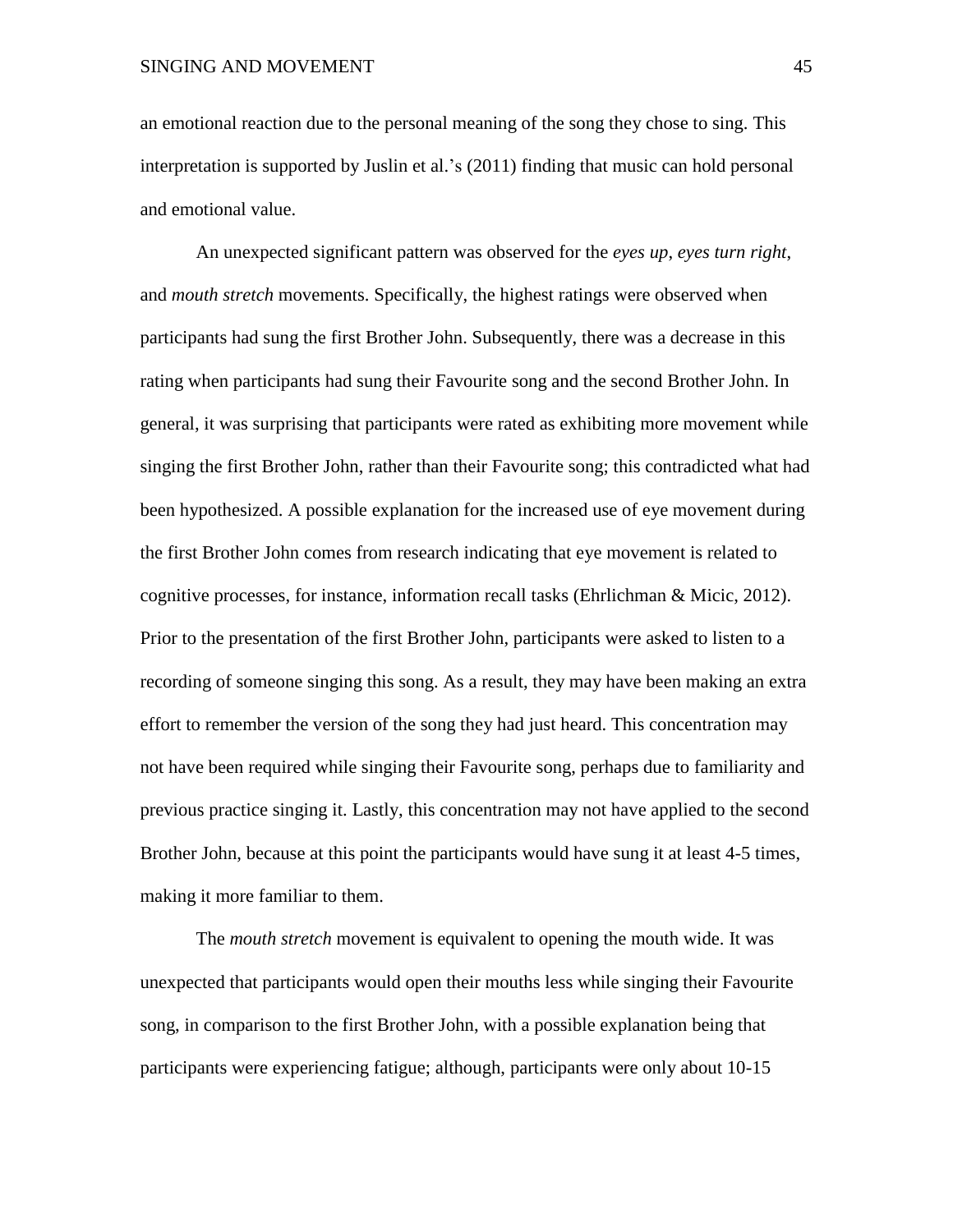minutes into the test battery. It was not surprising that the second requested song yielded the least amount of movement, as a result of its placement in the AIRS Test Battery of Singing Skills. More specifically, by the time the participants had sung this version of the song, they would have been approximately 20-25 minutes into the test, which may have led to fatigue and a lack of enthusiasm for singing. In addition, at this point participants would have listened to and have sung this same requested song approximately 4-5 times, which could have possibly led to boredom and a lack of enthusiasm for singing. Furthermore, this version of the requested song was completed following a task that required participants to learn a song not of their native language. This might have resulted in a reduced level of confidence or feelings of anxiousness. Possibly leaving participants feeling less comfortable in fully expressing themselves while singing.

It is important to note that although there were few significant findings of the expected pattern for the main effect of song (i.e. increased use of movement for Favourite song), there were several insignificant appearances of this pattern. For instance, the following movements were exhibited by participants in the expected pattern, but were insignificant: *head up, head down, head turn right, head turn left, head tilt right,* and *brow raise.*

**Influence of gender***.* It was hypothesized that females and males would exhibit different degrees of movement while singing; thus, displaying a different rating pattern. More specifically, it was assumed that females would exhibit more movement in comparison to males. Results indicated that females and males exhibited varying degrees of movement across song conditions, with significant differences occurring between the two genders.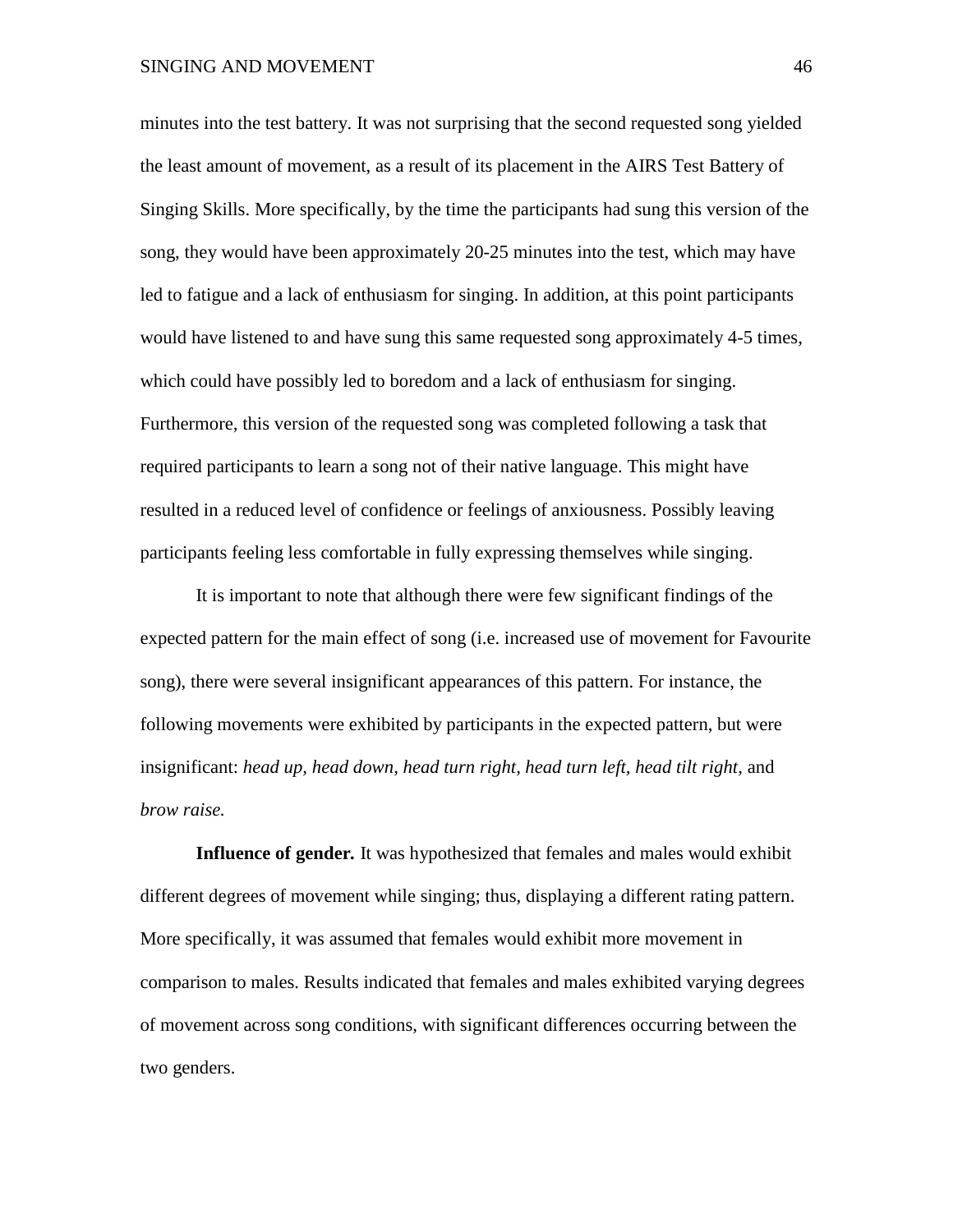Supporting evidence comes from rating patterns for the *eyes down* movement. Females looked down the most while singing their Favourite song, whereas males looked down the most while singing the first Brother John. However, both females and males looked down the least while singing the second Brother John. Females and males also differed in their rating patterns for the *eyes turn left* movement. Specifically, females looked to the left the most while singing their Favourite song; contrastingly, males looked to the left the least while singing this song. Similarly, in regards to the *head tilt left* movement, females tilted their head to the left the most while singing their favourite song and males participated in this movement the least while singing this song.

One finding that contradicts the hypothesis comes from a difference found between males and females use of the *head tilt left* movement. Specifically, for all song conditions males showed significantly higher ratings for this movement in comparison to females. It was not surprising that males and females differed on this movement, however it was unexpected that, in general, males exhibited this movement at a greater intensity.

**Influence of experience.** It was hypothesized that musicians would exhibit more movement, in comparison to non-musicians. Results indicated that musicians and nonmusicians rating patterns for both the *eyes turn left* and the *mouth stretch* movements significantly differed*.* Further, support for the hypothesis comes from the finding that musicians received significantly higher ratings on the *eyes up*, *eyes turn right* and *mouth stretch* movements, in comparison to non-musicians. This higher use of movement could have been the result of an increased level of confidence, as well as an increased emotional response to the music, which is partially supported by research conducted by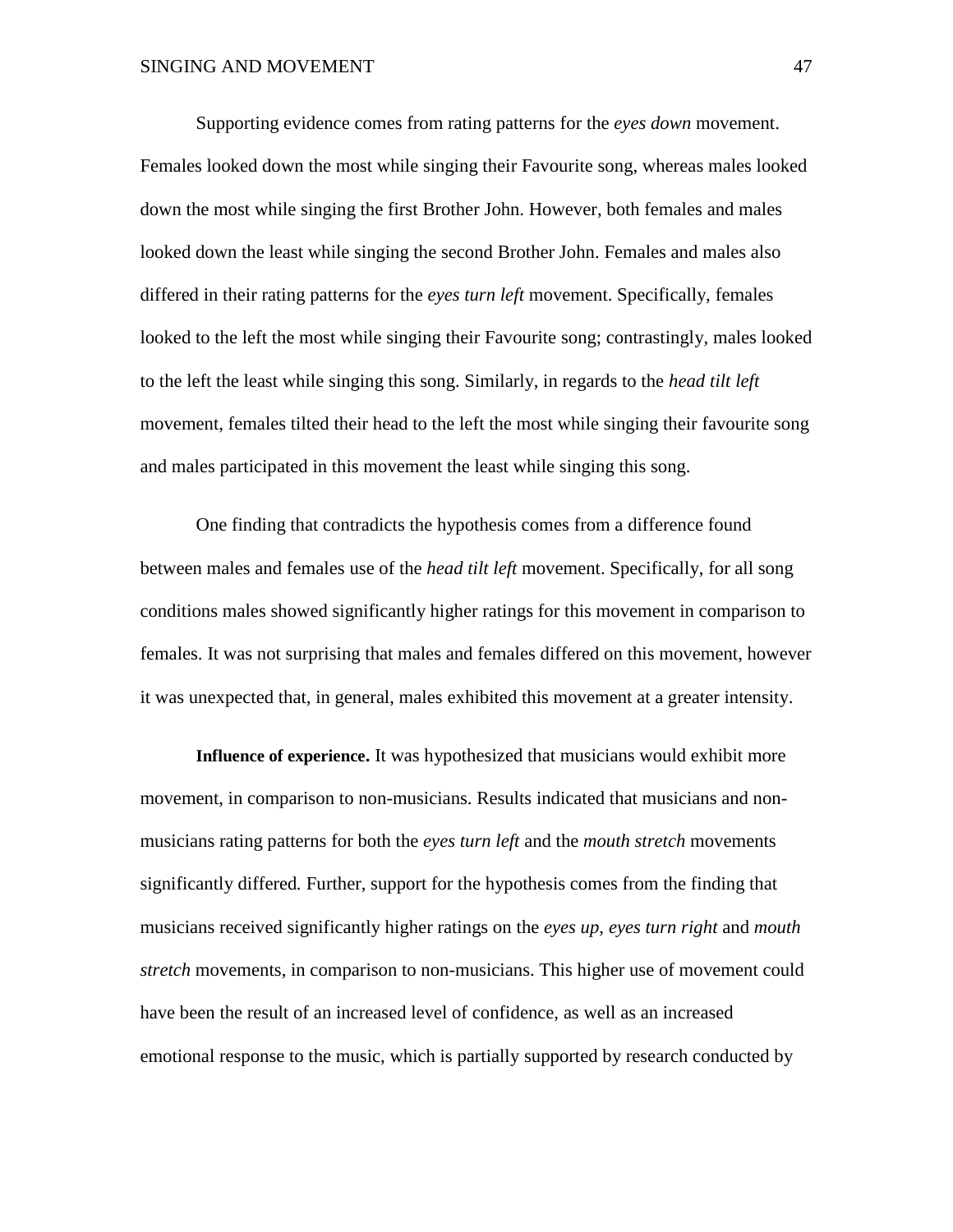Juslin et al. (2011), who found that musical training led to a heightened emotional response to music.

**Interactions between song, gender, & experience***.* Significant interactions between song, gender, and experience were also found. For instance, male and female musicians exhibited opposing rating patterns for the *eyes down* movement. In addition, both female musicians and non-musicians, as well male non-musicians demonstrated similar rating patterns for this movement. Similarly, male musicians and female non-musicians showed a similar rating pattern for the *mouth stretch* movement and female musicians and male non-musicians also demonstrated similar patterns

The *head tilt left* movement also yielded significant interactions, specifically male and female musicians showed opposing patterns, with males receiving the lowest rating while singing their Favourite song, and females receiving the highest. Interestingly, female non-musicians demonstrated a similar pattern of movement to that of female musicians. Male non-musicians showed a completely different pattern, exhibiting this movement most while singing the second Brother John song.

These interactions between song, gender, and experience both contradict and support the hypotheses. It was assumed that musicians and non-musicians would show opposing rating patterns when in fact they demonstrate similar patterns for the *eyes down, mouth stretch* and *head tilt left* movements. However, findings for these three movements support the hypothesis regarding gender, in that within the musician and non-musician categories males and females showed dissimilar rating patterns.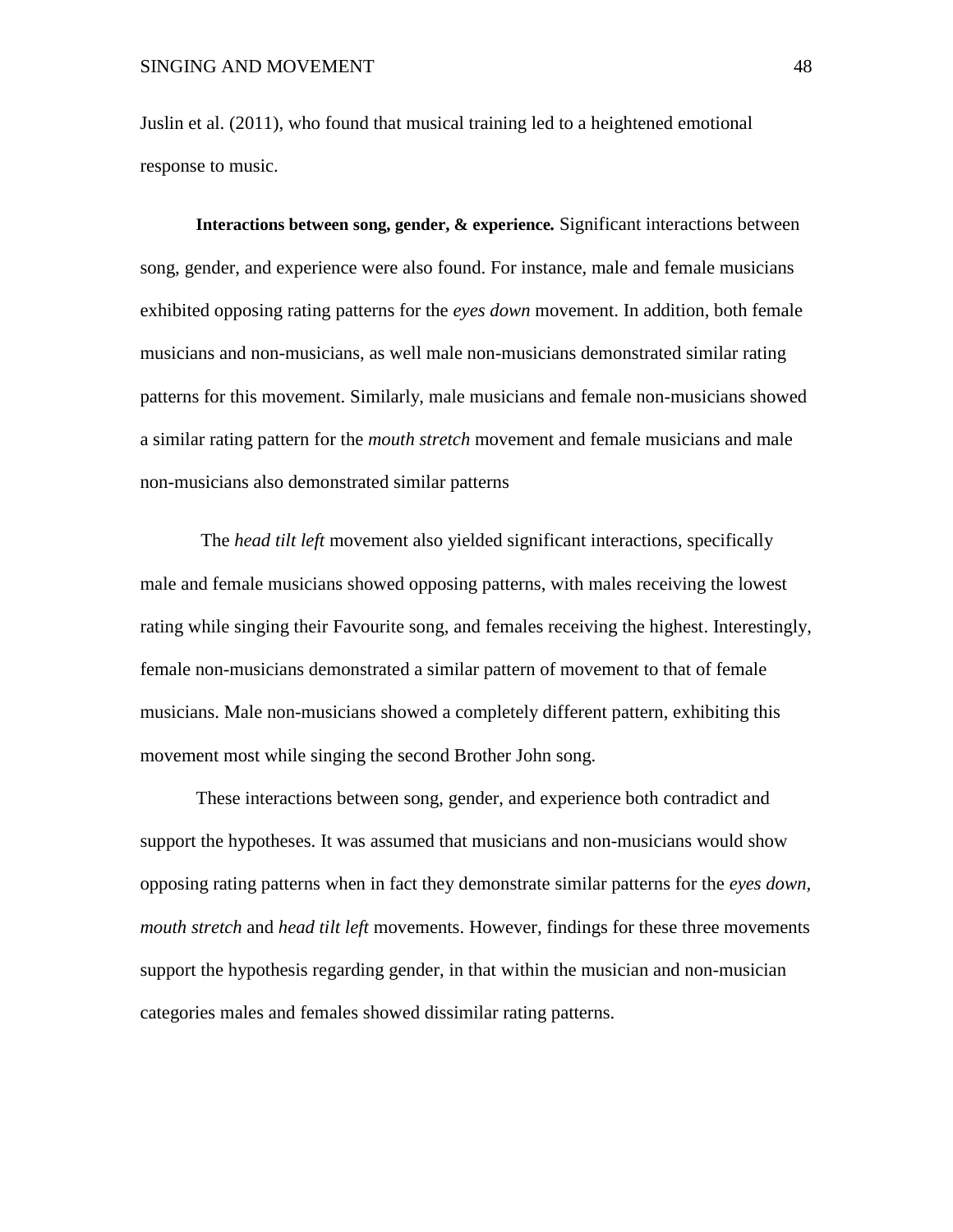There was also a significant interaction between gender and experience. More specifically, male non-musicians and female musicians closed their eyes significantly more than their gender counterparts.

#### **Limitations and Suggestions for Future Research**

This was an exploratory study, where little to no research had been previously conducted. As a result, there were a number of limitations; however, results do provide a basis for future research in this area using the AIRS Test Battery of Singing Skills or other audio-visual recordings of singing.

A limitation that may have influenced results comes from an issue with the methodology used to organize the video data. More specifically, all four judges examined the data in the same order, which may have confounded results. It would have been beneficial if a computer program were used to present the videos in random order, so that each judge viewed the 54 clips per participant in a different order.

As a result of time constraints, only the data obtained from 12 participants were used (3 in each category). This increases the risk of the data being influenced by one participant. If given more time, it would have been useful to analyze the videos of a larger number of participants, which may have increased the number of significant variables or, of course, even yielded different results. In addition, there are possible issues with labeling participants as musician or non-musician based on their selfidentification as either. A more accurate method could have been employed, for instance using scores on the Music and Language Background Survey. Furthermore, the label musician does not necessarily relate to increased vocal training and experience, thus it is important to differentiate between labeling someone as singer and musician. This may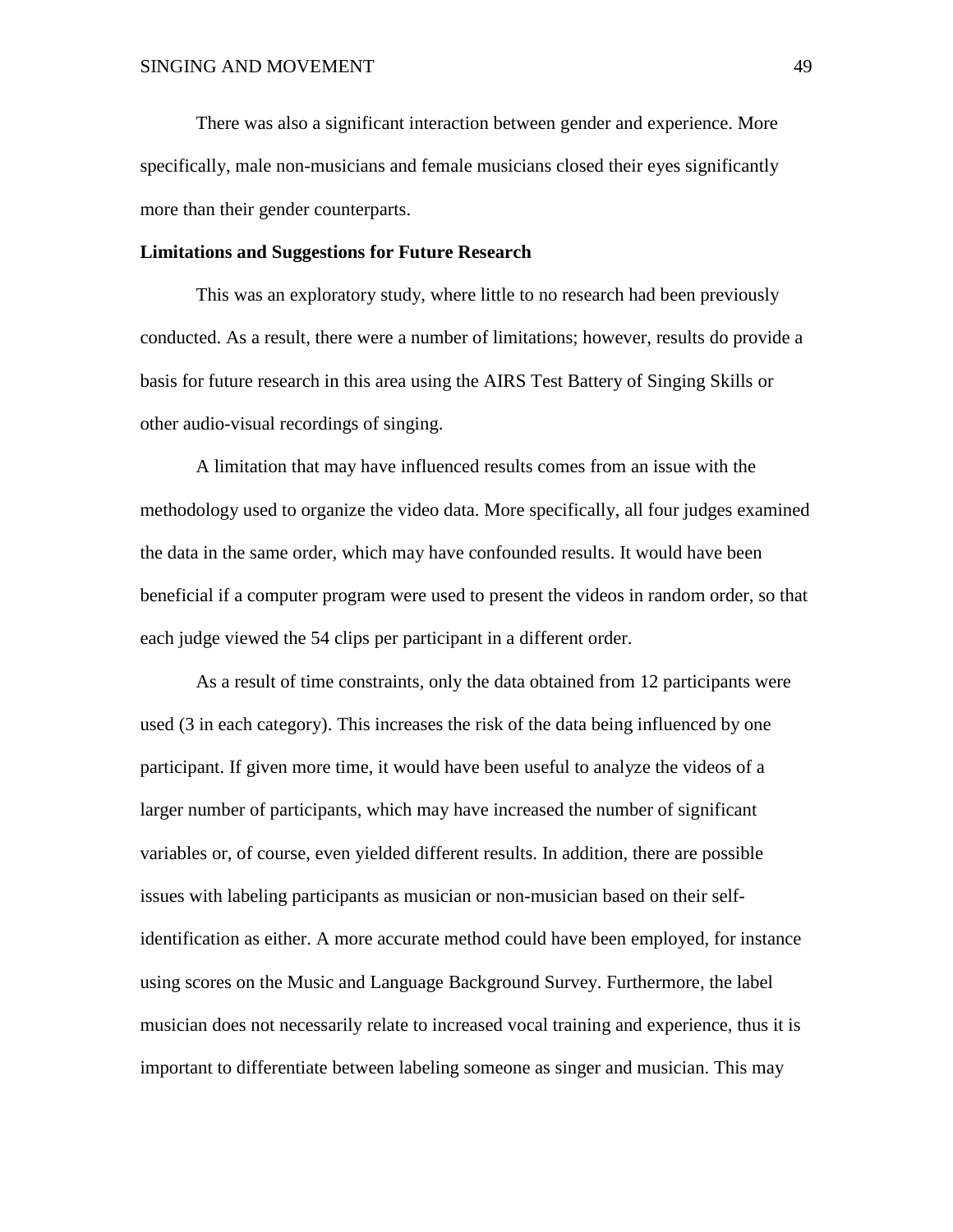#### SINGING AND MOVEMENT 50

have also influenced how participants responded to the questions "Do you consider yourself a musician?" on the Music and Language Background Survey; therefore influencing which participants were included in the musician or non-musician category.

The author of this thesis specifically created the movement scale used for the purposes of this study; thus, several ideas for change arose as its usefulness was put to test. The first issue was that there was mixture of male and female images provided to the coders; it might be useful to use male images for male participants and female images for female participants or a gender neutral image, if such could be obtained. Furthermore, different models are used throughout the scale; it would be better if only one person, per gender, were used for the entire scale. It would have also been beneficial if a different image were provided for each of the four intensity ratings, rather than judging intensity rating based on one image. It is also important to consider the fact that static images are being used as a model to code for dynamic movement. A possible future study could entail training the coders using video examples of the expected movements.

In regards to measuring movement, it would be interesting to use both a coding method and a more scientific form of physiological measurement, such as electromyography, which measures muscle movement and has been previously used in research that measures facial expression (Hess & Trainor, 2007; Livingstone et al., 2009). Both the judged movement ratings, as well as the technologically measured results could be compared. It would also be beneficial to look at the relationship between gross body movements (e.g. arm and leg movements) and singing in future research. In addition, it is important to note that intensity, not frequency, of movement was rated; therefore, a useful future study could measure frequency of each movement, in addition to intensity.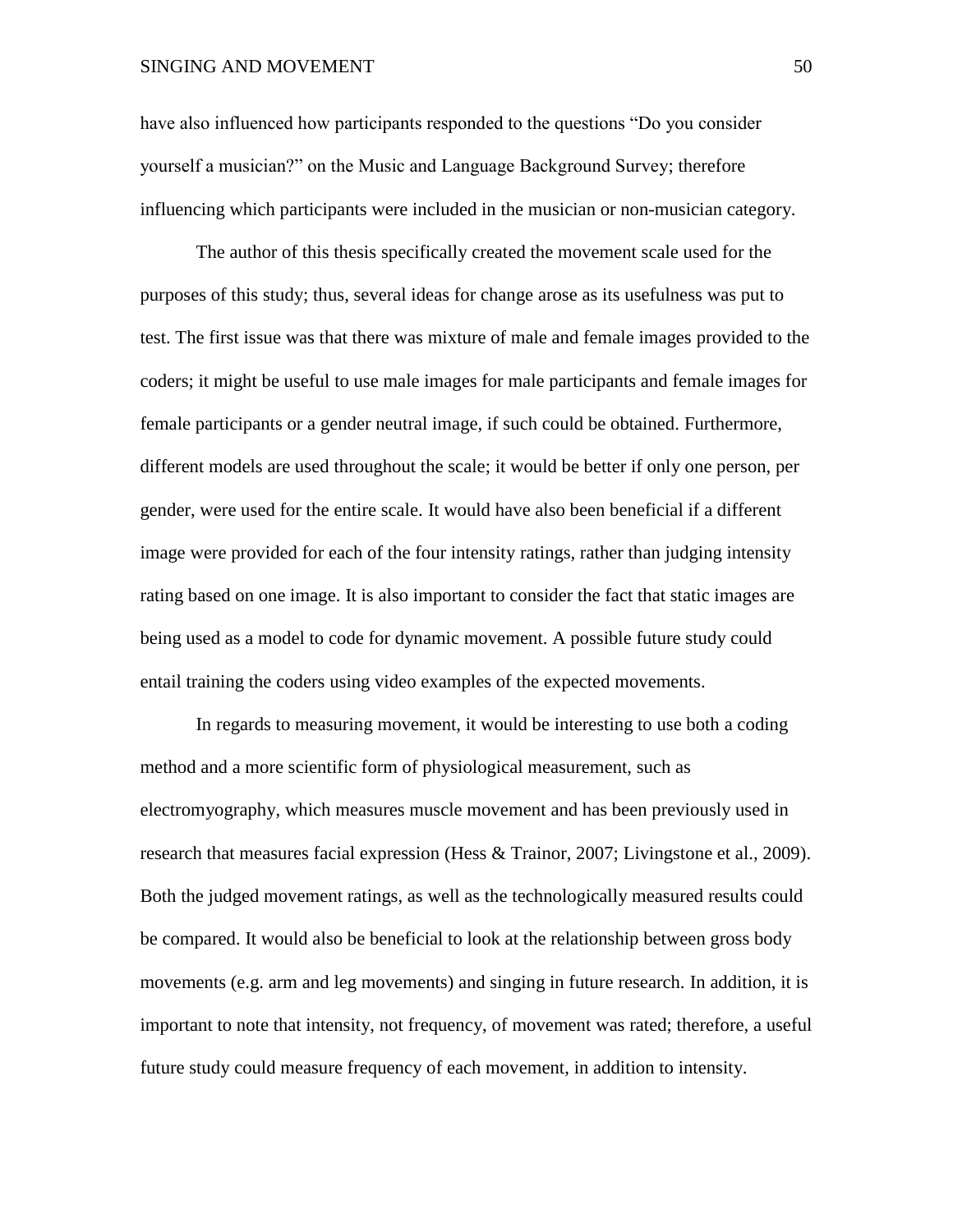If given more time, scores for some of the 15 variables might have been averaged within their respective movement categories and analyzed with the main variables of interest (i.e., song, gender, and level of musical experience). For instance, scores for the 6 head movements could have been averaged and ANOVA analysis could have been conducted on these averaged scores. This may have yielded different results and would be a useful step to take to add to the present findings.

It would also be useful to employ another familiar, requested song, in addition to Brother John, to see if it may result in more or less use of certain scale items in comparison. For instance, it would be interesting to see how a more popular song would influence intensity of movement, in comparison to the participant's Favourite song and Brother John. The use of another familiar, requested song could also control for the effects that genre may have on the amount of movement and facial expression used.

Finally, it should be noted that the AIRS Test Battery of Singing Skills is set up so that participants are seated in front of a computer screen, which may have influenced the amount of movement participants exhibited. Future research could request that participants remain standing while participating in the test battery. Another option could include coding for movement during live or video recorded vocal performances, using the current movement scale.

#### **Conclusion**

This undergraduate thesis has provided evidence that people use specific facial expressions and movements while they sing, and that the meaning of a song for a singer, gender of the singer, and musical experience of the singer all influence use of movement. The particular movements that were found to be affected by some of these variables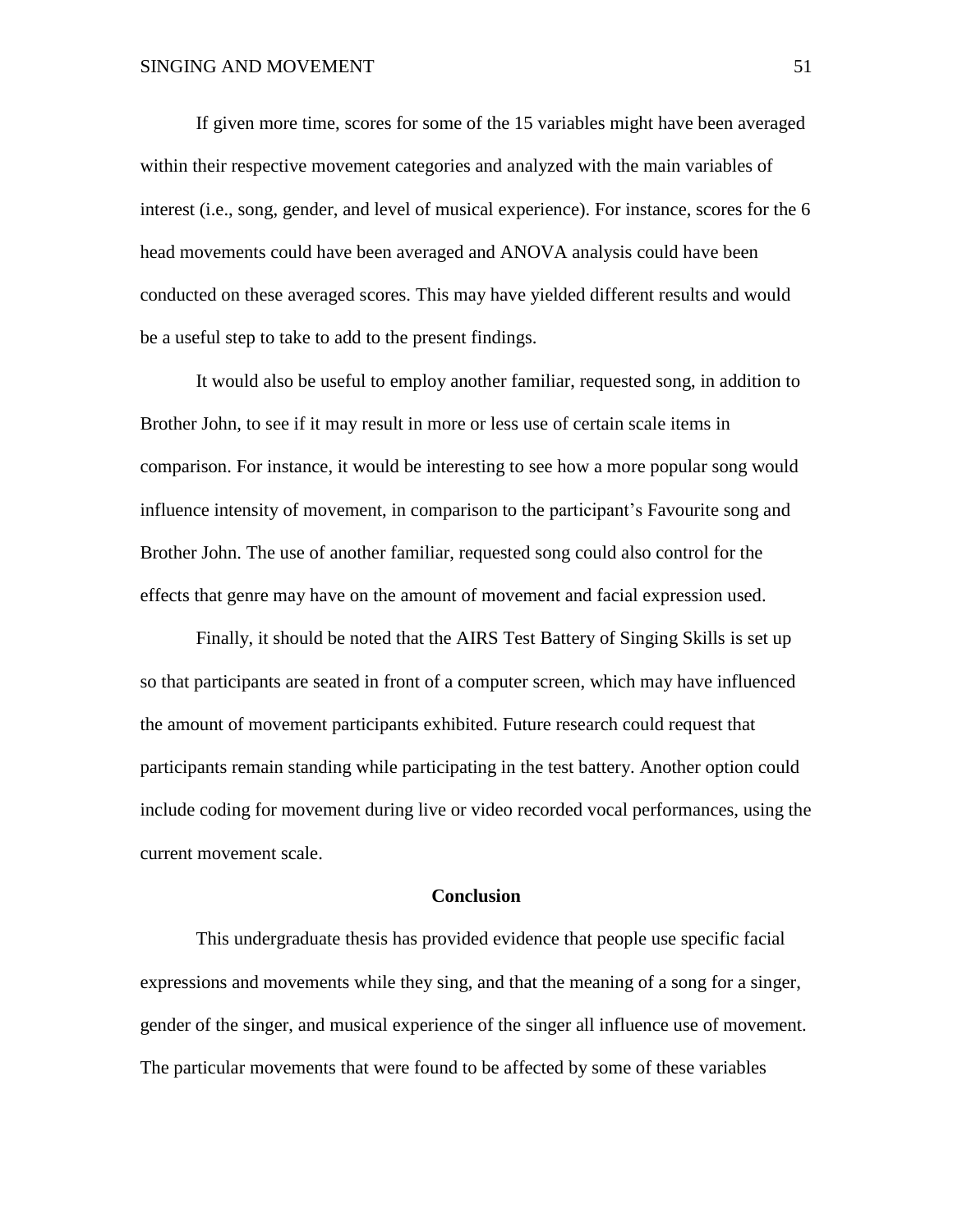#### SINGING AND MOVEMENT 52

were: *head tilt left, lip corner puller, mouth stretch, eyes down, eyes up, eyes turn right, eyes turn left, and eyes closed.* Furthermore, this thesis has provided a useful measurement scale upon which future research investigating the relationship between movement and singing using the AIRS Test Battery of Singing Skills can be conducted.

The findings from this research project have implications for all three themes of AIRS – Development, Education and Well-being. In regards to the theme Development, findings provide evidence that a group of 12 participants, with a mean age of  $20.75$  (SD = 1.71), who have taken the test battery exhibit specific facial expressions and movements while singing. A useful future study could look at the use of these movements in different age groups, with the goal of providing a lifespan trajectory for use of movement while singing. If such a study were conducted, it would be expected that children would use body movements and facial expressions to help express emotion in song. In addition, there might be a decrease in use of movement while singing as age increases (Adachi  $\&$ Trehub, 1998). In addition, the present study has implications for the idea that musicians and non-musicians may show differences in regards to musical development.

In regards to the theme Education, although the type of movement observed in the present study, spontaneous, differs from that which is used in music education, these findings provide evidence that singing and movement coincide. Thus, providing some support for previous research that advocates for the use of movement to aid in music education on the basis that music and movement are interconnected (Cook & Goldin-Meadow, 2006; Liao & Davidson, 2007; Liao, 2008; Nafsi, 2008).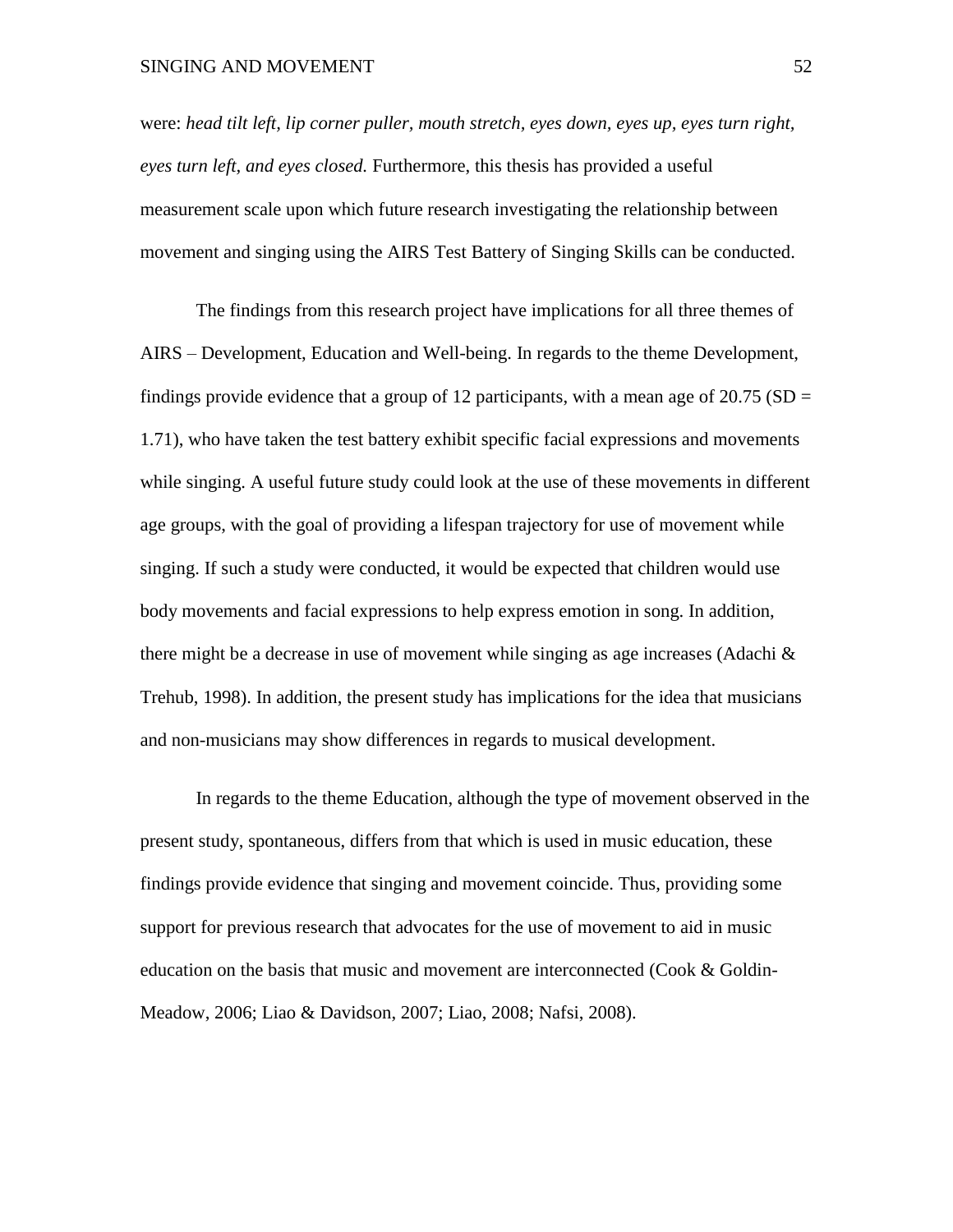The finding that certain movements occur at a greater intensity when people are singing their own song, in comparison to a control, in conjunction with research indicating that nonverbal behaviours are used to convey emotion while singing (Thompson et al., 2005; Kurosawa & Davidson, 2005), support the interpretation that singing a favourite song can lead to a pleasurable state. This interpretation supports the theme Well-being, under which research is being conducted to demonstrate the relationship between singing and well-being. Of course, more research is required in order to solidify these interpretations, but this honours thesis provides a basis upon which future research could be completed.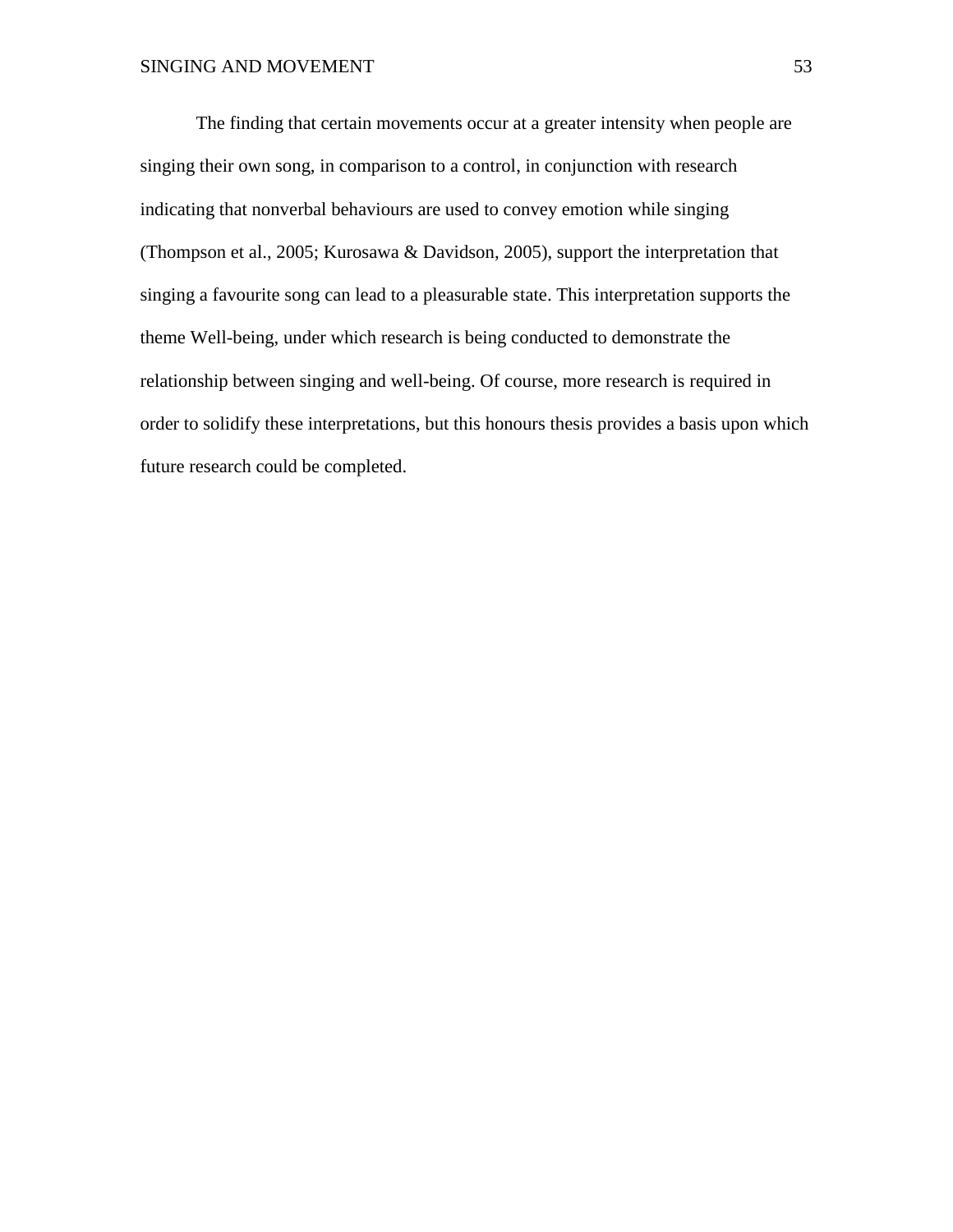#### **References**

- Adachi, M., & Trehub, S. E. (1998). Children's expression of emotion in song. *Psychology of Music, 26*(2), 133-153.
- Argyle, M., & Cook, M. (1976). Gaze as a signal for interpersonal attitudes and emotions. In *Gaze and mutual gaze* (pp. 58-97). Cambridge, EN: Cambridge University Press.
- Barrett, L. F., Lane, R. D., Sechrest, L., & Schwartz, G. E. (2000). Sex differences in emotional awareness. *Personality and Social Psychology Bulletin, 26*(9), 1027- 1035.
- Bradley, M. M., Codispoti, M., Sabatinelli, D., & Lang, P. J. (2001). Emotion and motivation II: Sex differences in picture processing. *Emotion, 1*(3), 300-319.
- Coady, J. (2009). A Developmental Longitudinal Study of Singing Using a New Test Battery. (Unpublished Undergraduate honours thesis). University of Prince Edward Island. Charlottetown, Prince Edward Island.
- Cohen, A., Armstrong, V., Lannan, M., & Coady, J. (2009). A protocol for cross-cultural research on the acquisition of singing. *Annals of The New York Academy Of Sciences, 1169,* 112-115.
- Cohen, A. (2011). Research on singing: Development, education and well-being— Introduction to the special volume on "singing and psychomusicology". Psychomusicology: Music, Mind And Brain, 21, 1-5.
- Cohn, J. F., Ambadar, Z., & Ekman, P. (2007). Observer-based measurement of facial expression with the facial action coding system. In J. A. Coan, & J. J. B. Allen (Eds.), (pp. 203-221). New York, NY US: Oxford University Press.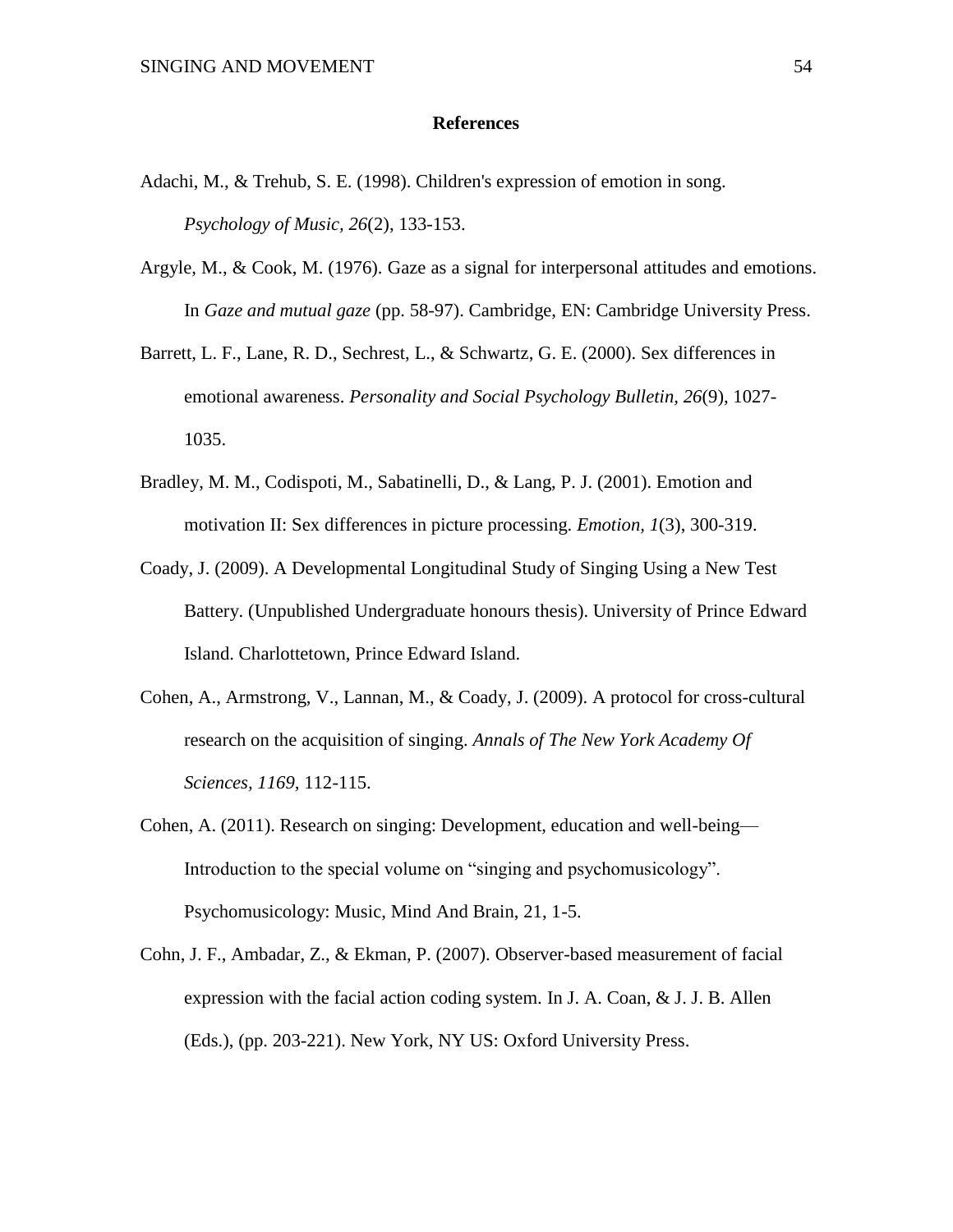- Cook, S. W., & Goldin-Meadow, S. (2006). The role of gesture in learning: Do children use their hands to change their minds? *Journal of Cognition & Development, 7*(2), 211-232.
- Dahl, S., Bevilacqua, F., Bresin, R., Clayton, M., Leante, L., Poggi, I., & Rasamimanana, N. (2010). Gestures in Performance. R. Godøy and M. Leman (Eds.), *Musical gestures: sound, movement, and meaning* (36-68). New York: Routledge.
- Dalla Bella, S., Giguère, J., & Peret, I. (2007). Singing proficiency in the general population. *Journal of the Acoustical Society of America, 121*(2), 1182-1189.
- Dimberg, U., & Lundquist, L. (1990). Gender differences in facial reactions to facial expressions. *Biological Psychology, 30*(2), 151-159.
- Ekman, P., Friesen, W. V., & Ancoli, S. (2001). Facial signs of emotional experience [Abstract]. In W. G. Parrott (Ed.), *Emotions in Social Psychology: Essential Readings* (pp. 255-264). New York, NY US: Psychology Press.
- Ekman, P., Friesen, W.V., & Hager, J.C. (2002). Facial Action Coding System. Salt Lake City, UT: A Human Face.
- Ekman, P., & Rosenberg, E. L. (2005). In Ekman P., Rosenberg E. L. (Eds.), *What the face reveals: Basic and applied studies of spontaneous expression using the facial action coding system (FACS, 2nd ed.)* [Abstract]. New York, NY US: Oxford University Press.
- Ehrlichman, H., & Micic, D. (2012). Why do people move their eyes when they think?. *Current Directions in Psychological Science*, *21*(2), 96-100.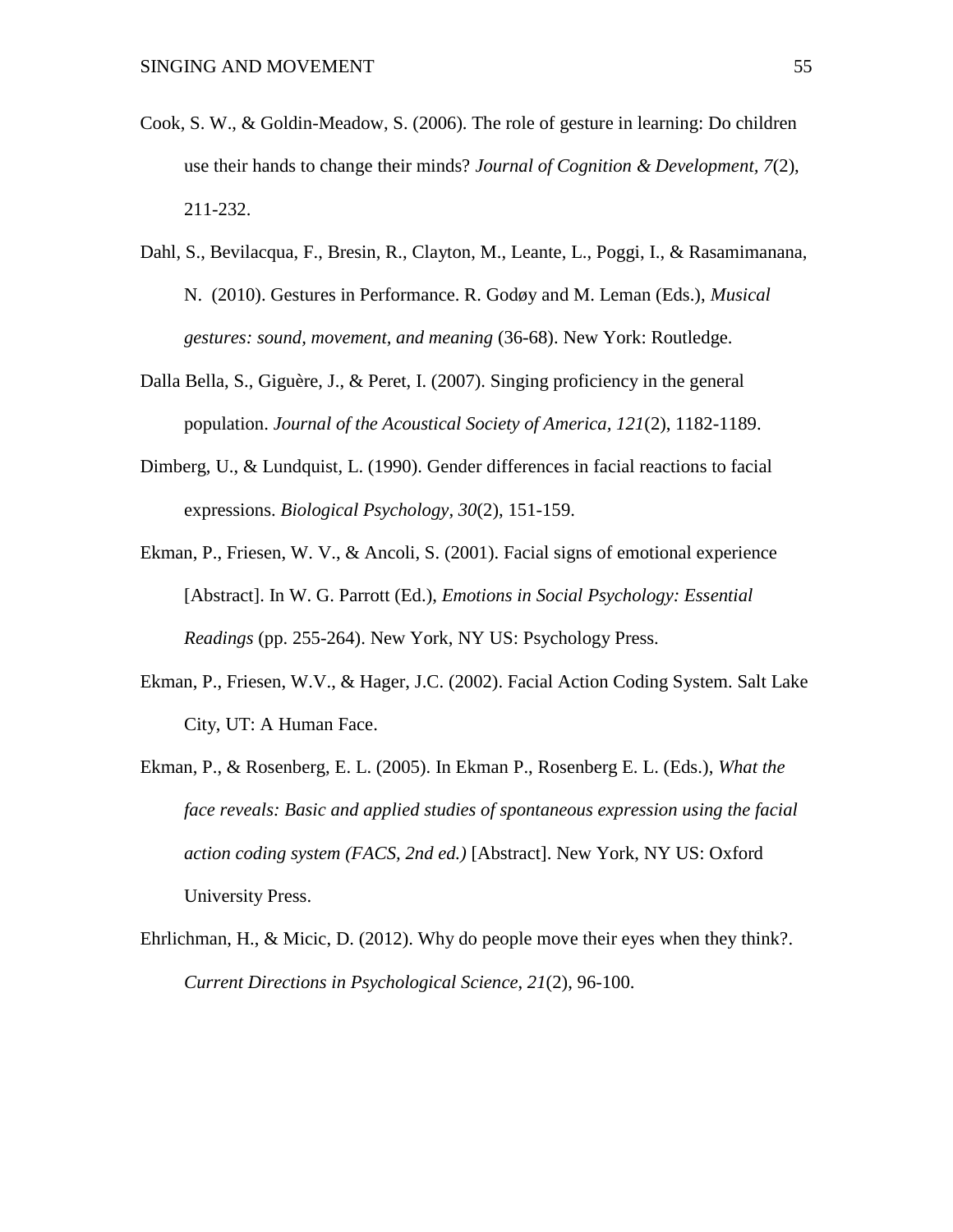- Gallant, E. (2009). Singing in Elderly Persons: Those who are Healthy and Those with Alzheimer's Disease. (Unpublished Undergraduate honours thesis). University of Prince Edward Island. Charlottetown, Prince Edward Island.
- Godøy, R., & Leman, M. (2010). Why Study Musical Gestures? R. Godøy and M. Leman (Eds.), *Musical gestures: sound, movement, and meaning* (3-11). New York: Routledge.
- Grewe, O., Nagel, F., Kopiez, R., & Altenmüller, E. (2007). Emotions over time: Synchronicity and development of subjective, physiological, and facial affective reactions to music. *Emotion*, *7*(4), 774-788.
- Hannon, E. E., & Trainor, L. J. (2007). Music acquisition: effects of enculturation and formal training on development. *Trends in Cognitive Sciences*, *11*(11), 466-472.
- Hess, U., & Blairy, S. Facial mimicry and emotional contagion to dynamic emotional facial expressions and their influence on decoding accuracy. *International Journal of Psychophysiology, 40*, 129-141.
- Janata, P., Tomic, S. T., & Haberman, J. M. (2012). Sensorimotor coupling in music and the psychology of the groove. *Journal of Experimental Psychology: General, 141*(1), 54-75.
- Juslin, P. N., Liljeström, S., Laukka, P., Västfjäll, D., & Lundqvist, L. (2011). Emotional reactions to music in a nationally representative sample of Swedish adults: Prevalence and causal influences. *Musicae Scientiae*, *15*(2), 174-207.
- Kring, A. M., & Gordon, A. H. (1998). Sex differences in emotion: Expression, experience, and physiology. *Journal of Personality and Social Psychology, 74*(3), 686-703.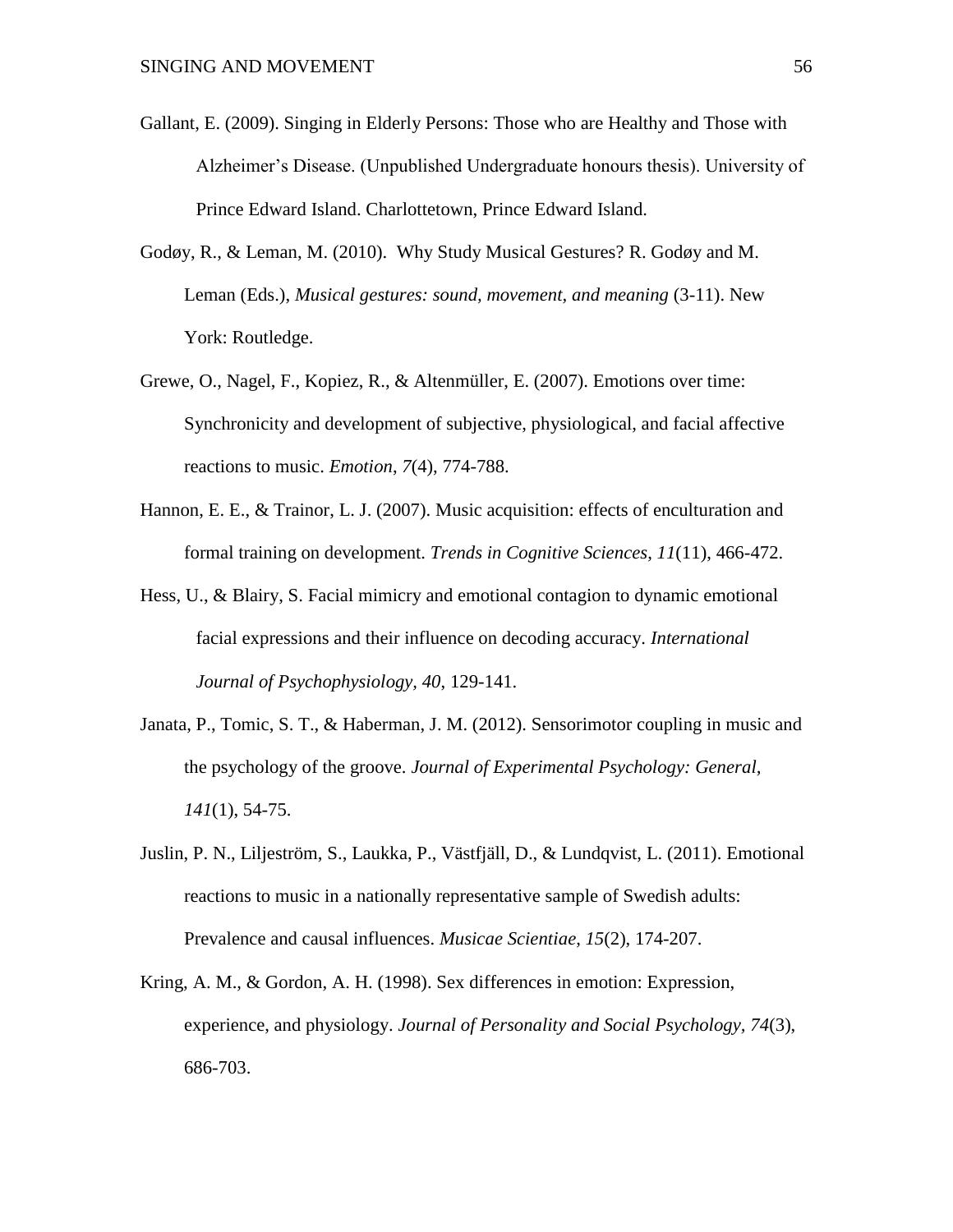- Kurosawa, K., & Davidson, J. W. (2005). Nonverbal behaviours in popular music performance: A case study of The Corrs. *Musicae Scientiae*, *9*(1), 111-136.
- Lannan, M. (2009). A New Test Battery of Singing Abilities: The Feasibility of a Longitudinal Study of Children and Young Adults. (Unpublished Undergraduate honours thesis). University of Prince Edward Island. Charlottetown, Prince Edward Island.
- Liao, M., & Davidson, J. W. (2007). The use of gesture techniques in children's singing. *International Journal of Music Education, 25*(1), 82-94.
- Liao, M. (2008). The effects of gesture use on young children's pitch accuracy for singing tonal patterns. *International Journal of Music Education, 26*(3), 197-211.
- Livingstone, S. R., Thompson, W., & Russo, F. A. (2009). Facial expressions and emotional singing: A study of perception and production with motion capture and electromyography. *Music Perception, 26(5), 475-488.*
- Macy, L., Sadie, S., Tyrrell, J., & Kernfeld, B. (2000). The new Grove dictionary of music and musicians [electronic resource] / ed. by Stanley Sadie & John Tyrrell. New York ; Grove's Dictionaries, 2000.
- Madison, G., Gouyon, F., Ullén, F., & Hörnström, K. (2011). Modeling the tendency for music to induce movement in humans: First correlations with low-level audio descriptors across music genres. *Journal of Experimental Psychology: Human Perception and Performance, 37*(5), 1578-1594.
- McIver, L. (2010). Effects of Cultural Background Performance on the AIRS Short Batter of Tests on Singing. (Unpublished Undergraduate honours thesis). University of Prince Edward Island, Charlottetown, PEI.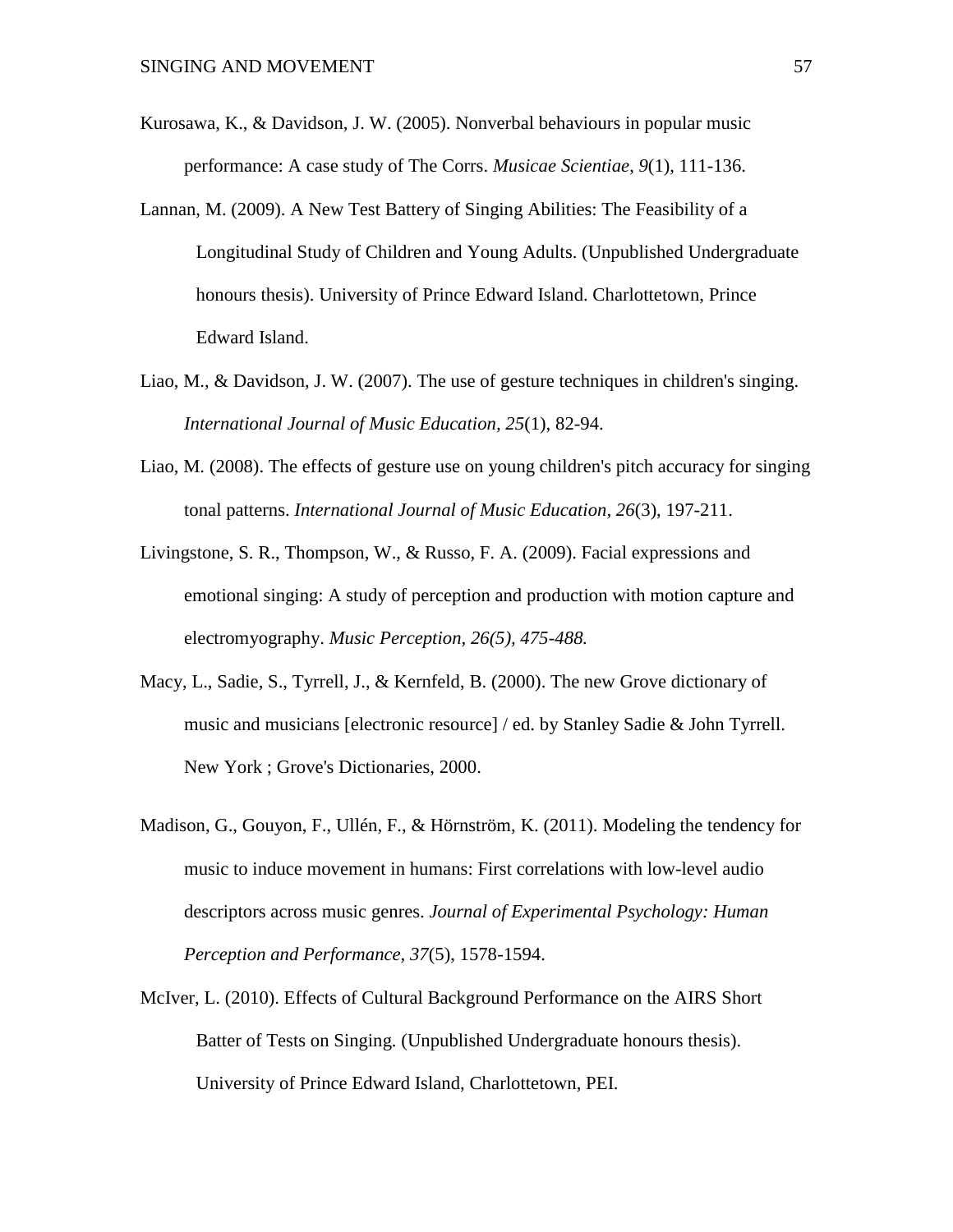- Nafsi, J. (2010). Gesture as a tool of communication in the teaching of singing. *Australian Journal of Music Education*, (2), 103-116.
- Pan, B-Y, & Cohen, A.J. (2012). The AIRS Online Test Battery of Singing Skills. In A.J. Cohen & F.A. Russo (Chairs), New test instruments to study singing: Perception, production, and emotion. Symposium conducted at the Annual Meeting of the Society for Brain, Behaviour, & Cognitive Science, Kingston, ON.
- Pan, S. (2012). The influence of native language (Chinese versus English) and personality on performance tests of singing. (Unpublished Undergraduate honours thesis). University of Prince Edward Island, Charlottetown, PEI.
- Peretz, I. (2006). The nature of music from a biological perspective. *The Nature of Music, Cognition 100(*1), 1-32.
- Ross, E. (2012). Singing Across the Lifespan: AIRS Test Battery of Singing Skills An exploratory investigation of creativity through improvisation. (Unpublished Undergraduate honours thesis). University of Prince Edward Island, Charlottetown, PEI.
- Russo, F. A., Sanstrom, G. M., & Maksimowski, M. (2011). Mouth versus eyes: Gaze fixation during perception of sung interval size. *Psychomusicology: Music, Mind and Brain, 21*(1-2), 98-107.
- Sonnby-Borgström, M., Jönsson, P., & Svennson, O. (2008). Gender differences in facial imitation and verbally reported emotional contagion from spontaneous to emotionally regulated processing levels. *Scandinavian Journal of Psychology, 49*(2), 111-122.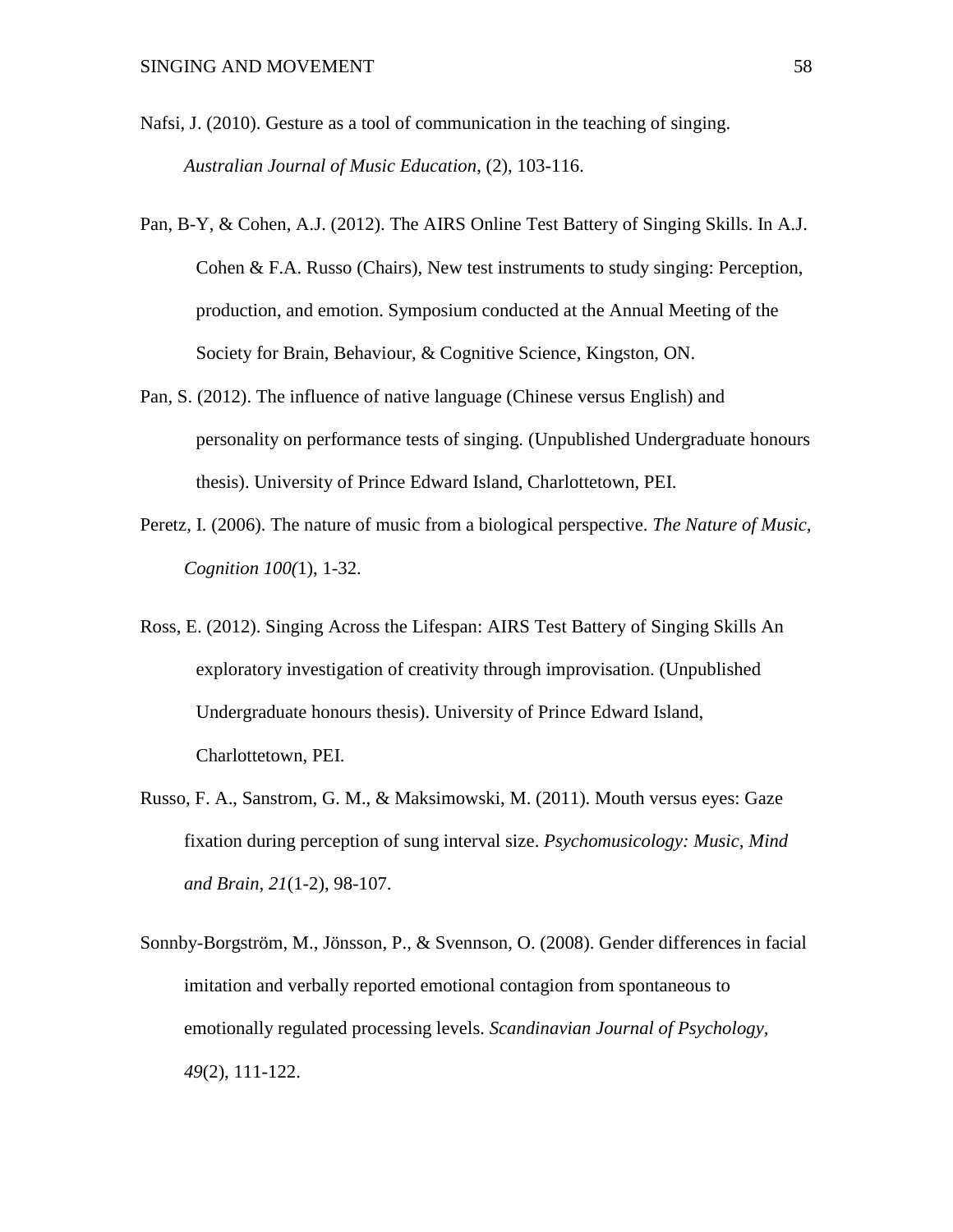- Stevenson, A., & Lindberg, C. A. (Ed.). (2010). *New Oxford American Dictionary* (3rd Ed.) New York, NY: Oxford University Press.
- Stevenson, L. (2011). Effects of Cultural Background and Music Training on Performance on the AIRS Short Battery of Tests on Singing and Language. (Unpublished Undergraduate honours thesis). University of Prince Edward Island, Charlottetown PEI.
- Thompson, W. F., Graham, P., Russo, F.A. (2005). Seeing music performance: Visual influences on perception and experience. *Semiotica: Journal Of The International Association For Semiotic Studies 156*(1-4), 203-227.
- Thompson, W.F., & Russo, F. A. (2007). Facing the music. *Psychological Science, 18*(9), 756-757.
- Thompson, W., Russo, F. A., & Livingstone, S. R. (2010). Facial expressions of singers influence perceived pitch relations. *Psychonomic Bulletin & Review*, *17*(3), 317- 322.
- Thunberg, M., & Dimberg, U. (2000). Gender differences in facial reactions to fearrelevant stimuli. *Journal of Nonverbal Behavior, 24*(1), 45-51.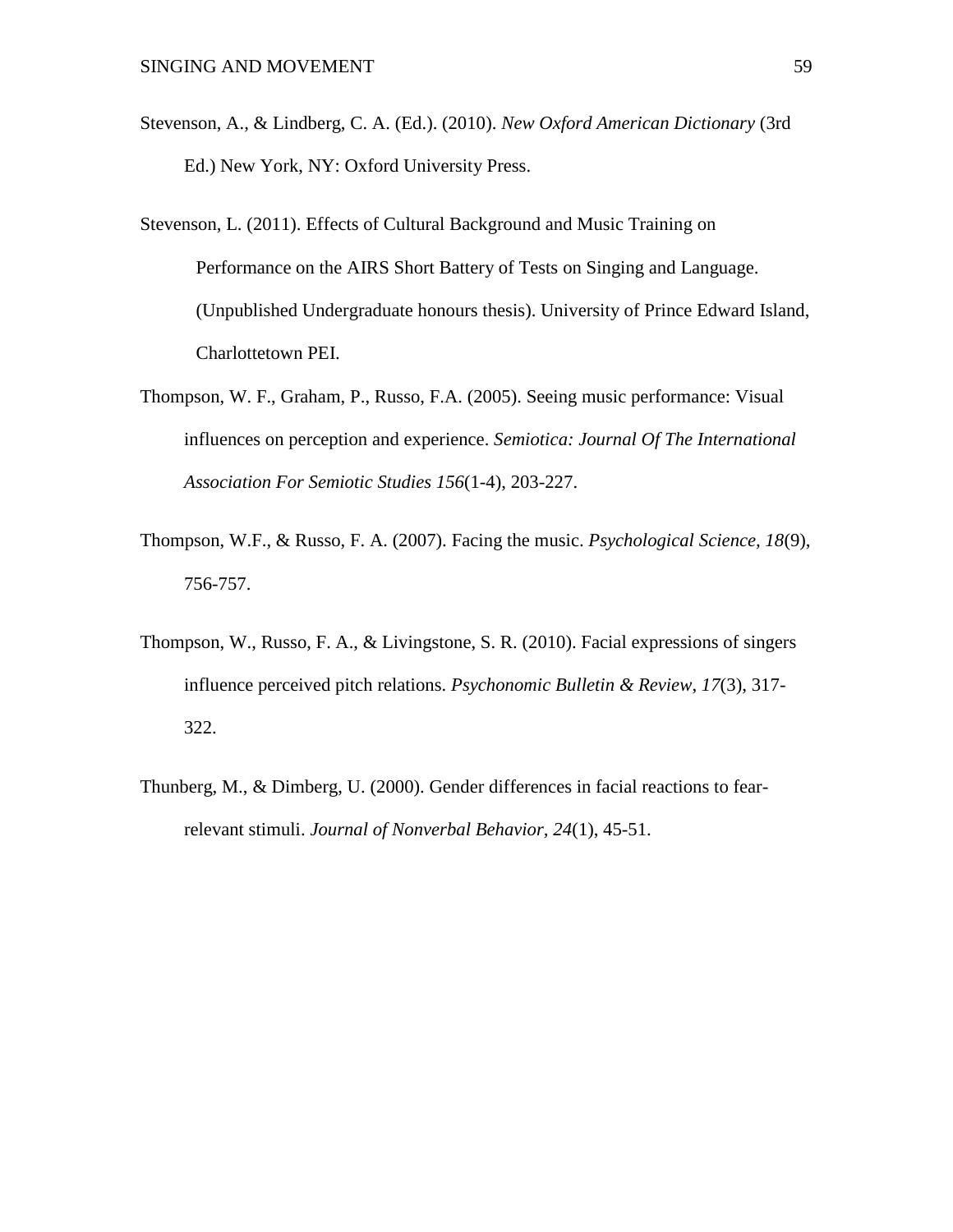# **Appendix A:**

# **Participant Information Letter, Participant Consent Form, and Statement of**

# **Confidentiality**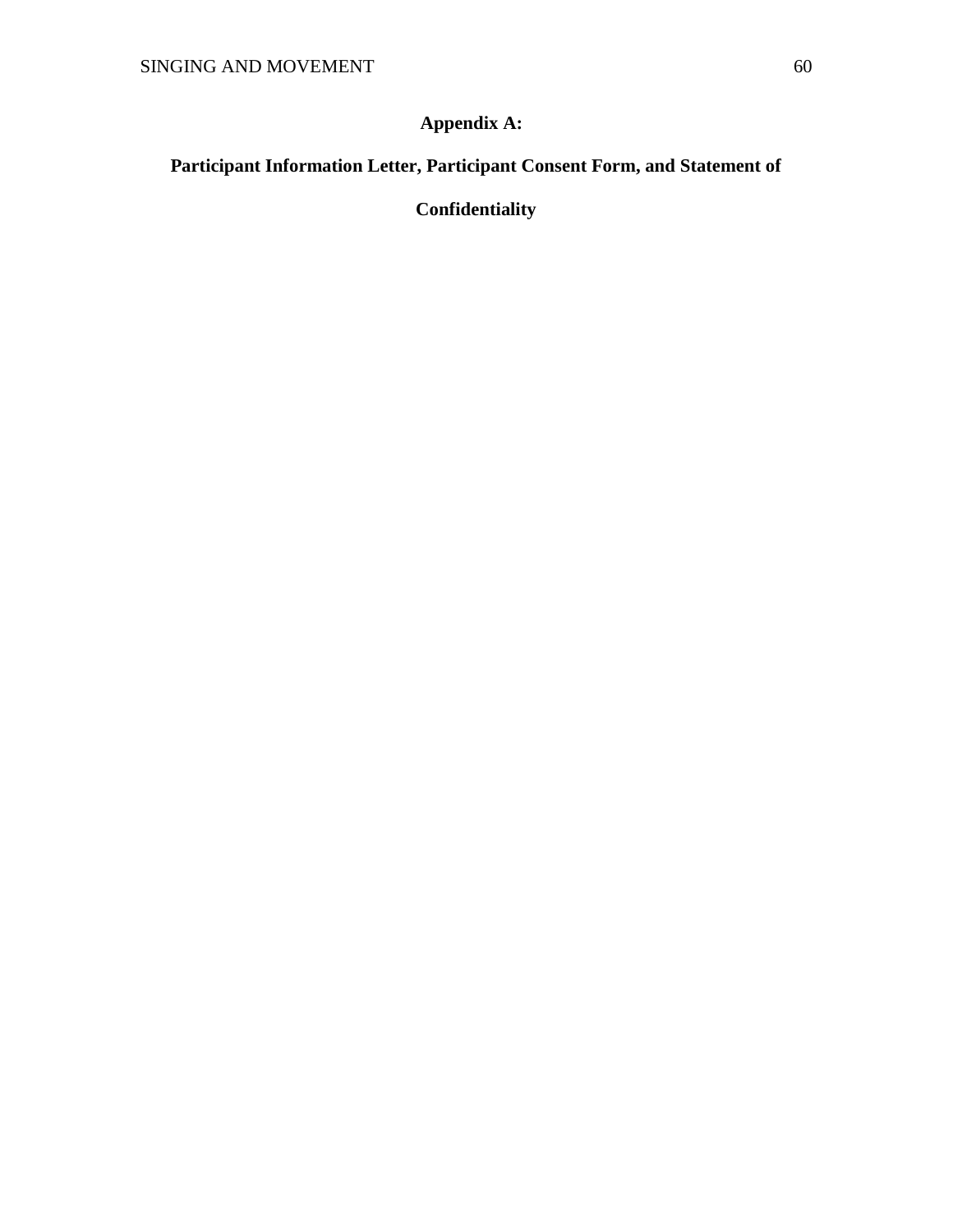# **Participant Information Letter**

The purpose of this study is to study behaviour of singing using a new short battery of singing tests developed by Dr. Cohen working with two previous honours students.

In this study, participants will be asked to participate in an interview consisting of short singing "games" such as repeating a short melody or a pattern of two or three notes. Each session will last approximately one half hour and will consist of 11 phases, each lasting between 1-3 minutes. The 11 components are identified below:

There are 11 short signing tasks involved:

- 1. Opening conversation
- 2. Familiar song
- 3. Repeated sentences
- 4. Simple melody warm up
- 5. Voice range
- 6. Favourite song
- 7. Music elements
- 8. Improvise an ending
- 9. Creation of a song from a picture prompt
- 10. Unfamiliar song
- 11. Creation of a story from a picture prompt

The participants will then be asked to fill out the online survey about language and music background, which will take about 5 minutes.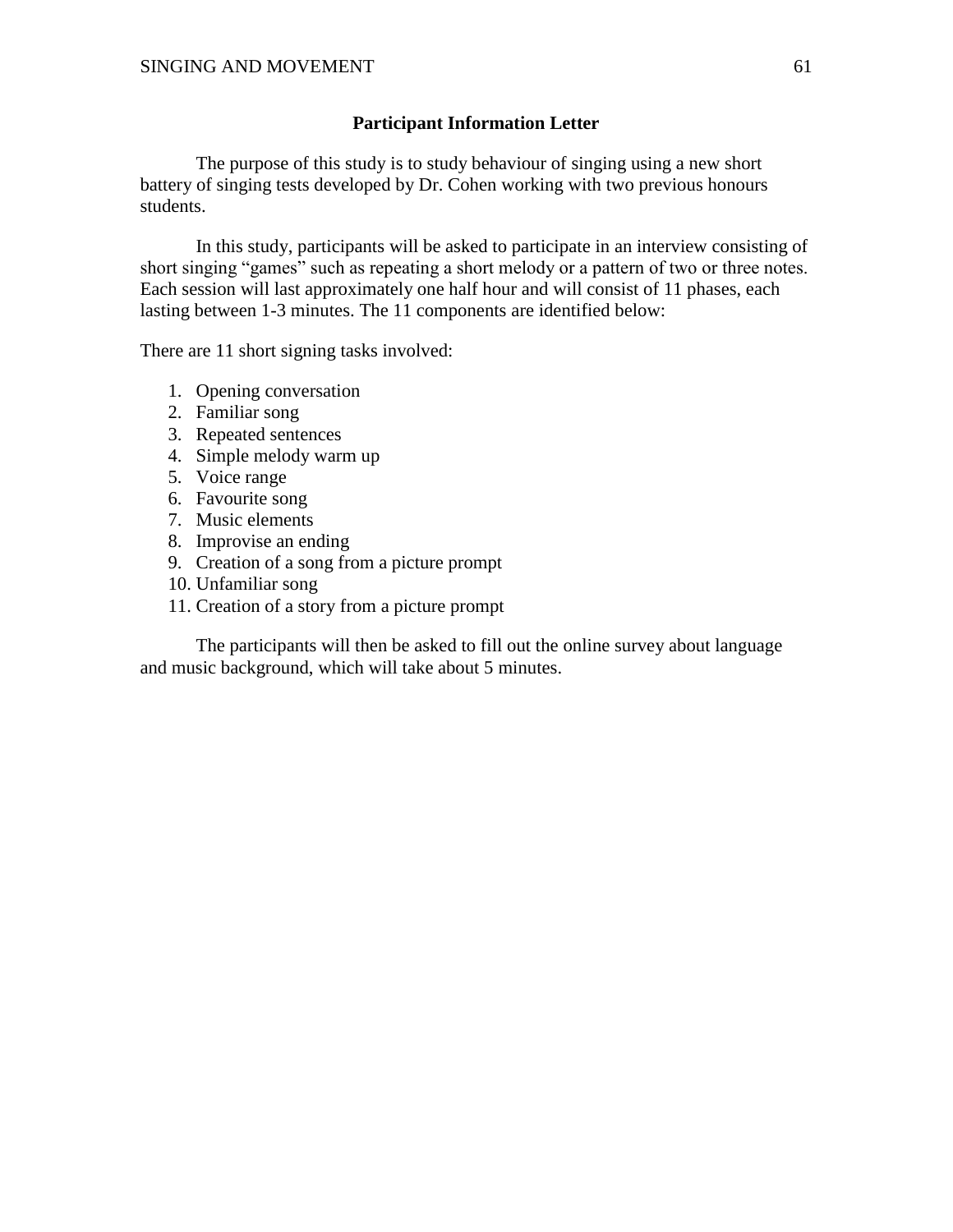# **PARTICIPANT CONSENT FORM**

# **AIRS Test Battery of Singing Skills**

I consent to participate in research on singing abilities. I understand that my participation involves completing the AIRS test battery of singing skills. Testing will take place in the AIRS/CMTC laboratory in the Robertson Library at UPEI. I have read and understood the material about this study in the Information Letter, and understand that:

1. My participation in the study is entirely voluntary;

2. I may discontinue my participation at any time without any adverse consequence;

3. My responses will be kept confidential and anonymous, except where the researcher is required by law to report them;

4. Once all data have been submitted and identifiers removed, I will no longer have the opportunity to request that my data be removed from the study;

5. I have the freedom not to answer any question included in the research;

6. I may have a copy of the signed and dated consent form to keep.

7. I understand that my data will be stored in the AIRS database for the research team to analyze.

The testing is being conducted by Bing-Yi Pan (Post-doctoral Fellow), Gillian MacDonald (Research Assistant/Psychology Honours Student) and Marley MacInnis (Research Assistant/Psychology Honours Student) under the supervision of Dr. Annabel Cohen. Any questions or concerns about this study can be directed to Dr. Annabel Cohen, (902) 628-4325, email: [acohen@upei.ca](mailto:acohen@upei.ca) or Dr. Phillip Smith, Chair o the Psychology Department, (902) 566-0549, email: [smithp@upei.ca.](mailto:smithp@upei.ca)

This research project has been approved by the Research Ethics Committee of the Department of Psychology, as a sub committee of the UPEI Research Ethics Board, as well as the UPEI Research Ethics Board. You may contact Lynn MacDonald at the UPEI Research Ethics Board at (902) 620-5104, email: [lynnmacdonald@upei.ca,](mailto:lynnmacdonald@upei.ca) if you have any concerns with the ethical conduct of this study.

Yes, I would like to participate in this study.

\_\_\_\_Yes, I grant permission for my interview to be videotaped.

\_\_\_\_Yes, I agree to allow my video examples to be shown in a professional meeting in which a report of the study would be presented by Dr. Pan, Marley MacInnis, Gillian MacDonald, or Dr. Cohen.

\_\_\_\_Yes, I agree to allow my video examples to be shown in a professional meeting in which a report of the study would be presented by Dr. Pan, Marley MacInnis, Gillian MacDonald, or Dr. Cohen, however, I would like to be contacted and informed of the details in advance.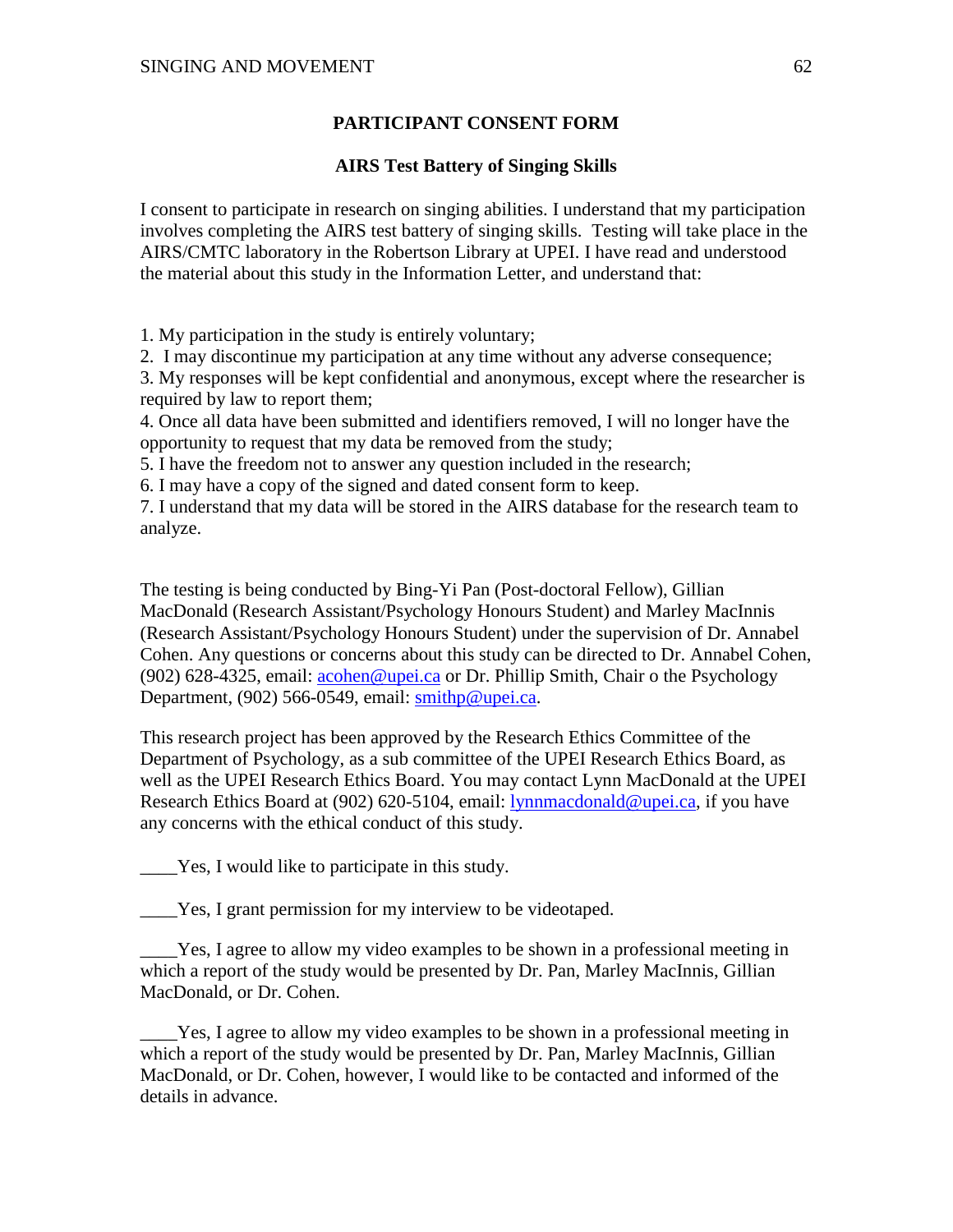We hope you have enjoyed your experience with us, and we appreciate your participation in this study, and value the important information that you have provided to us. **Please consider one more way of helping us with further participation, as we may be conducting further studies of this type.** 

\_\_\_\_ I would be willing to be contacted again for follow-up information or further studies. I understand that I am under no obligation to participate in a further study if I do not wish to do so.

| Participant's name (please print):                        |
|-----------------------------------------------------------|
| Participant's Signature                                   |
| Contact information (phone number/email address): _______ |
|                                                           |

Date: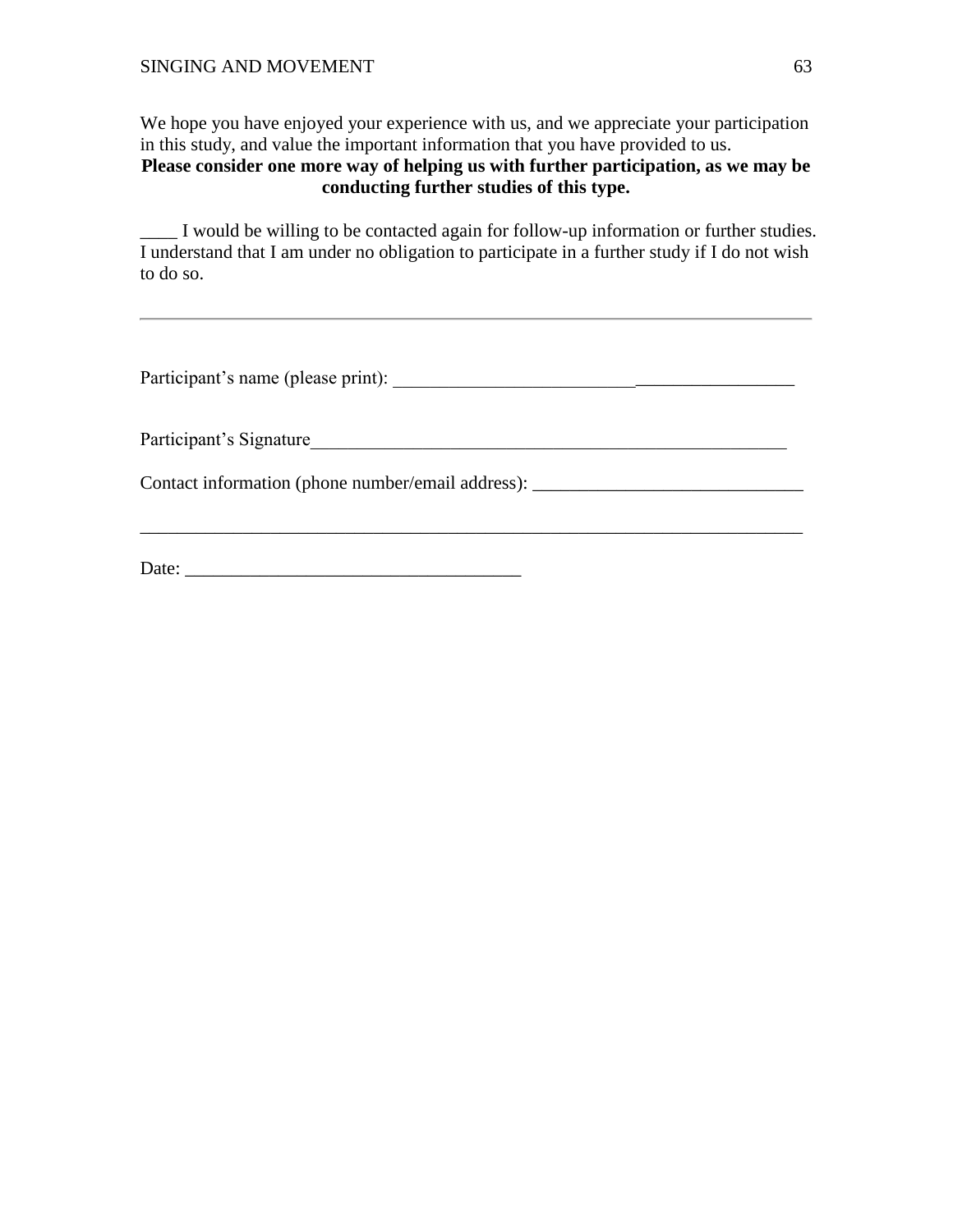# **Statement of Confidentiality**

I\_\_\_\_\_\_\_\_\_\_\_\_\_\_\_\_\_\_\_\_\_\_\_\_\_\_\_\_\_\_\_\_\_\_\_\_\_\_ **(***Student Name***),** in conducting data analysis for research within the context of the Psychology honours program, Psychology 480/490 agree to the following:

Treating with respect the information that is shared with me and not discussing any of the video recordings viewed during my participation in the data analysis, therefore protecting participant confidentiality AT ALL TIMES.

This research is being conducted by Gillian MacDonald under the supervision of Dr. Annabel Cohen in completion of the Psychology Honours program at UPEI. Any questions about this study, and/or your participation in this study should be directed to Gillian MacDonald, grmacdonald@upei.ca, or Dr. Annabel Cohen, (902) 368-4325, [acohen@upei.ca.](mailto:acohen@upei.ca)

This research project has been approved by the Research Ethics Committee of the Department of Psychology, as a sub committee of the UPEI Research Ethics Board.

Researcher's Name (please print):

\_\_\_\_\_\_\_\_\_\_\_\_\_\_\_\_\_\_\_\_\_\_\_\_\_\_\_\_\_\_\_\_\_\_\_\_\_\_\_\_\_\_\_\_

\_\_\_\_\_\_\_\_\_\_\_\_\_\_\_\_\_\_\_\_\_\_\_\_\_\_\_\_\_\_\_\_\_\_\_\_\_\_\_\_\_\_\_\_\_\_\_\_\_\_\_\_\_\_

Researcher's Signature:

Date: \_\_\_\_/\_\_\_\_/\_\_\_\_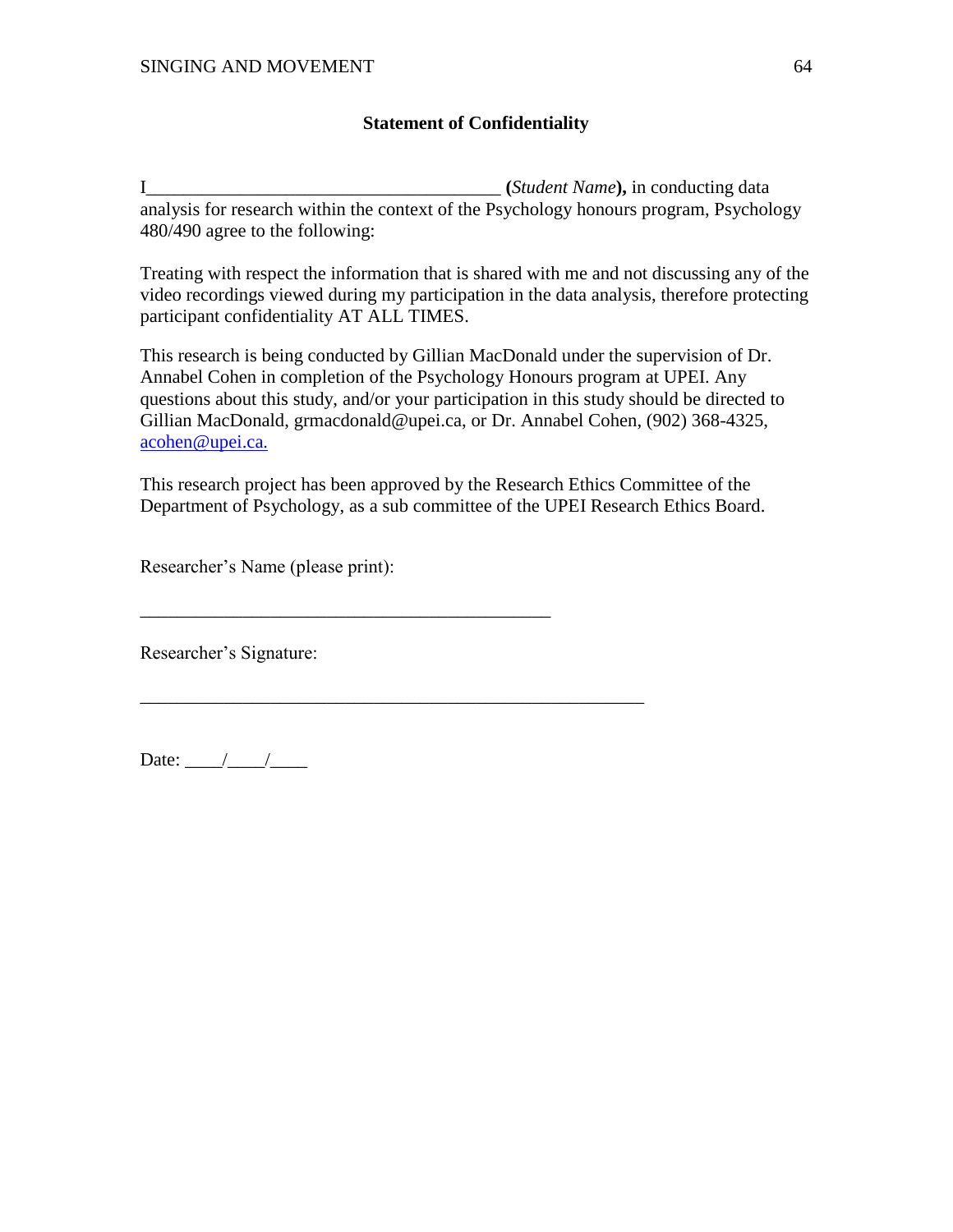# **Appendix B:**

# **Detailed Description of the AIRS Test Battery of Singing Skills**

# **Participants will first be asked to complete a short demographical questionnaire:**

Name:

Age: Date of Birth:

City and Country of birth: \_\_\_\_\_\_\_\_\_\_\_\_\_\_\_\_\_\_\_\_\_\_\_\_\_\_\_\_\_\_\_\_\_\_\_

If you weren't born in Canada, how many years have you been living in Canada?

Do you have musical training? YES NO

If yes, please elaborate (i.e. Number of years of training, instrumental, vocal, are you still actively participating in music? …)

\_\_\_\_\_\_\_\_\_\_\_\_\_\_\_\_\_\_\_\_\_\_\_\_\_\_\_\_\_\_\_\_\_\_\_\_\_\_\_\_\_\_\_\_\_\_\_\_\_\_\_\_\_\_\_\_\_\_\_\_\_\_\_\_\_\_\_\_\_\_\_\_

\_\_\_\_\_\_\_\_\_\_\_\_\_\_\_\_\_\_\_\_\_\_\_\_\_\_\_\_\_\_\_\_\_\_\_\_\_\_\_\_\_\_\_\_\_\_\_\_\_\_\_\_\_\_\_\_\_\_\_\_\_\_\_\_\_\_\_\_\_\_\_\_

\_\_\_\_\_\_\_\_\_\_\_\_\_\_\_\_\_\_\_\_\_\_\_\_\_\_\_\_\_\_\_\_\_\_\_\_\_\_\_\_\_\_\_\_\_\_\_\_\_\_\_\_\_\_\_\_\_\_\_\_\_\_\_\_\_\_\_\_\_\_\_\_

### **Component 1 – Welcome:**

Welcome to the AIRS Test Battery of Singing Skills. My name is \*\*\*\*\*, and I will be your guide for this singing interview. The interview will ask a number of questions or give you short singing tasks. Throughout the interview, I will provide instructions for each task.

In a number of the tasks, your voice response will be recorded. The recording is carried in two different ways, depending on the type of task. Some tasks require you to start the video recording of your response. In this case, you will need to use the mouse to click the record button. The record button is a red circle located on the bottom left side of the screen. Clicking the record button starts the recording of your response. Please make sure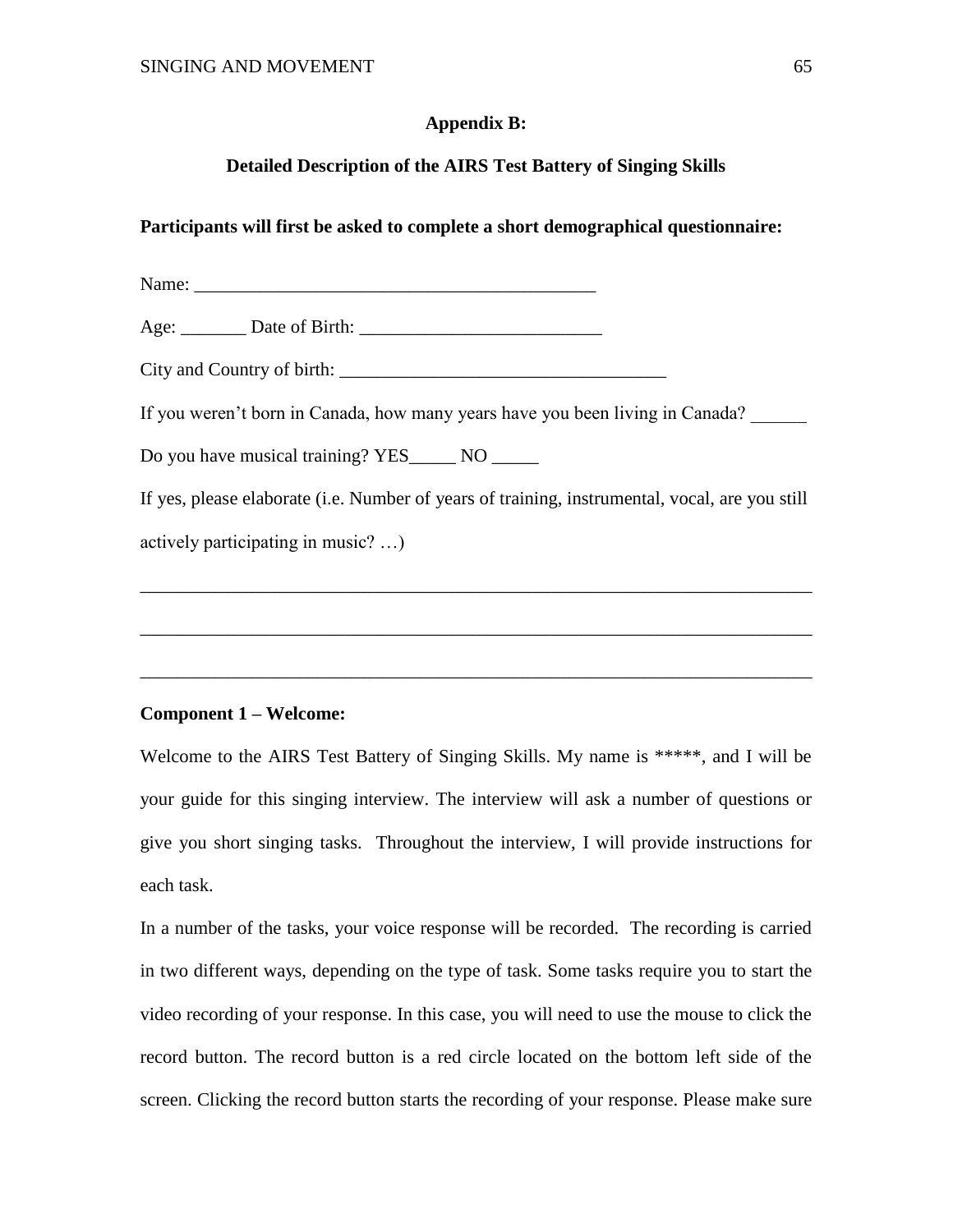SINGING AND MOVEMENT 66

that you are prepared for your response to be recorded prior to clicking the record button. After you click the record button, it changes to a grey square. If you click on this grey square, it will stop the recording of your response.

Some tasks however automatically record your response. You won't have to click any buttons during these tasks. I will tell you when your responses are going to be recorded automatically. In this type of task you will see a video of headphones as well as a microphone. When you see the headphones (which are always green), it means that you should listen to the audio that is playing. When you see the microphone (which is always red), it means that you should produce your response, either by singing or speaking, depending on the task. For this type of task, you should click the next button, which is a triangle (like an arrow head). Clicking the next button will then move to the following task.

Please note that your response for each task can only be recorded once. You will not have multiple opportunities to re-record your responses.

Your participation in the AIRS test battery of singing skills will take less than 30 minutes of your time.

We thank you for your participation in this research project.

Please click the next button to start the AIRS test battery of singing skills.

#### **Component 2 – Record of the speaking voice:**

Although this is a singing interview, I would like to hear your speaking voice first Once you feel comfortable, please say a few words by answering at least one of the following questions.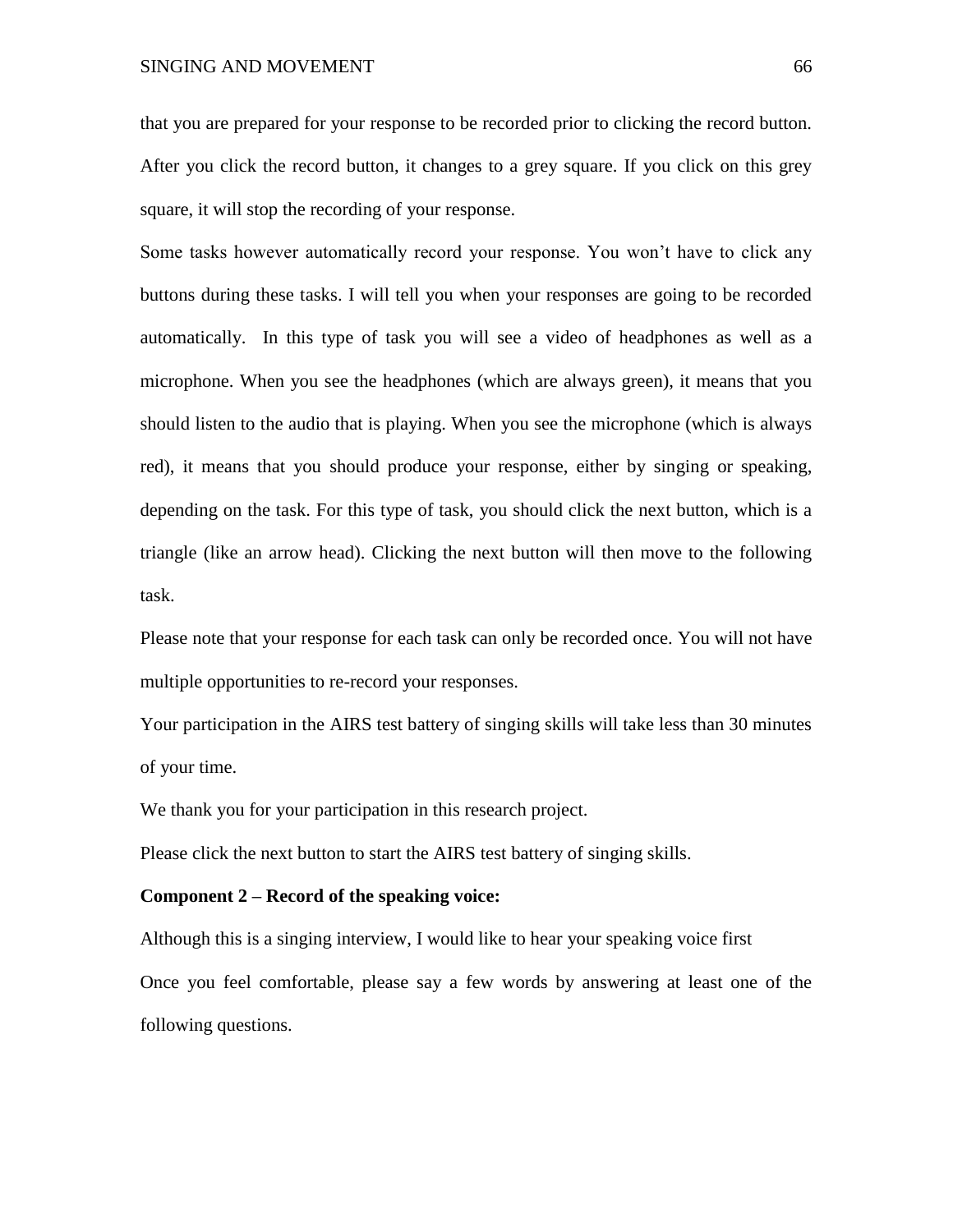Question 1:Do you have a favourite type of music, and if so, can you say a few things about it.

Question 2: Music is becoming very accessible. What role does music play in your life? Question 3: Do you enjoy singing? Just say a few things so that we get an idea of what you like.

To start recording your introduction, please click the red record button. When you have finished answering, please move on to the next task by clicking the "next" button.

#### **Component 3 – Brother John:**

#### Do you know the song *Brother John*?

Please start to sing this song with the help of a few words of the song on the screen. If you are not sure of the whole melody, just sing the parts that you know.

Click the red "record" button to start. When you have finished, please move on to the next task.

#### **Component 4 – Repeat an English sentence**

Now I am going play an English sentence that will appear on the screen.

I will play it once and ask you to repeat it. Then, I will replay it and ask you to repeat it one more time.

When you repeat it, please do your best to imitate exactly what you hear. When you are ready, click the "next" button to start. Your response will be recorded automatically

#### **Component 5 – Repeat a non-English sentence:**

Now I am going to play a very short non-English. I will play it once and ask you to repeat it. Then, I will play it again and ask you to repeat it one more time.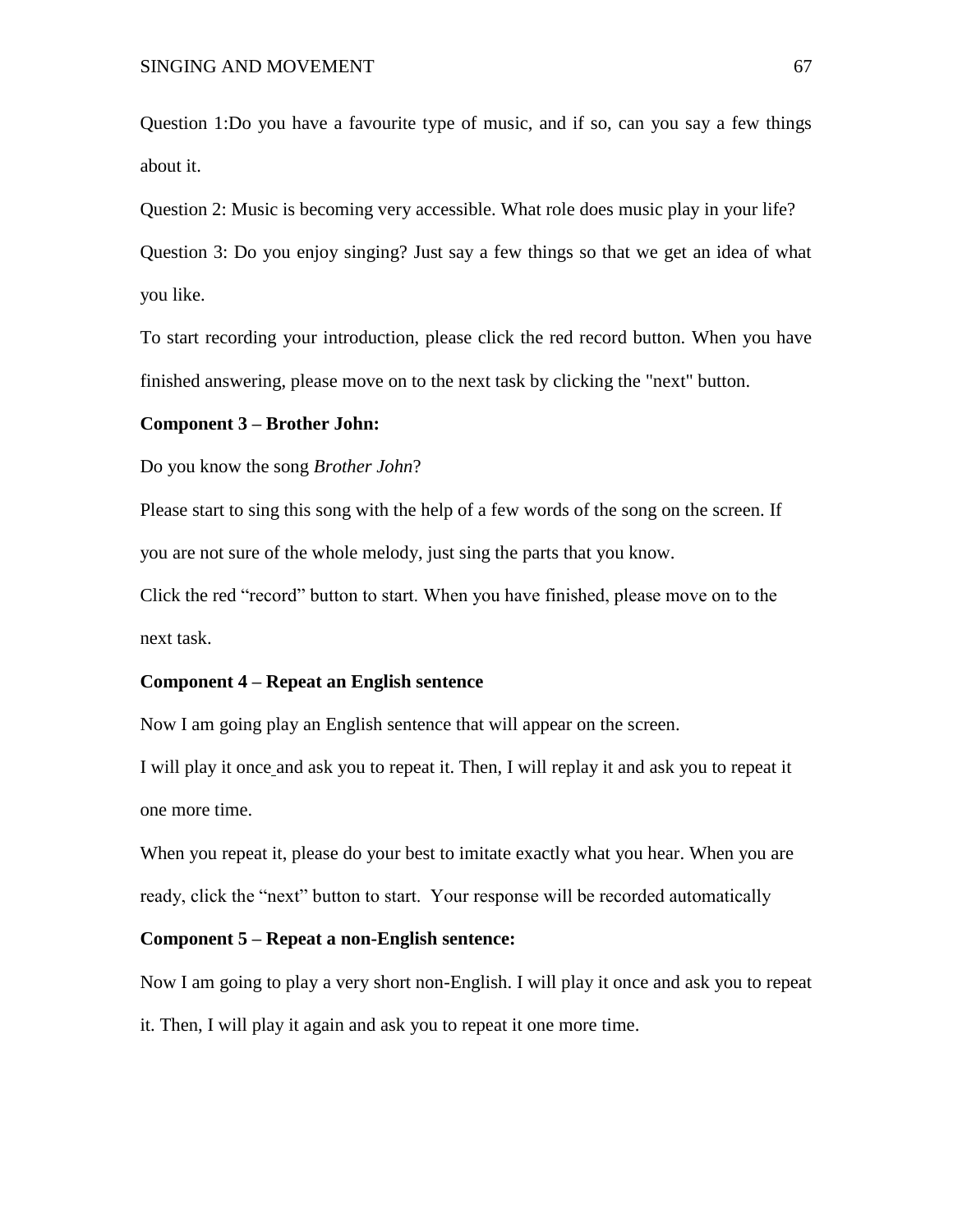When you are repeating the phrase, don't worry about the meaning; just do your best to imitate exactly what you have heard.

When you are ready, click the "next" button to start. Your response will be recorded automatically.

## **Component 6 – Minor third song:**

Now, I am going to play a short melody for you and ask you to repeat it back on the syllable "la", just as you hear it.

When you are ready, click the "next" button to start. Your response will be recorded automatically.

# **Component 7 – Highest voice range:**

Now I am going to find the highest note your voice can sing.

Please use whatever sound and method you are most comfortable with to sing your highest note. Take your time and don't worry if at first you don't do the best. Just keep trying until you do your best.

When you are ready, please click the record button to start. Try as long as you want to sing your highest note. Then move to the next task by clicking the next button.

### **Component 8 - Lowest voice range:**

Now I am going to find the lowest note your voice can sing.

Please use whatever sound and method you are most comfortable with to sing your lowest note. Take your time and don't worry if at first you don't do the best. Just keep trying until you do your best.

When you are ready, please click the record button to start. Try as long as you want to sing your lowest note. Then move to the next task by clicking the next button.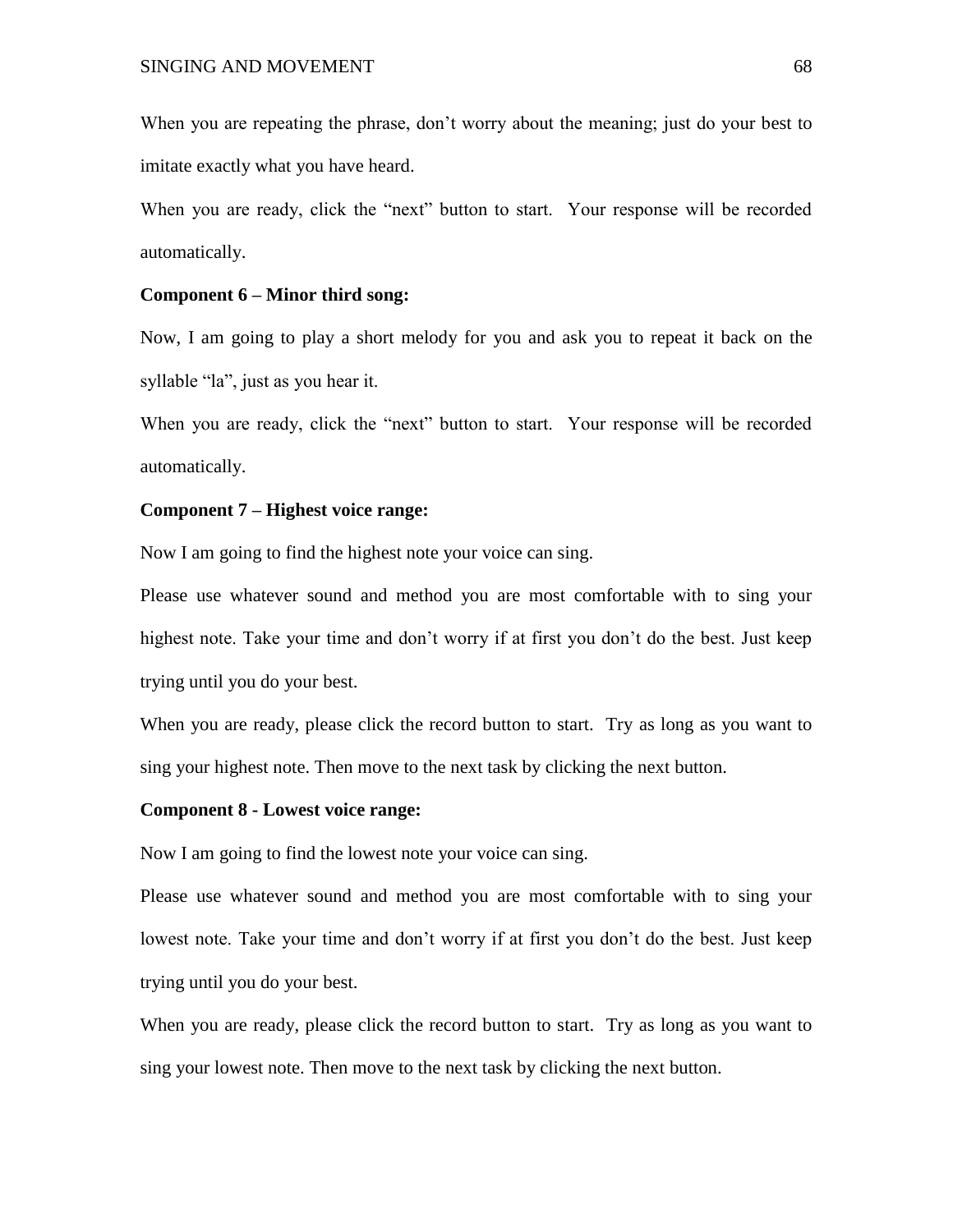# **Component 9 – Brother John (first training of entire Brother John song):**

Now, I am going to play the song *Brother John* for you and ask you to sing it back.

When you are ready, click the "next" button to start. Your response will be recorded automatically.

# **Component 10 - Brother John (section by section training of Brother John):**

I am going to present the song *Brother John* in sections and ask you to repeat each section immediately after.

When you are ready click the "next" button to start. Your response will be recorded automatically.

#### **Component 11 – Brother John:**

Now, I am going to play the song *Brother John* for you again. Please listen carefully and do your best to remember it.

Please click the NEXT button to move on.

#### **Component 12 – Favourite Song 1:**

I am going to ask you to sing your favourite song or one of your favourite songs.

It doesn't have to be the whole song, but at least an entire section is encouraged.

Please take some time to think about and choose your favourite song. Click on the "next"

button when you have made your choice.

#### **Component 13 – Favourite Song 2:**

It's time to sing your favourite song!

Please click the "record" button to start singing. Please click the "stop" button after you have finished and click next to go on.

# **Component 14 – Favourite Song 3:**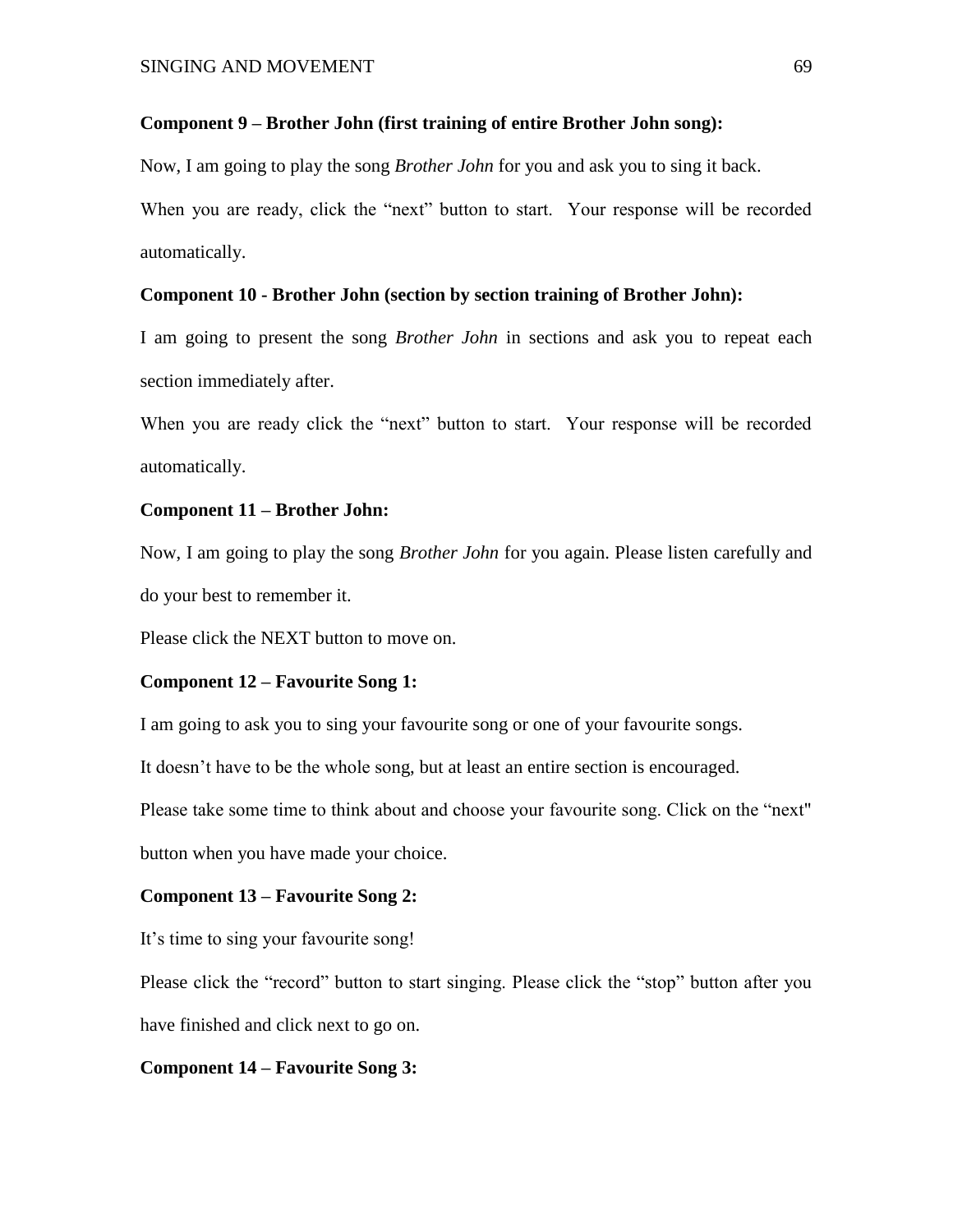Now that you have sung your song aloud, could you please tell me about this song by answering the following questions:

Please type your answers in the blank you see on the screen.

-The name of the song.

-The composer, the performer.

-The genre or type of song.

-What year do you think it was composed?

-How old were you when you first heard it

-Does it remind you of anything?

-Why is it your favourite song?

-Anything else you would like to add.

Please feel free to share as much information as you are comfortable with.

Please click next to move on.

#### **Component 15 – Musical Elements:**

Now, I am going to play several short melodies, and after each melody, I would like you to repeat back what you heard.

When you are ready, please click the "next" button to start recording.

# **Component 16 – Improving an ending:**

I am going to play the beginning of a melody. This melody doesn't have an ending, so I'm asking you to create an ending for it.

I'll let you hear the beginning twice, and then you must repeat this beginning and then continue the melody to end it. In other words, please repeat the melody that you heard before you create an ending.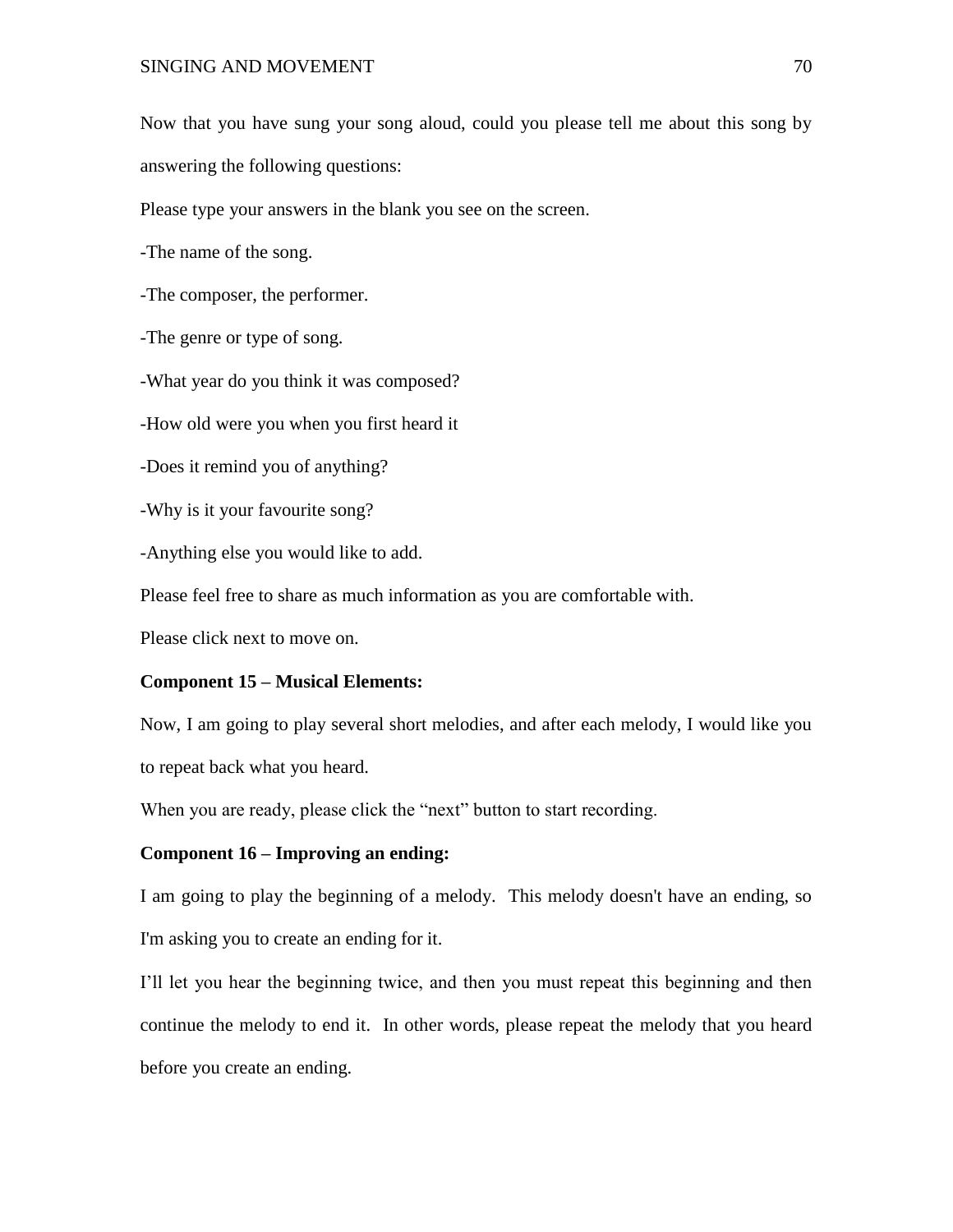Click "next" button when you are ready to start.

# **Component 17 – Create a song from a picture prompt 1:**

Now you see four pictures. There is a circle beside each picture. Please select the circle beside the picture you like the most, and click the "next" button to continue.

# **Component 18 - Create a song from a picture prompt 2:**

Please create an original song for the picture you chose.

Your song can last as long as you like.

Please take some time to think about and prepare your song (in your head). Click the next button when you have prepared a song.

# **Component 19 – Create a song from a picture prompt 3:**

Now I would like you to sing the song you just prepared!

Click the record button to start and the stop button when you have finished singing. Then move to the following task by clicking the next button.

# **Component 20 – Create a song from a picture prompt 4:**

Now you can see the same four pictures on the screen. Please select the circle beside a picture for another song, and click the "next" button to continue

# **Component 21 – Create a song from a picture prompt 5:**

Please take some time to think about and prepare a song (in your head) for the picture you chose. The song can have words and a melody, or the song can have only a melody. If there was only a melody in your last song, please create a song with words. If you used words and a melody for your last song, please create a song without words.

When you have prepared your song, click the next button.

# **Component 22 – Create a song from a picture prompt 6:**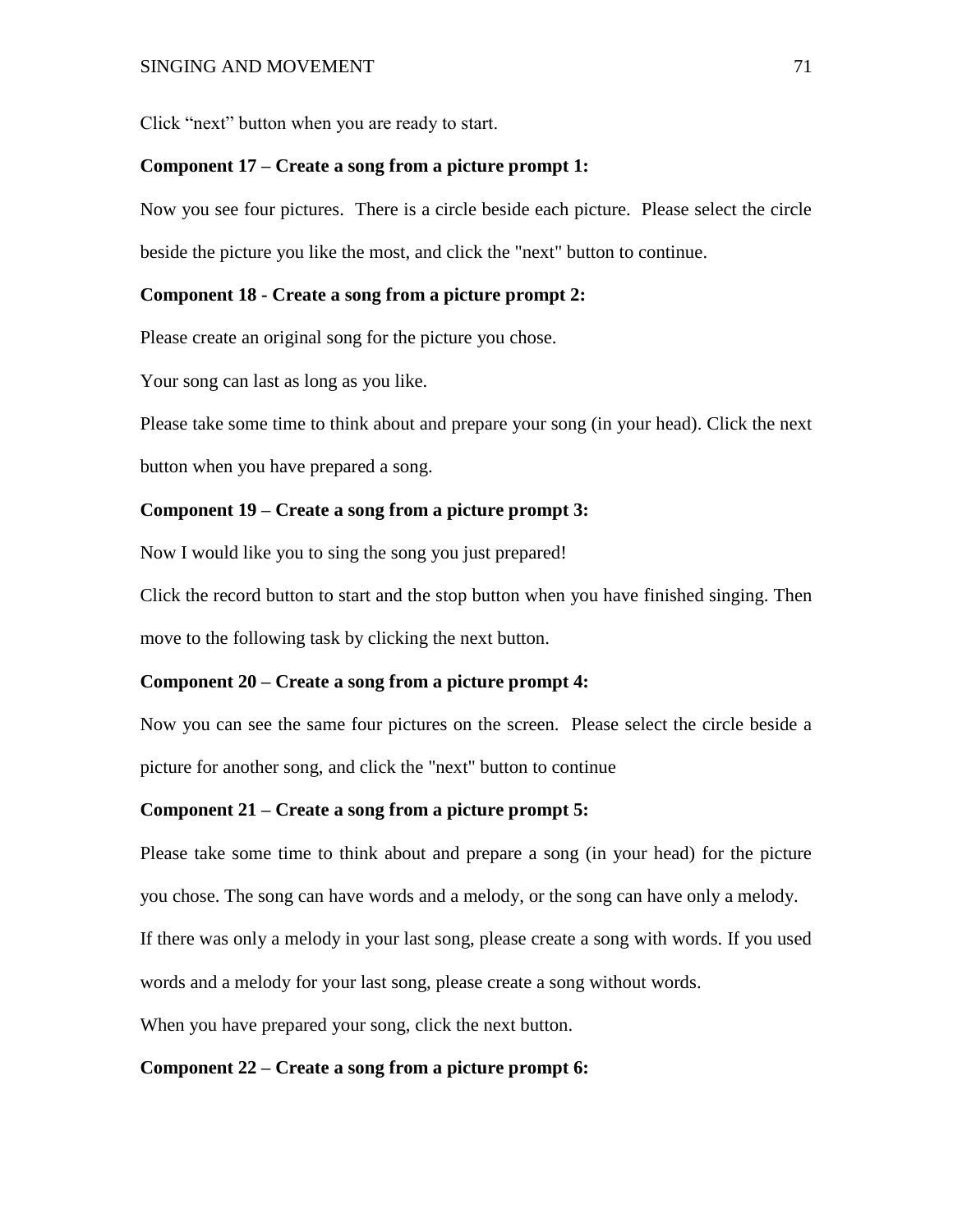Now I would like you to sing the song you just created!

Click the record button to start and the stop button when you have finished singing. Then move to the following question by clicking the next button.

# **Component 23 – Unfamiliar song (melody only):**

I have another song for you, but this one probably won't be as familiar as the *Brother John* song. The words may sound strange.

I'll play it twice and then ask you to sing it to the best of your ability.

I would like you to sing just the melody using "la". D**o**n't sing any words. Remember just sing "la" to the melody.

Click the "next" button to start. Your response will be recorded automatically.

# **Component 24 - Unfamiliar song (melody and words):**

I'll play the same song twice again and then ask you to sing it to the best of your ability.

I would like you to sing the melody and the words, even if they seem strange. Remember: sing the words.

Click the "next" button to start. Your response will be recorded automatically.

### **Component 25 – Brother John:**

Do you still remember the song *Brother John*? Please sing *Brother John* again. It begins with:

Are you sleeping?

If you are not sure about all of it, just sing the parts that you know.

Click the "record" button to start, and the "stop" button when you have finished. Please move to the next task by clicking the "next" button.

# **Component 26 – Tell a story from a picture prompt 1:**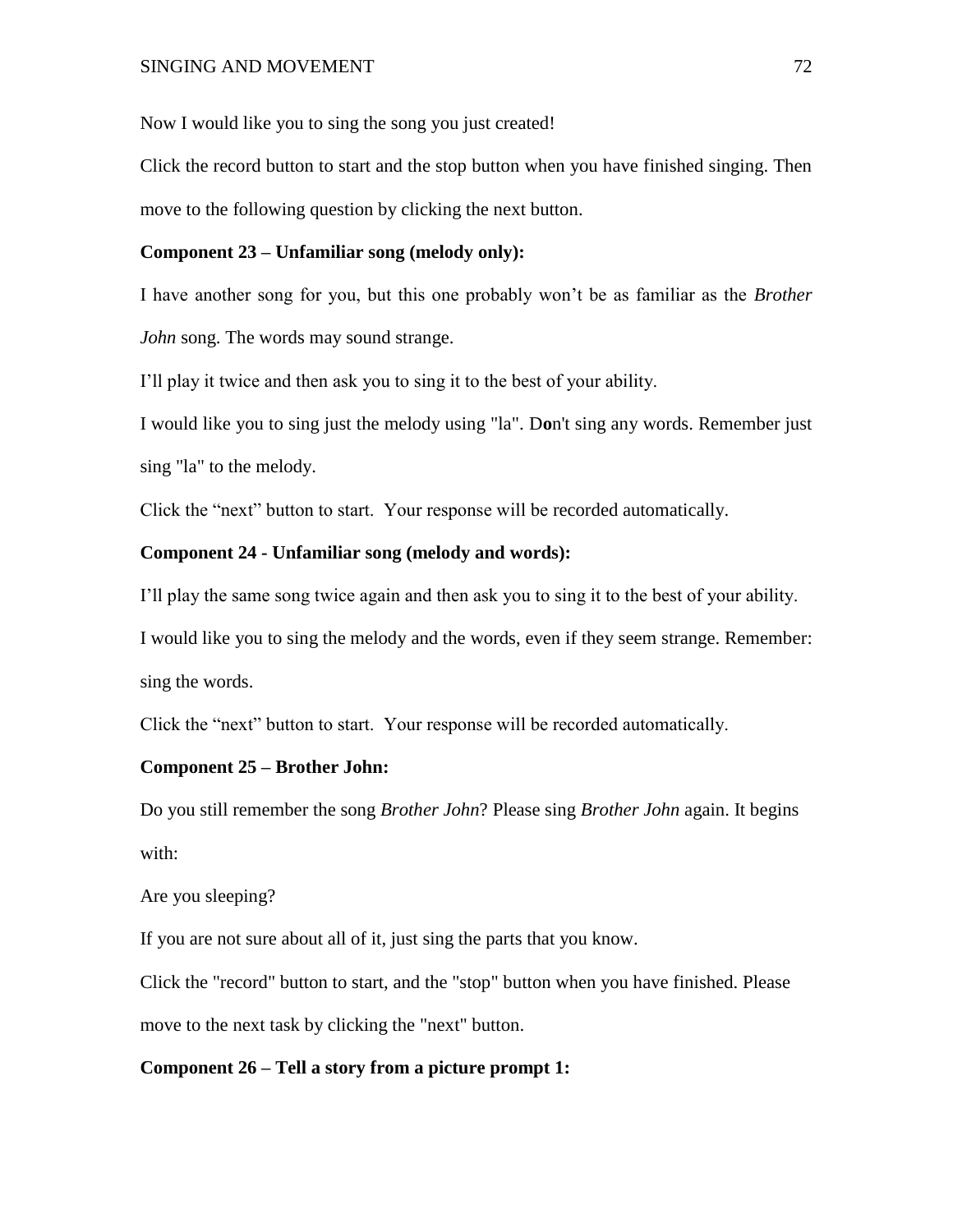Please choose which of the pictures you like the most.

Click the circle beside the picture to make your selection.

After you have made your selection, click the "next" button to continue.

### **Component 27 – Tell a story from a picture prompt 2:**

Please take some time to think about and create a story for the picture you chose. Your story should have a beginning, middle and an ending.

Click the "next" button when you are ready to tell the story.

### **Component 28 – Tell a story from a picture prompt 3:**

Please tell the story you have created about the picture.

Click the "Record" button to start and the "stop" button when you have finished. When you have finished, please move to the following task by clicking the "next" button.

### **Component 29 – Brother John:**

Now, and finally, I am going to ask you to sing back the entire song of Brother John, this time without any clues.

When you are ready, please click the "record" button to start.

### **Component 30 - Final words:**

You have now completed the AIRS test battery of singing skills. I would like to thank you for your participation in our research project. I appreciate you taking the time to help us out. If you have any questions or concerns about this interview please feel free to ask. All of your information will be kept confidential, and used only for our research. Before you leave, please click the submit button. Thanks again.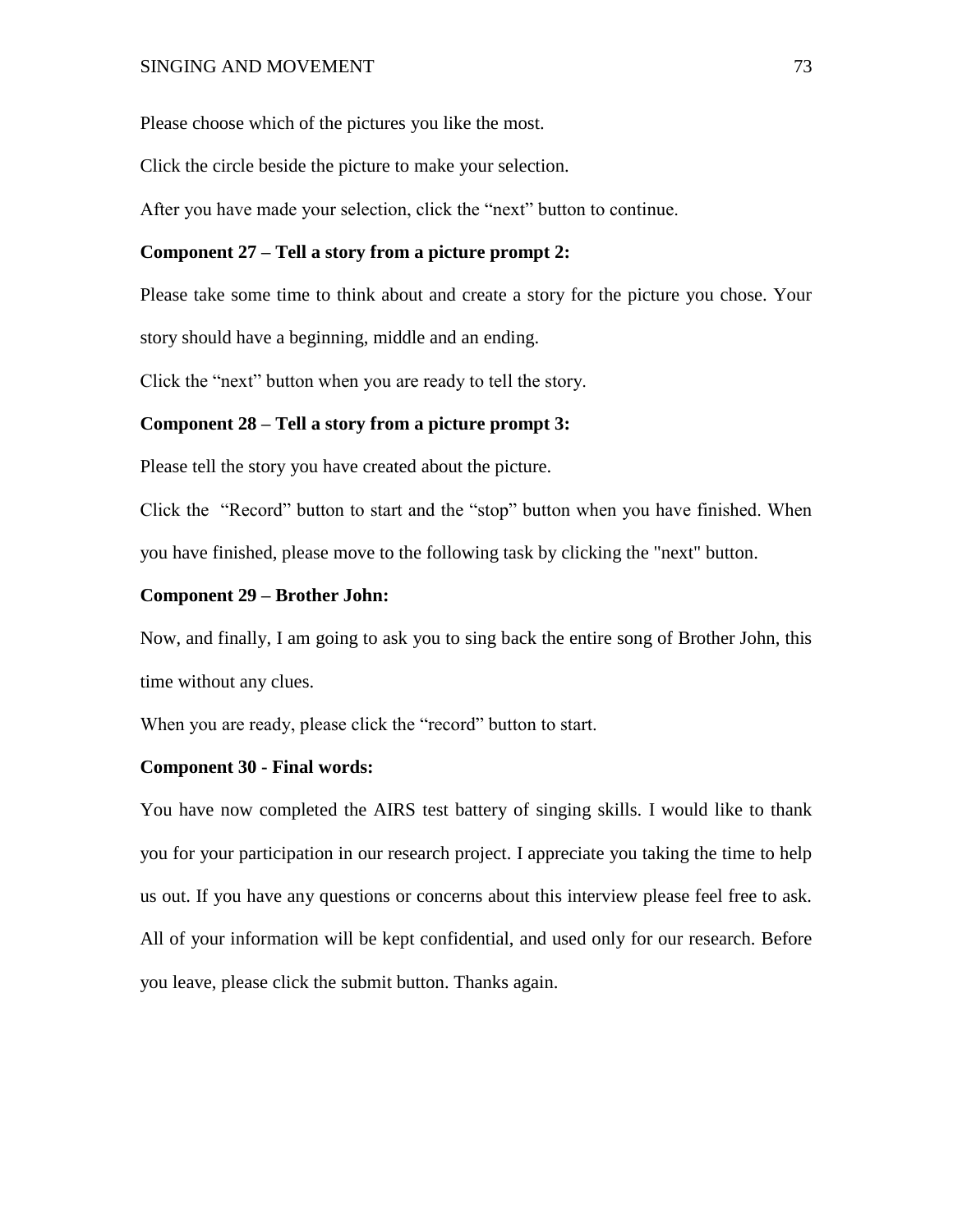### **Appendix C: Detailed Description of the Music and Language Background Survey**

## **for the AIRS Test Battery of Singing Skills**

Enter participant ID for AIRS Test Battery of Singing Skills

Demographic Questions:

1) Your contact information

2) Your gender

3) Your birthday

4) Your native language(s)

Survey Questions:

What is your 1st foreign language?

Please indicate your proficiency of this language. [Speaking]

Please indicate your proficiency of this language. [Reading]

Please indicate your proficiency of this language. [Writing]

Do you speak other language(s) other than above?

What is your 2nd foreign language?

Please indicate your proficiency of this language. [Speaking] Please indicate your proficiency of this language. [Reading] Please indicate your proficiency of this language. [Writing]

Do you speak other language(s) other than above?

What is your 3rd foreign language?

Please indicate your proficiency of this language. [Speaking] Please indicate your proficiency of this language. [Reading] Please indicate your proficiency of this language. [Writing]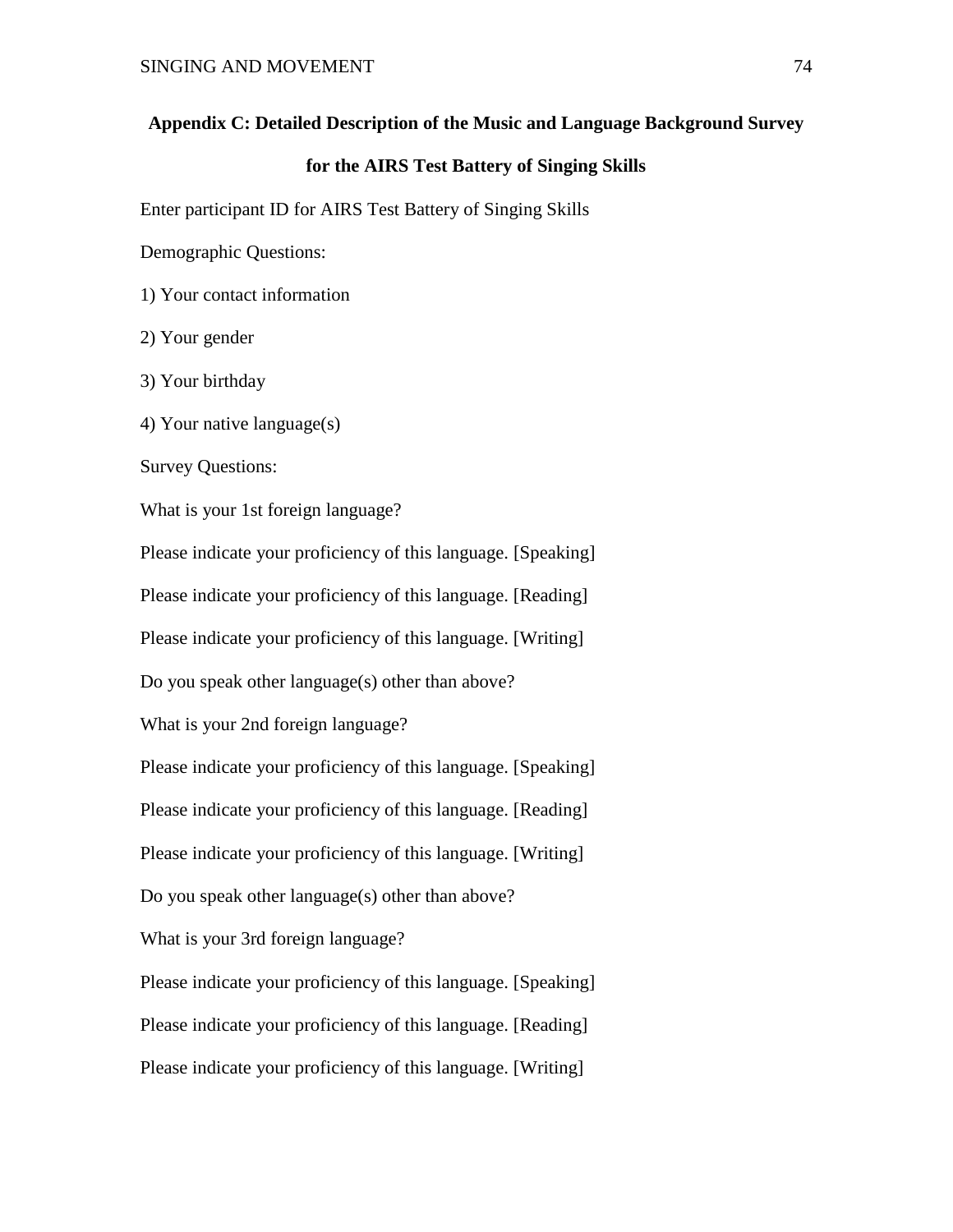### SINGING AND MOVEMENT 75

Do you speak other language(s) other than above? What is your 4th foreign language? Please indicate your proficiency of this language. [Speaking] Please indicate your proficiency of this language. [Reading] Please indicate your proficiency of this language. [Writing] Do you consider yourself a musician? Please comment on the last question if you wish (the reason(s) of your answer) Do you believe you have absolute pitch? Please comment of the last question if you wish. Do you play any musical instruments? Please list some or all of your instruments and tell the learning/playing history. [1][Name of the instrument] Please list some or all of your instruments and tell the learning/playing history. [1][Starting age] Please list some or all of your instruments and tell the learning/playing history. [1][Have you taken private lessons? (Y/N)] Please list some or all of your instruments and tell the learning/playing history. [1][Starting age of private lessons (if you have taken lessons)] Please list some or all of your instruments and tell the learning/playing history. [1][Number of years of taking private lessons (if you have taken lessons)] Please list some or all of your instruments and tell the learning/playing history. [2][Name of the instrument]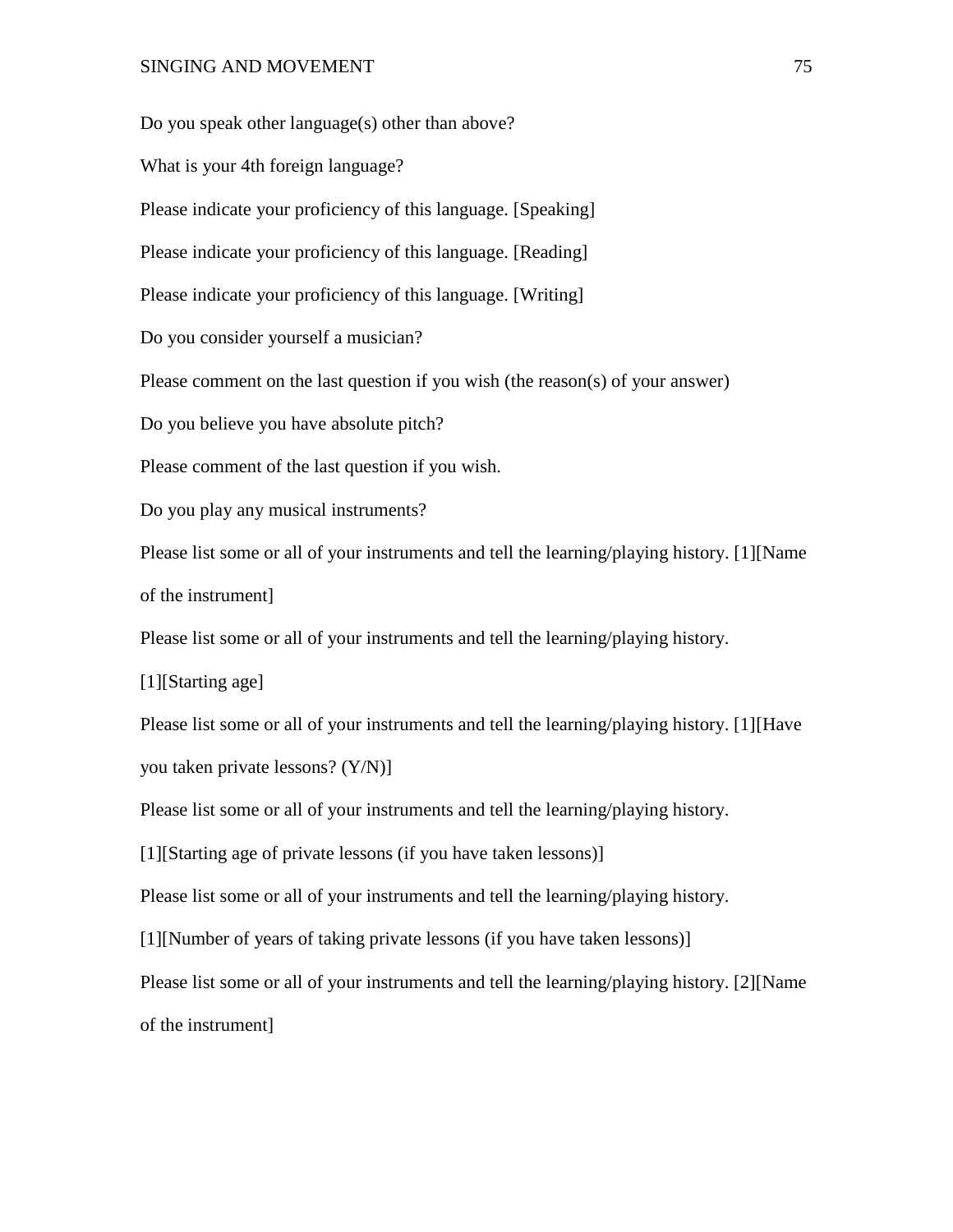Please list some or all of your instruments and tell the learning/playing history.

[2][Starting age]

Please list some or all of your instruments and tell the learning/playing history. [2][Have

you taken private lessons? (Y/N)]

Please list some or all of your instruments and tell the learning/playing history.

[2][Starting age of private lessons (if you have taken lessons)]

Please list some or all of your instruments and tell the learning/playing history.

[2][Number of years of taking private lessons (if you have taken lessons)]

Please list some or all of your instruments and tell the learning/playing history. [3][Name of the instrument]

Please list some or all of your instruments and tell the learning/playing history.

[3][Starting age]

Please list some or all of your instruments and tell the learning/playing history. [3][Have you taken private lessons- (Y/N)]

Please list some or all of your instruments and tell the learning/playing history.

[3][Starting age of private lessons (if you have taken lessons)]

Please list some or all of your instruments and tell the learning/playing history.

[3][Number of years of taking private lessons (if you have taken lessons)]

Please list some or all of your instruments and tell the learning/playing history. [4][Name of the instrument]

Please list some or all of your instruments and tell the learning/playing history.

[4][Starting age]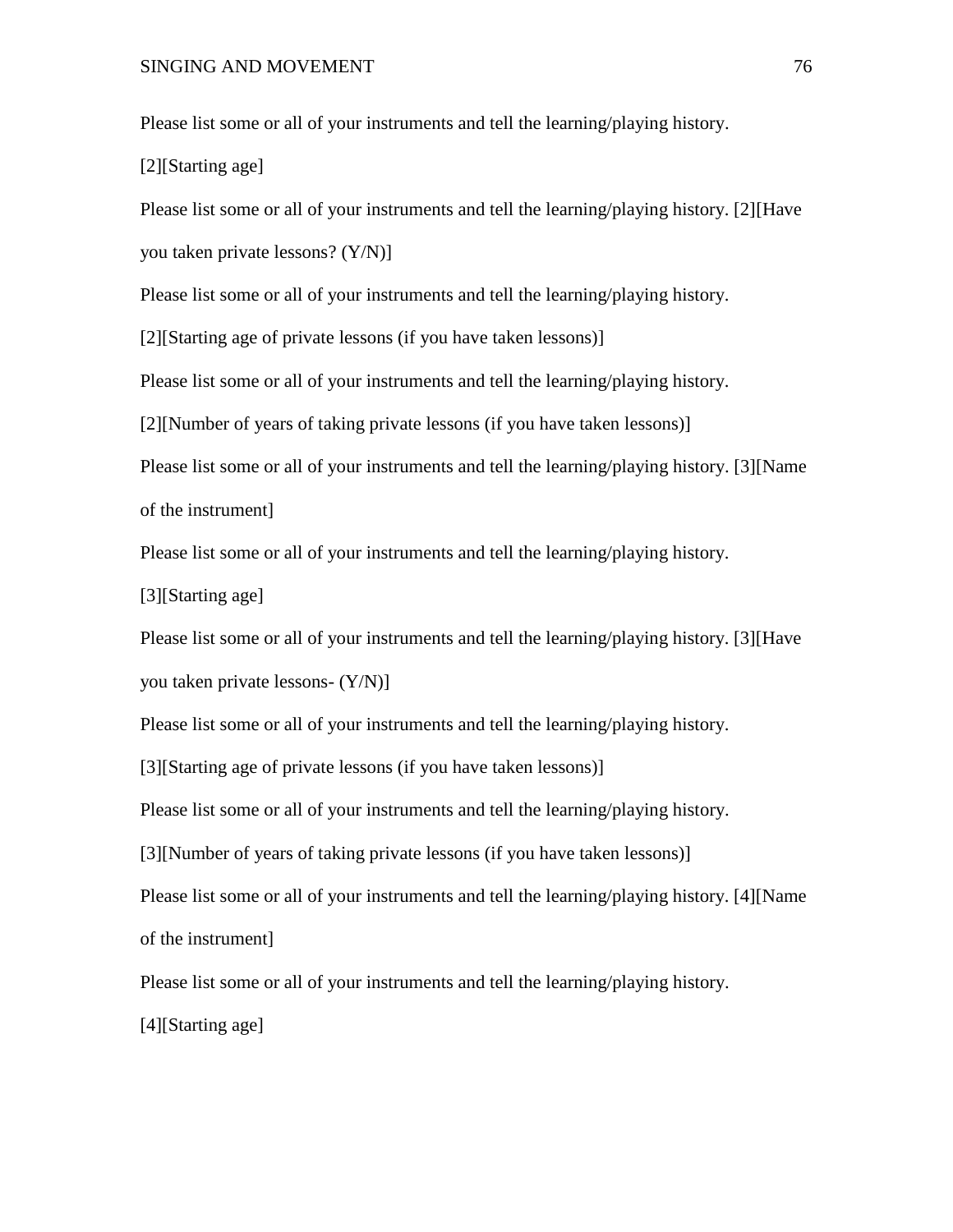Please list some or all of your instruments and tell the learning/playing history. [4][Have you taken private lessons? (Y/N)]

Please list some or all of your instruments and tell the learning/playing history.

[4][Starting age of private lessons (if you have taken lessons)]

Please list some or all of your instruments and tell the learning/playing history.

[4][Number of years of taking private lessons (if you have taken lessons)]

Please move the sliders below to indicate how much do you like singing. [Do you like to

listen to singing in concert or on recordings-|DISLIKE greatly|LIKE greatly]

Please move the sliders below to indicate how much do you like singing. [Do you like to

sing in front of an audience-|DISLIKE greatly|LIKE greatly]

Please move the sliders below to indicate how much do you like singing. [Do you like to

sing by yourself-|DISLIKE greatly|LIKE greatly]

Have you taken private singing lessons?

[How many years have you been taking singing lessons?]

[At what age did you start taking your singing lessons?]

[What genre(s) (style, e.g. classic, pop, and folk) have you learnt?]

Have you ever sung in a choir?

How many choirs have you sung in?

Do you remember the first choir you have sung in- Please tell us about your history

singing in this choir. [On what age did you start singing in this choir?]

Do you remember the first choir you have sung in- Please tell us about your history

singing in this choir. [How long did you sing in this choir?]

Which part do you sing in the above choir?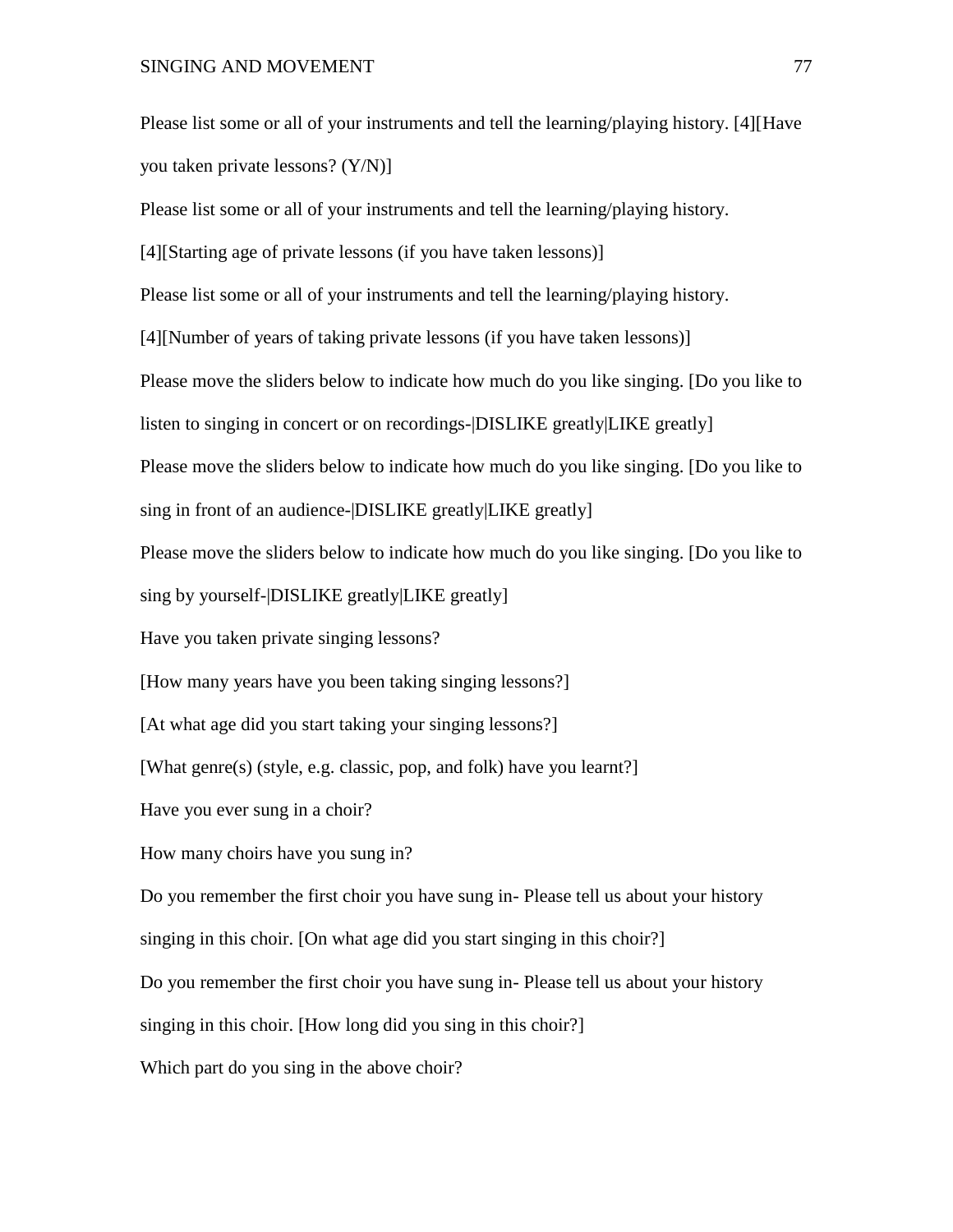Which part do you sing in the above choir- - comment Is above choir the longest one you have sung in? Please tell us about your history singing in the choir you have sung in for the longest time. [On what age did you start singing in this choir?] Please tell us about your history singing in the choir you have sung in for the longest time. [How long did you sing in this choir-] Which part do you sing in the above choir? Which part do you sing in the above choir- - comment Is there another choir you want to talk about? Please tell us about your history singing in this choir. [On what age did you start singing in this choir?] Please tell us about your history singing in this choir. [How long did you sing in this choir-] Which part do you sing in the above choir? Which part do you sing in the above choir- - comment Can you read music notation? Please identify the following notes. Please identify the following notes. Please choose the name of this chord from the following choices or answer "don't know". Please choose the name of this chord from the following choices or answer "don't know". Please choose the name of this chord from the following choices or answer "don't know".

What is the name of a piece that begins like this?

Can you identify this melody?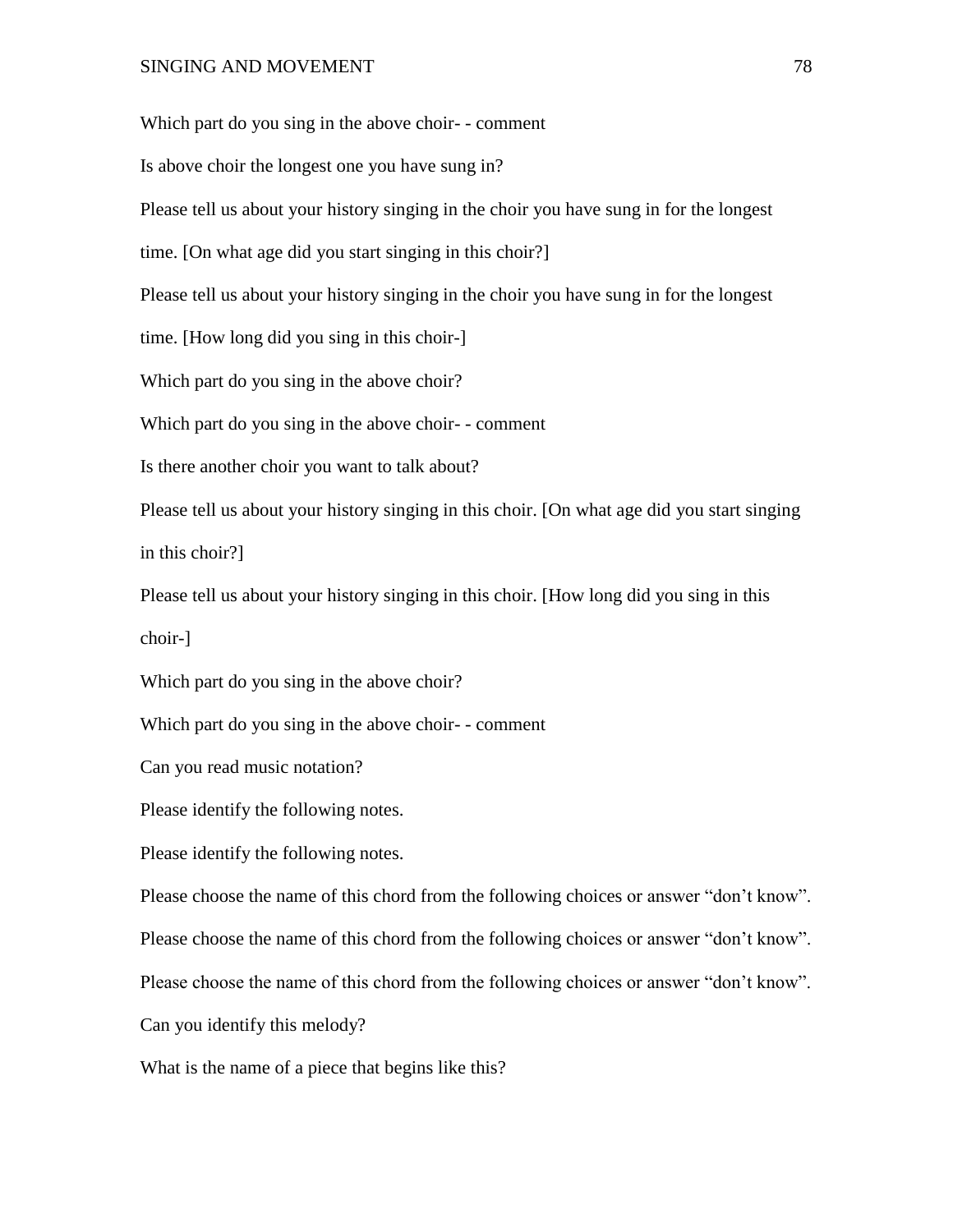What does V—I refer to?

What does V—I refer to? [Other]

Can you identify this melody?

What is the name of a piece that begins like this?

Is there anything you would like to add about your musical background?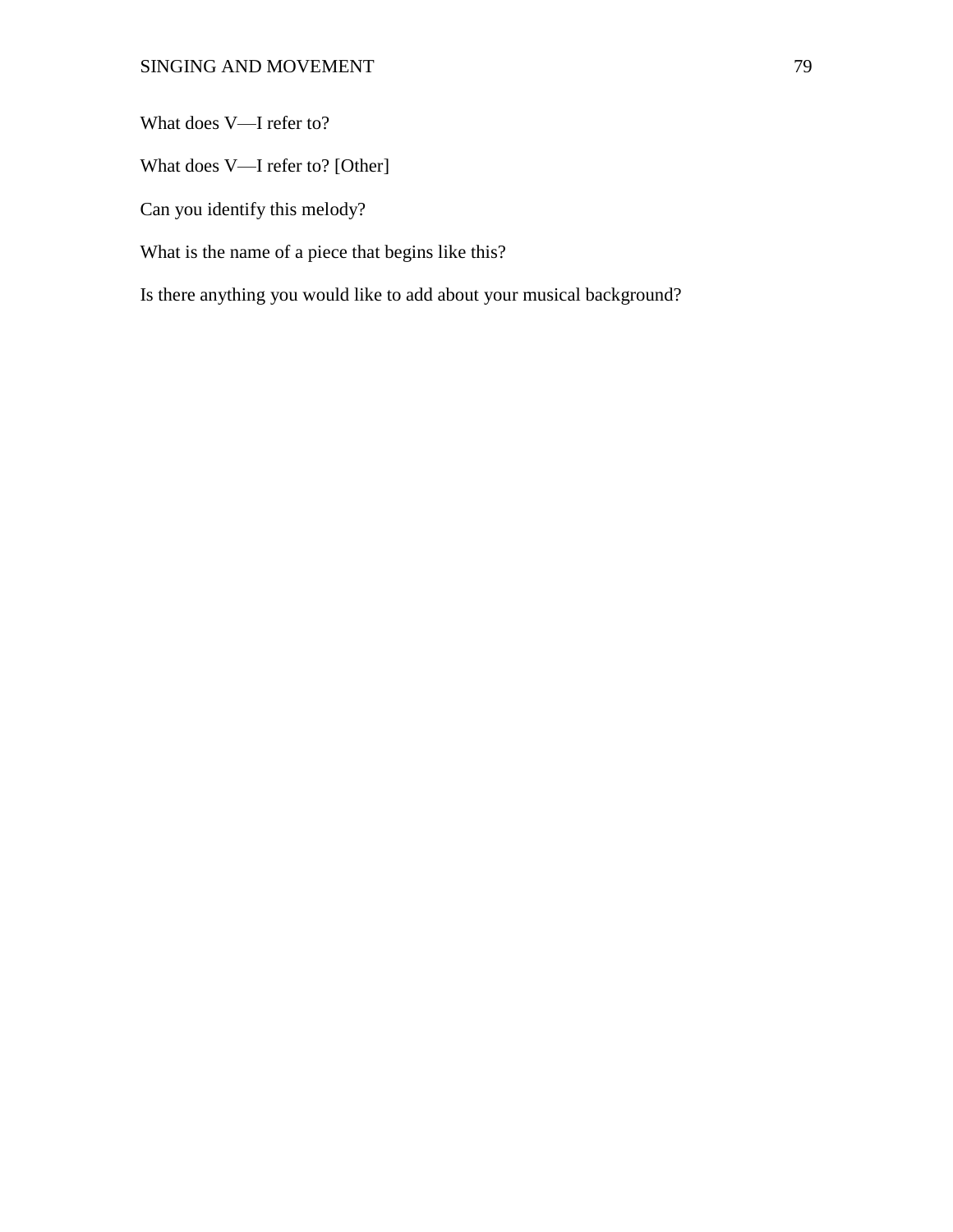| <b>Movement Scale Item</b> | <b>Intensity</b>         | <b>Comments</b> |
|----------------------------|--------------------------|-----------------|
| <b>Head Movement</b>       |                          |                 |
| $\emph{Head Up}$           |                          |                 |
|                            |                          |                 |
|                            | $1 \t2 \t3 \t4$          |                 |
|                            |                          |                 |
|                            |                          |                 |
|                            |                          |                 |
| <b>Head Down</b>           |                          |                 |
|                            |                          |                 |
|                            |                          |                 |
|                            | $1\quad 2\quad 3\quad 4$ |                 |
|                            |                          |                 |
|                            |                          |                 |
|                            |                          |                 |
|                            |                          |                 |

# **Appendix D: Movement Scale Item**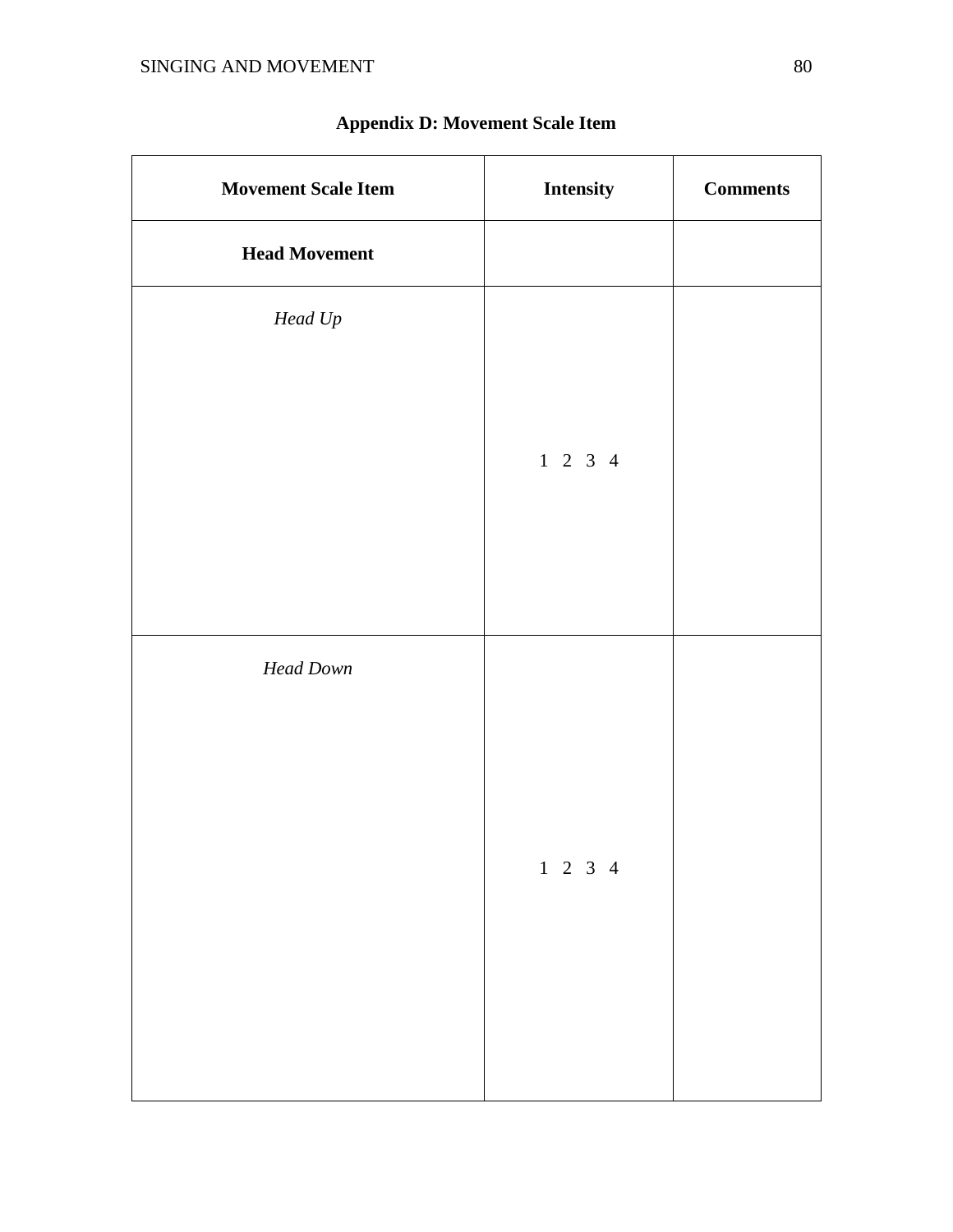| Head Turn Right |                 |  |
|-----------------|-----------------|--|
|                 | $1 \t2 \t3 \t4$ |  |
| Head Turn Left  |                 |  |
|                 | $1 \t2 \t3 \t4$ |  |
| Head Tilt Right |                 |  |
|                 | $1 \t2 \t3 \t4$ |  |
|                 |                 |  |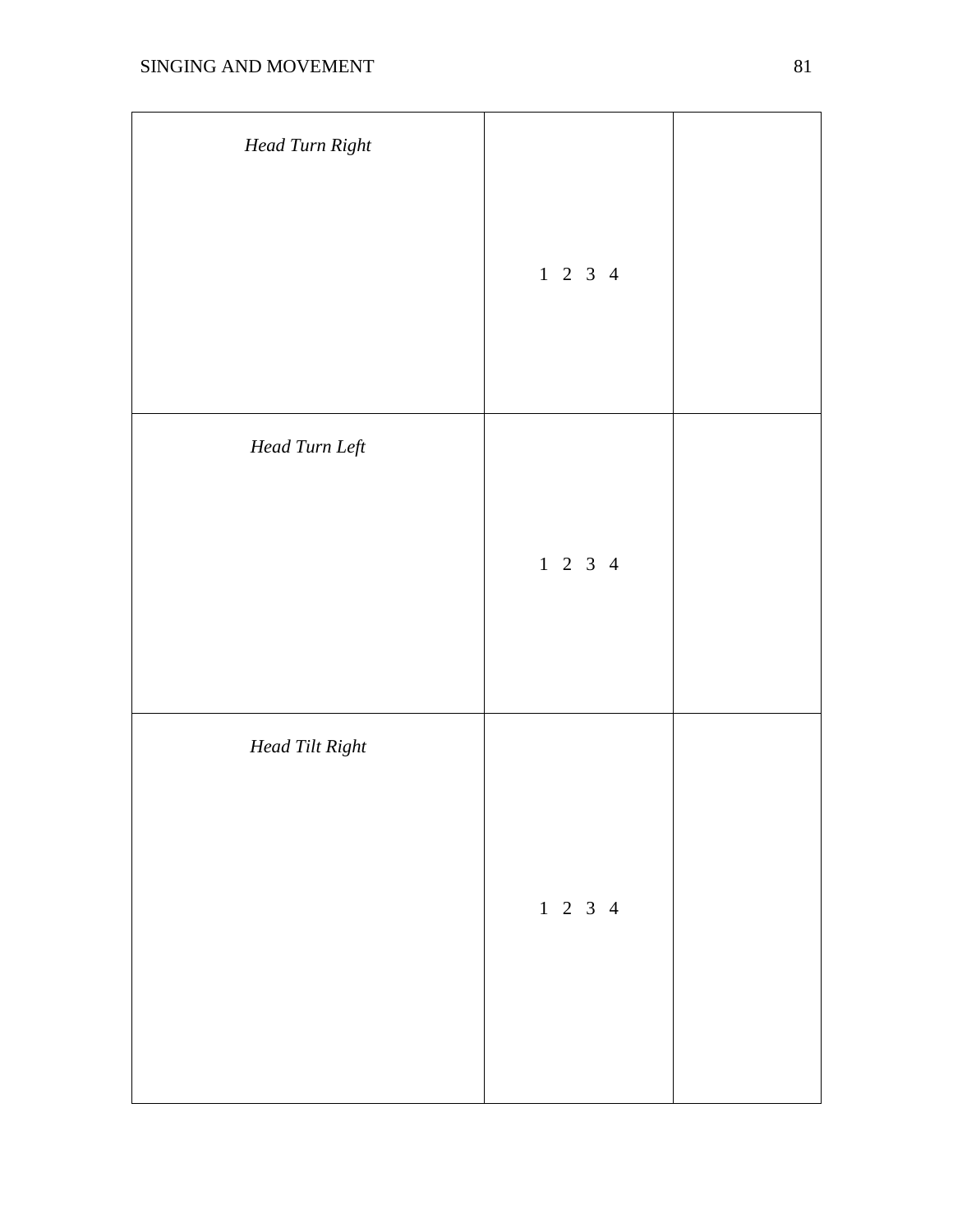| Head Tilt Left               |                 |  |
|------------------------------|-----------------|--|
|                              | $1 \t2 \t3 \t4$ |  |
| <b>Finer Facial Movement</b> |                 |  |
| <b>Brow Raise</b>            | $1 \t2 \t3 \t4$ |  |
| <b>Brow Lower/Gatherer</b>   | $1 \t2 \t3 \t4$ |  |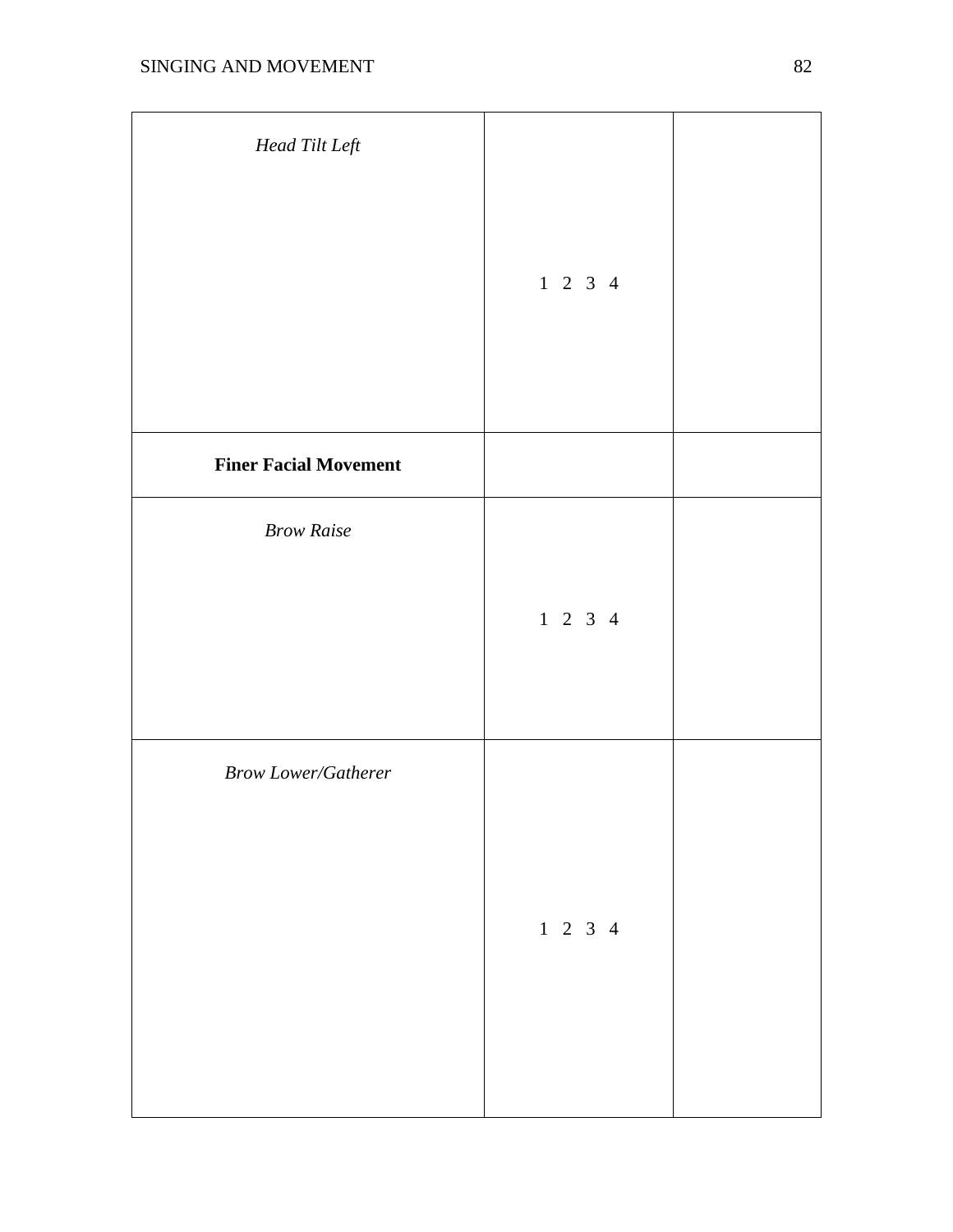| <b>Mouth Movement</b><br>*Naturally, singing will generate some<br>mouth movement in every case, but the<br>degree/types of mouth movements may<br>differ. |                 |  |
|------------------------------------------------------------------------------------------------------------------------------------------------------------|-----------------|--|
| <b>Upper Lip Raiser</b>                                                                                                                                    | $1 \t2 \t3 \t4$ |  |
| Lips Stretch                                                                                                                                               | $1 \t2 \t3 \t4$ |  |
| Lip Corner Depressor                                                                                                                                       | $1 \t2 \t3 \t4$ |  |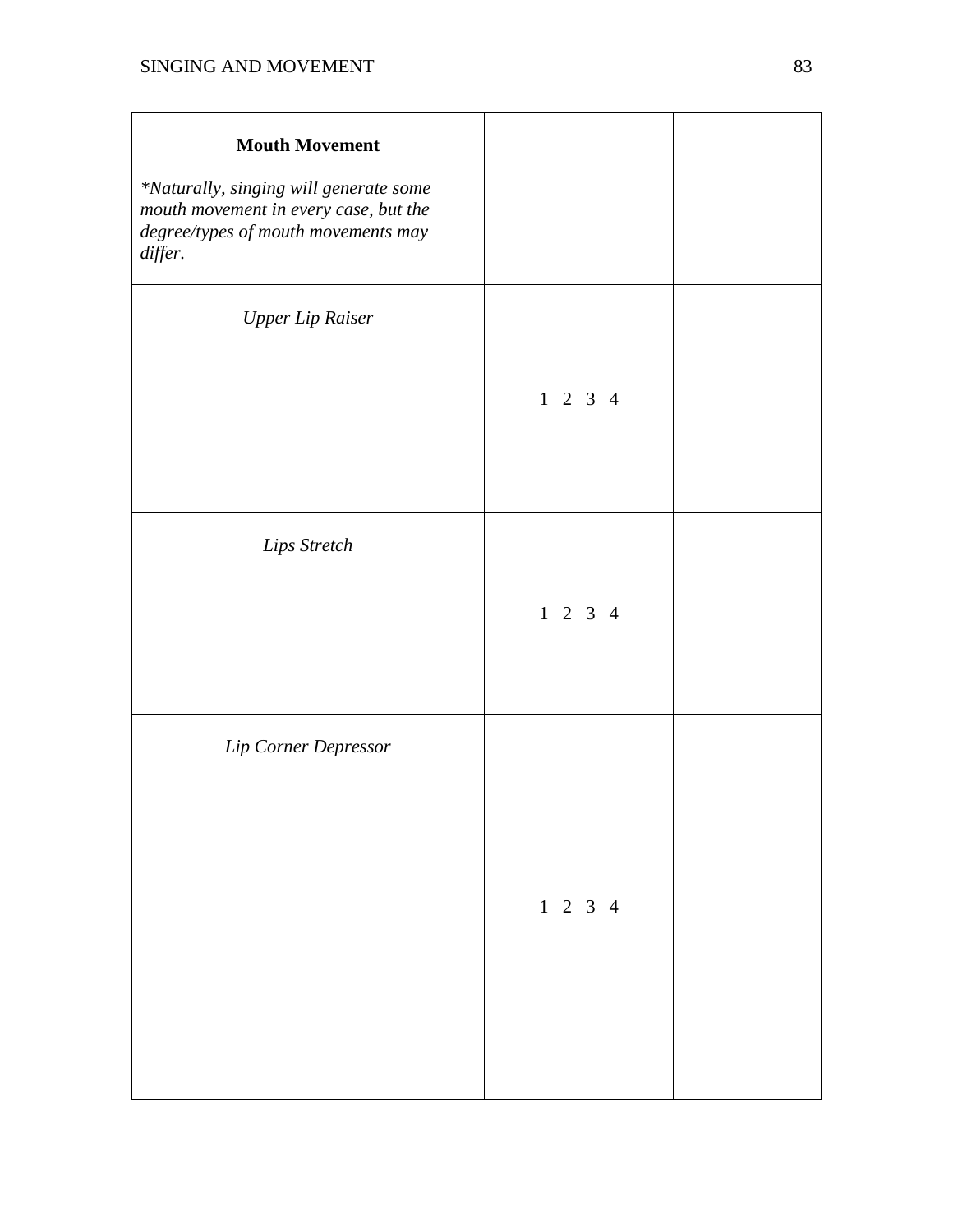| Lip Corner Puller                                                                                                                                                                                               |                 |  |
|-----------------------------------------------------------------------------------------------------------------------------------------------------------------------------------------------------------------|-----------------|--|
| *Open mouth version acceptable                                                                                                                                                                                  | $1 \t2 \t3 \t4$ |  |
| <b>Mouth Stretch</b>                                                                                                                                                                                            |                 |  |
|                                                                                                                                                                                                                 | $1 \t2 \t3 \t4$ |  |
| <b>Eye Movement</b>                                                                                                                                                                                             |                 |  |
| Eyes Closed<br>*Excluding blinking movements of the eyes.<br>For instance, many singers close their eyes<br>when they become engrossed in singing a<br>song or blink for a longer than normal<br>period of time | $1 \t2 \t3 \t4$ |  |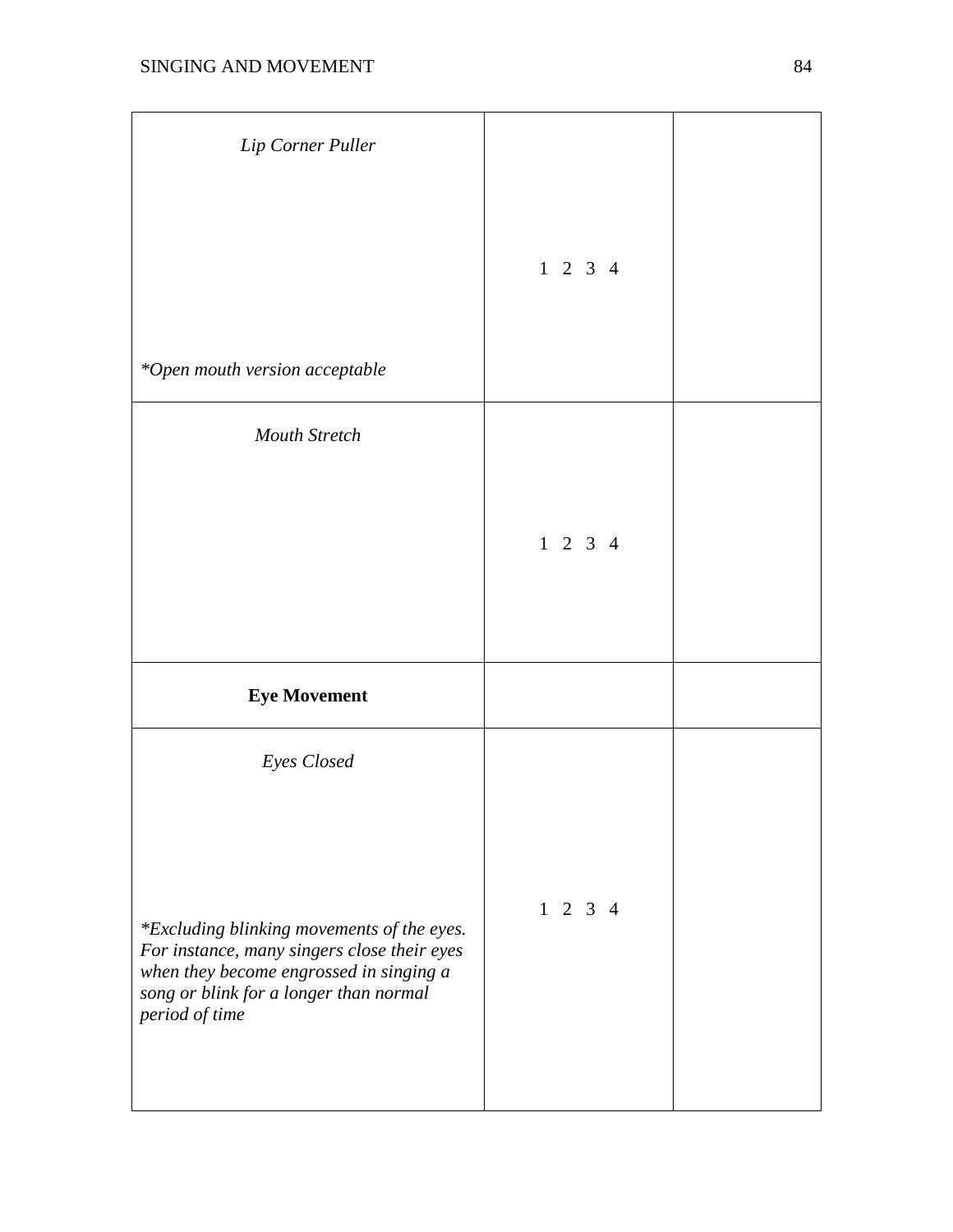| Eyes Turn Left  |                 |  |
|-----------------|-----------------|--|
|                 | $1 \t2 \t3 \t4$ |  |
| Eyes Turn Right |                 |  |
|                 | $1 \t2 \t3 \t4$ |  |
| Eyes $U\!p$     |                 |  |
|                 | $1 \t2 \t3 \t4$ |  |
| Eyes down       |                 |  |
|                 |                 |  |
|                 | $1 \t2 \t3 \t4$ |  |
|                 |                 |  |
|                 |                 |  |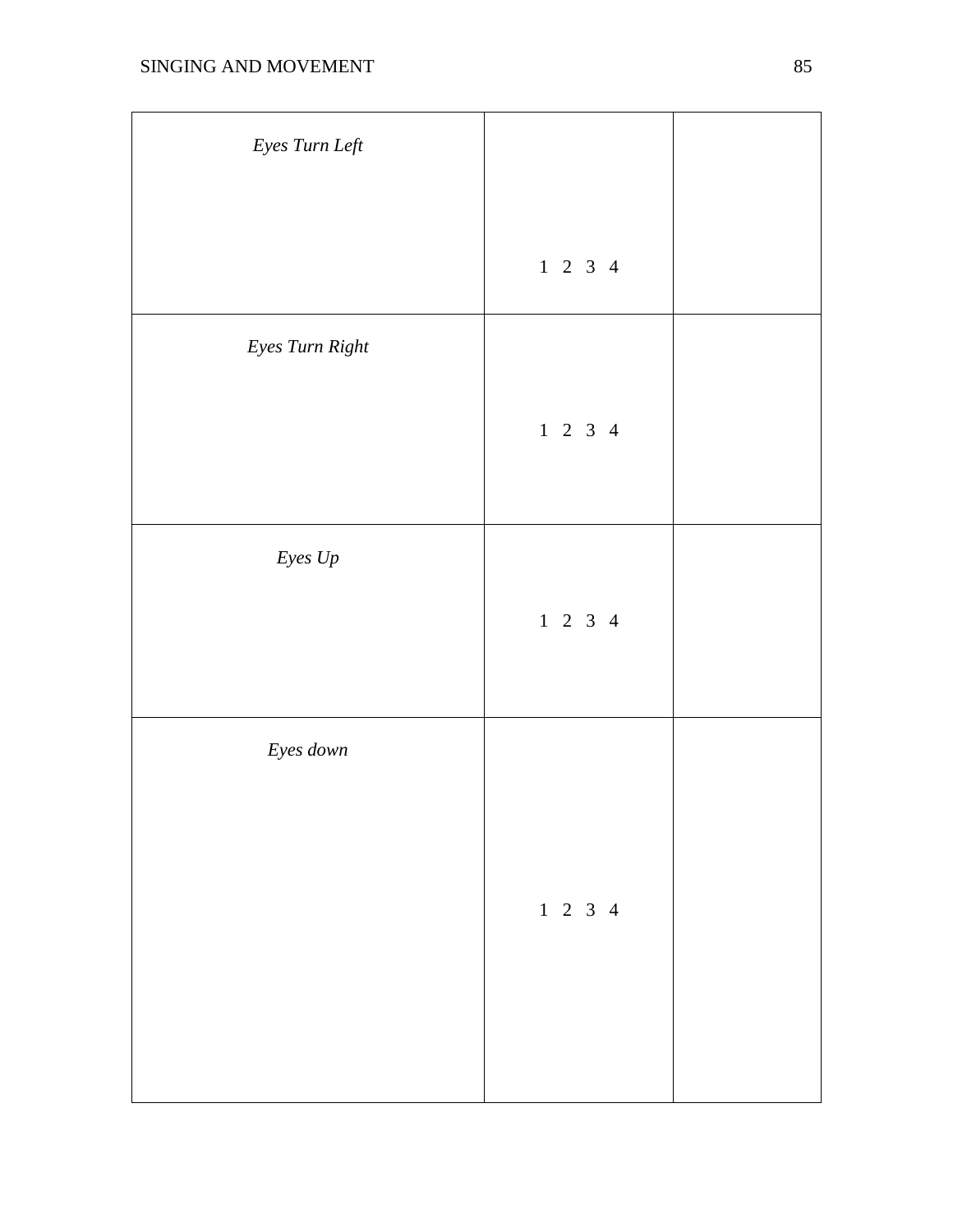| <b>Body Movement</b>       |  |
|----------------------------|--|
| *Upper, lower, limbs, etc. |  |
|                            |  |
|                            |  |
|                            |  |
|                            |  |
|                            |  |
|                            |  |
| <b>Additional Notes</b>    |  |
|                            |  |
|                            |  |
|                            |  |
|                            |  |
|                            |  |
|                            |  |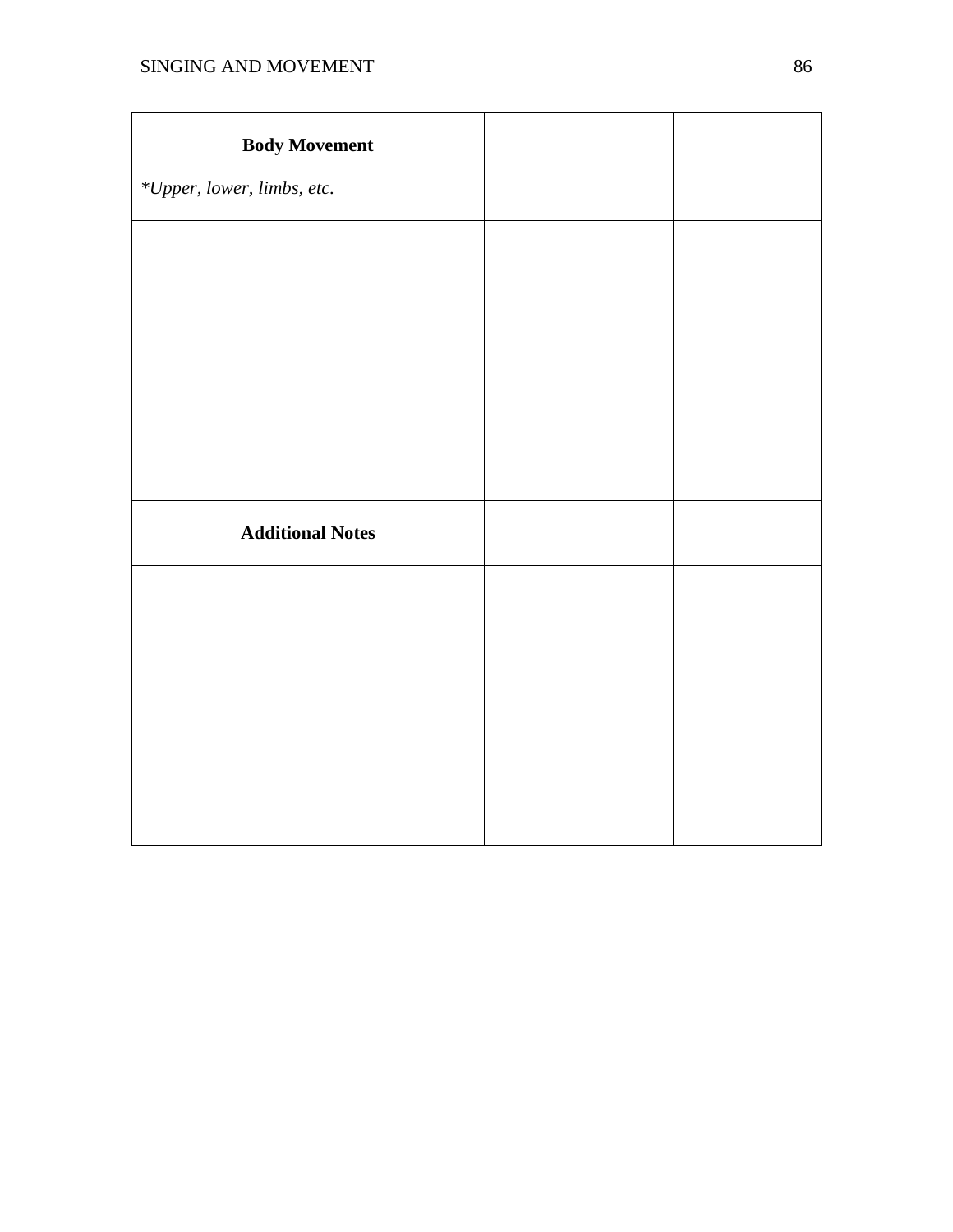## **Appendix E: Graphs for Insignificant Findings**

## *Head up*



*Figure 14.* Mean ratings for the *Head up* scale item as a function of song.

### *Head down*



*Figure 15.* Mean ratings for the *Head down* scale item as a function of song.

## *Head turn left*



*Figure 16.* Mean ratings for the *Head turn left* scale item as a function of song.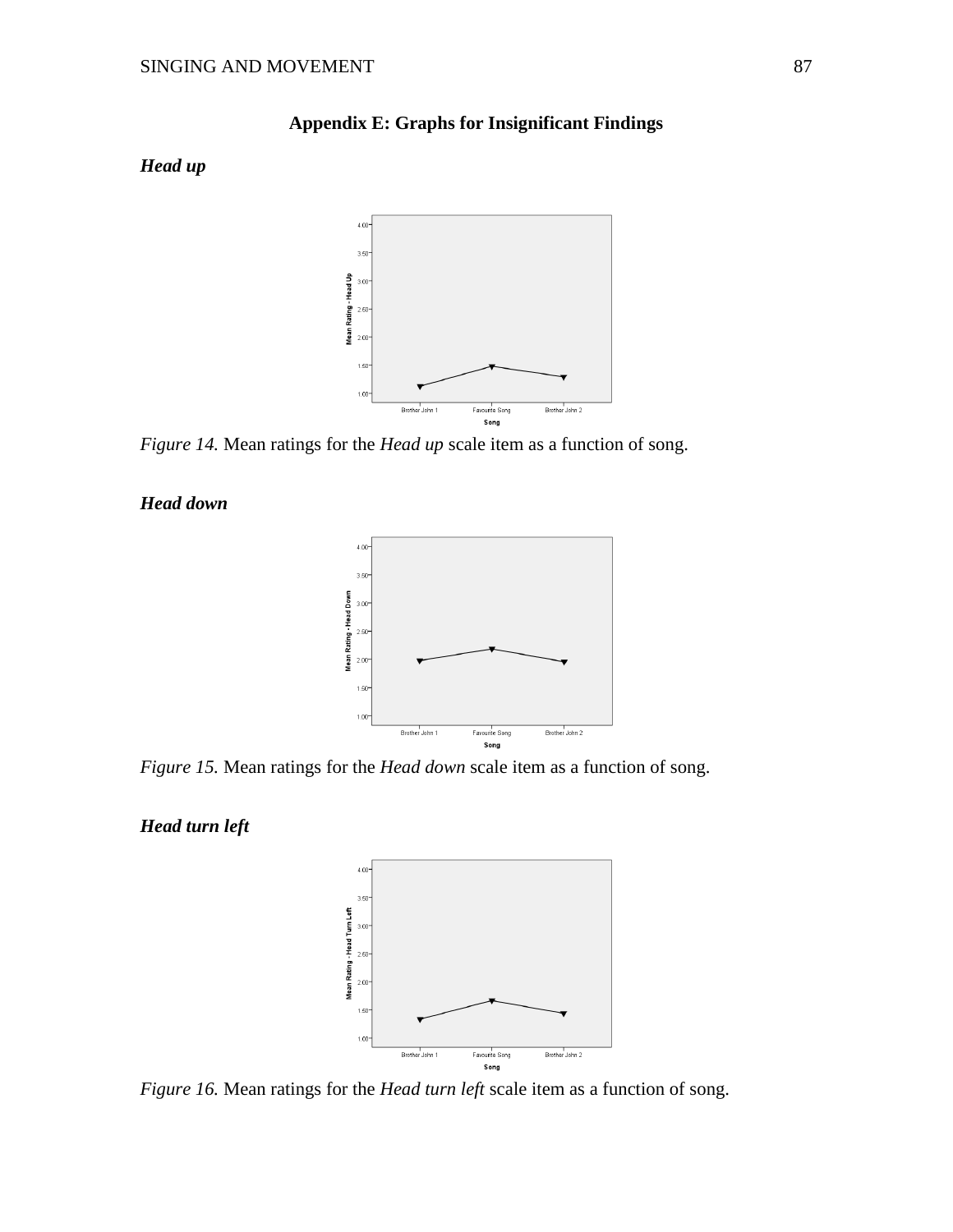# *Head tilt right*



*Figure 17.* Mean ratings for the *Head tilt right* scale item as a function of song.



*Figure 18.* Mean ratings for the *Brow raise* scale item as a function of song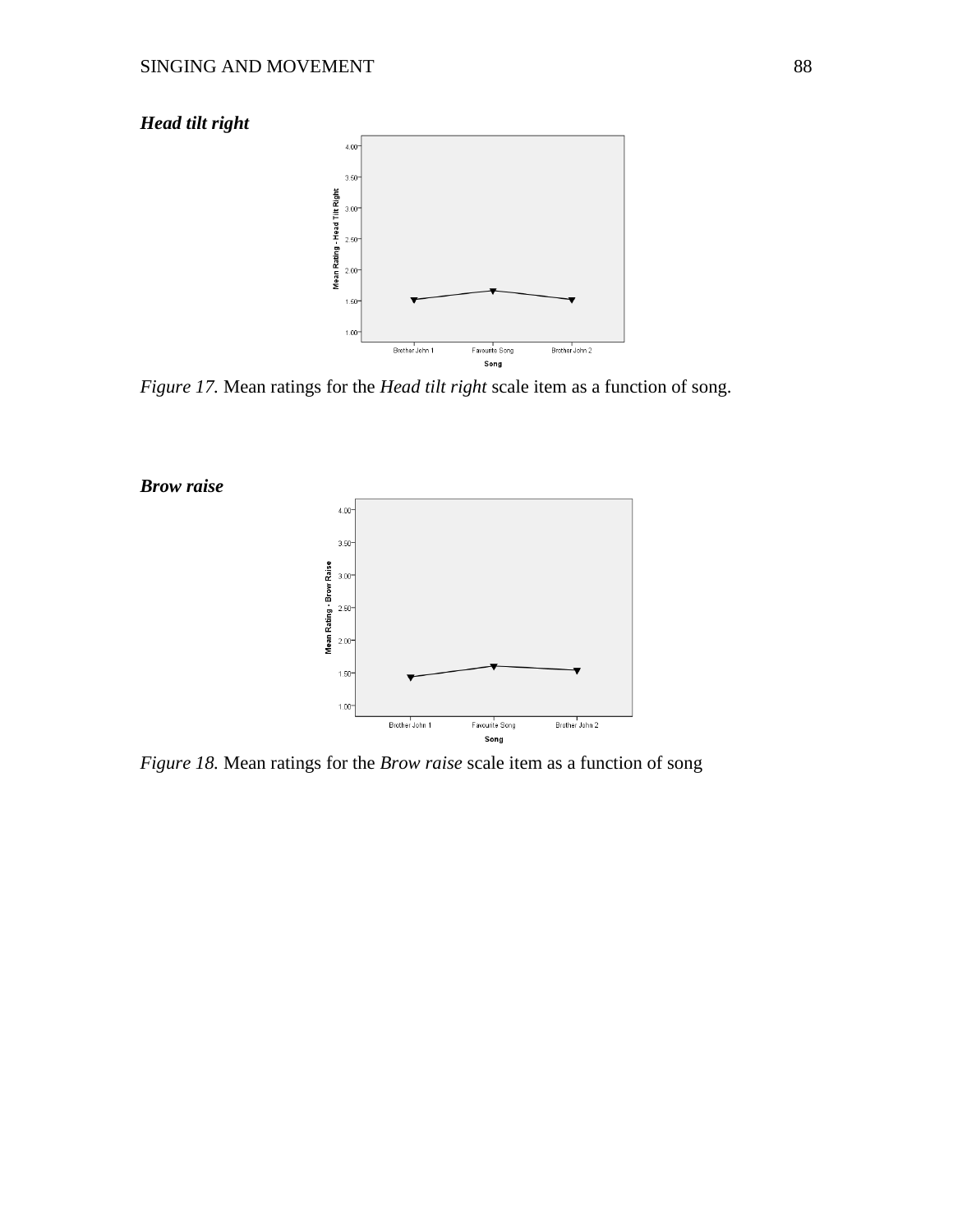# Appendix F: Additional Participant Information

# Table 5

# *Female Musicians*

| Characteristic                                  | Participant #1                                                                                                                                                                        | Participant #2                   | Participant #3                                                           |
|-------------------------------------------------|---------------------------------------------------------------------------------------------------------------------------------------------------------------------------------------|----------------------------------|--------------------------------------------------------------------------|
| Gender                                          | Female                                                                                                                                                                                | Female                           | Female                                                                   |
| <b>Birth Year</b>                               | 1992                                                                                                                                                                                  | 1989                             | 1988                                                                     |
| Age                                             | 20                                                                                                                                                                                    | 22                               | 24                                                                       |
| Native Language                                 | English                                                                                                                                                                               | English                          | English                                                                  |
| Handedness                                      | Right                                                                                                                                                                                 | Right                            | Right                                                                    |
| "Do you consider                                |                                                                                                                                                                                       |                                  |                                                                          |
| yourself a                                      | Yes                                                                                                                                                                                   | Yes                              | Yes                                                                      |
| musician?"                                      |                                                                                                                                                                                       |                                  |                                                                          |
| Comment                                         | "I have taken piano<br>and voice lessons<br>since I was very<br>young. I now teach<br>piano and still sing<br>in choirs and<br>various benefits. I<br>also play guitar and<br>drums." | "I am a Music<br>Major at UPEI." | "I am finishing my<br>last year of my<br>undergrad as a<br>music major." |
| "Do you believe you<br>have absolute<br>pitch?" | No                                                                                                                                                                                    | No                               | Yes                                                                      |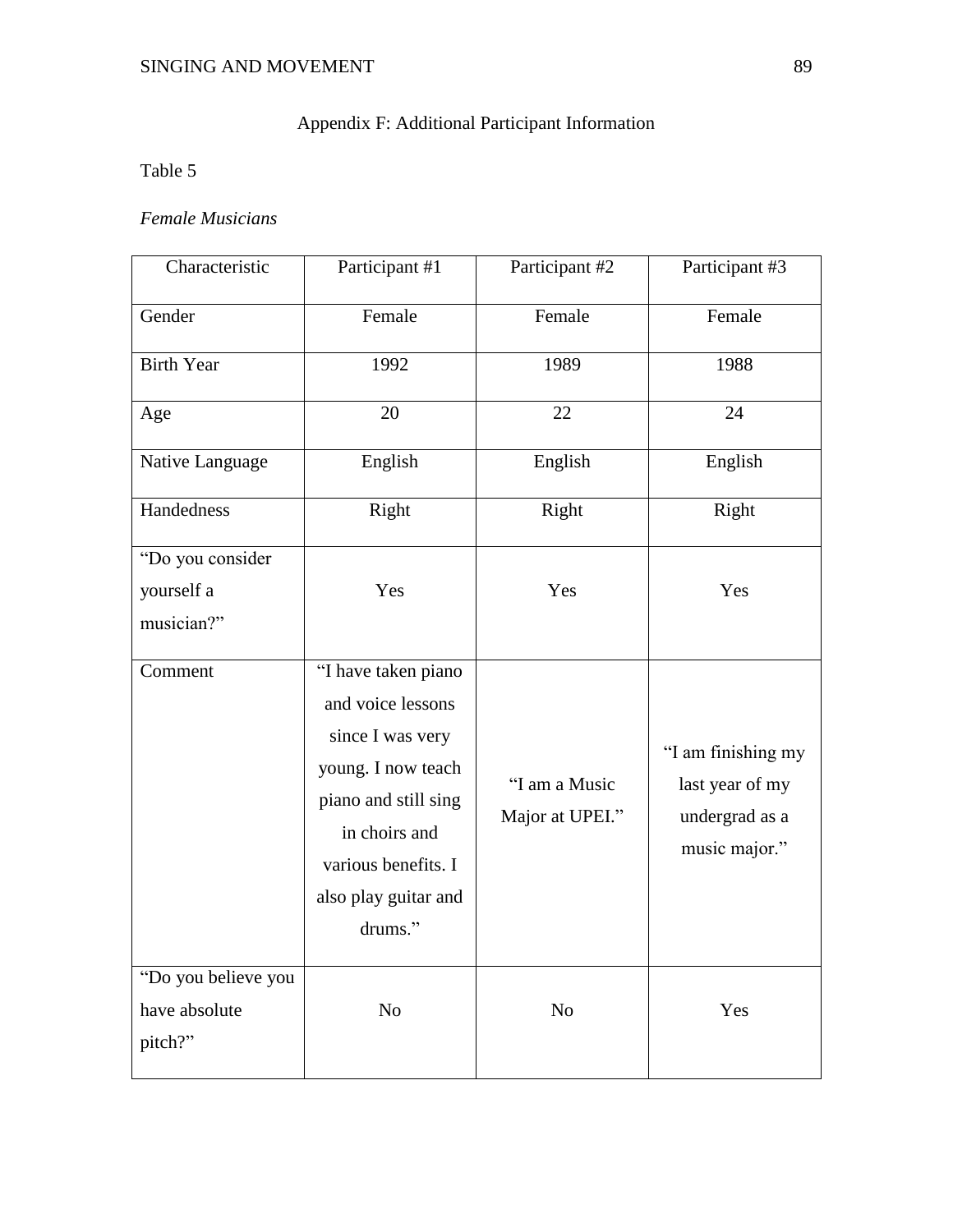| "Do you play any<br>musical<br>instruments"                              | Yes          | Yes           | Yes           |
|--------------------------------------------------------------------------|--------------|---------------|---------------|
| Instrument #1<br>(Years private<br>training)                             | Piano $(13)$ | Saxophone (6) | Flute $(11)$  |
| Instrument #2<br>(Years private<br>training)                             | Guitar $(4)$ | Guitar $(2)$  | Violin $(6)$  |
| Instrument #3<br>(Years private)<br>training)                            | Drums $(0)$  | <b>NA</b>     | Tenor Sax (0) |
| Instrument #4<br>(Years private<br>training)                             | <b>NA</b>    | <b>NA</b>     | Piano $(4)$   |
| "Do you like to<br>listen to singing in<br>concert or on<br>recordings?" | Like Greatly | Like Greatly  | Like Greatly  |
| "Do you like to sing<br>in front of an<br>audience?"                     | Like Greatly | Like          | Like          |
| "Do you like to sing<br>by yourself?"                                    | Like Greatly | Like Greatly  | Like Greatly  |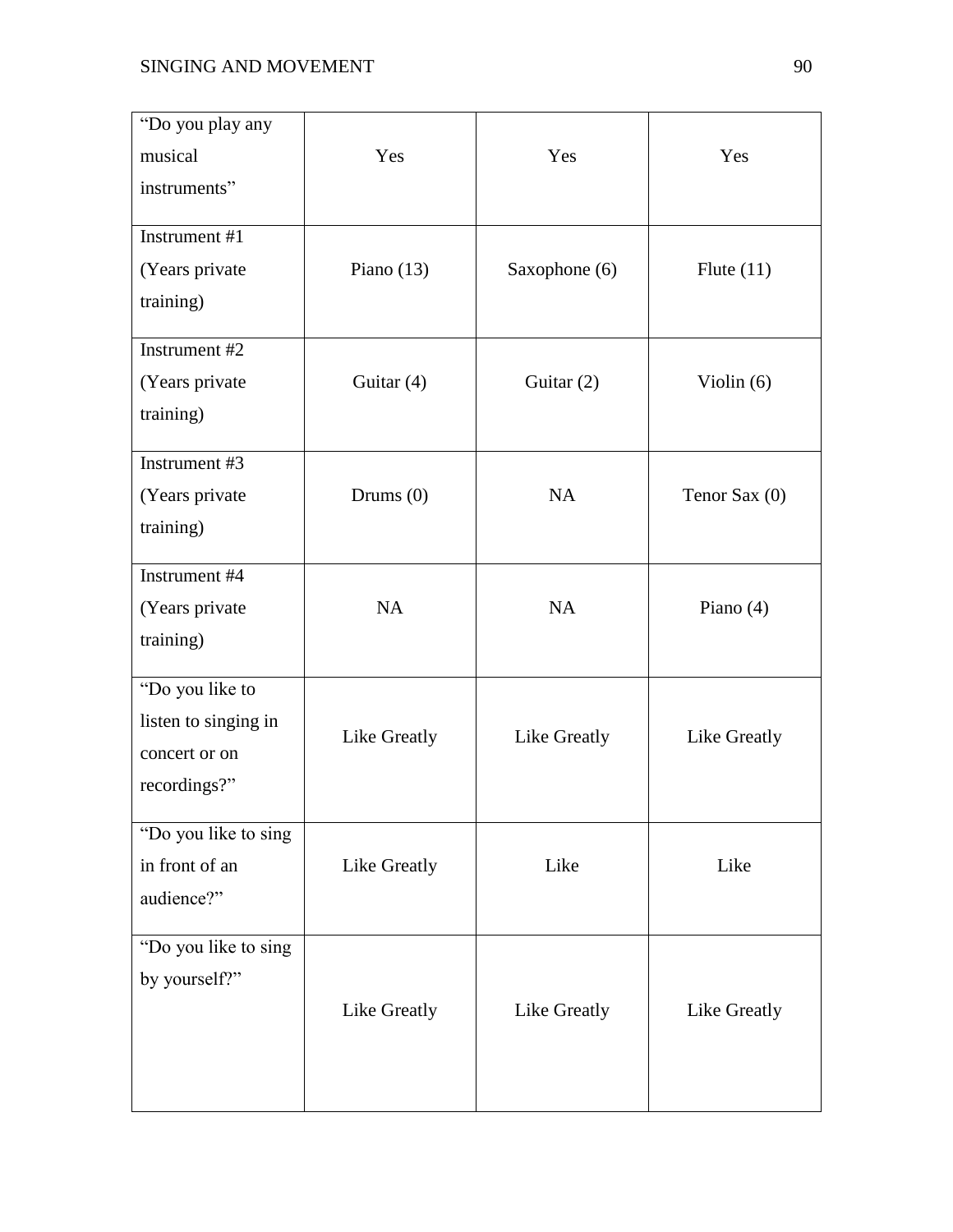# SINGING AND MOVEMENT 91

| "Have you taken"<br>private singing<br>lessons?" (Years) | Yes $(13)$ | N <sub>o</sub> | N <sub>o</sub> |
|----------------------------------------------------------|------------|----------------|----------------|
| "Have you ever<br>song in a choir?"                      | Yes        | Yes            | Yes            |
| "How many choirs"<br>have you sung in?"                  | 3          | 3              | 1              |
| "Can you read<br>music notation?"                        | Yes        | Yes            | Yes            |
| <b>Survey Score</b>                                      | 8/10       | 10/10          | 10/10          |

# Table 6

### *Male Musicians*

| Characteristic                               | Participant #4 | Participant #5 | Participant #6 |
|----------------------------------------------|----------------|----------------|----------------|
| Gender                                       | Male           | Male           | Male           |
| <b>Birth Year</b>                            | 1992           | 1990           | 1990           |
| Age                                          | 19             | 22             | 22             |
| Native Language                              | English        | English        | English        |
| Handedness                                   | Ambidextrous   | Right          | Right          |
| "Do you consider<br>yourself a<br>musician?" | Yes            | Yes            | Yes            |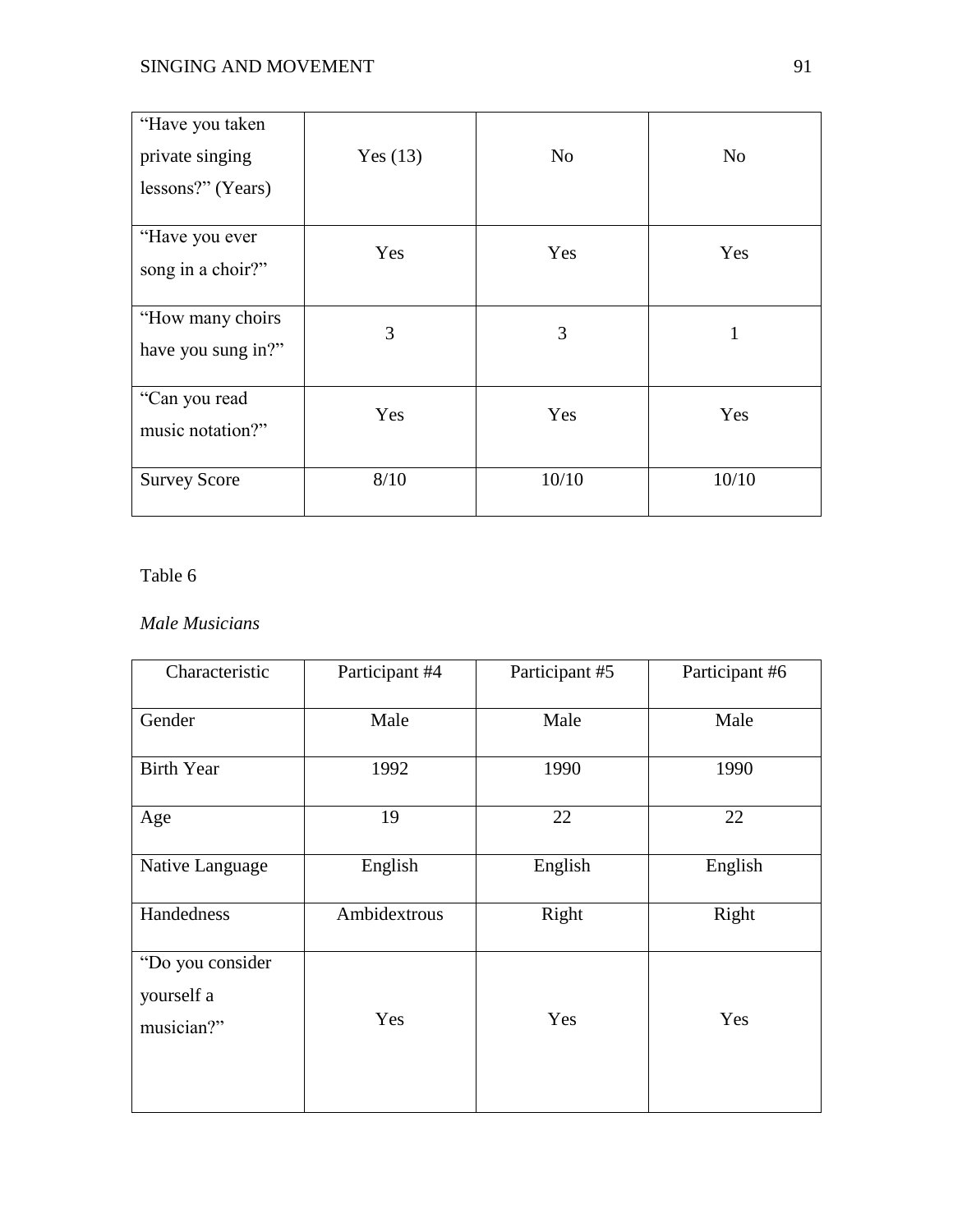| Comment                                                                  | "I play piano and<br>am receiving<br>training in classical<br>voice." | <b>NA</b>      | "I am taking music<br>at UPEI and hope to<br>be a music educator.<br>I also play with or<br>have played with<br>many different<br>musicians around<br>town." |
|--------------------------------------------------------------------------|-----------------------------------------------------------------------|----------------|--------------------------------------------------------------------------------------------------------------------------------------------------------------|
| "Do you believe you<br>have absolute<br>pitch?"                          | N <sub>o</sub>                                                        | N <sub>o</sub> | N <sub>o</sub>                                                                                                                                               |
| "Do you play any<br>musical<br>instruments"                              | Yes                                                                   | Yes            | Yes                                                                                                                                                          |
| Instrument #1<br>(Years private<br>training)                             | Piano $(10)$                                                          | Percussion (6) | Drums $(2)$                                                                                                                                                  |
| Instrument #2<br>(Years private)<br>training)                            | French Horn (0)                                                       | Clarinet $(0)$ | Percussion (5)                                                                                                                                               |
| "Do you like to<br>listen to singing in<br>concert or on<br>recordings?" | Like Greatly                                                          | Like Greatly   | Like Greatly                                                                                                                                                 |
| "Do you like to sing<br>in front of an<br>audience?"                     | Like Slightly                                                         | Like           | Like Greatly                                                                                                                                                 |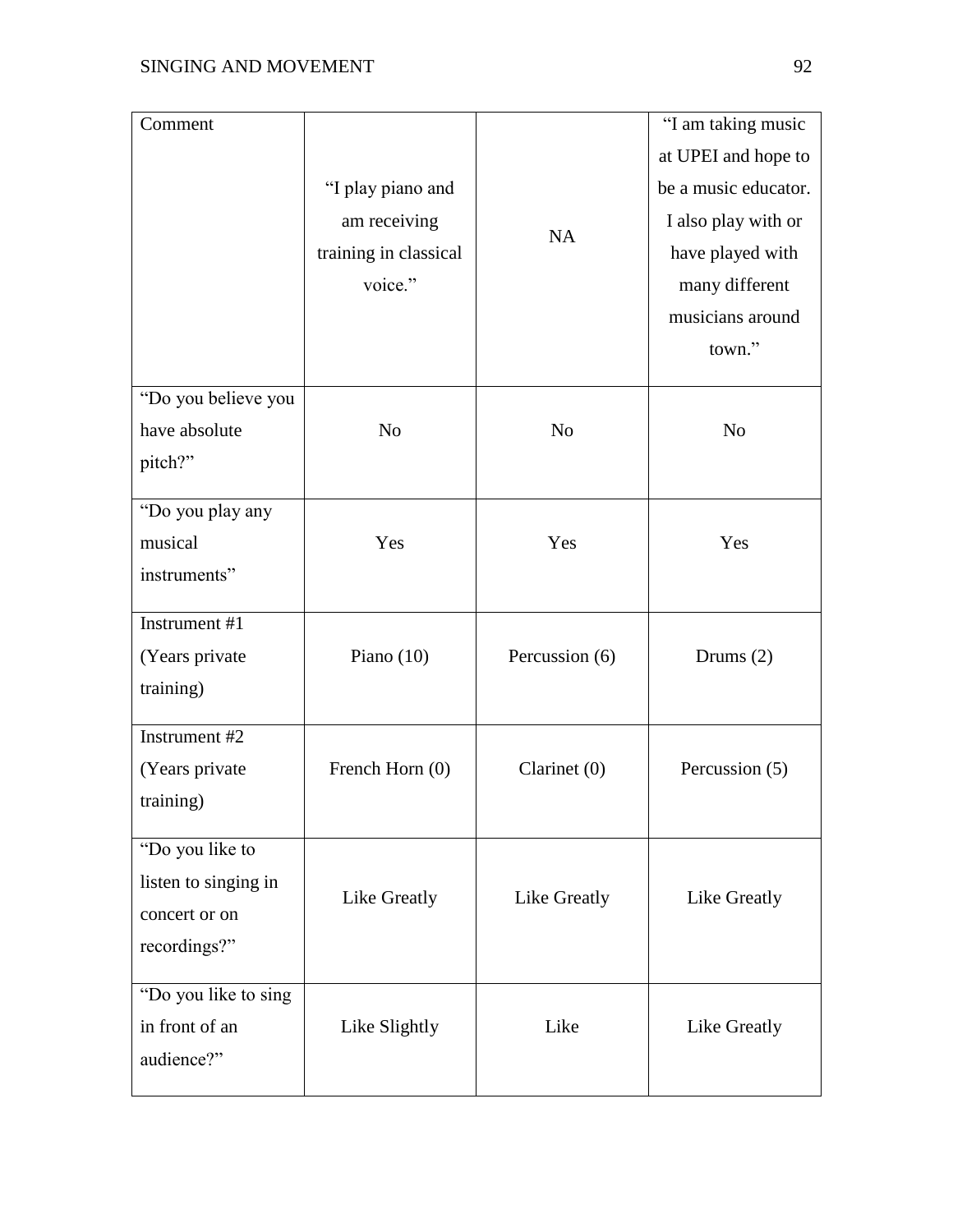| "Do you like to sing"<br>by yourself?"                   | Like Greatly | Like Greatly | Like Greatly   |
|----------------------------------------------------------|--------------|--------------|----------------|
| "Have you taken"<br>private singing<br>lessons?" (Years) | Yes $(2.5)$  | Yes $(1)$    | Yes $(0.25)$   |
| "Have you ever<br>song in a choir?"                      | Yes          | Yes          | Yes            |
| "How many choirs"<br>have you sung in?"                  | 6            | $\mathbf{1}$ | $\overline{2}$ |
| "Can you read<br>music notation?"                        | Yes          | Yes          | Yes            |
| <b>Survey Score</b>                                      | 10/10        | 10/10        | 10/10          |

## Table 7

## *Female Non-musicians*

| Characteristic    | Participant #7 | Participant #8 | Participant #9 |
|-------------------|----------------|----------------|----------------|
| Gender            | Female         | Female         | Female         |
| <b>Birth Year</b> | 1989           | 1994           | 1993           |
| Age               | 22             | 18             | 19             |
| Native Language   | English        | English        | English        |
| Handedness        | Right          | Right          | Right          |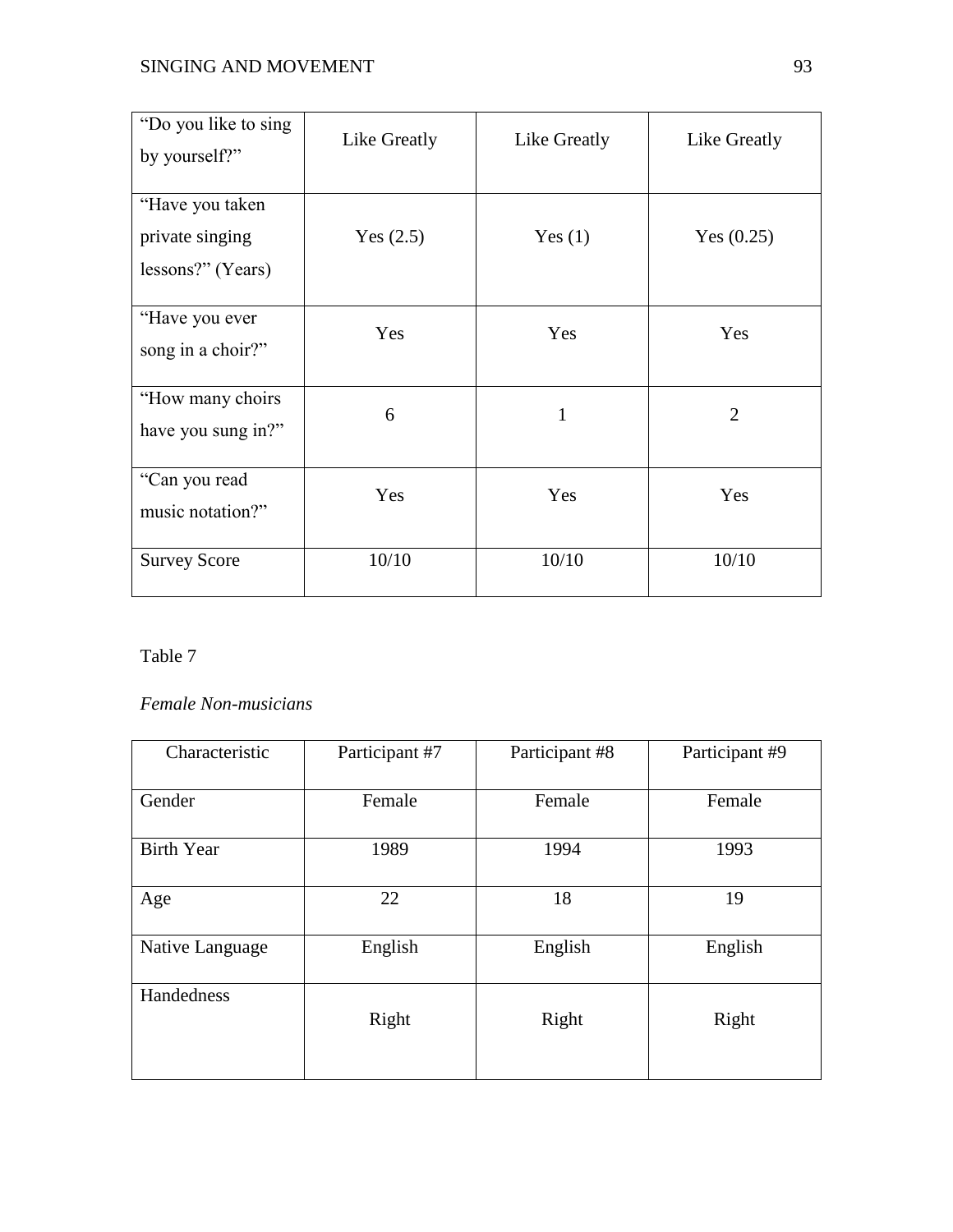| "Do you consider<br>yourself a<br>musician?"                             | N <sub>o</sub>  | N <sub>o</sub>                                                                               | N <sub>o</sub>  |
|--------------------------------------------------------------------------|-----------------|----------------------------------------------------------------------------------------------|-----------------|
| Comment                                                                  | <b>NA</b>       | "I am not very good<br>at keeping rhythm<br>or remembering<br>how to read musical<br>notes." | <b>NA</b>       |
| "Do you play any<br>musical<br>instruments"                              | N <sub>o</sub>  | N <sub>o</sub>                                                                               | N <sub>o</sub>  |
| "Do you like to<br>listen to singing in<br>concert or on<br>recordings?" | Like Greatly    | Like Greatly                                                                                 | Like Greatly    |
| "Do you like to sing<br>in front of an<br>audience?"                     | Dislike Greatly | Dislike Greatly                                                                              | Dislike Greatly |
| "Do you like to sing<br>by yourself?"                                    | Like Greatly    | Like Greatly                                                                                 | Neutral         |
| "Have you taken<br>private singing<br>lessons?" (Years)                  | N <sub>o</sub>  | No                                                                                           | No              |
| "Have you ever<br>song in a choir?"                                      | Yes             | Yes                                                                                          | No              |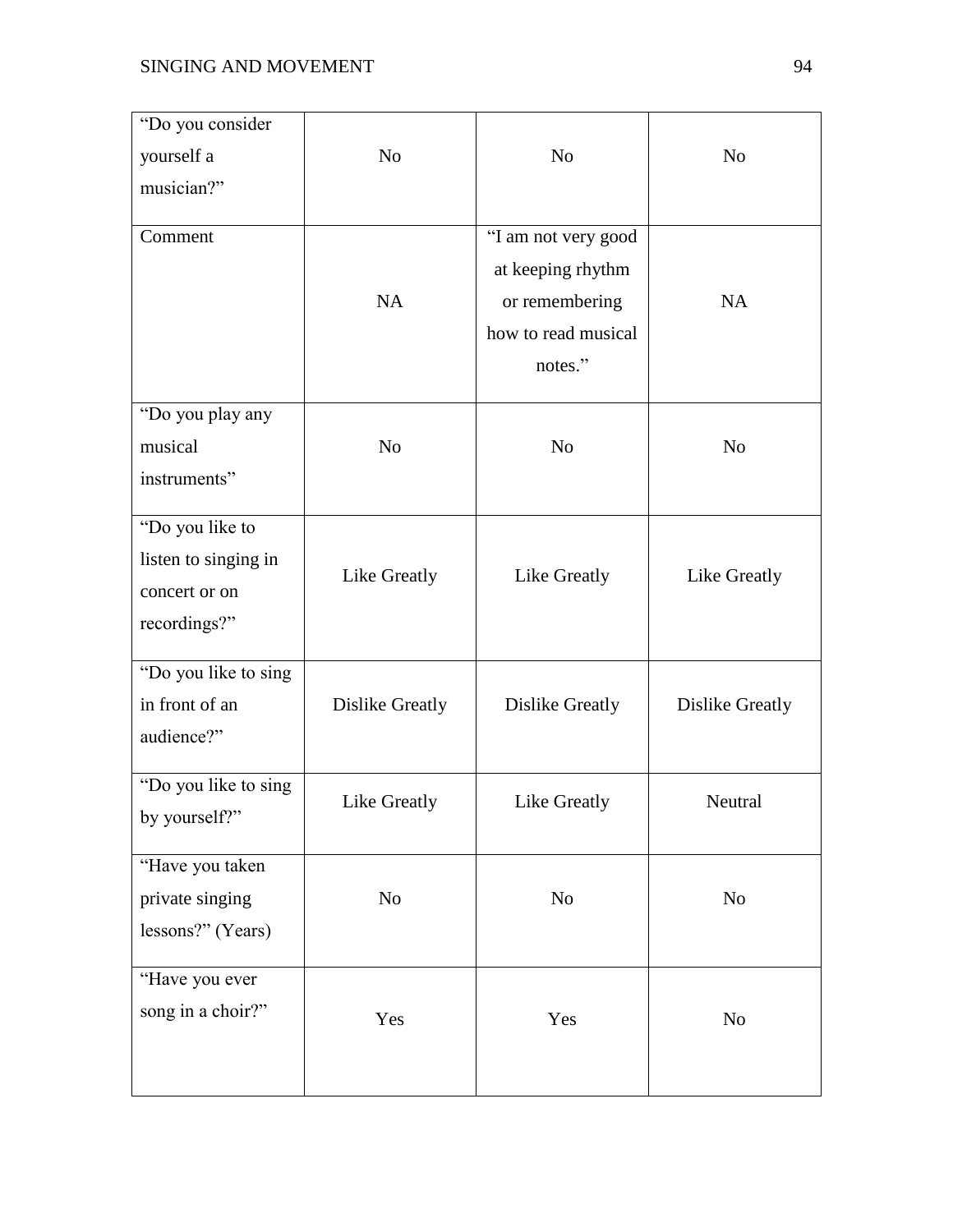# SINGING AND MOVEMENT 95

| "How many choirs"<br>have you sung in?" |                |                | <b>NA</b> |
|-----------------------------------------|----------------|----------------|-----------|
| "Can you read<br>music notation?"       | N <sub>o</sub> | N <sub>o</sub> | No        |
| <b>Survey Score</b>                     | 0/10           | 0/10           | 0/10      |

## Table 8

## *Male Non-musicians*

| Characteristic    | Participant #10                                                                | Participant #11                                                           | Participant #12 |
|-------------------|--------------------------------------------------------------------------------|---------------------------------------------------------------------------|-----------------|
| Gender            | Male                                                                           | Male                                                                      | Male            |
| <b>Birth Year</b> | 1990                                                                           | 1992                                                                      | 1992            |
| Age               | 21                                                                             | 20                                                                        | 20              |
| Native Language   | English                                                                        | English                                                                   | English         |
| Handedness        | Ambidextrous                                                                   | Right                                                                     | Right           |
| "Do you consider  |                                                                                |                                                                           |                 |
| yourself a        | No                                                                             | No                                                                        | N <sub>o</sub>  |
| musician?"        |                                                                                |                                                                           |                 |
| Comment           |                                                                                |                                                                           |                 |
|                   | "I play a bit of<br>guitar, but not to<br>perform or create.<br>Just for fun." | "I play bass in my<br>free time, just with<br>friends, so not<br>really." | <b>NA</b>       |
|                   |                                                                                |                                                                           |                 |